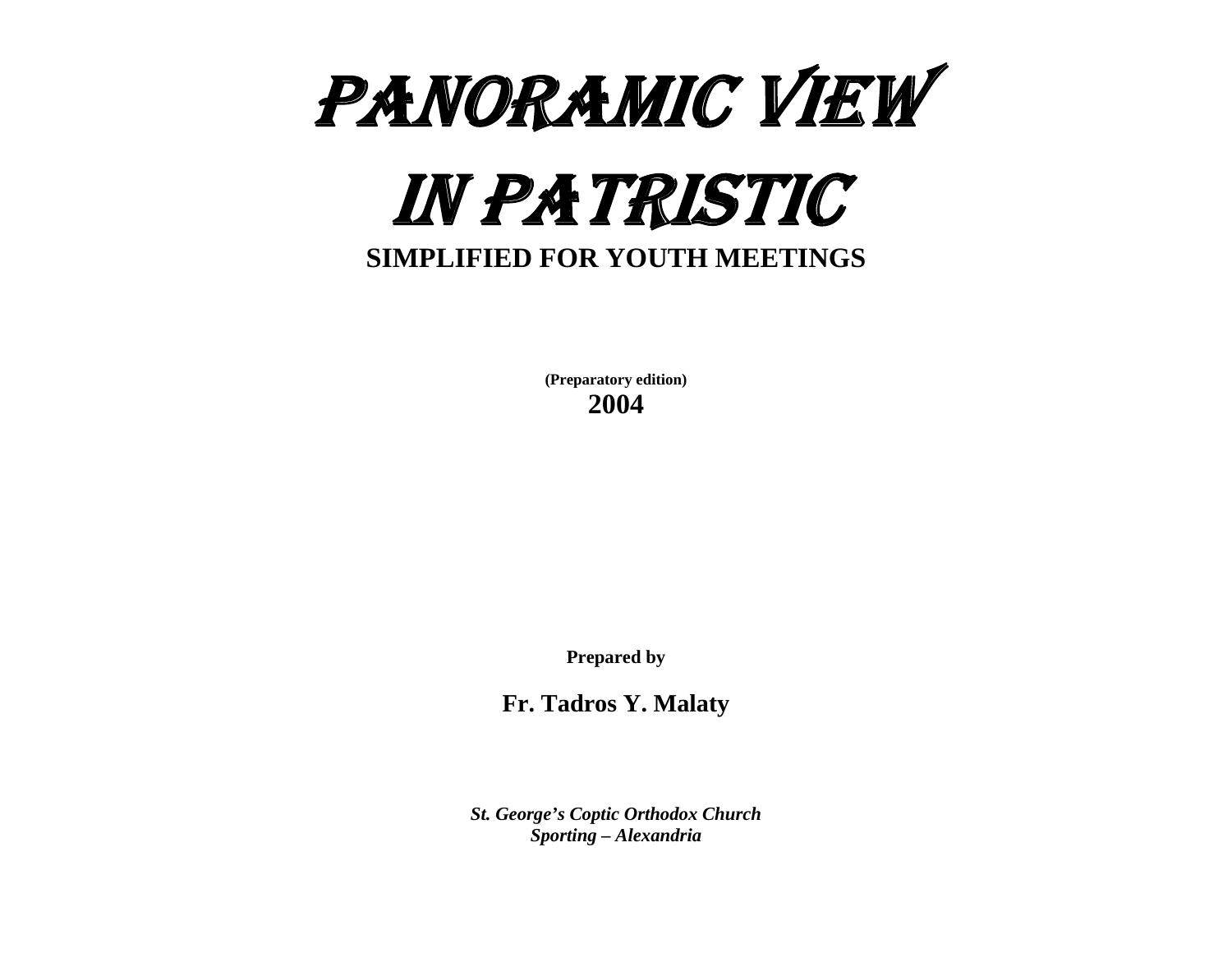# PATROLOGY IN LINES

Contemporary Christians are eager to discover the faith of the early (Universal) catholic Orthodox Church and acknowledge her spirit. In fact, the story of the Fathers is the story of the Early Church in all her aspects of beliefs, worship, pastorship, social concepts, preaching, spirituality, etc. It is the story of the living church of the time, who embraced her children through divine love. It taught them to face the non-believers and the heretics with love, to deliver them as her beloved children, guide them to overcome their evils, and to acknowledge their errors and heresies. The mother Church strives for their spiritual growth and ultimately their salvation.

### **1. DEFINITION**

The word "*Patrology*" is derived from the Latin word "*Pater*" which means "Father."

 $\dagger$  Patrology is the science which deals with: **O** The lives of the Fathers. **⊘** Their acts. **©** The thoughts of the Fathers, through their sayings, **writings and events in their times.** 

### **2. THE TITLE "FATHER"**

|               | Old              | Abraham, Isaac and Jacob are called the " <b>Patriarchs</b> ," or the <i>Fathers of Israel</i> (Gen. 1:24 LXX; Exod. 3:13, 15; Duet. 1:8; Acts 3:13; |
|---------------|------------------|------------------------------------------------------------------------------------------------------------------------------------------------------|
|               | Testament        | 7:2, 12; Rom. 4:12, 16; 2 Pet. 3:4).                                                                                                                 |
|               | <b>Jewish</b>    | The official title of the scribes was " <b>Father.</b> "                                                                                             |
|               | <b>Tradition</b> |                                                                                                                                                      |
| $\mathcal{F}$ | <b>Early</b>     | When St. Athanasius referred to St. Dionysius of Alexandria, St. Dionysius of Rome and others, he used the term " <b>Fathers.</b> "                  |
|               | Church           | The speech is the son of the soul, therefore we call those who teach us our fathers. St. Clement of Alexandria.                                      |

## **4. QUALIFICATIONS FOR THE "FATHER" IN PATROLOGY**

| Participates in the         | Such as discourses, dialogues, letters, sermons, apologies (specific writings defending the Christian faith) and (or)    |
|-----------------------------|--------------------------------------------------------------------------------------------------------------------------|
| <b>Christian Literature</b> | commentaries on Scripture.                                                                                               |
| <b>Orthodoxy of</b>         | Patrology is concerned with the study of heretical and apocryphal writings in order to understand the whole environment  |
| doctrine                    | of the Church, and its surroundings at the time. Thus a counter reply is usually available.                              |
| <b>Holiness of Life</b>     | To attain the spirit of the early Church, through her saints who offered their lives, side by side with their teachings. |
| <b>Antiquity</b>            | There is no specific era for the Fathers.                                                                                |
| <b>Canonization</b>         | Orthodox Church does not canonize the Fathers.                                                                           |

### **5. THE AUTHORITY OF THE FATHERS**

- 
- **O** We must not rely on the writings of **a single Father. e** Don't rely on **one separate quotation** from the acts of any Father.
- $\bullet$  Studying the meaning of the terms which a Father had used.  $\bullet$  Comparing the terms with the same terms used by their contemporary Fathers.

### **6. THE LANGUAGE OF THE EGYPTIAN FATHERS**

Some Egyptian Fathers preferred to write in **Greek** beside their national language (**Coptic**), for many reasons:

- 1. The Greek language was easier in writing. 2. It was the official language in Egypt.
- 3. It was the language of those who were well-educated in the great cities.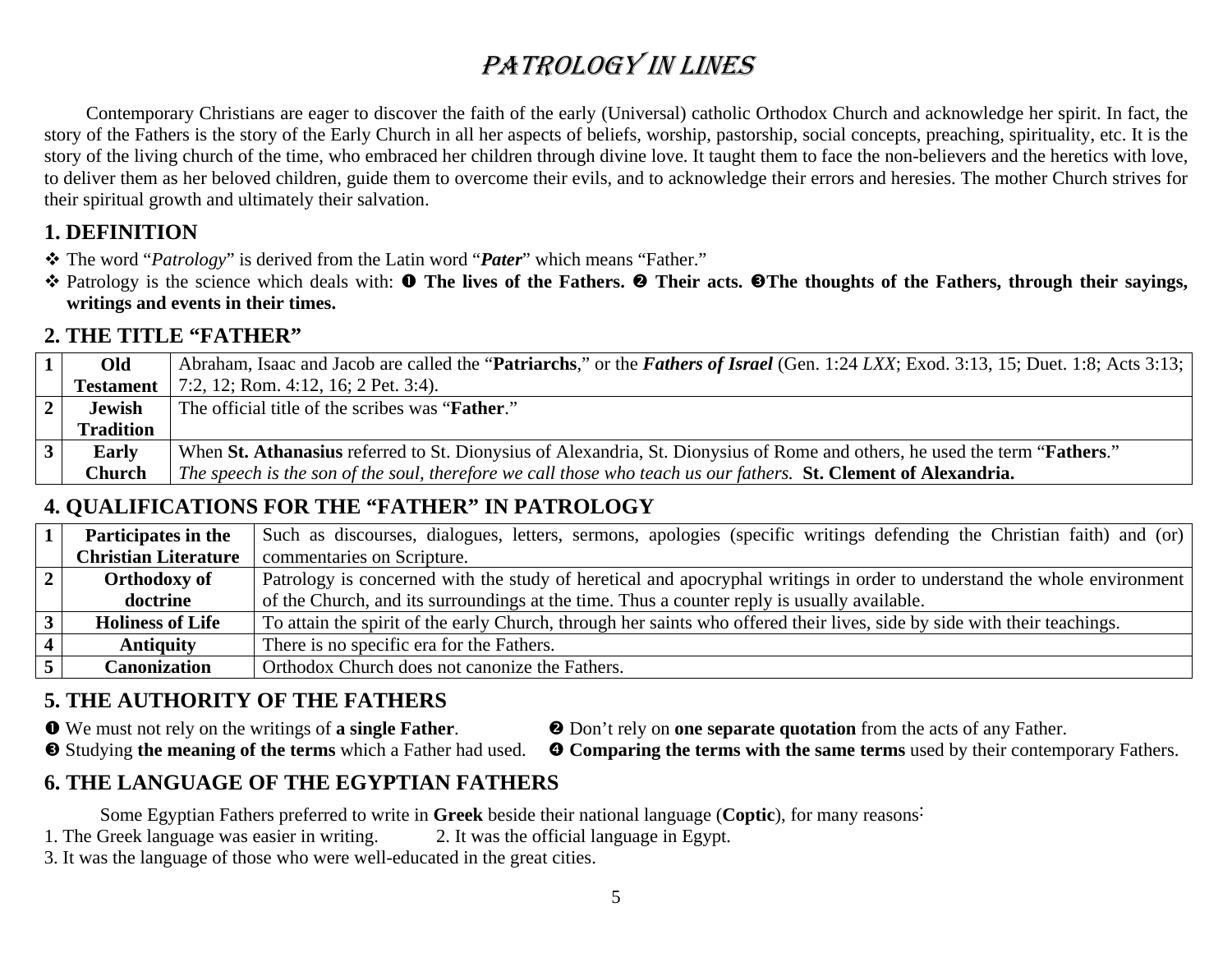4. It was the Church language, used in the books of the New Testament and the Ecumenical Councils.

### **7. THE HISTORY OF PATROLOGY**

John Gerhard was the first scholar who used the word "*Patrologia*" as a title of his work, which he published in 1653.

| <b>EPOCH</b>            | <b>REMARKS</b>                                                                                                                                  |  |
|-------------------------|-------------------------------------------------------------------------------------------------------------------------------------------------|--|
|                         | 1. The Patristic literature was spread not for scientific research, but as a precious gift (deposit) that declared the life of the              |  |
| <b>PART OF THE</b>      | Church and her faith, to be practiced throughout the ages.                                                                                      |  |
| <b>CHURCH</b>           | Some believers were eager to record the sermons of their spiritual fathers.<br>2.                                                               |  |
| <b>TRADITION</b>        | Many diaries, memories and books were written by pilgrims, such as St. John Cassian (360-435 A.D), Palladius, the<br>3.                         |  |
|                         | historian of monks (c. 365-425), and the historian <b>Rufinus</b> (c. 345-410).                                                                 |  |
|                         | The School of Alexandria attracted many church leaders who transferred its literature to their churches.<br>4.                                  |  |
|                         | The translation of the Patristic literature, especially from Greek to Latin, Syrian and Ethiopian.                                              |  |
|                         | 6. Many Coptic monks and deans of the School of Alexandria visited other countries with the aim of preaching and                                |  |
|                         | establishing monasteries. They spread some of the Coptic literature in new areas.                                                               |  |
| $\overline{2}$          | <b> ₺ Eusebius of Caesarea</b> (c. 260 - c. 340 A.D) is considered as "The Father of Patrology,"                                                |  |
| <b>CHURCH</b>           | * "The Church Historians," such as Socrates, Sozomen and Theodoret (Father of Nestorianism).                                                    |  |
| <b>HISTORIANS</b>       |                                                                                                                                                 |  |
| 3                       | St. Jerome depended on Eusebius in the first 78 chapters.                                                                                       |  |
| <b>ST. JEROME:</b>      | * He wrote very briefly about well-known writers. It included some heretics, i.e. Tatian, Priscillian, Basdesanes and                           |  |
| "DE VIRIS               | Eunomius; and pagan philosophers, such as Seneca.                                                                                               |  |
| <b>ILLUSTRIBUS"</b>     | * This work was well-connected with the work of Gennadius, a priest in Marseilles (died at 496 A.D).                                            |  |
|                         | Many writers in the East and the West composed works in the same style                                                                          |  |
| $\overline{\mathbf{4}}$ | A new epoch started in the 16 <sup>th</sup> and 17 <sup>th</sup> centuries, by publishing the first series of the ancient church writings in an |  |
| <b>A NEW</b>            | exquisite style.                                                                                                                                |  |
| <b>SCIENTIFIC</b>       | $\cdot$ In the 19 <sup>th</sup> century many patristic texts were discovered. Many academic institutions and universities established special   |  |
| <b>EPOCH</b>            | branches for Patrology. The 20 <sup>th</sup> century has been predominantly concerned with the history of ideas, concepts, and terms            |  |
|                         | in Christian literature, and the doctrine of many Church authors.                                                                               |  |
| 5                       | ❖ J. Quasten says, "Moreover, the newly discovered papyri of Egypt enabled scholars to regain many patristic works which                        |  |
| <b>OUR CONCERN</b>      | had been lost."                                                                                                                                 |  |

### **7. THE CLASSIFICATION OF THE PATRISTIC WRITINGS**

<span id="page-2-0"></span>

| 1. TIME      |                                                                                                                                         | a. The Ante-Nicene (Before Council of Nicea) Fathers. Their literature is very simple. b. The Nicene and Post-Nicene Fathers. |
|--------------|-----------------------------------------------------------------------------------------------------------------------------------------|-------------------------------------------------------------------------------------------------------------------------------|
| 2.           | a. The Greek (Eastern) Fathers: the majority of the eastern Fathers wrote in Greek beside their national languages, such as the Coptic, |                                                                                                                               |
|              | <b>LANGUAGEs</b>   Syriac and Armenian.                                                                                                 | b. The Latin (Western) Fathers.                                                                                               |
|              | a. The Egyptian (Alexandrian) Fathers.                                                                                                  | b. The Antiochenes, and the Syrians.                                                                                          |
| <b>PLACE</b> | c. The Cappadocian Fathers.                                                                                                             | d. The Latin (Western) Fathers.                                                                                               |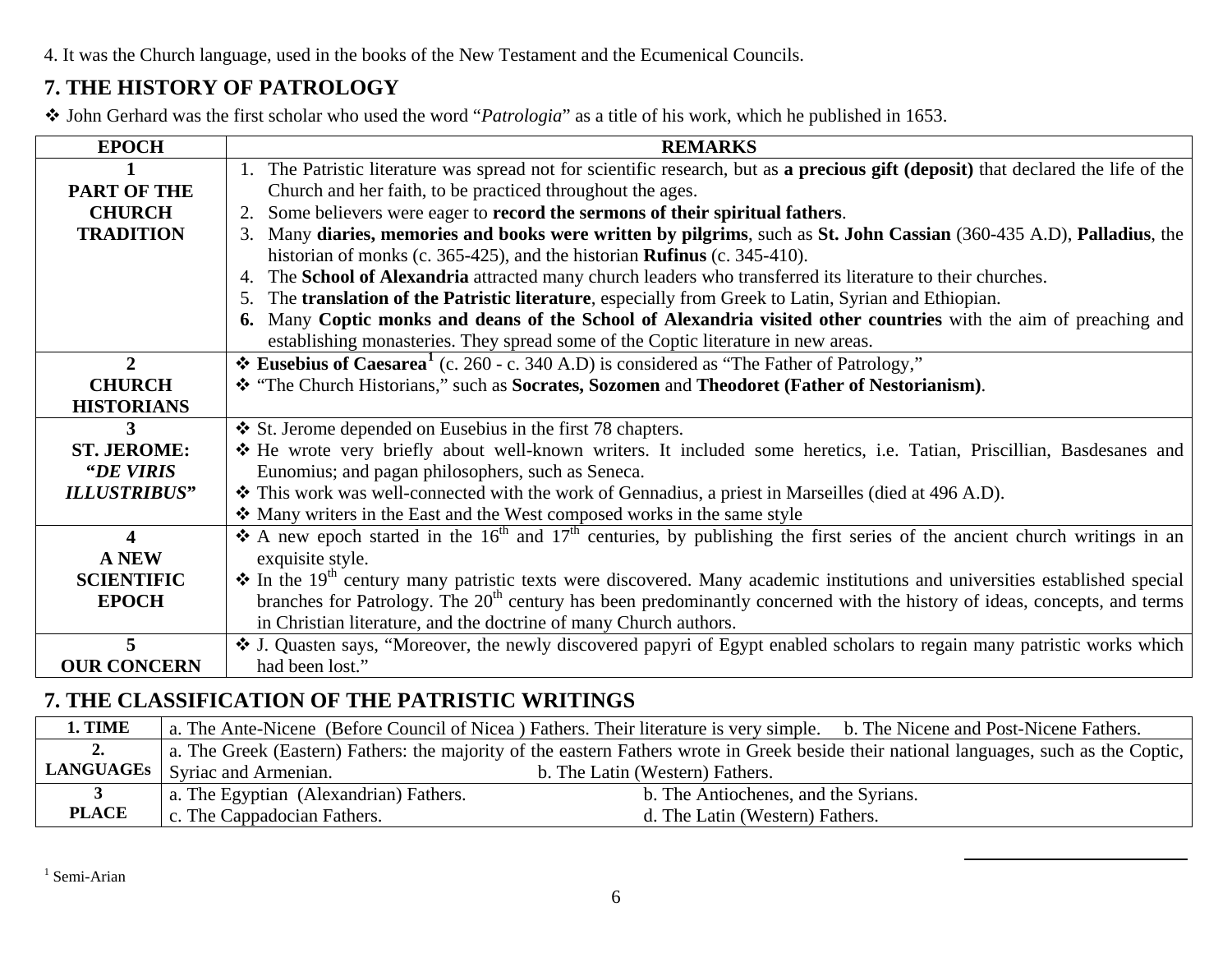|                 | a. Apologetic writings. b. Biblico-exegetical writings. |                      | c. Homilies. d. Letters.                                                                       | e. Liturgical works. f. Dialogues. |
|-----------------|---------------------------------------------------------|----------------------|------------------------------------------------------------------------------------------------|------------------------------------|
| <b>THE</b>      | g. Christian poetry and songs.                          | h. Ascetic writings. | <i>i.</i> Church canons.                                                                       |                                    |
| <b>MATERIAL</b> | <i>i</i> . Church history.                              |                      |                                                                                                |                                    |
|                 |                                                         |                      | Many scholars had set a classification which is a mixture of some of the above-mentioned ones. |                                    |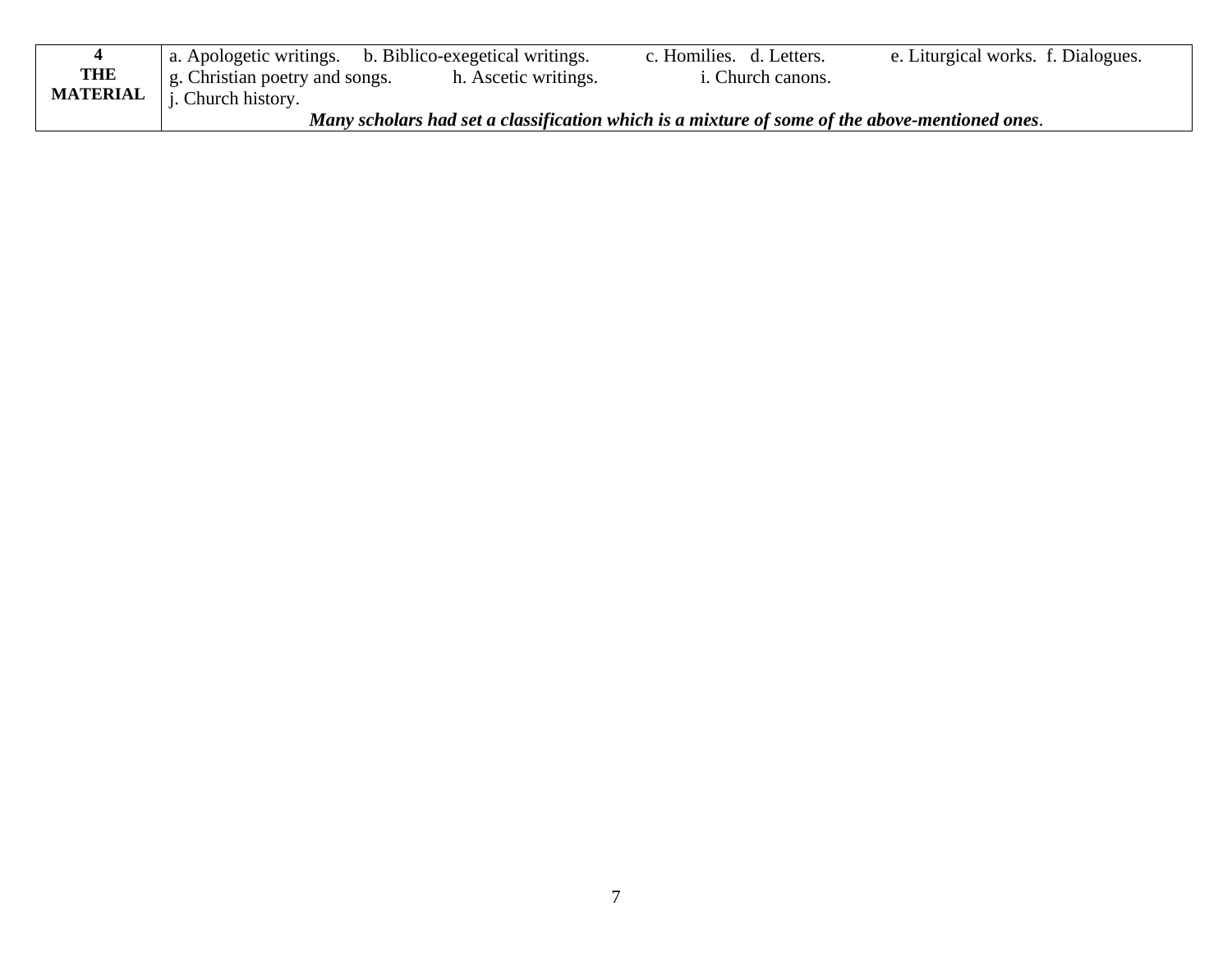# THE OUTLINE OF THE PATRISTIC LITERATURE

| <b>GROUPS</b>                                                                                                                   | <b>MAIN WRITINGS</b>                                                                                                                                                                                                                                                                                                                                                                                                    | <b>ITS AIMS</b>                                                                                                                                                                                                                                                                                                                                                                                                                                                                                        |
|---------------------------------------------------------------------------------------------------------------------------------|-------------------------------------------------------------------------------------------------------------------------------------------------------------------------------------------------------------------------------------------------------------------------------------------------------------------------------------------------------------------------------------------------------------------------|--------------------------------------------------------------------------------------------------------------------------------------------------------------------------------------------------------------------------------------------------------------------------------------------------------------------------------------------------------------------------------------------------------------------------------------------------------------------------------------------------------|
| 1<br><b>BEGINNINGS OF</b><br><b>THE CHRISTIAN</b><br><b>PATRISTIC</b><br><b>LITERATURE</b>                                      | The beginnings of Canonical Legislation,<br>and<br>1.<br><b>Liturgical formulas.</b><br>2.<br>The writings of the Apostolic Fathers.<br>3.<br>The beginnings of The Apologetic Literature.<br>4. Other writings, such as:<br>The <b>Apocryphal Literature</b> of the New<br>Testament.<br>The beginning of Christian Poetry and early<br>hymns.<br>The first Acts of the Martyrs.                                       | This group of writings discovers the following Church realities:<br>1. A real picture of the Church at the era of the Apostles and their<br>disciples.<br>2. Church worship and church order are essential to the believers.<br>3. The Church like hr Groom was attacked with false charges from<br>its beginning, and it will be so till His last advent.<br>5. The church sanctified the human culture such as music and<br>poetry<br>6. Venerating the saints and martyrs in the Lord Jesus Christ. |
|                                                                                                                                 | The beginnings of Heretical and Anti-Heretical<br>Literature.                                                                                                                                                                                                                                                                                                                                                           |                                                                                                                                                                                                                                                                                                                                                                                                                                                                                                        |
| $\overline{2}$<br>THE ANTE-<br><b>NICENE</b><br><b>LITERATURE</b><br><b>AFTER ST.</b><br><b>IRENAEUS</b>                        | * The Early Fathers of the School of Alexandria.<br>* The Fathers of Asia Minor, Syria and Palestine.<br>* The beginnings of the Western Christian literature by<br>Minucius Felix, Hippolytus of Rome, Novitian etc<br>* The African Christian Fathers, such as Tertullian, St.<br>Cyprian, Arnobius of Sicca and Lactantius.<br>* Other writings of the West, such as Victorinus of Pettau,<br>Reticius of Autun etc. | • Christianity embraced and sanctified the local cultures.<br>• In spite of the varieties of local cultures the churches had one<br>faith and one spirit, and there was no struggle for universal<br>authority on the catholic (universal) Church.                                                                                                                                                                                                                                                     |
| $\mathbf{3}$<br><b>THE GOLDEN</b><br><b>AGE AND THE</b><br><b>EASTERN</b><br><b>FATHERS</b>                                     | * The Egyptian Fathers.<br>* The Founders of the monastic movement in Egypt.<br>* The writings of Asia Minor.<br><i>*</i> The Cappadocian Fathers.<br>* The writers of Antioch and Syria.<br>* Christianity And Manichaeism.<br>* Church Historians of Constantinople.                                                                                                                                                  | • While the gates of the emperors' palaces were opened widely to<br>the Church leaders, many great fathers and Church leaders<br>escaped to the desert to enjoy the opened gates of heaven.<br>• The Eastern Fathers found their pleasure in the knowledge of<br>theology, that guides believers to the unity with the Father in he<br>Lord Jesus Christ by the Holy Spirit.                                                                                                                           |
| $\overline{\mathbf{4}}$<br><b>THE WESTERN</b><br><b>FATHERS IN THE</b><br><b>FOURTH AND</b><br><b>FIFTH</b><br><b>CENTURIES</b> | * St. Hilary of Pitiers,<br>* Anti-Arian Writers.<br>* St. Ambrose of Milan.<br>* St. Jerome, Rufinus.<br>* Christian Poetry: Commodian, Prudentius, Paulinus of<br>Nola etc.<br>* St. Augustine.                                                                                                                                                                                                                       | As Rome was the Capital of the Roman empire before the<br>$\bullet$<br>empire was divided many western Fathers were concerned in<br>the relation between the Church and the state, in Church<br>canons and order.                                                                                                                                                                                                                                                                                      |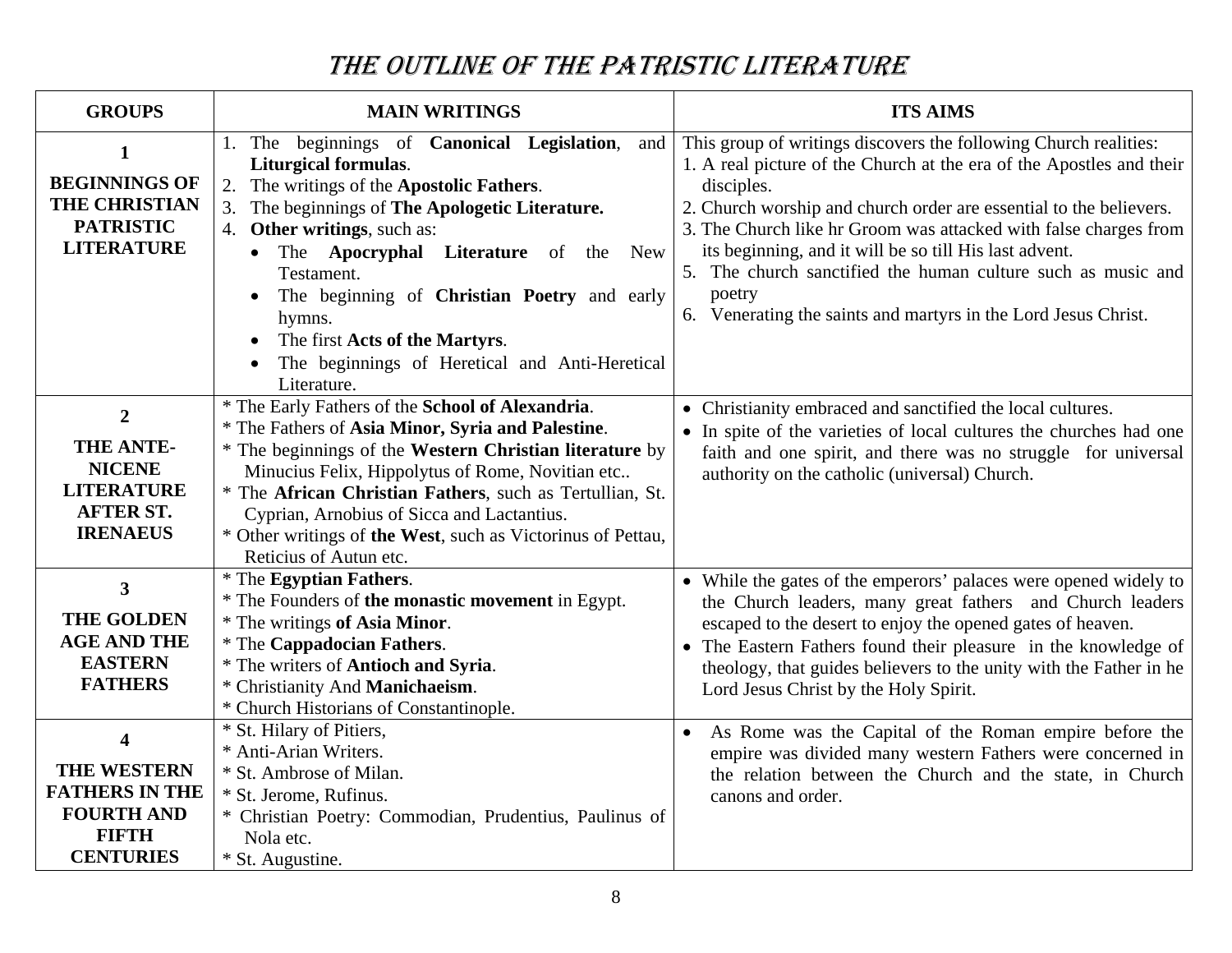|                                                                              | * The writers of Gaul: Eucherius of Lyons, Eutropius,<br>Evagrius, Hilary of Arles, Honoratus of Arles, John<br>Cassian, Sulpicius Severus, Etheria etc.<br>Italian writers: Fortunatius of Aquileia, Maximus of |                                                                                                                                                                                                                                                                                                                                                                                                                                                                    |
|------------------------------------------------------------------------------|------------------------------------------------------------------------------------------------------------------------------------------------------------------------------------------------------------------|--------------------------------------------------------------------------------------------------------------------------------------------------------------------------------------------------------------------------------------------------------------------------------------------------------------------------------------------------------------------------------------------------------------------------------------------------------------------|
|                                                                              | Turin, Peter Chrysologus, Siricus, Anastasius, Innocent<br>I, Zosimus, Boniface I, Celestine I, Sixtus III.                                                                                                      |                                                                                                                                                                                                                                                                                                                                                                                                                                                                    |
| <b>WRITINGS</b><br><b>AFTER THE</b><br><b>COUNCIL OF</b><br><b>CHALCEDON</b> | * The Great Miaphysite Fathers: SS. Severus of<br>Antioch, Timothy of Alexandria and Philoxenus of<br>Mabbugh.<br>* The Egyptian Fathers in the middle ages.                                                     | In spite of the tremendous efforts which were done to destroy<br>the non-Chalcedonian Churches, they have great theologians.<br>While the Western Churches were almost involved in setting<br>literal Church canons for realization of the Church authority<br>over the emperors and kings, the Coptic theologians entered in<br>living dialogues with the Muslim rulers, especially at $11th$ to<br>$13th$ centuries, which are useful to the contemporary world. |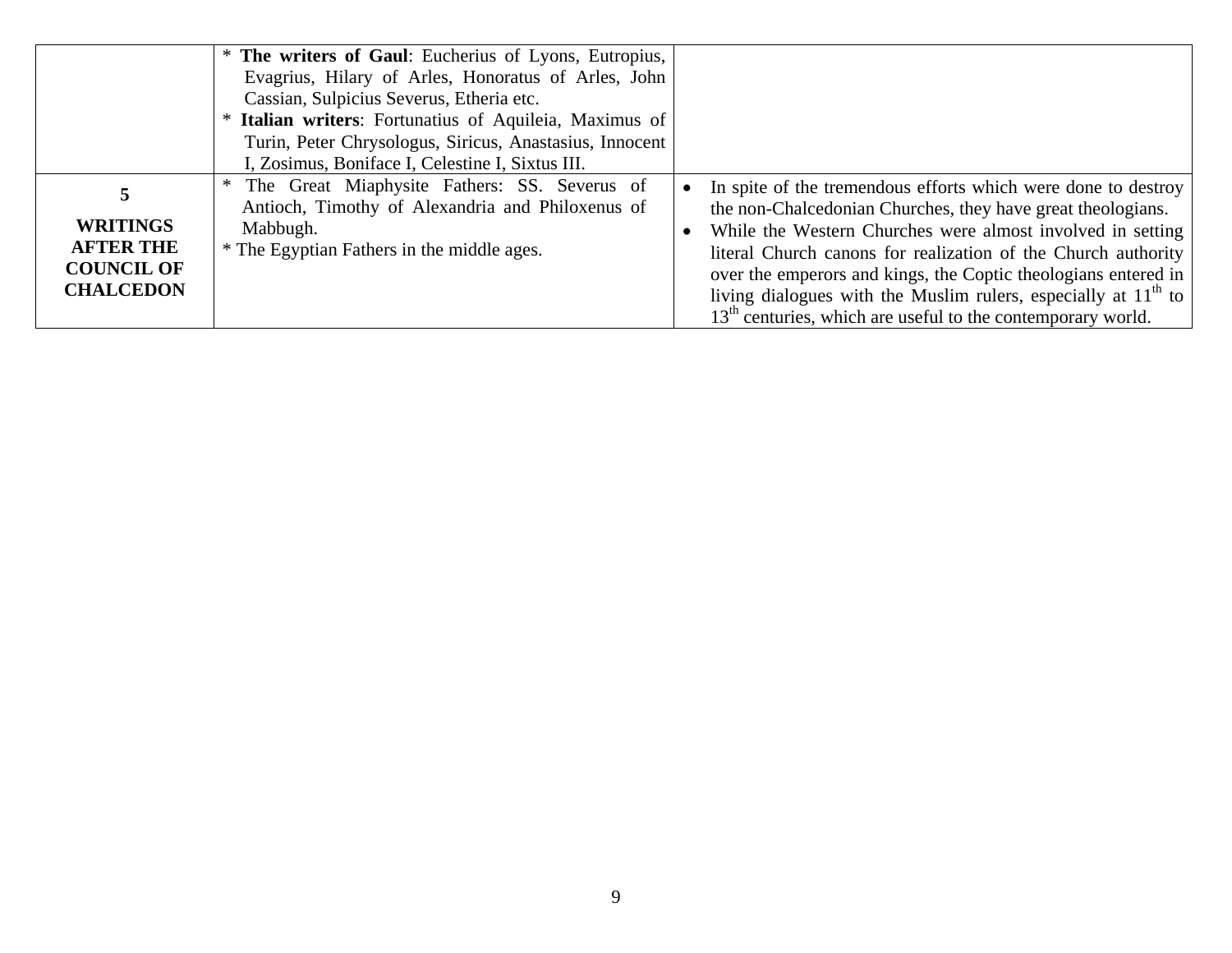### THE APOSTOLIC FATHERS AND THE APOSTLES' CREED

- The Apostolic Fathers were the Christian writers of the first and second centuries, who may be considered as the first teachers after the Apostles.
- The term '*Apostolic Fathers*' was entirely unknown in the early Church. It was introduced by scholars of the seventeenth century.
- 1. Most of these writings were **similar to letters**. However, in actual fact they did not have the same type or mode of literature.
	- *The first letter by Clement* was meant as an approach to the conflict (and schism) issue which prevailed in the Church of Corinth.
	- *The letter of Barnabas* was more of basic theological articles dealing with linking the Old Testament to Christianity.
	- *The letter to Diognetus* is a discourse on the superiority of Christianity.
	- **<sup>◆</sup>** The Shepherd of Hermas was a collection of visions, mandates or precepts dealing with the issue of repentance after Baptism, and similitudes or parables as moral lessons taught by allegory.
	- The "*Didache*" was similar to an ecclesiastic manual.
	- $\cdot$  The *excerpts of Papias*, in essence, were commentaries on some of the Lord Christ's sayings, in a fine presentation of the oral tradition.
	- The work of *Quadratus* was an apology addressed to Emperor Hadrian.
- 2. These writings featured **simplicity with inflamed zeal**, without reliance on Greek philosophy nor Hellenic eloquence.
- 3.They came as **a result of practical pastoral needs**, and not for the purpose of scholarly research.
- 4. These writings were characterized by the **eschatological character**.
- 5. They were characterized by the **ecclesiastic feature** and it bore the spirit of communion the church communion throughout the whole universe in faith, tradition, and worship regardless of the long distance between the churches and the difference in cultures and customs between each other.
- In 1873 the "**Didache**" or "*The Lord's teachings to the Gentiles as conveyed by the 12 Apostles"* was discovered. This was added to the writings of the Apostolic Fathers.

| <b>AUTHOR</b>   | <b>CONTENTS</b>                                                                                 | <b>REMARKS</b>                              |
|-----------------|-------------------------------------------------------------------------------------------------|---------------------------------------------|
|                 | <b>The first letter by Clement</b> (ca. 95 A.D.) was meant as an approach to the conflict       | ❖ One by St. Clement of Rome. The           |
| ST.             | (schism) issue which prevailed in the Church of Corinth.                                        | other (ca. 150 A.D.) was attributed to      |
| <b>CLEMENT</b>  | * Introduction.                                                                                 | him. (The author is unknown). It is a       |
| <b>OF ROME</b>  | 1. The beauty of the church before her division [1-2].                                          | sermon and not a letter.                    |
| Two letters     | 2. The features of the church after the division [3].                                           | ❖ St. Clement of Rome was a presbyter       |
|                 | 3. The cause of division (envy!) [4-6].                                                         | of the church in Rome                       |
|                 | 4. The remedy of envy.                                                                          |                                             |
|                 | 5. Supplication to God [59-61].                                                                 |                                             |
|                 | <b>6. Conclusion</b> [62-65].                                                                   |                                             |
| $\mathbf{2}$    | 1. He was the Apostle John's disciple.                                                          | <b>❖ The Church offers the Eucharist as</b> |
| ST.             | 2. These letters were an outpouring of a <i>pastoral heart</i> , inflamed with a consuming love | her sacrifice, the source of her joy.       |
| <b>IGNATIUS</b> | for Jesus Christ and His Church. He warned the recipients against a <i>Judaizing heresy</i>     | She is the bride of the Sacrificed          |
| Seven letters   | with Docetic elements, which considered the humanity and sufferings of Christ as                | Heavenly Groom.                             |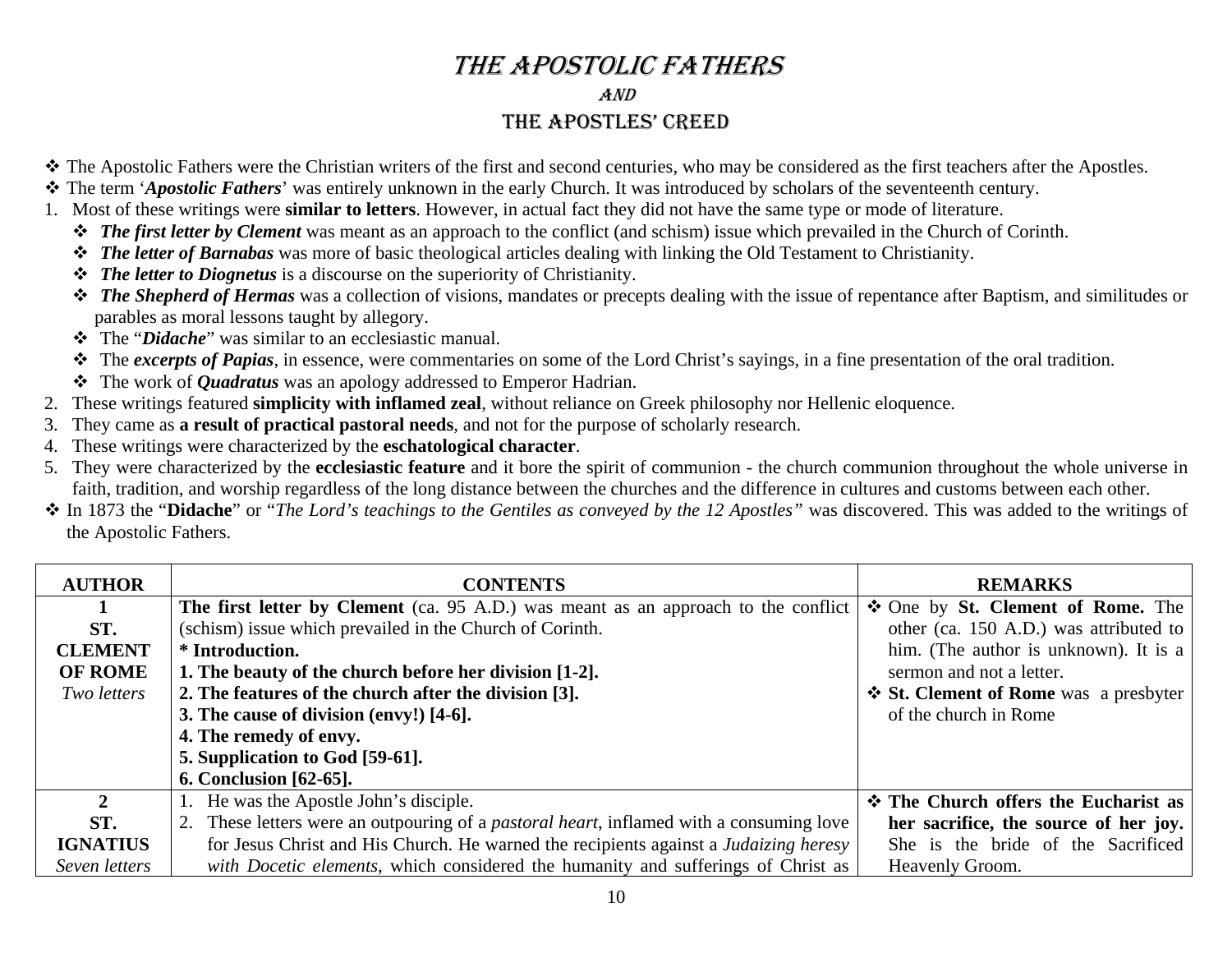|                                                          | apparent rather than real.<br>3. Dogma and Christian doctrines are not a philosophy, but a practical life which be-<br>lievers examine in their church life, in their own private rooms, and in their rela-<br>tionship with others.<br>4. He devoted all his life for realizing the Church unity.<br>5. He did not quote from the Old Testament.<br>6. He wrote in openness of heart and firmness to be cautious of the heretics, but in<br>humbleness.<br>7. His letters had a very strong eschatological attitude.<br>8. (ca. 110-117 A.D.) Letter to the Ephesians, Letter to the Magnesians, Letter to the<br>Romans, Letter to the Philadelphians, Letter to the Church in Smyrna, Letter to the<br>Church in Tralles, Letter to Polycarp.                                                                                  | ❖ Clergymen with the three ranks<br>episcopate, presbyterate and deaconate<br>together with the people must work ac-<br>cording to the will of the Father, and<br>the mind of Christ, by the Holy<br>Spirit.                                                                                                                                                                                        |
|----------------------------------------------------------|-----------------------------------------------------------------------------------------------------------------------------------------------------------------------------------------------------------------------------------------------------------------------------------------------------------------------------------------------------------------------------------------------------------------------------------------------------------------------------------------------------------------------------------------------------------------------------------------------------------------------------------------------------------------------------------------------------------------------------------------------------------------------------------------------------------------------------------|-----------------------------------------------------------------------------------------------------------------------------------------------------------------------------------------------------------------------------------------------------------------------------------------------------------------------------------------------------------------------------------------------------|
| $\mathbf{3}$<br>ST.<br><b>POLYCARP</b><br>A letter       | ❖ the Apostle John's disciple, The Epistle of Polycarp (Letter to the Philippians)<br>❖ St. Ignatius of Antioch was on his way to martyrdom. It was in Smyrna that St.<br>Ignatius made that memorial stop on his final journey, and St. Polycarp was the only<br>person recorded to whom the great martyr ever addressed a personal letter. In the<br>years that followed, St. Polycarp gathered St. Ignatius' letters and passed them on to<br>others.<br>* Through a letter from the Church of Smyrna to the Christian community of<br>Philomelium in Greater Phrygia, we possess a detailed account of Polycarp's heroic<br>martyrdom. From it we gain an excellent impression of the noble personality of the<br>Bishop of Smyrna. The letter seems to have been written shortly after the martyrdom<br>$(A.D 155 or 156)$ . | He devoted much of his energy to<br>preserve the orthodox faith, combating<br>such heretics as the Marcionites and<br>Valentinians. It is said that he had<br>converted some of them to the true faith.<br>St. Polycarp once met the heretic Marcion<br>on the streets. "Do you recognize me?"<br>asked Marcion. "Of course," replied<br>Polycarp, "I recognize you as the first-<br>born of Satan! |
| $\overline{\mathbf{4}}$<br><b>BARNABAS</b><br>An epistle | It was more of basic theological articles dealing with linking the Old Testament to<br>Christianity.<br>1. The first section (chapters 1-17) is of a <b>dogmatic character.</b><br>2. The second section (chapters 18-21) takes up <b>morals</b> and manifests no special bias. It<br>describes, exactly like the Didache, the contrast between the way of life and that of<br>death, but it calls one, that of light and the other that of darkness.                                                                                                                                                                                                                                                                                                                                                                             | The author is a follower of chiliasm. The<br>six days of creation mean a period of six<br>thousand years because a thousand years<br>are like one day in the eyes of God                                                                                                                                                                                                                            |
| 5<br><b>HERMAS</b><br>The Shepherd                       | ❖ It is a collection of visions, mandates or precepts dealing with the issue of repentance<br>after Baptism, and similitudes or parables as moral lessons taught by allegory.<br>* Hermas was not trained in dogma though he was of goodwill. We see that he was<br>confused between the Son of God and the Holy Spirit (Compare similitude 9:1 with<br>similitude 6:5).                                                                                                                                                                                                                                                                                                                                                                                                                                                          | The early Church Fathers admired him,<br>not for his theological thought, but for his<br>behavioral<br>moral<br>teaching<br>and<br>understanding of the Christian life.                                                                                                                                                                                                                             |
| 6<br>???<br>A letter to<br><b>DIOGNETUS</b>              | ❖ A discourse on the superiority of Christianity. It expresses the sweetness of its writer<br>in his defense for the faith, and his faithful witness to the Christian life. It is very<br>accurate, simple and clear, written as open answers for the questions of his friend,<br>Diognetus.                                                                                                                                                                                                                                                                                                                                                                                                                                                                                                                                      | a- Christians reveal their faith through<br>their daily life.<br>b- Christian faith is a divine gift.<br>c- Christians are not a separate nation.                                                                                                                                                                                                                                                   |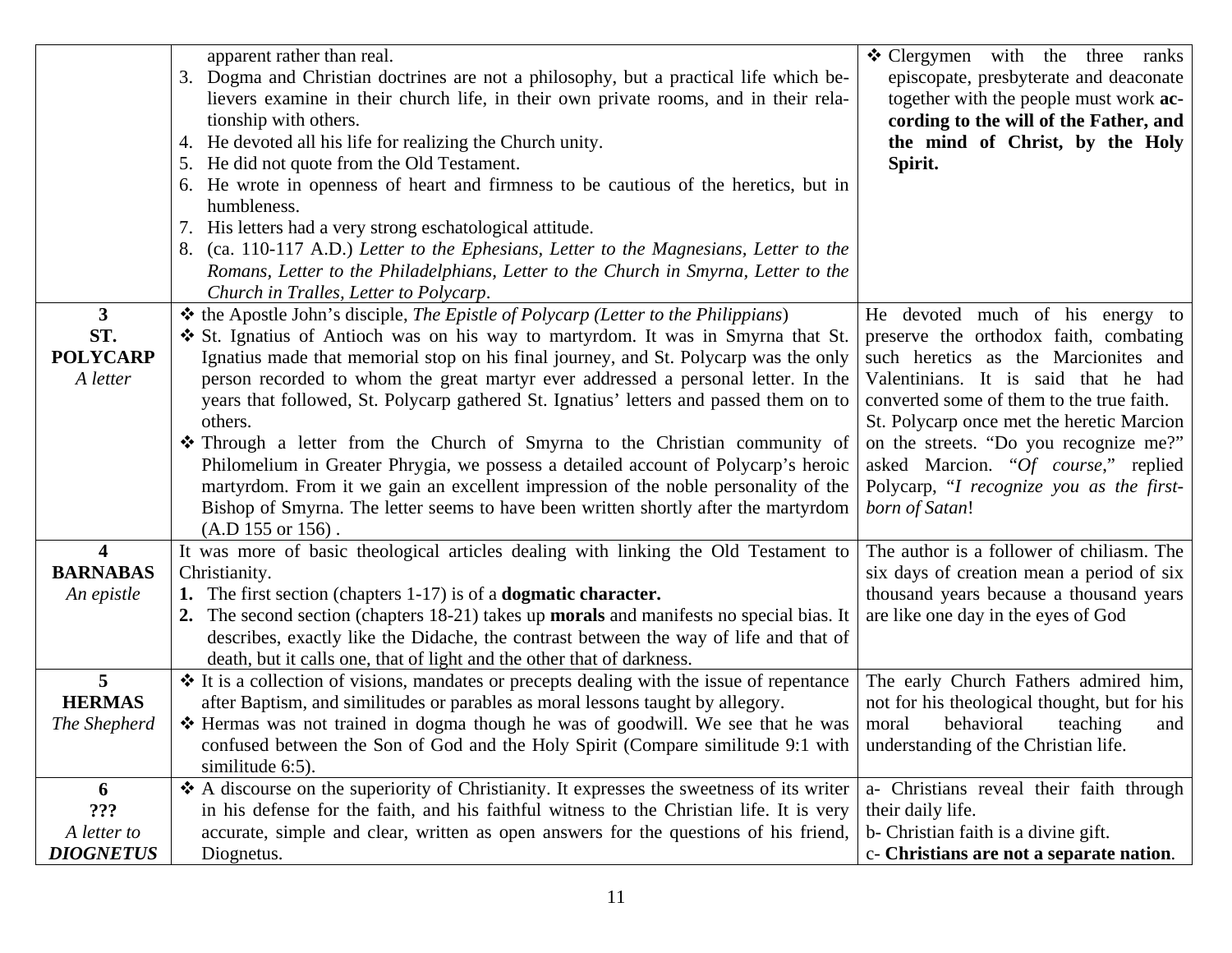|                           | * The "Epistle to Diognetus" is an apology of Christianity composed in the form of a       | d- The nature of the church is heavenly.         |
|---------------------------|--------------------------------------------------------------------------------------------|--------------------------------------------------|
|                           | letter.                                                                                    | e- The Church insists on loving the              |
|                           | $\triangle$ In his defense, the writer explains the following two points:                  | world faithfully.                                |
|                           | I- How can a man worship an idol made by a human hand, made of a corruptible               | f- Christians are subject to the state's law.    |
|                           | material, which can be stolen?!                                                            | g- The church practices communal life in         |
|                           | II- The soul is discomforted by the sacrifices of animals blood.                           | everything except in the conjugal life.          |
| $\overline{7}$            | The excerpts of Papias, in essence, were commentaries on some of the Lord Christ's         | he<br>Eusebius ridiculed him because             |
| <b>PAPIAS</b>             | sayings, in a fine presentation of the oral tradition.                                     | defended the belief in the millennium.           |
| 8                         | Quadratus was the oldest apologist for Christianity                                        |                                                  |
| <b>QUADRATUS</b>          | An apology addressed to Emperor Hadrian.                                                   |                                                  |
| 9                         | The "Didache" or "The Lord's teachings to the Gentiles as conveyed by the 12               | $\div$ It is the oldest source of ecclesiastical |
| ???                       | Apostles" is similar to an ecclesiastic manual. (From A.D 70 to A.D 180.)                  | law or church manual which we                    |
| <b>Didache</b>            | $\div$ First section: Christian behavior (1-6).                                            | possess.                                         |
|                           | $\div$ Second section: liturgical and sacramental life (7-10, 14).                         | Some scholars state that Alexandria is           |
|                           | $\triangle$ Third section: disciplinary regulations (11-15).                               | the place of its origin.                         |
|                           | Fourth section: the Parousia (Second Coming) of the Lord (16).                             |                                                  |
| <b>THE</b>                | * The Christian faith is a life which the believer experiences personally together with    | St. Hilary of Poitiers states that we            |
| <b>APOSTLES'</b>          | his brothers, through the unity with the Father in the Son by the work of the Holy         | have to utter with what is unspeakable,          |
| <b>CREED</b>              | Spirit. This life cannot be defined by a certain creed, nor limited by a canon because it  | and instead of the mere faith we have            |
|                           | cannot be expressed by human language. Nevertheless, there was a necessity for those       | to deposit our religious doctrines in            |
| (Symbolum<br>Apostolicum) | who accept faith to proclaim this faith in a brief and simple form before attaining the    | human expressions.                               |
|                           | membership in the Body of Christ, i.e., before receiving baptism, this form is called a    | ❖ St. Augustine advised his flock,               |
| The majority of           | baptismal creed.                                                                           | "when you compose yourself to sleep,             |
| scholars<br>the           | ❖ It has a special importance for the Western Church, considering it as the basic of her   | repeat your creed, render it to the Lord,        |
| don't accept it           | creeds. Schaff states that is the Creed of creeds, as the Lord's prayer is the Prayer of   | be not irked to say it over."                    |
| as one of the             | prayers.                                                                                   | $\div$ From the beginning of the sixth           |
| writings of the           | ❖ It is a brief summary of the principal doctrines of Christianity; hence it may be called | century it was used with certain                 |
| <b>Apostolic</b>          | a compendium of the theology of the Church.                                                | variation, as a profession of faith in           |
| <b>Fathers</b>            | * Its present form, consisting of twelve articles, does not antedate the sixth century.    | Gall, Spain, and a little later in Ireland       |
|                           | * A study of the earliest history of the Creed reveals two distinct forms: the             | and Germany in the courses of                    |
|                           | Christological and the Trinitarian formulas.                                               | instruction intended for catechumens.            |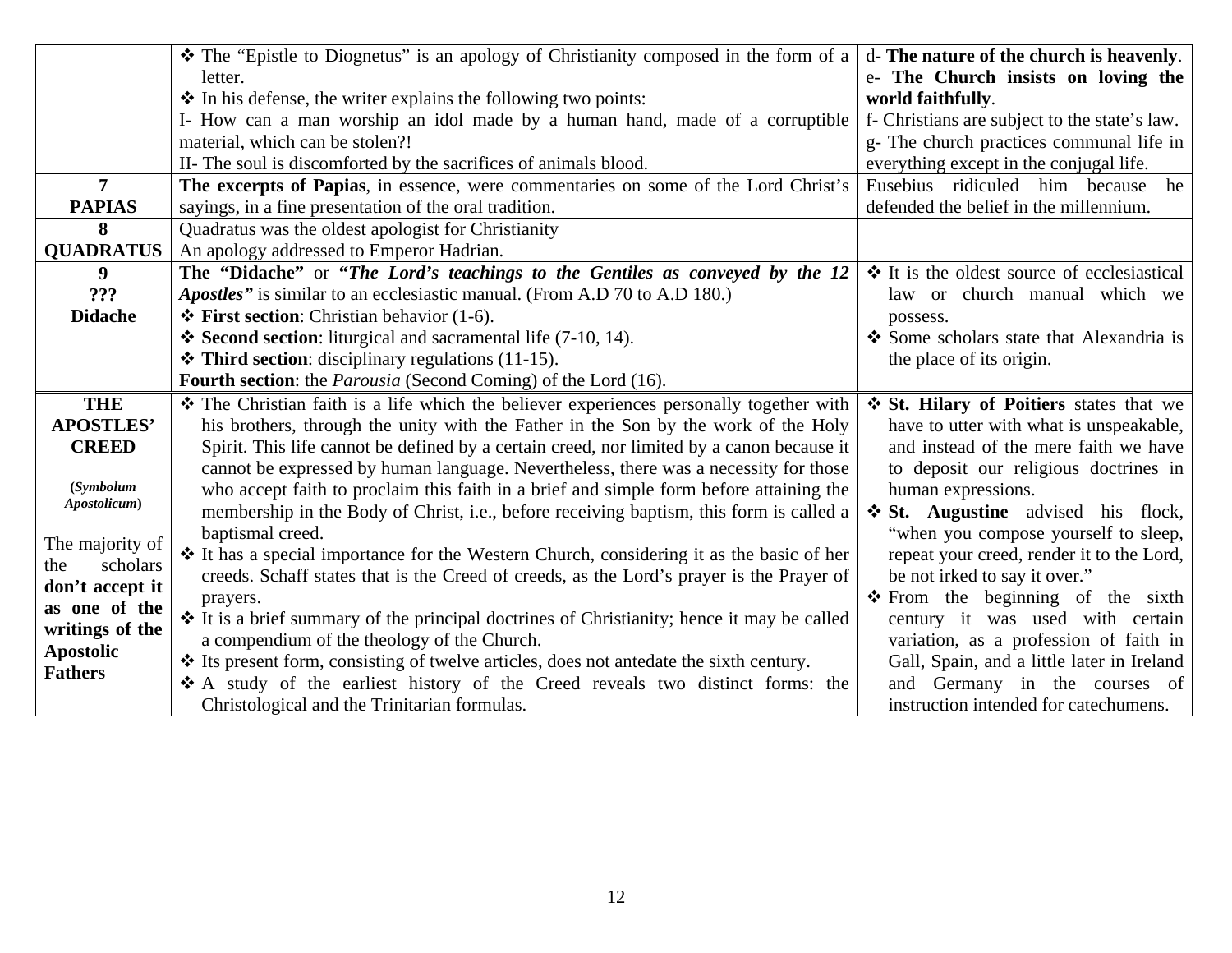# THE EARLY APOLOGISTS

- Christianity and Christians were attacked by the Jews, Judaeo-Christians*,* the pagans and philosophers, and sometimes by the emperors and rulers.
- 1. **The Jews** noticed the spread of Christianity all over the world, depending on the prophecies of their Holy Scriptures.
- 2. **Judaeo-Christianity** wanted to combine faith and Christianity with the Mosaic Law. A number of uncompromising converts from the Pharisees *(Acts* 15 etc.) maintained the absolute necessity of the observance of Judaism.
- 3. The **pagan philosophers** an intellectual movement known as *Gnosticisim* was one of the Church's greatest enemies. This was encouraged and supported by *Judaeo-Christians* and *Montanists.*
- 4. **The State** knew of the existence of Christianity as distinct from Judaism, and this resulted in the Roman persecutions.
- **Writings against the Church** were mainly lost, all ordered to be burned c. 445 by Emperor Theodosius. Only some of their writings are known:
- 1. The speech of the famous rhetor *Fronto of Cirta*, (d. 166?), the friend and preceptor of Antoninus, and the teacher of Marcus Aurelius,
- 2. In a satire *De morte Peregrini* (*c*. 170) *Lucian of Samosata (d. 190?)*, who had been a member of the Christian community for some time, mocks the Christians for their love of the brethren and their contempt of death.
- 3. The attack of the Platonist *Celsus* (*c*. 178), preserved for the greater part in Origen's work against him. *Celsus,* a philosopher of distinction and culture who studied the Old and New Testament thoroughly in order to attack them effectively.
- 4. The tradition of hostility against the Christians on the part of the philosophers was continued in the later centuries, especially among the neo-Platonists, e.g. Prophery, Hierocles and Emperor Julian.
- The Apologists set before themselves **these objectives**:
- 1. They answered the charge that **the Church was a peril to the State**.
- 2. They exposed the **immoralities of paganism** and the myths of its divinities, at the same time demonstrating that the Christian alone has a correct understanding of God and the universe. Some apologies are against the heathens, some against the Jews. The writings against the Jews are fewer in number and less intent on refuting Jewish accusations than on the confirmation of Christians in their conviction that the Mosaic Law had only a temporary purpose and authority.
- 3. They went on to the positive side, to show that this very philosophy, because it had only human reason to rely upon, had either never attained truth, or that the truth it had attained was but fragmentary and mingled with numerous errors. Christianity offers the absolute truth, since the Logos, the Divine Reason Himself, comes down upon earth, and Christianity is the divine Philosophy. Their method was **to exhibit Christianity to emperors and to the public as politically harmless and morally and culturally superior to paganism**.
- 4. As the writers often refer to the germs of truth in paganism they offer the first attempt at **harmonizing the teachings of reason and revelation**. It is worthy to note that *their object was to Christianize Hellenism, not to Hellenize Christianity.*

| <b>NAME</b>          | <b>ABOUT HIS WRITINGS</b> | <b>REMARKS</b>                                                                                                                        |
|----------------------|---------------------------|---------------------------------------------------------------------------------------------------------------------------------------|
| <b>1 QUADRATUS</b>   |                           | See "The Apostolic Fathers."                                                                                                          |
| <b>2 AUTHOR OF</b>   |                           | See "The Apostolic Fathers."                                                                                                          |
| <b>THE LETTER TO</b> |                           |                                                                                                                                       |
| <b>DIOGNETUS</b>     |                           |                                                                                                                                       |
|                      |                           | It is chiefly significant as the first of the Christian apologies. It combines philosophical discussion of attributes with a biblical |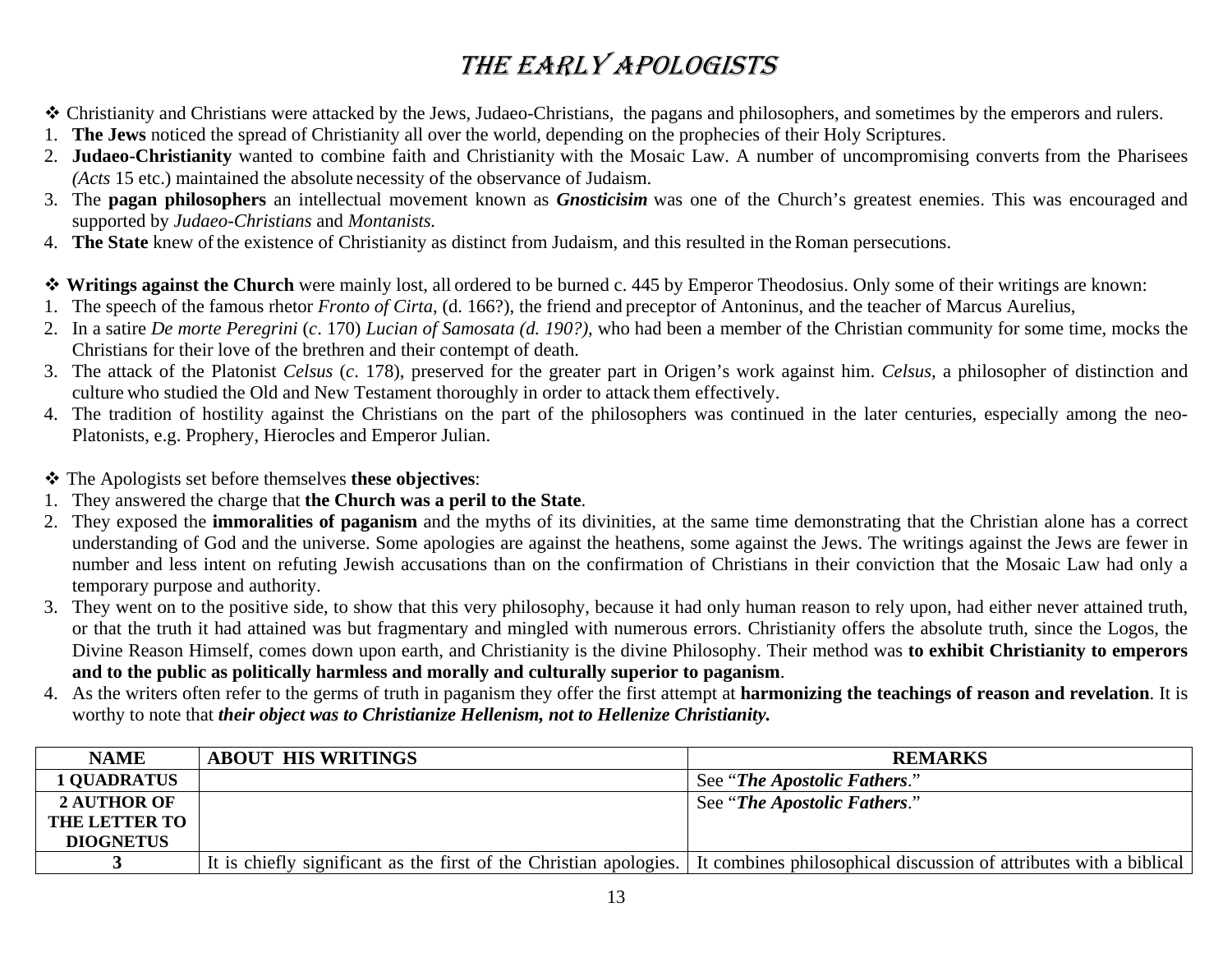| <b>AUTHOR OF THE</b>    | This book itself has long since disappeared but St. Clement of                                                        | emphasis on God as the Creator. It explains that God cannot be                                                                |
|-------------------------|-----------------------------------------------------------------------------------------------------------------------|-------------------------------------------------------------------------------------------------------------------------------|
| <b>PREACHING OF</b>     | Alexandria uses quotations of the Apostle. Origen who had                                                             | worshipped in the manner of the Greeks, nor in that of the Jews.                                                              |
| <b>PETER</b>            | some substantial information about it, raises the question                                                            | Its criticism of Judaism is close to what Aristides provides. The                                                             |
|                         | whether it is genuine or not genuine or mixed between genuine                                                         | Jewish prophets wrote about the coming of Christ and His                                                                      |
|                         | and not.                                                                                                              | crucifixion                                                                                                                   |
| $\overline{\mathbf{4}}$ | Aristides sought to defend the existence and eternity of God,                                                         | Aristides is strongly influenced by the "Preaching of Peter." He                                                              |
| <b>ARISTIDES</b>        | and to show that Christians had a fuller understanding of His                                                         | sees in the Christians a new race.                                                                                            |
| 2nd cent                | nature than either the Chaldeans, the Greeks, the Egyptians or                                                        | He states that the Christians alone have the only true idea of God                                                            |
|                         | the Jews, and that they alone loved according to His precepts.                                                        | and they above all the nations have found the truth. For they                                                                 |
|                         |                                                                                                                       | acknowledge God the Creator in the Only-Begotten Son and in                                                                   |
|                         |                                                                                                                       | the Holy Spirit; and besides him they worship no other.                                                                       |
| 5                       | He seems to be the first Christian apologist who defends                                                              | Origen extensively quotes a good deal of it in order to defend                                                                |
| <b>ARISTO OF</b>        | Christianity in written tract against Judaism.                                                                        | Christianity.                                                                                                                 |
| <b>PELLA</b>            | The dialogue is represented as taking place between a                                                                 |                                                                                                                               |
| c. 140 A.D              | Judaeo-Christian named Jason and an Alexandrian Jew named                                                             | According to Origen, this apology describes, "how a Christian                                                                 |
|                         | Papiscus and became the model for a whole series of such                                                              | supported by Jewish writings (the Old Testament) carries on an                                                                |
|                         | Jewish-Christian dialogues. The discussion ends with the Jew                                                          | argument with a Jew and goes on to prove that the prophecies                                                                  |
|                         | Papiscus acknowledging Christ as the Son of God and asking                                                            | pertaining to Christ find fulfillment in Jesus, while the opponent                                                            |
|                         | for baptism.                                                                                                          | in a plucky and not unskilled fashion takes the part of the Jew in                                                            |
|                         |                                                                                                                       | the controversy."                                                                                                             |
|                         |                                                                                                                       |                                                                                                                               |
| 6                       |                                                                                                                       |                                                                                                                               |
| <b>ST. JUSTIN THE</b>   | The most important of the apologists of the second century<br>and one of the noblest personalities of early Christian | Ustin was a student of philosophy who tried first the school<br>of a Stoic, then that of a Peripatetic, and finally that of a |
| <b>MARTYR</b>           | literature.                                                                                                           | Pythagorean. He gradually converted to Christianity as the                                                                    |
| 2nd cent                |                                                                                                                       | oldest, truest, and most divine of all philosophies.                                                                          |
|                         | Ustin was a prolific writer. He wrote his Apology ca. 155<br>A.D., addressed to the Emperor Antoninus Pius an his     | ❖ After his conversion, which occurred most likely in Ephesus,                                                                |
|                         | colleagues; and his Dialogue with Trypho, shortly after,                                                              | he devoted his entire life to the defense of the Christian faith.                                                             |
|                         | which defends Christianity against the attacks of Judaism                                                             | Clothed in the <i>palladium</i> , a cloak worn by Greek                                                                       |
|                         | by means of a discussion between Justin and a Jew named                                                               | philosophers, he traveled about, an itinerant teacher. He                                                                     |
|                         | Trypho.                                                                                                               | arrived in Rome during the reign of Antoninus Pius (I38-161)                                                                  |
|                         | Eusebius lists eight works of Justin - two Apologies,                                                                 | A.D) and founded a school there. One of his pupils was                                                                        |
|                         | Against the Greeks, the Refutation, On the Sovereignty of                                                             | Tatian, destined later to become an apologist. St. Justin                                                                     |
|                         | God, Psaltes (perhaps a hymnbook), On the Soul, and a                                                                 | suffered martyrdom in Rome                                                                                                    |
|                         | Dialogue against the Jews.                                                                                            | Ustin is called Martyr from his testimony unto death in                                                                       |
|                         | * He is the first Christian thinker to seek to reconcile the                                                          | Rome between 163 and 167 A.D., was born in Samaria of                                                                         |
|                         | claims of faith and reason.                                                                                           | heathen parents.                                                                                                              |
| $\overline{7}$          | <b>I. Christian cosmology</b> (Chs. $4,3-7,6$ ):                                                                      | A native Syrian or Assyrian by birth, was of pagan parents.                                                                   |
| <b>TATIAN</b>           | I. Christian concept of God (Ch. 4,3-5).                                                                              | He was educated in Greek rhetoric and philosophy. He jour-                                                                    |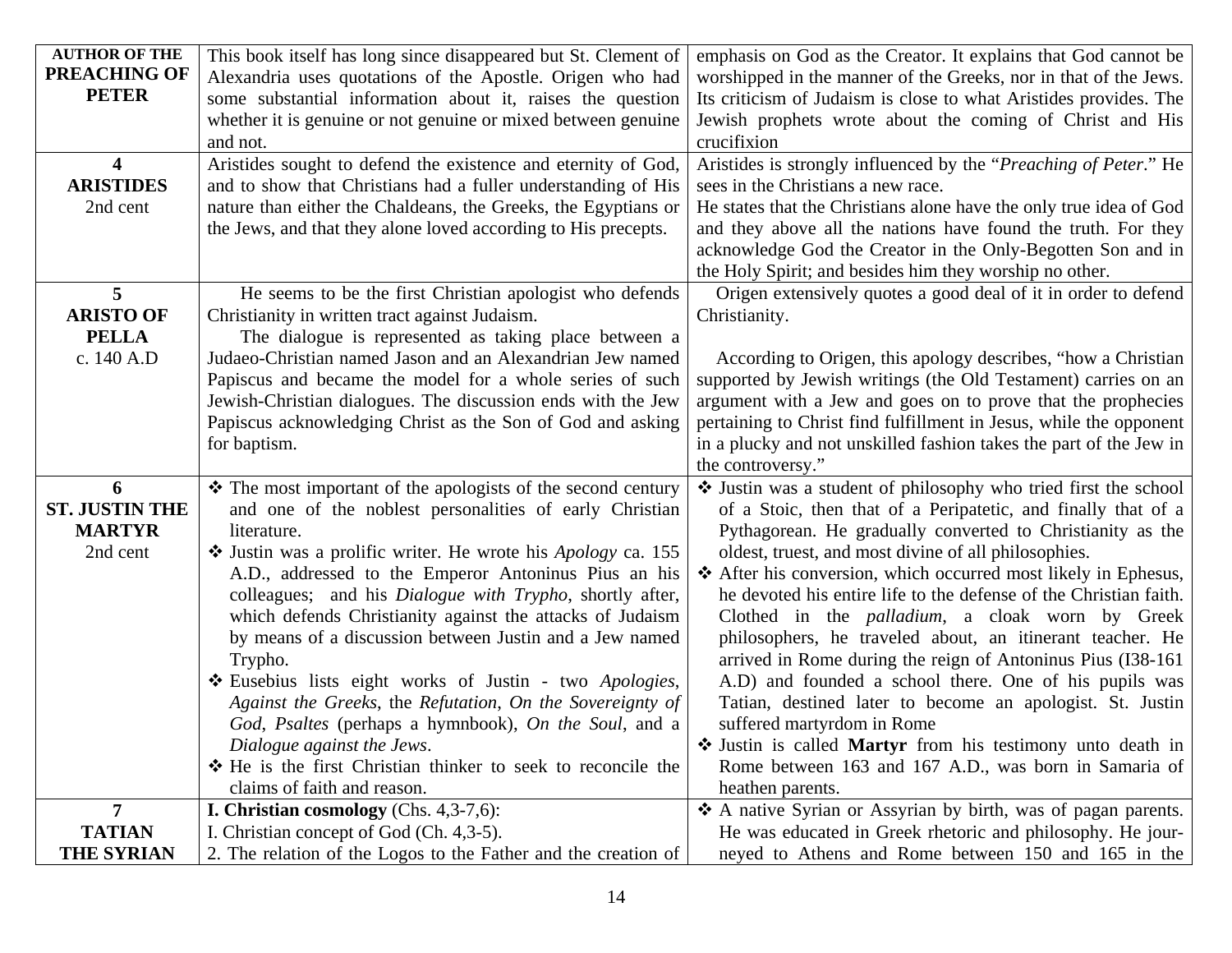| c. 160             | the world (Ch. 5).<br>3. The creation of man, of the resurrection, and of the last<br>judgment $(Ch. 6-7,1)$ .<br>4. The creation of the angels, the freedom of the will, the fall<br>of the angels, the sin of Adam and Eve, bad angels and<br>demons (Ch. 7, 2-8).<br>II. A Christian demonology (Ch. 8-20).<br>I. Astrology is an invention of the demons (Ch. 8-1 I).<br>2. To overcome the power of the demons, we must endeavor to<br>reunite our soul with the <i>pneuma</i> , the heavenly spirit (Ch. 12-<br>$I5,1$ ).<br>3. The demons are not able to do penance, but men are images<br>of God and are thus able to attain immortality by self-<br>mortification (Ch. I5,2- 16, 6).<br>4. Man must not fear (Ch. 16, 7-20).<br>III. Greek civilization (Ch. 21-30).<br>I. The foolishness of all Greek theology forms a sharp contrast<br>to the sublimity of the mystery of the incarnation (Ch. 21).<br>2. The Greek theaters are schools of vice (Ch. 22-24).<br>3. Greek philosophy and law are contradictory and deceitful<br>$(Ch 25-28).$<br>4. The Christian religion shines forth brightly (Ch. 29-30).<br>IV. The age and moral value of Christianity (Ch. 3r-41).<br>1. The Christian religion is older than all others because Moses<br>lived before Homer, long before all the lawgivers of Greece<br>$(Ch. 31, 1-6, 36-41).$<br>2. Christian philosophy and Christian conduct of life differ<br>from the wisdom of the Greek writers (Ch. 31,7-35). | pursuit of his studies. In Rome he met St. Justin the Martyr<br>and became a Christian, Later he returned to Syria, and it was<br>probably there, about 172 A.D, that he became the leader, if<br>not the founder, of the <i>Encratites</i> (i.e., the Abstinent) sect,<br>which belongs to Christian Gnostics, discouraging marriage<br>as adultery, condemning the use of, the drinking of wine, and<br>going so far as to substitute water for wine in the Eucharistic<br>service.<br>His chief claim to fame is the "Diatessaron," which<br>interweaves the four Gospels into one continuous narrative. It<br>is a history of the life of Christ compiled from the four<br>gospels which was used in the Syrian Church until the 5th<br>century. |
|--------------------|------------------------------------------------------------------------------------------------------------------------------------------------------------------------------------------------------------------------------------------------------------------------------------------------------------------------------------------------------------------------------------------------------------------------------------------------------------------------------------------------------------------------------------------------------------------------------------------------------------------------------------------------------------------------------------------------------------------------------------------------------------------------------------------------------------------------------------------------------------------------------------------------------------------------------------------------------------------------------------------------------------------------------------------------------------------------------------------------------------------------------------------------------------------------------------------------------------------------------------------------------------------------------------------------------------------------------------------------------------------------------------------------------------------------------------------------------------------------------|------------------------------------------------------------------------------------------------------------------------------------------------------------------------------------------------------------------------------------------------------------------------------------------------------------------------------------------------------------------------------------------------------------------------------------------------------------------------------------------------------------------------------------------------------------------------------------------------------------------------------------------------------------------------------------------------------------------------------------------------------|
|                    |                                                                                                                                                                                                                                                                                                                                                                                                                                                                                                                                                                                                                                                                                                                                                                                                                                                                                                                                                                                                                                                                                                                                                                                                                                                                                                                                                                                                                                                                              |                                                                                                                                                                                                                                                                                                                                                                                                                                                                                                                                                                                                                                                                                                                                                      |
|                    |                                                                                                                                                                                                                                                                                                                                                                                                                                                                                                                                                                                                                                                                                                                                                                                                                                                                                                                                                                                                                                                                                                                                                                                                                                                                                                                                                                                                                                                                              |                                                                                                                                                                                                                                                                                                                                                                                                                                                                                                                                                                                                                                                                                                                                                      |
|                    |                                                                                                                                                                                                                                                                                                                                                                                                                                                                                                                                                                                                                                                                                                                                                                                                                                                                                                                                                                                                                                                                                                                                                                                                                                                                                                                                                                                                                                                                              |                                                                                                                                                                                                                                                                                                                                                                                                                                                                                                                                                                                                                                                                                                                                                      |
| 8                  | A treatise to Marcus Aurelius, five books Against the Pagans,                                                                                                                                                                                                                                                                                                                                                                                                                                                                                                                                                                                                                                                                                                                                                                                                                                                                                                                                                                                                                                                                                                                                                                                                                                                                                                                                                                                                                |                                                                                                                                                                                                                                                                                                                                                                                                                                                                                                                                                                                                                                                                                                                                                      |
| ST.                | two books On the Truth (peri alethias), two books Against the                                                                                                                                                                                                                                                                                                                                                                                                                                                                                                                                                                                                                                                                                                                                                                                                                                                                                                                                                                                                                                                                                                                                                                                                                                                                                                                                                                                                                |                                                                                                                                                                                                                                                                                                                                                                                                                                                                                                                                                                                                                                                                                                                                                      |
| <b>APOLLINARIS</b> | Jews, and the treatises which he wrote against the heretic                                                                                                                                                                                                                                                                                                                                                                                                                                                                                                                                                                                                                                                                                                                                                                                                                                                                                                                                                                                                                                                                                                                                                                                                                                                                                                                                                                                                                   |                                                                                                                                                                                                                                                                                                                                                                                                                                                                                                                                                                                                                                                                                                                                                      |
| OF                 | opinion of the Phrygians (Montanists).                                                                                                                                                                                                                                                                                                                                                                                                                                                                                                                                                                                                                                                                                                                                                                                                                                                                                                                                                                                                                                                                                                                                                                                                                                                                                                                                                                                                                                       |                                                                                                                                                                                                                                                                                                                                                                                                                                                                                                                                                                                                                                                                                                                                                      |
| <b>HIERAPOLIS</b>  |                                                                                                                                                                                                                                                                                                                                                                                                                                                                                                                                                                                                                                                                                                                                                                                                                                                                                                                                                                                                                                                                                                                                                                                                                                                                                                                                                                                                                                                                              |                                                                                                                                                                                                                                                                                                                                                                                                                                                                                                                                                                                                                                                                                                                                                      |
| 161-I80            |                                                                                                                                                                                                                                                                                                                                                                                                                                                                                                                                                                                                                                                                                                                                                                                                                                                                                                                                                                                                                                                                                                                                                                                                                                                                                                                                                                                                                                                                              |                                                                                                                                                                                                                                                                                                                                                                                                                                                                                                                                                                                                                                                                                                                                                      |
| 9                  | An Apology for Christian Philosophy which he addressed                                                                                                                                                                                                                                                                                                                                                                                                                                                                                                                                                                                                                                                                                                                                                                                                                                                                                                                                                                                                                                                                                                                                                                                                                                                                                                                                                                                                                       | A contemporary of Tatian, he was, most probably, also a pupil                                                                                                                                                                                                                                                                                                                                                                                                                                                                                                                                                                                                                                                                                        |
| <b>MILTIADES</b>   | to 'temporal rulers.'                                                                                                                                                                                                                                                                                                                                                                                                                                                                                                                                                                                                                                                                                                                                                                                                                                                                                                                                                                                                                                                                                                                                                                                                                                                                                                                                                                                                                                                        | of St. Justin.                                                                                                                                                                                                                                                                                                                                                                                                                                                                                                                                                                                                                                                                                                                                       |
|                    | Against the Greeks, in two books, and another work                                                                                                                                                                                                                                                                                                                                                                                                                                                                                                                                                                                                                                                                                                                                                                                                                                                                                                                                                                                                                                                                                                                                                                                                                                                                                                                                                                                                                           |                                                                                                                                                                                                                                                                                                                                                                                                                                                                                                                                                                                                                                                                                                                                                      |
|                    | Against the Jews, also in two books. The treatise which he<br>composed against the Montanists deals with the question That                                                                                                                                                                                                                                                                                                                                                                                                                                                                                                                                                                                                                                                                                                                                                                                                                                                                                                                                                                                                                                                                                                                                                                                                                                                                                                                                                   |                                                                                                                                                                                                                                                                                                                                                                                                                                                                                                                                                                                                                                                                                                                                                      |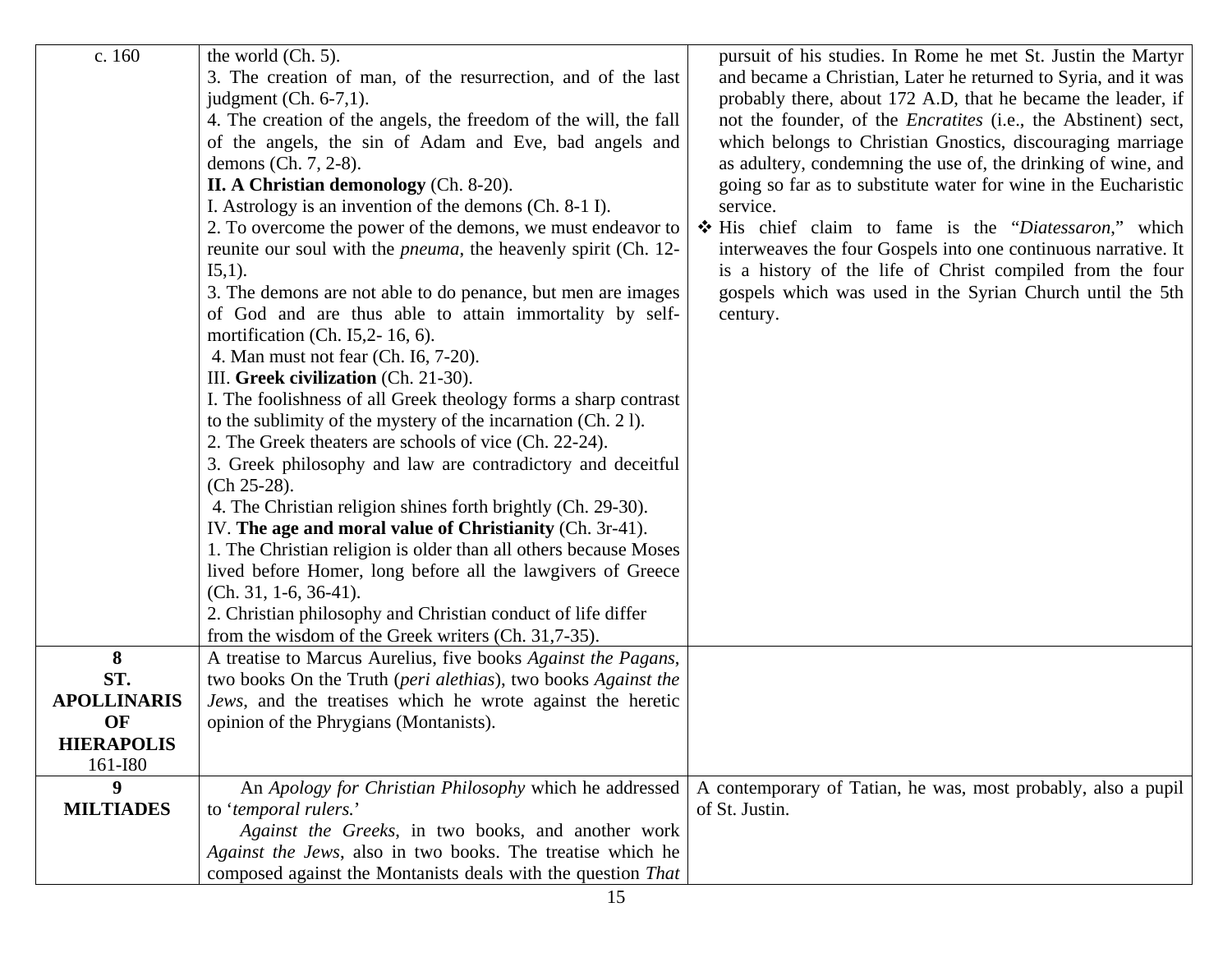| a Prophet Should not Speak in Ecstasy, and explains that the                     |                                                              |                                                                    |
|----------------------------------------------------------------------------------|--------------------------------------------------------------|--------------------------------------------------------------------|
| Montanistic prophets were pseudo-prophets. Another anti-                         |                                                              |                                                                    |
| heretical treatise of Miltiades is directed against the                          |                                                              |                                                                    |
| Valentinian Gnostics.                                                            |                                                              |                                                                    |
| Of his writings, only his Apology, in three books addressed to<br><b>10</b>      |                                                              | St. Theophilus was the sixth bishop of Antioch in Syria            |
| ST.<br>his pagan friend Autolycus, has survived. Its purpose is to set           |                                                              | • In the third book he demonstrates the superiority of             |
| <b>THEOPHILUS</b><br>before the pagan world the Christian idea of God and the    |                                                              | Christianity from the moral point of view. He uses the             |
| superiority of the doctrine of creation over the immoral myths<br>later 2nd cent |                                                              | chronology of the world to prove that Moses and the prophets       |
| of the Olympian religion.                                                        |                                                              | preceded all philosophers.                                         |
| 11<br>$\triangle$ About the year 170 A.D he addressed an apology for the         |                                                              | * Melito, bishop of Sardis in Lydia, is one of the great lights of |
| MELITO,                                                                          | Christians to the emperor Marcus Aurelius. He states that    | Asia in the second century. He is a prolific writer on a wide      |
| <b>BISHOP OF</b><br>the Empire and the Christian religion are foster sisters.    |                                                              | variety of subjects.                                               |
| <b>SARDIS</b><br>❖ Homily on the Passion.                                        |                                                              | There is a Syriac manuscript of the British                        |
| ❖ Two books On the Passover.                                                     |                                                              | * Museum contains an apology under Melito's name, which            |
| A treatise On Christian Life and the Prophets, of probably                       |                                                              | however not composed by him                                        |
| anti-Montanistic character.                                                      |                                                              | * Another Latin manuscript of the fifth century was wrongly        |
| ❖ On the Church, On the Lord's Day, On the Faith, On                             |                                                              | attributed to him. Its title is De Transitu Beatae Mariae          |
|                                                                                  | Creation, On the Obedience of Faith, on the Senses, On the   | Virginis.                                                          |
|                                                                                  | Soul and Body, On Hospitality, On Baptism, On Truth, On      |                                                                    |
|                                                                                  | Faith and Christ's Birth, On Prophecy< The Key, On the       |                                                                    |
|                                                                                  | Devil, On the Apocalypse of John, On God the Incarnate,      |                                                                    |
|                                                                                  | On the Incarnation of Christ, and 6 books of Extracts from   |                                                                    |
|                                                                                  | the Law and the Prophets concerning our Savior and our       |                                                                    |
| entire Faith.                                                                    |                                                              |                                                                    |
| 12<br>An author of the <i>Octavius</i> , an elegant defense of Christianity      |                                                              | He refutes the common charges against Christians, argues the       |
| in the form of a conversation between Octavius, a Christian,<br><b>MINUCIUS</b>  |                                                              | case for monotheism and divine providence, and attacks pagan       |
| <b>FELIX</b><br>and Caecilius, a pagan, who was converted by the argument.       |                                                              | mythology, but says little of specifically Christian doctrines.    |
| 2nd or 3rd century                                                               |                                                              |                                                                    |
| 13<br>His writings are $(1)$ apologetic; $(2)$ dogmatico-polemic; $(3)$          |                                                              | * Tertullianus was born in Carthage in 160, son of a centurion     |
| <b>TERTULLIAN</b><br>practico-ascetical.                                         |                                                              | in the service of the proconsul of Africa.                         |
| c. 160-c. 225<br><b>Apologetic Writings:</b>                                     |                                                              | * He received a very thorough education, studied law and           |
| I. Apologeticum (or Apologeticus liber) is one of his finest                     |                                                              | became an advocate.                                                |
|                                                                                  | works (c. 197). Addressed to Roman provincial governors,     | ❖ About 193 he became a Christian, and was ordained priest         |
|                                                                                  | it falls into two parts: (1) treatment of charges of secret  | and began a long literary career in defense of Christianity.       |
| crimes amongst Christians; (2) public crimes.                                    |                                                              | About 202 or 205 he became a Montanist and attacked                |
| II. Ad Nationes, 2 books (c. 197) ridicules heathen worship                      |                                                              | Catholicism violently. He founded the <b>Tertullianists</b> . When |
|                                                                                  | and shows that the accusations made against Christianity are | he died ca. 223 A.D., he had left the Montanists and founded       |
| true of paganism.                                                                |                                                              | a sect of his own.                                                 |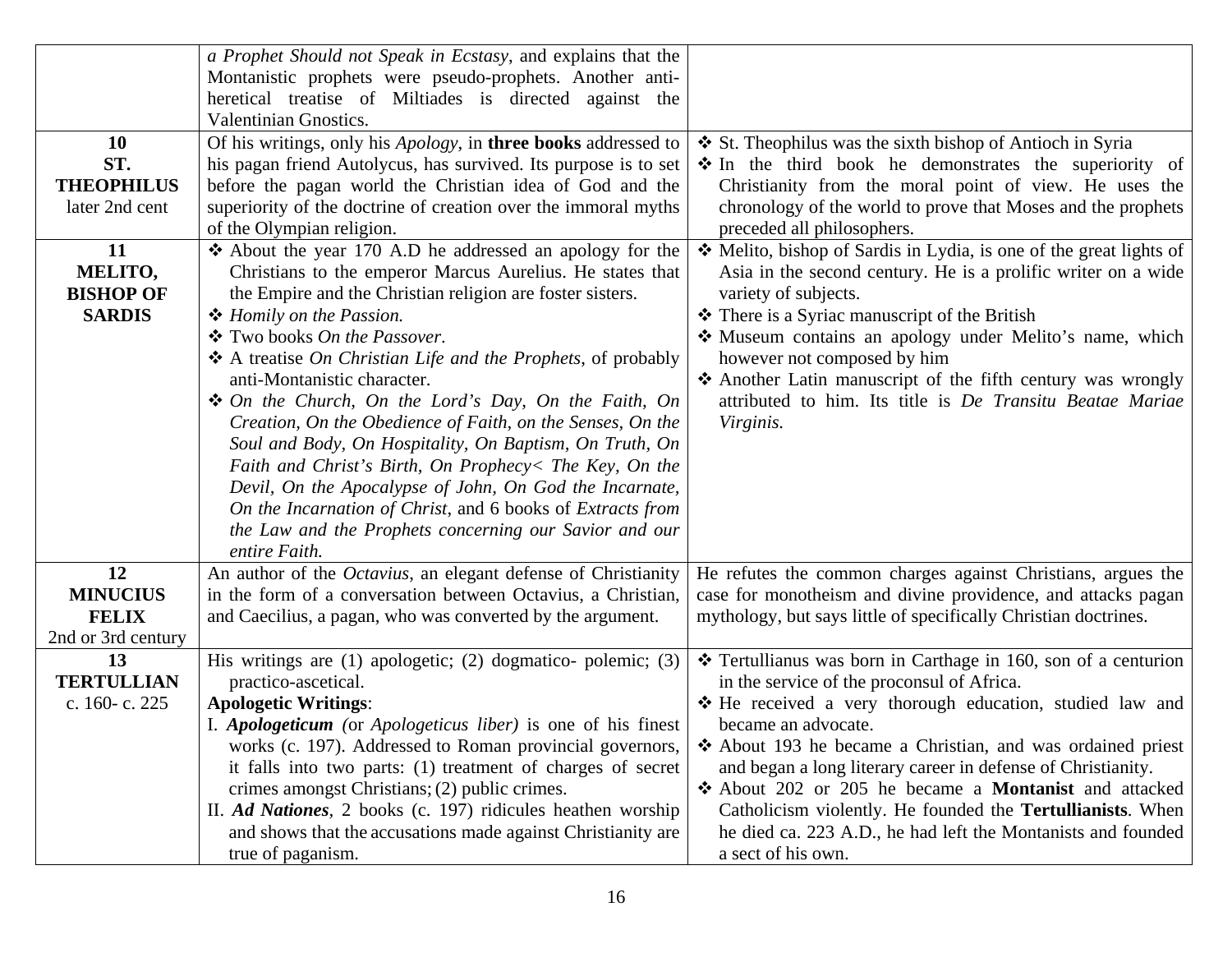|                      | III. Ad Scapulam, $(c. 212)$ , a brief letter to the proconsul in     | With St. Augustine he is the greatest Western theologian.                  |
|----------------------|-----------------------------------------------------------------------|----------------------------------------------------------------------------|
|                      | Africa, a persecutor. Tertullian reminds him of the fate that         | Western theology is in his debt for many technical terms.                  |
|                      | befell other persecutors.                                             | Indeed, in a sense, he created the clear language of Western               |
|                      | IV. Adversus Judaeos - a discussion to prove that the Israelites      | theology.                                                                  |
|                      | rejected God's grace.                                                 | ❖ He is the most productive of all the Latin writers, most original        |
|                      | His chief polemical work was Against Marcion in five                  | and personal.                                                              |
|                      | books written over a period of about twelve years, 200-212            | ❖ He often writes without moderation, sweeps away opposition               |
|                      | A.D.                                                                  | rather than convinces.                                                     |
|                      |                                                                       | $\triangle$ His expression is bold, concise, rugged, involved; he does not |
|                      |                                                                       | bother with beauty of form.                                                |
| 14                   | He wrote the "Irrisio" or "Mockery of the Heathen                     | The apology is clearly the work of a writer of very mediocre               |
| <b>HERMIAS</b>       | <i>Philosophers,</i> " or "Satire on the Profane Philosophers," which | attainments.                                                               |
| 222                  | satirizes the conflicting opinions of pagan writers on the            |                                                                            |
|                      | human soul (Chs. 1-2), and the fundamental principles of the          |                                                                            |
|                      | universe (Chs. $3-10$ ).                                              |                                                                            |
| 15                   | A collection of pagan moral sentences and rules of life, which        | "The eating of animals," says he, "is a matter of indifference;"           |
| <b>THE SAYINGS</b>   | were attributed to the Pythagorean philosopher Sextus.                | but to abstain from them is more agreeable to reason."                     |
| <b>OF SEXTUS</b>     |                                                                       |                                                                            |
| end of $2^{nd}$ cent |                                                                       |                                                                            |
| 16                   |                                                                       | See: "The Fathers of the School of Alexandria."                            |
| <b>ATHENAGORAS</b>   |                                                                       |                                                                            |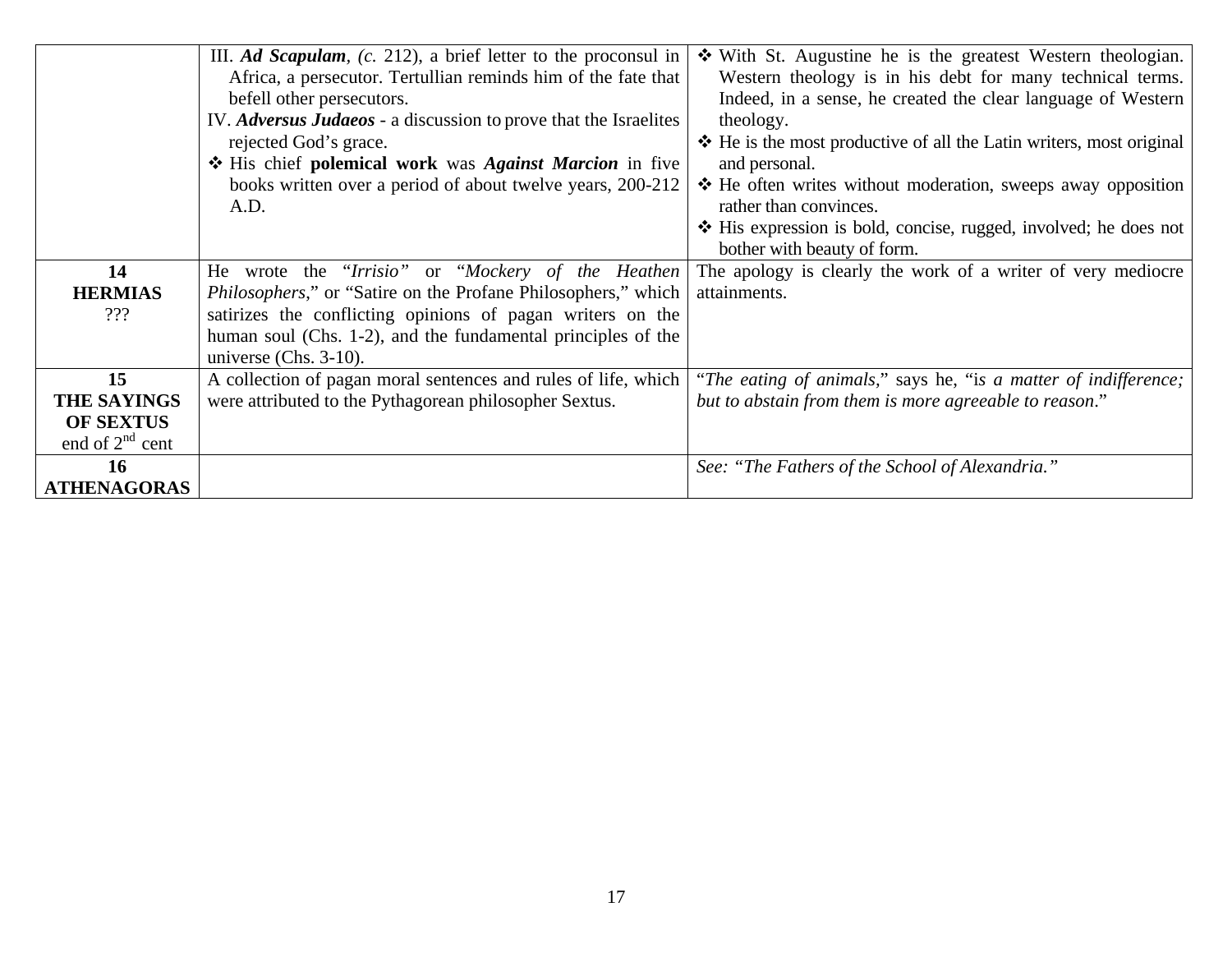# THE BEGINNING OF OTHER CHRISTIAN LITERATURE

| <b>LITERATURE</b>        |                                                                                                                                                                                                                                                                                                                                                                                                                                                                                                                                                                                                                                                                                                                                                                                                                                                                                                                                                                                                                                                                                                                                                                                                                                                                                                                                                                                                                  |
|--------------------------|------------------------------------------------------------------------------------------------------------------------------------------------------------------------------------------------------------------------------------------------------------------------------------------------------------------------------------------------------------------------------------------------------------------------------------------------------------------------------------------------------------------------------------------------------------------------------------------------------------------------------------------------------------------------------------------------------------------------------------------------------------------------------------------------------------------------------------------------------------------------------------------------------------------------------------------------------------------------------------------------------------------------------------------------------------------------------------------------------------------------------------------------------------------------------------------------------------------------------------------------------------------------------------------------------------------------------------------------------------------------------------------------------------------|
|                          | * Apocrypha of the New Testament                                                                                                                                                                                                                                                                                                                                                                                                                                                                                                                                                                                                                                                                                                                                                                                                                                                                                                                                                                                                                                                                                                                                                                                                                                                                                                                                                                                 |
| THE APOCRYPHAL           | 1. The New Testament offers little information concerning the youth of our Lord, the life and death of St. Mary, and the                                                                                                                                                                                                                                                                                                                                                                                                                                                                                                                                                                                                                                                                                                                                                                                                                                                                                                                                                                                                                                                                                                                                                                                                                                                                                         |
| <b>LITERATURE OF THE</b> | missionary journeys of the disciples and apostles. Therefore, pious imaginations were moved to supply the details.                                                                                                                                                                                                                                                                                                                                                                                                                                                                                                                                                                                                                                                                                                                                                                                                                                                                                                                                                                                                                                                                                                                                                                                                                                                                                               |
| <b>NEW TESTAMENT</b>     | 2. Many Apocryphal gospels, acts and visions were written by various heretics to support their position.                                                                                                                                                                                                                                                                                                                                                                                                                                                                                                                                                                                                                                                                                                                                                                                                                                                                                                                                                                                                                                                                                                                                                                                                                                                                                                         |
|                          | Apocryphal-Gospels; Acts of the Apostles; Letters of the Apostles; Apocalypses; Gospel according to the Hebrews;<br>of the Twelve; of the Egyptians; of Peter; Matthias; Philip; Thomas; Andrew; Barnabas; Bartholomew; Nicodemus;<br>Judas Iscariot; Theddeus; Eve, Cerinthus. Valentinus; Apelles; Basilides; the Ebionite Gospel; Protoevangelium of<br>James; Acta Pilati; Preaching of Peter and Paul; Acts of Peter; Paul; Peter and Paul; Paul and Thecla; Andrew;<br>John; Thomas; Philip; Matthew; Legend of Thaddaeus; Letter to the Laodiceans (St. Paul); to the Alexandrines (Paul<br>and Marcion); Corinthians (pseu. 3rd letter of St. Paul); Correspondence between St. Paul and Seneca (eight short<br>letters of Seneca and six shorter replies of St. Paul - poor in diction and style - mentioned by St. Jerome. The legend<br>of Seneca's conversion, on which these letters are based, owes its origin to the ethico-theistic character of Seneca's<br>writings); Apocalypse of Peter; Paul; The Arabic Gospel of the Childhood of Jesus; The Arabic History of Joseph the<br>Carpenter.<br>❖ Judaistic Literature.<br>1. Third Book of Esdras: gives a reconstruction of the story of the decline and fall of the kingdom of Juda from the time<br>of Josiah.<br>2. Fourth Book of Esdras: The time of the destruction of Jerusalem.<br>3. Book of Enoch: General resurrection of Israel. |
|                          | 4. Testaments of the Twelve Patriarchs: The last words of the twelve sons of Jacob.                                                                                                                                                                                                                                                                                                                                                                                                                                                                                                                                                                                                                                                                                                                                                                                                                                                                                                                                                                                                                                                                                                                                                                                                                                                                                                                              |
|                          | 5. Apocalypse of Baruch.                                                                                                                                                                                                                                                                                                                                                                                                                                                                                                                                                                                                                                                                                                                                                                                                                                                                                                                                                                                                                                                                                                                                                                                                                                                                                                                                                                                         |
|                          | 6. Ascension of Isaiah.                                                                                                                                                                                                                                                                                                                                                                                                                                                                                                                                                                                                                                                                                                                                                                                                                                                                                                                                                                                                                                                                                                                                                                                                                                                                                                                                                                                          |
| $\overline{2}$           | 1. The First Christian Hymns:                                                                                                                                                                                                                                                                                                                                                                                                                                                                                                                                                                                                                                                                                                                                                                                                                                                                                                                                                                                                                                                                                                                                                                                                                                                                                                                                                                                    |
| THE BEGINNING OF         | * Hymns were one of the essential elements of Christian worship from the beginning. St. Paul says, "Let the word of                                                                                                                                                                                                                                                                                                                                                                                                                                                                                                                                                                                                                                                                                                                                                                                                                                                                                                                                                                                                                                                                                                                                                                                                                                                                                              |
| <b>CHRISTIAN POETRY</b>  | Christ dwell in you richly in all wisdom, teaching and admonishing one another in psalms and hymns and spiritual                                                                                                                                                                                                                                                                                                                                                                                                                                                                                                                                                                                                                                                                                                                                                                                                                                                                                                                                                                                                                                                                                                                                                                                                                                                                                                 |
| <b>AND EARLY HYMNS</b>   | songs, singing with grace in your hearts to the Lord" (Col 3:16-17) the Christians created Church hymns, and St.                                                                                                                                                                                                                                                                                                                                                                                                                                                                                                                                                                                                                                                                                                                                                                                                                                                                                                                                                                                                                                                                                                                                                                                                                                                                                                 |
|                          | Paul quoted some of them in his epistles, or he himself composed them. St Clement of Alexandria composed a hymn<br>in honor of Christ.                                                                                                                                                                                                                                                                                                                                                                                                                                                                                                                                                                                                                                                                                                                                                                                                                                                                                                                                                                                                                                                                                                                                                                                                                                                                           |
|                          | 2. The Odes of Solomon:                                                                                                                                                                                                                                                                                                                                                                                                                                                                                                                                                                                                                                                                                                                                                                                                                                                                                                                                                                                                                                                                                                                                                                                                                                                                                                                                                                                          |
|                          | The author employs an language strongly evocative of the Old Testament. He intended to imitate the psalms and                                                                                                                                                                                                                                                                                                                                                                                                                                                                                                                                                                                                                                                                                                                                                                                                                                                                                                                                                                                                                                                                                                                                                                                                                                                                                                    |
|                          | their languages.                                                                                                                                                                                                                                                                                                                                                                                                                                                                                                                                                                                                                                                                                                                                                                                                                                                                                                                                                                                                                                                                                                                                                                                                                                                                                                                                                                                                 |
|                          | 3. The Christian Sibylline Oracles:                                                                                                                                                                                                                                                                                                                                                                                                                                                                                                                                                                                                                                                                                                                                                                                                                                                                                                                                                                                                                                                                                                                                                                                                                                                                                                                                                                              |
|                          | • Under the mythical name of Sibyl there were 14 books of didactic poems in hexameters, most of which were                                                                                                                                                                                                                                                                                                                                                                                                                                                                                                                                                                                                                                                                                                                                                                                                                                                                                                                                                                                                                                                                                                                                                                                                                                                                                                       |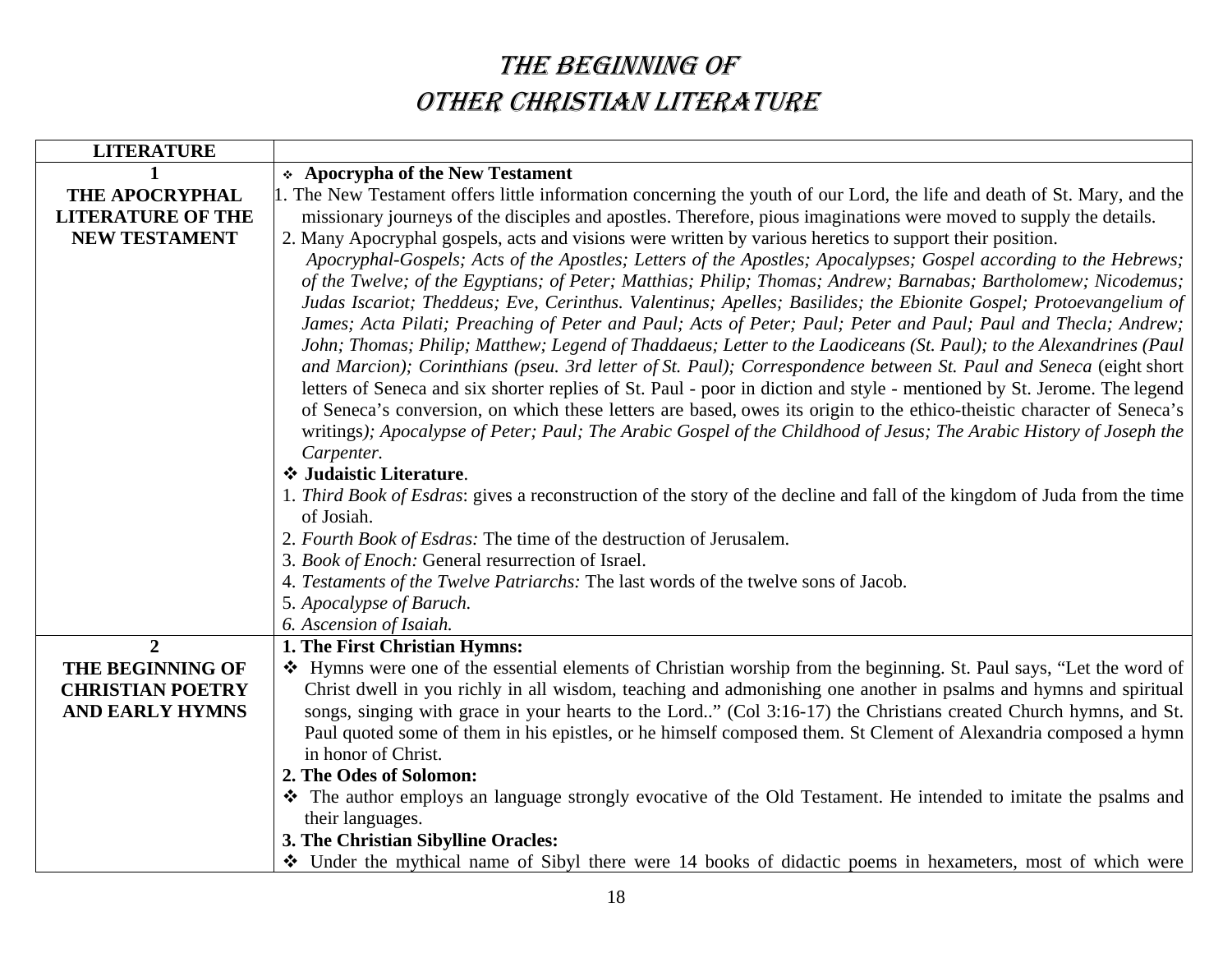|                       | composed in the $2nd$ century. The prophecies of Sibyl seem to have been used from the $2nd$ century, and had their       |  |
|-----------------------|---------------------------------------------------------------------------------------------------------------------------|--|
|                       | effect on Thomas Aquinas, the poet Dante, as well as on some artists of the Middle ages.                                  |  |
|                       | <b>4. The Sayings of Sextus:</b>                                                                                          |  |
|                       | See the Apologists.                                                                                                       |  |
|                       | 5. Christian Poetry on Tombstones:                                                                                        |  |
|                       | At an early time Christian poetry was used in epitaphs, such as The Inscription of Abercius, and as The Inscription of    |  |
|                       | Pectoius.                                                                                                                 |  |
| 3                     | * Acta Martyrum: From very early times the anniversary of a martyr's death was celebrated with a liturgical service,      |  |
| THE FIRST ACTS OF     | and a narrative of events was read. Eusebius made a collection of <i>Acta Martyrum</i> . There are 3 groups:              |  |
| <b>THE MARTYRS</b>    | 1. Acta gesta: It comprises the official court proceedings, e.g. Acta Cypriani Proconsularia.                             |  |
|                       | 2. Passiones: Lacking in official authenticity but valuable. It comprises the reports of eyewitnesses and contemporaries. |  |
|                       | 3. Consists the legends of the martyrs which was composed for the edification long after the martyrdom took place.        |  |
|                       | Martyrium S. Polycarpi, Acta SS. Carpi, Papyli et Agathonices, (160-180); Acta S. Justini et Sociorum (163-167);          |  |
|                       | Acta Mm. Scillitanorum (17 July 180); Acta S. Apollonii (180-192); Acfa SS. Perpetuae et Felicitatis (202): Acta S.       |  |
|                       | Cipriani (258).                                                                                                           |  |
| $\boldsymbol{\Delta}$ | The apologies were occasioned by the conflict between paganism and Christianity. Heresy proved an even more               |  |
| THE BEGINNINGS OF     | dangerous enemy, constituting a threat not against the existence but the purity and integrity of Christianity. There      |  |
| <b>HERETICAL</b>      | were here sies from the very beginning.                                                                                   |  |
| <b>LITERATURE</b>     |                                                                                                                           |  |
| 5                     | Anti-Gnostics. The Church, to refute heretics, had to prove herself the sole custodian of the truth, to oppose            |  |
| THE BEGINNINGS OF     | especially the teachings of the Gnostics on the unity of God, redemption, and to discuss the sources and criteria of the  |  |
| <b>ANTI-HERETICAL</b> | teachings of the Church. This literature greatly surpassed the apologetic writings as a foundation for theology. In       |  |
| <b>LITERATURE</b>     | other words the Bishops and Church councils excommunicated the heresiarchs and their followers, and issued                |  |
|                       | decisions and pastoral letters in order to warn the believers. Some theological writers took upon themselves the task     |  |
|                       | of exposing the errors of the heretics and of explaining the true Church doctrines.                                       |  |
|                       | ❖ St. Justin wrote against all heresies and Marcion in particular; St. Theophilus attacked Gnosticism; Miltiades refuted  |  |
|                       | Montanists and Gnostics; also Apollinaris of Hierapolis; Melito of Sardis.                                                |  |
|                       | Adversaries of Montanism. (a) An anonymous author in Phrygia - his books gave the Montanist teaching and                  |  |
|                       | Eusebius relied on it (192-200). (b) Apollonius, bishop of Ephesus (?). (c) Caius, a Roman priest under Bishop            |  |
|                       | Zephyrinus (199-217) - to refute Montanism all the better he rejected St. John's Gospel, but he was probably in good      |  |
|                       | faith and was not condemned.                                                                                              |  |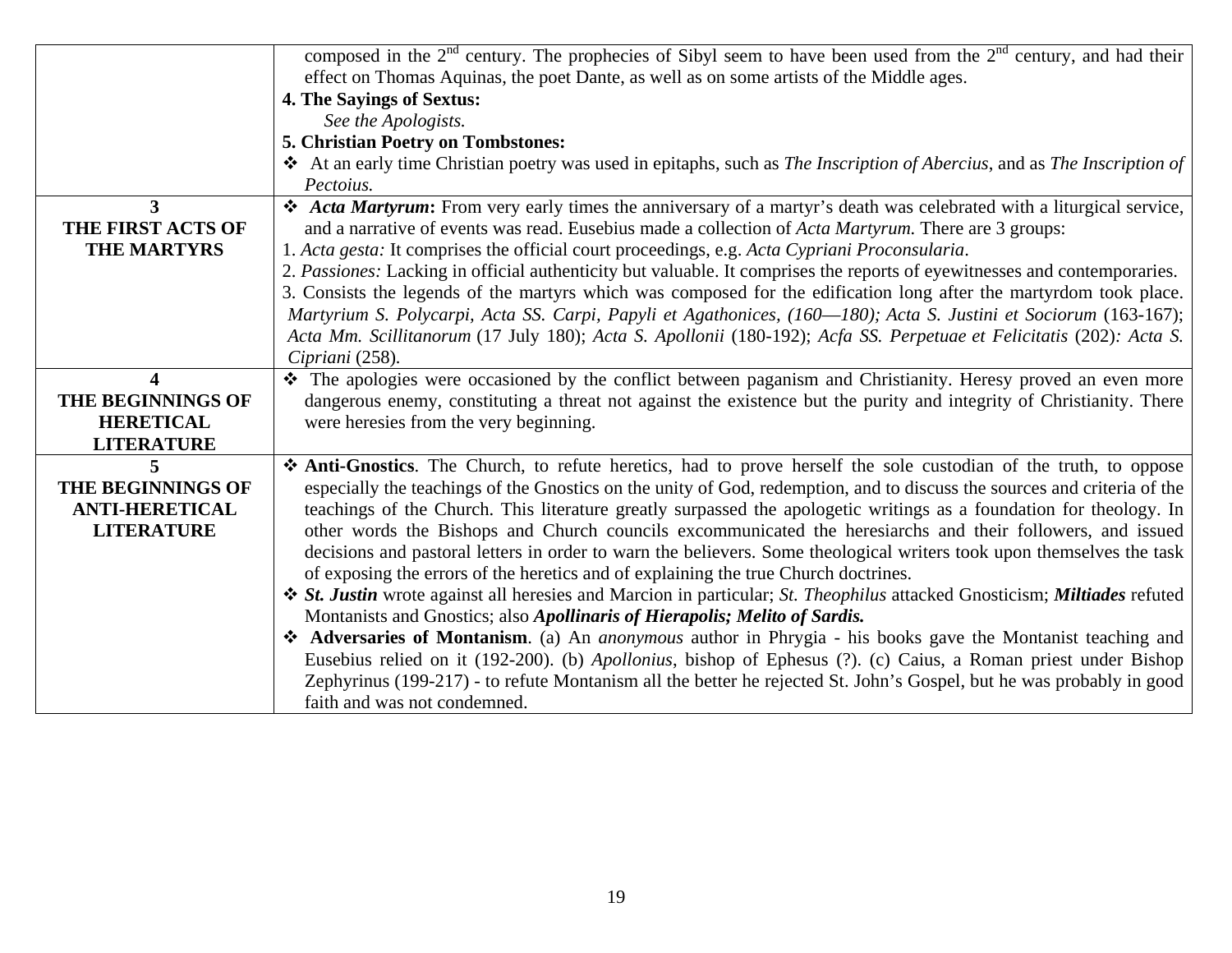# SOME EARLY ANTI-HERETICAL WRITERS

| <b>NAME</b>             | <b>ACHIEVEMENTS</b>                                                                                      | <b>HIS WRITINGS</b>                                                                                                                             |
|-------------------------|----------------------------------------------------------------------------------------------------------|-------------------------------------------------------------------------------------------------------------------------------------------------|
|                         | ❖ Bishop of Corinth, probably the successor of Primus.                                                   | ❖ 7 Catholic Letters to Lacedemon, Athens, Nicomedia, Gortyna                                                                                   |
| <b>DIONYSIUS</b>        | $\triangle$ Eusebius (H. E. 4:23) gives a description of his eight letters                               | (and Crete), Amastris, (and Pontus), Cnossus and Rome.                                                                                          |
| OF                      | to different Christian communities. The heretics to whom                                                 | ❖ To his sister Chrysophora.                                                                                                                    |
| <b>CORINTH</b>          | he refers must be the <i>disciples of Marcion and Montanus</i>                                           | ❖ Sending letters to Churches not under his metropolitan proves not                                                                             |
| c. 171                  | Eusebius praises him for having given a share in his                                                     | only the reputation of the bishop, but also indicates the unity of                                                                              |
|                         | "inspired industry" to those in foreign lands.                                                           | the Christian community.                                                                                                                        |
|                         | All his letters, including that of Rome, were addressed to                                               | ❖ In his letter to Rome he mentions to a custom of Rome to send                                                                                 |
|                         | the churches and not to the bishop.                                                                      | supplied to other churches to help those who were condemned to                                                                                  |
|                         |                                                                                                          | work in the mines.                                                                                                                              |
| $\boldsymbol{2}$        | ❖ One of the letters of Dionysius of Corinth was addressed to                                            | * He replied that he admired and welcomed Dionysius, but                                                                                        |
| <b>PINYTUS</b><br>OF    | a church in Crete, in which he mentioned Pinytus of<br>Geossus.                                          | exhorted him to provide at some time more solid food.<br>❖ Eusebius wrote, "In this letter the Orthodoxy of Pinytus in the                      |
| <b>GNOSSUS</b>          |                                                                                                          | faith, his care for those under him, his learning and theological                                                                               |
|                         |                                                                                                          | understanding, are shown as in a most accurate image". (H. E.                                                                                   |
|                         |                                                                                                          | 4:23:8                                                                                                                                          |
| $\overline{3}$          | ❖ The eighth bishop of Antioch.                                                                          | His letter to Pontius and Caricus deals with the Montanistic                                                                                    |
| <b>SERAPION</b>         | The his letter he deals with the apocryphal Gospel of St. Peter                                          | heresy, and states that the so-called new prophecy of this false                                                                                |
| OF                      | A large fragment of it discovered at Akhmim in 1886,                                                     | order is abominated in the whole of Christendom, through the                                                                                    |
| <b>ANTIOCH</b>          | corresponds exactly to Serapion's description.                                                           | world.                                                                                                                                          |
| $\overline{\mathbf{4}}$ | A Jew born in Syria or Palestine and converted to                                                        | <i><b>❖ Hypomnemata:</b></i> More probably the work was a polemical writing                                                                     |
| <b>HEGESIPPUS</b>       | Christianity. He visited various Churches and came to                                                    | aiming at proving the official Church teaching against the                                                                                      |
| 110 ? -180              | Rome in the time of bishop Anicetus (c. 155-166) and                                                     | Gnostics. He insists on the uninterrupted succession of bishops as                                                                              |
|                         | survived bishop Eleutherius (174-179) possibly.                                                          | a guarantee of apostolicity of their doctrine. He drew up a list of                                                                             |
|                         | * He returned home (174-179) and compiled his Memoirs                                                    | the Jewish and first Gnostic sects. He was mediocre,                                                                                            |
|                         | (hypomnemata) from notes taken on his travels. He died                                                   | perspicacious as an observer, and a good, reliable witness to                                                                                   |
|                         | under Commodus (180-192).                                                                                | tradition.                                                                                                                                      |
| 5<br>ST.                | St. Irenaeus was born in Smyrna Asia Minor, where he<br>knew bishop Polycarp and from him learned of the | Among Irenaeus' writings is the <i>Demonstrion</i> , or <i>Epideixis</i> , a<br>work on the apostolic preaching. it explains Christian doctrine |
| <b>IRENAEUS</b>         | Johannine tradition.                                                                                     | and then proves it from Old Testament prophecies.                                                                                               |
| ca. 115-ca. 202         | ❖ He studied and taught at Rome before going to Lyons                                                    | * Against Heresies, or Adversus haereses.                                                                                                       |
|                         | ❖ As a presbyter, he went on a mission to bishop Eleutherus                                              | Book 1 refutes Gnostic arguments by reason.                                                                                                     |
|                         | of Rome to urge toleration with regard to adherents of                                                   | Book 2 sets forth the traits of false Gnosis and the history of                                                                                 |
|                         | Montanism in Asia Minor.                                                                                 | Gnosticism.                                                                                                                                     |
|                         | The Irenaeus bishop of Lyons was a pastor concerned with                                                 | Book 3 refutes Gnosticism from the teaching and tradition of                                                                                    |
|                         | protecting Christians against Gnosticism.                                                                | the apostles.                                                                                                                                   |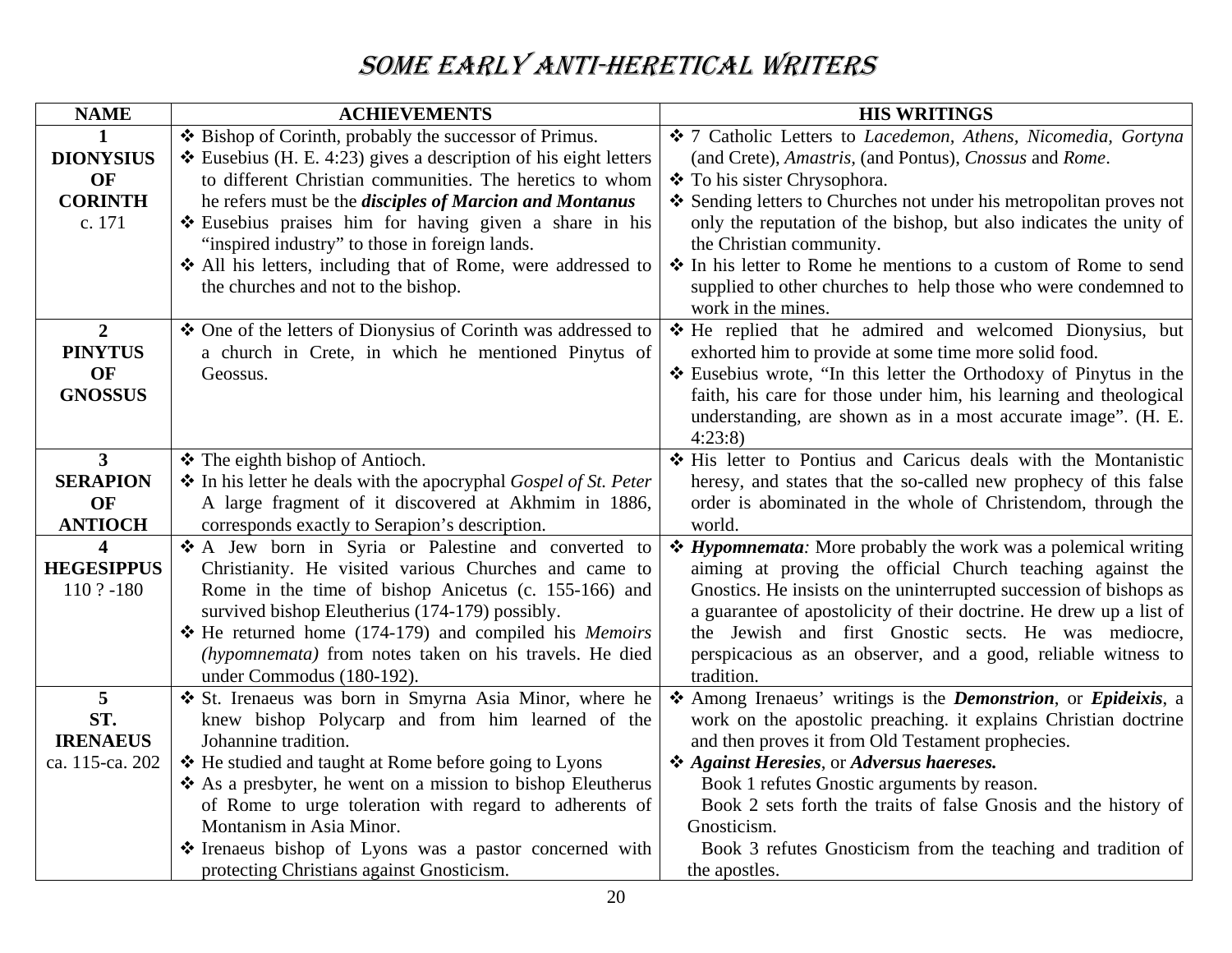|               | • In opposition to Gnostic dualism, Irenaeus teaches that    | Book 4 refutes it from the sayings of Jesus.                        |
|---------------|--------------------------------------------------------------|---------------------------------------------------------------------|
|               | there is but one God who is the Creator of the world and the | Book 5 treats of the things to come, with remarks on                |
|               | Father of Jesus Christ, that there is one divine economy of  | millenarianism.                                                     |
|               | salvation and one revelation. The visible creation is good,  | ❖ He was interested in philosophy only insofar as it could help one |
|               | not evil, and the body will rise again.                      | to penetrate more deeply into what one believed. He taught that     |
|               | Although the Gnostics thought that they could arrive at      | human thinking is powerless to know God and his dispensation        |
|               | saving knowledge through human effort, true salvation is     | for the salvation of all people.                                    |
|               | attained only through faith in what God has revealed and in  | * Revelation, according to Irenaeus, is public and common to all    |
|               | what he has done.                                            | Christians. No secret tradition supersedes the church tradition.    |
|               | The Tenaeus was the first great theologian, who emphasized   | The center of St. Irenaeus' theology is Paul's doctrine of the      |
|               | the role of the Church, the canon of Scripture, and the      | "recapitulation of all things in Christ. Through communion with     |
|               | religious and theological tradition.                         | Christ in the Holy Spirit, human beings are made incorruptible      |
|               |                                                              | and through redemption are made like God.                           |
| 6             | <i>Rhodo</i> , one of Tatian's disciples in Rome.            |                                                                     |
| <b>OTHERS</b> | Philippus of Gorstyna; Modenus; Modenus; Heraclitus.         |                                                                     |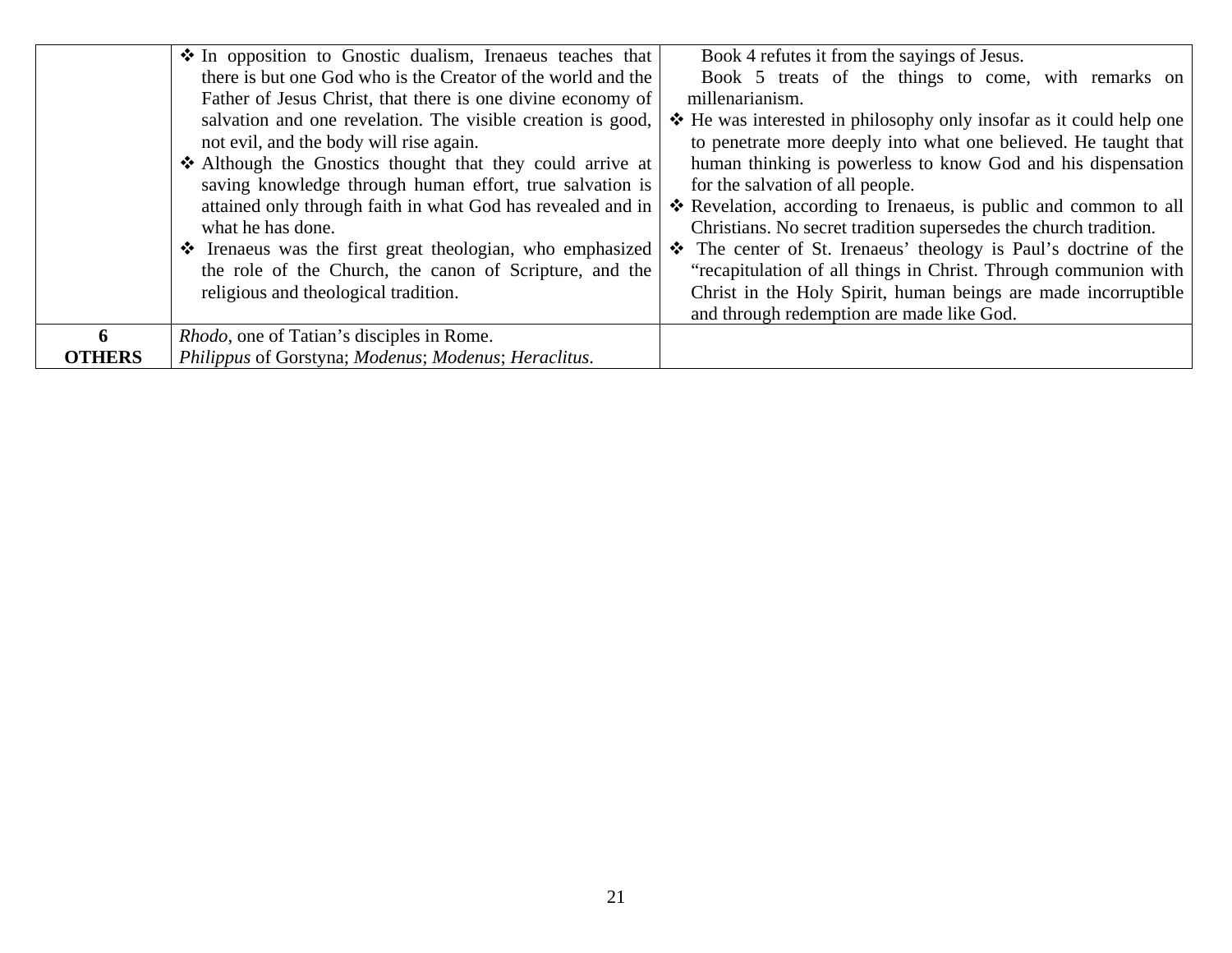# GNOSTICISM AND THE MAIN GNOSTIC SECTS

In the apostolic age, before the appearance of the *Gnostic* movement as a school (or schools), or as separate sects, the apostles dealt with false teachings similar to the *Gnostic* systems, as in 1 John and the pastoral epistles.

**Gnosticism** was the most influential of the early heresies. The term is generic and embraces a great variety of teachings. The study of *Gnosticism* entered a new phase, however, with the discovery of a large collection of Coptic *Gnostic* documents found at Nag-Hammadi (*Chenoboskion*) in Upper-Egypt in 1945. Before this discovery all our information on the *Gnostic* sects and doctrines relied on anti-*Gnostic* writings, such as those of SS. Clement of Alexandria, Irenaeus, Hippolytus of Rome, and Epiphanius. This discovery has made available a wealth of original documents that are being studied now for the first time.

*Gnosticism* designates a complex religious and philosophical movement that started probably before Christianity and flourished from about 100 to 700 A.D. There were many Christian, Jewish and pagan *Gnostic* sects that stressed salvation through a secret "**knowledge**" or "*Gnosis.*" The term "*Gnostics*" was first applied by second and third century patristic writers to a large number of teachers, such as Valentinus, Basilides and many others.

W.H.C. Frend believes that *gnosis* held a worthy, if limited place, in the Jewish and the earliest Christian scales of values. "Knowing" God to Jews meant acknowledging that Yahweh was God and recognizing the acts of God. Indeed, the Septuagint describes God as the "God of knowledge" (1 Sam. 2:3), and the word "*gnosis*" is used to denote this. The representative and teacher of *gnosis* is the pious sage and Servant of the Lord (Is. 53:11), and *gnosis* is denied to the worldly-minded and to sinners.

#### **GNOSTIC TEACHINGS**

- 1. Most of the *Gnostic* schools were thoroughly **dualistic**, setting an infinite chasm between the spiritual world and the world of matter. Their systems were based on the inseparable division and antagonism between the Demiurge or "creator god" and the supreme unknowable Divine Being.
- 2. In some systems the creation of the material universe is believed to result from **the fall of Sophia** (wisdom); this creation is viewed as evil.
- 3. Usually Gnostics **divided men into two or three classes:**  $\bullet$  The "spiritual" (*pneumatics*) are those who have illuminated souls.  $\bullet$  The "fleshy" (*hylics*) or "material," are slaves of matter, and are earthbound.  $\bullet$  The Gnostics add a *psychic*, intermediate class.
- 4. They claimed to possess secret knowledge by a **sudden illumination** that enabled them to understand the ways of God, the universe, and themselves.
- 5. They claimed that they **alone know the unutterable mysteries of the spirit**.
- 6. For them Christ either temporarily inhabited a human being (Jesus) or *assumed a merely phantasmal human appearance.*
- 7. The Gnostics and their orthodox opponents hotly debated the **relationship between the Old and New Testaments**.
- 8. The *Gnostic*'s dualist view of creation led to **two opposing attitudes toward marriage and sexuality:** the extreme of a rigorous and negative asceticism on the one hand, and a licentious antinomianism on the other. Both repudiate nature; the one through abstention and the other through excess.

#### *GNOSTICISM* **AND ALEXANDRIA**

 The most important centre of *Gnosticism* was Alexandria which had become the heir of Jewish traditions, classical thought, and the old mysticism of oriental religions. It was in Alexandria that the greatest doctors of *Gnosticism* - Basilides, Carpocrates and Valentinus - flourished. St. Athanasius frequently refers to them, as well as to Marcion, warning of their danger to Christian doctrine. St. Clement of Alexandria, "the most reliable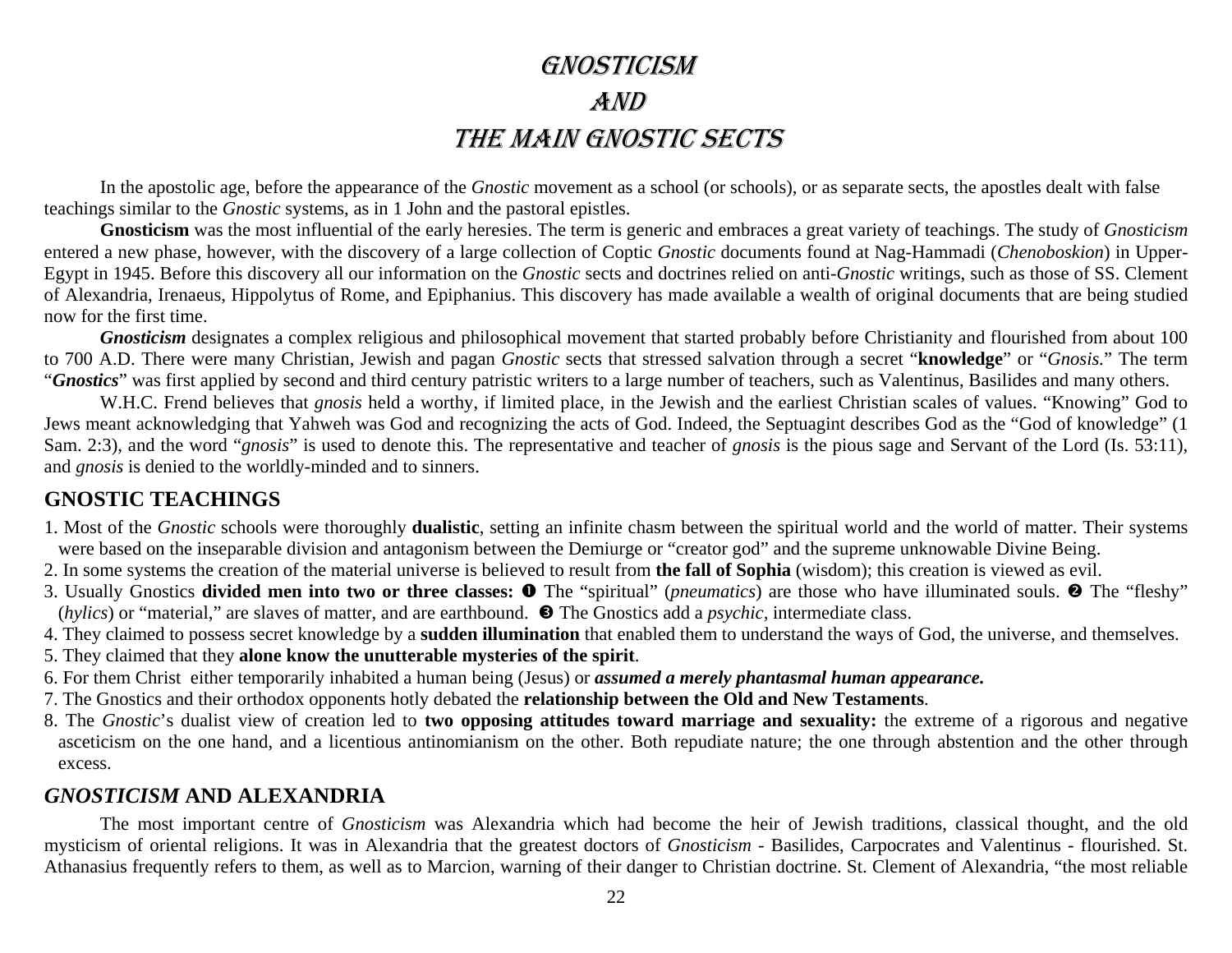of early Christian writers on *Gnosticism*," provides us with a systematic analysis of the various sects.

### **WHY DID** *GNOSTICISM* **SPREAD IN ALEXANDRIA?**

- 1. In contrast to other religions, *Gnosticism* first appeared in the city not as a religious sect or school but as an attitude accepted by some pagans, Jews and even Christians. The Gnostics took advantage of the importance of Alexandria as a center of interchange of religious ideas and as the intellectual meeting point between Jew and Greek.
- 2. The pseudo-Christian Gnostic sects could offer a religious system, with a guaranteed way of salvation, and much more similar to the pagan systems, from which the converts were changing.
- 3. The Gnostics tried to answer the following problems:
	- If God is Goodness, why is there evil in the world, unless the matter from which it was created was irredeemably bad?
	- $\cdot$  If God is good, who created the evil?
	- If the universe was not governed by Fate, how did one explain calamity, sickness, and sudden death?
	- What was the use of attempting to practice moral excellence when one might be swept away overnight?
- 4. *Gnosticism* provided the well-educated members with the sense of superiority, as they felt that they alone were trust-worthy of the divine mysteries.
- 5. Many of the founders of the Christian Gnostics belonged to Pre-Christian Gnosticism, who instead of surrendering their former beliefs, they only added some Christian doctrines to their Gnostic views. They also were very interested in literature, thus they wrote many apocryphal gospels, epistles and apocalypses and attributed many of it to St. Mary, the disciples, and the apostles, which had a tremendous effect because of its popular content.

### **OUR CONCEPT OF CHRISTIAN KNOWLEDGE**

- 1. The Incarnate Word of God is the source of knowledge.
- 2. Knowledge is received through the Church, as the body of Christ, especially by participation in the Eucharist.
- 3. Knowledge is revealed in our inner man, if it has been purified and sanctified by the Holy Spirit.
- 4. The knowledge of God and His eternal glory can be realized partially in this world, through our unity with the Father in His Only-Begotten Son, by the work of the Holy Spirit, and completed in the world to come.

| <b>AUTHOR</b>      | <b>MAIN DOCTRINES</b>                                                    | <b>REMARKS</b>                                                        |
|--------------------|--------------------------------------------------------------------------|-----------------------------------------------------------------------|
|                    | a. Knowledge proceeds from the principalities which form the world.      | ❖ A teacher at Alexandria.                                            |
| <b>BASILIDES</b>   | b. Only one in a thousand is able to possess the true knowledge.         | ❖ Besides biblical material he used secret traditions                 |
|                    | c. Mysteries should be kept secret.                                      | supposedly derived from St. Peter and St. Matthias,                   |
|                    | d. Martyrdom is futile.                                                  | some <i>Gnostic</i> doctrines, and elements of Platonic and           |
|                    | e. Redemption affects only the souls, and not the body.                  | Stoic philosophy.                                                     |
|                    | f. Every action, even sins of lust, is a matter of perfect indifference. | ❖ He wrote a gospel, of which we have only one                        |
|                    | g. The Christian should not confess Christ the crucified but Jesus, who  | fragment.                                                             |
|                    | was sent by the Father. Otherwise he remains a slave and under the       | $\triangle$ He wrote a biblical commentary, the <i>Exegetica</i> , in |
|                    | power of those who formed our bodies.                                    | twenty-four books; and some Odes.                                     |
|                    | h. Pagan sacrifices are despised, but can be used as they are nothing.   |                                                                       |
|                    | * His disciples, the "Carpocratians," who survived until the 4th         | ❖ Carpocrates was a native of Alexandria.                             |
| <b>CARPOCRATES</b> | century, preached a licentious ethic, the transmigration of souls, and   | ❖ He was a contemporary of Valentinus.                                |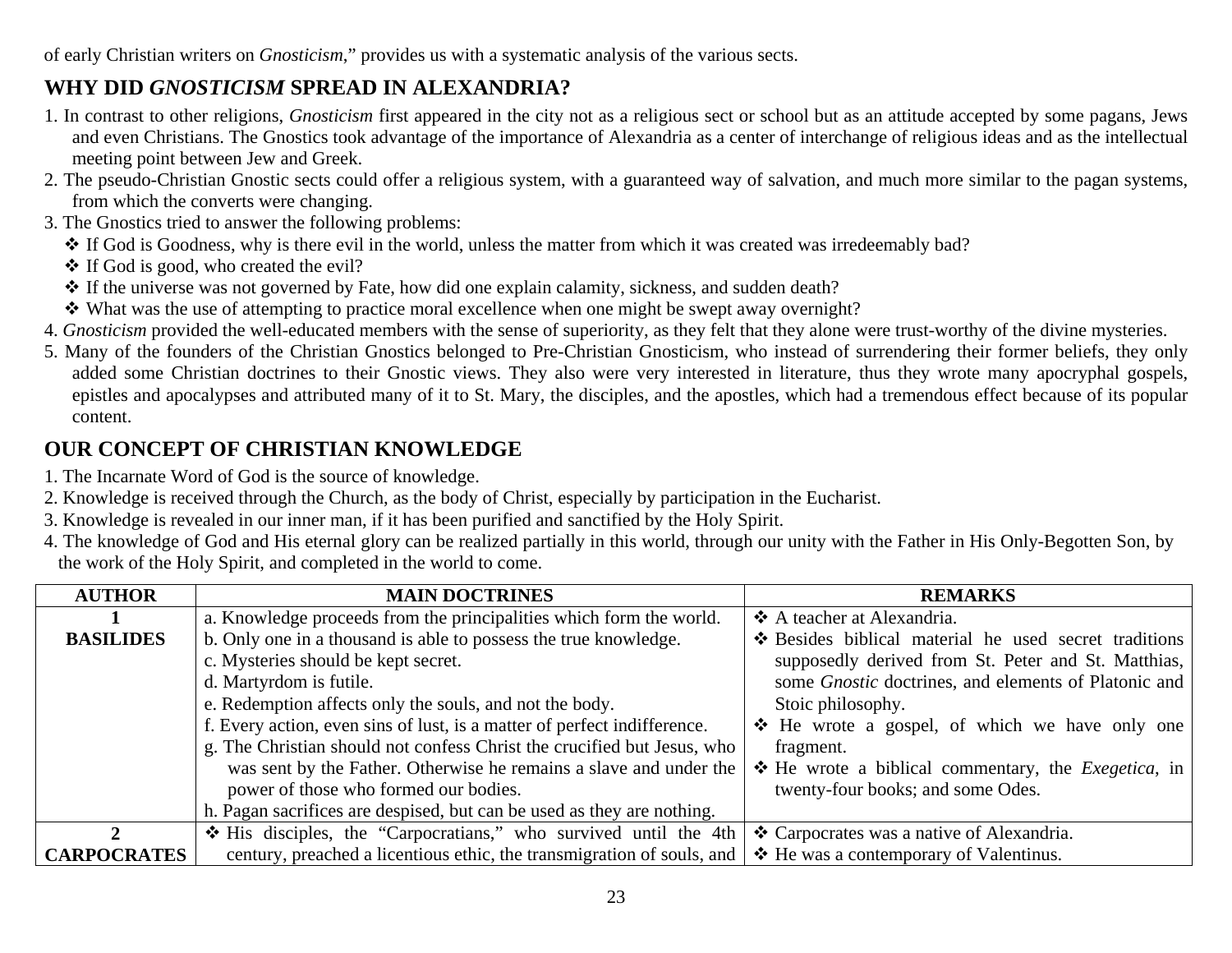|                                | the doctrine that Jesus was born by natural generation.                                                                                      | ❖ One of his women disciples, Marcellina, went to                                                                 |
|--------------------------------|----------------------------------------------------------------------------------------------------------------------------------------------|-------------------------------------------------------------------------------------------------------------------|
|                                | ❖ The world was created by angels greatly inferior to the Unbegotten                                                                         | Rome during the reign of Pope Anicetus (154-165)                                                                  |
|                                | Father. Jesus was the son of Joseph; he differed from other men in                                                                           | AD), and seduced many.                                                                                            |
|                                | that his soul was steadfast and pure.                                                                                                        | • Images of some of them were painted or made in the                                                              |
|                                | The Carpocratians practiced magical arts and incantations, philters                                                                          | likeness of Christ, and portraying Jesus among them.                                                              |
|                                | and love potions, and had recourse to spirits, dreams, demons and                                                                            | They crowned these images and set them up along                                                                   |
|                                | other abominations, declaring that they possessed power to rule                                                                              | with the images of Pythagoras, Plato, Aristotle and                                                               |
|                                | over not only the princes of this world but also over the things in it.                                                                      | others. They also had other modes of honoring these                                                               |
|                                |                                                                                                                                              | images in the same manner as the gentiles.                                                                        |
| $3^{\circ}$<br><b>The Poet</b> | ❖ Valentinus, saw God as a single unknowable Being, originating                                                                              | The greatest <i>Gnostic</i> of all time. He was born in the<br>Nile Delta ca. 100 A.D and educated in Alexandria. |
| <b>VALENTINUS</b>              | from the Primal Cause or <b>Depth.</b> After countless ages Depth<br>emanated his spouse, called Womb or <b>Silence</b> and eventually these | He created an academy for free research. Even among                                                               |
|                                | two, representing Male and Female principles, brought forth the                                                                              | his opponents Valentinus became renowned for his                                                                  |
|                                | Christ, or Logos, upon whom all aeons (half ideas, half angels)                                                                              | eloquence and genius.                                                                                             |
|                                | depend and through whom the All is coherent and connected.                                                                                   | ❖ The Jung Codex contains five Valentinian writings:                                                              |
|                                | ❖ He also states that the couple - Depth and Silence - emanate                                                                               | 1. The Prayer of the Apostle Paul.                                                                                |
|                                | Understanding (Nous) and Truth (Aletheia). From these follow                                                                                 | 2. The Apocryphon of James is a letter that contains the                                                          |
|                                | Word and Life, and Man and Church, and eventually thirty Aeons                                                                               | revelations of the risen Jesus. It contains Valentinian                                                           |
|                                | are produced, pair by pair, male and female, representing Christian                                                                          | speculations grafted onto the root and fatness of the                                                             |
|                                | (or Jewish) concepts and virtues to complete the heavenly or                                                                                 | olive tree planted beside the waters of the Nile by                                                               |
|                                | spiritual world or <i>Pleroma</i> . The last aeon was Wisdom (Sophia).                                                                       | Hebrew missionaries from Jerusalem (c. 160).                                                                      |
|                                | The visible world owes its origin to the fall of Sophia, whose                                                                               | 3. The Gospel of Truth.                                                                                           |
|                                | ultimate offspring was the Demiurge who was identified with the                                                                              | 4. The Epistle to Rheginos concerning the Resurrection.                                                           |
|                                | God of the Old Testament. A Savior, Jesus, is sent to Wisdom. He                                                                             | Man anticipates eternal life, and after death he will                                                             |
|                                | "forms Wisdom according to understanding" and separates her                                                                                  | receive an ethereal body.                                                                                         |
|                                | from her passions, and sets in train the events that lead to similar                                                                         | 5. The Tripartite Treatise is a systematic and consistent                                                         |
|                                | processes of salvation in the visible universe                                                                                               | exposition of the history of the All. It describes how                                                            |
|                                | ❖ Christ, who united Himself with the man Jesus (at his conception or                                                                        | the Spirit evolves through the Hell of a materialistic                                                            |
|                                | at His baptism) to bring man the redeeming knowledge ( <i>gnosis</i> ) of                                                                    | ("hylic") phase and the purgatory of a moral                                                                      |
|                                | His origin and destiny. This <i>gnosis</i> , is given only to spiritual men or                                                               | (" <i>psychic</i> ") phase to the coming of Christ, who                                                           |
|                                | the " <i>pneumatics</i> ," i.e. the Valentinians who enter the <i>pleroma</i>                                                                | inaugurates the <i>paradiso</i> of final consummation. in                                                         |
|                                | through it, whereas other Christians (called " <i>psychics</i> " after 1 Cor.                                                                | which spiritual man becomes conscious of himself and                                                              |
|                                | 2.14 etc.) attain by faith and good works the middle realm of the                                                                            | of his identity with the Unknown God. The autho is a                                                              |
|                                | Demiurge; the rest of mankind (called "hylics," being engrossed in                                                                           | leader of the Italic (Roman) school of Valentinianism.                                                            |
|                                | matter) are given over to eternal perdition.                                                                                                 | It was against this shade of Valentinian <i>gnosis</i> .                                                          |
| 4                              | * According to Valentinus, every man has a guardian angel or Self                                                                            | $\div$ Mani (216-277) sent his missionaries Papos and                                                             |
| <b>THE</b>                     | who gives <i>gnosis</i> to his counterpart, but also needs the man or                                                                        | Thomas to Egypt, where they settled in Lycopolis, on                                                              |
| <b>MANICHAEANS</b>             | woman to whom he belongs because he cannot enter the <i>pleroma</i> ,                                                                        | the Nile above the Thebaid in Middle Egypt. There                                                                 |
|                                | the spiritual world, without his other half.                                                                                                 | they proselytized among the pupils of the Platonic                                                                |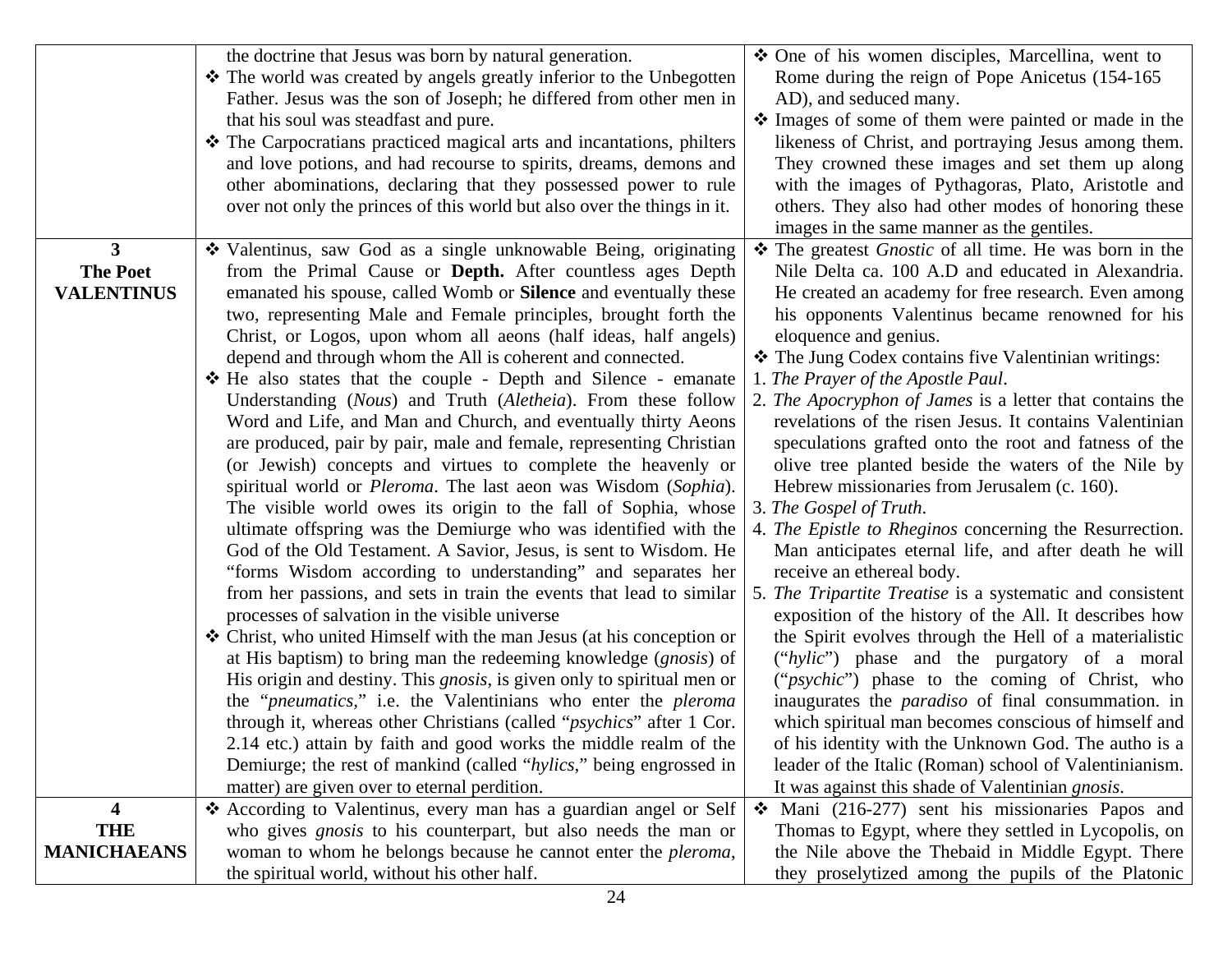| • Mani taught that every Manichaean has a twin, who inspires him              | philosopher Alexander of Lycopolis, who wrote a    |
|-------------------------------------------------------------------------------|----------------------------------------------------|
| and leads him to the light, but at the same time Mani held that the           | preserved treatise against them. They also seem to |
| eternal Jesus suffers in matter and is to be redeemed by the <i>Gnostic</i> . | have translated, or to have had translated, the    |
| Jacob Boehme says that God is an ocean of light and darkness, love            | Manichaean writings found at Madinat Madi in 1930- |
| and ire, who wants to become conscious in man.                                | 1931 (kephalaia, psalms, homilies, etc.) from East |
| $\bullet$ The God of <i>gnosticism</i> is Being in movement                   | Aramaic into sub-Akmimic, the Coptic dialect of    |
|                                                                               | Lycopolis and the surroundings.                    |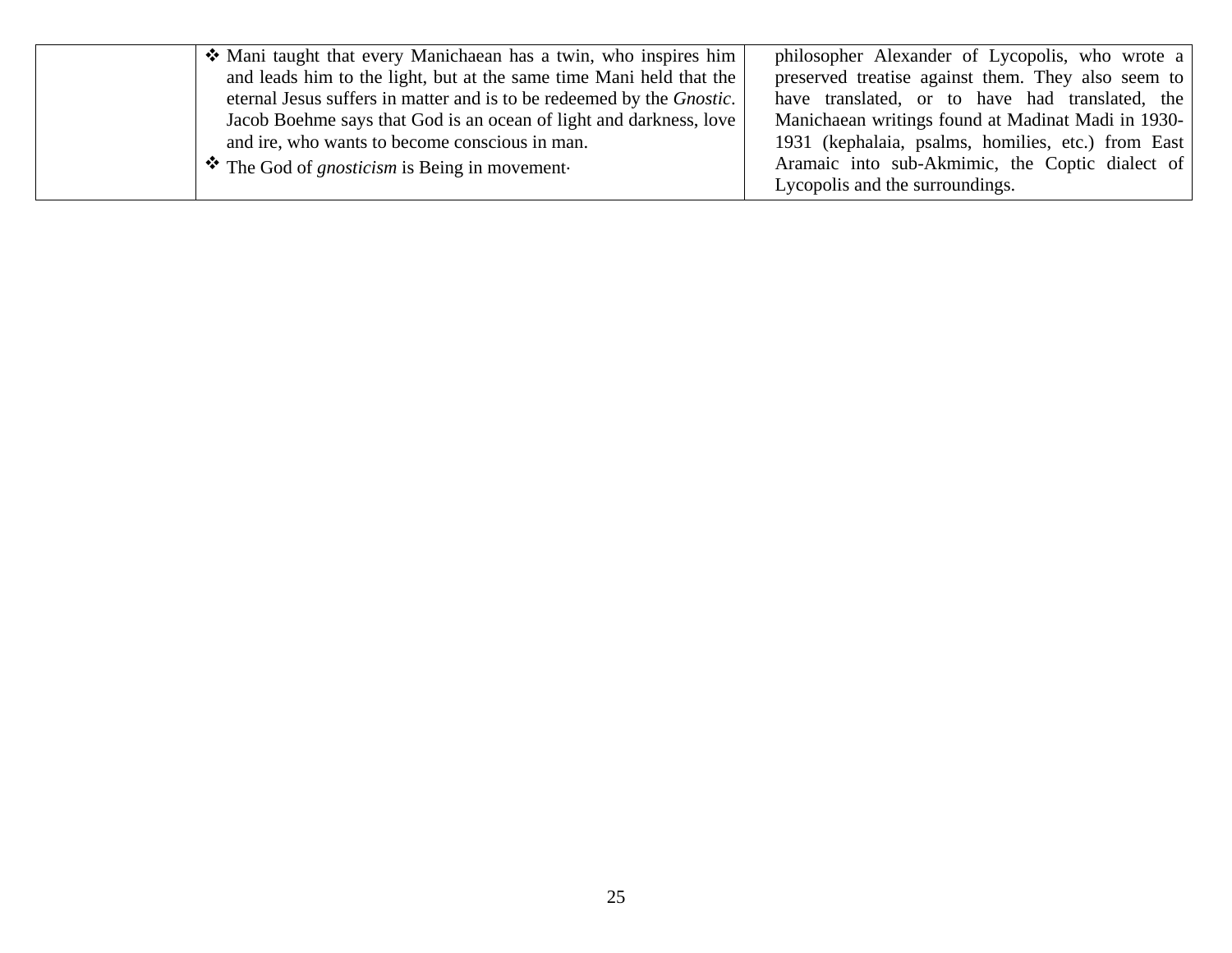# EARLY CHRISTIAN SCHOOLS

### **EARLY SCHOOLS OF THOUGHTS**

- \* "*School*" does not mean a special building for teaching, nor a seminary in its modern meaning.
- \* The School should present the living traditional thought of the Church, which must continue through all ages, without preventing the contemporary believers from being authentic thinkers. The notion of "school" is not bound to a peculiar time.
- The school has to adopt a certain set of ideas, a way of interpreting the Holy Scripture, a form of spirituality, a style of *pedagogy* (education), a method of theological dialectics, or an institution.

### **THE IMPORTANCE OF THE EARLY CHRISTIAN SCHOOLS**

- 1. The early Fathers of the Alexandrian School present to us how we deal with science and philosophy and to witness to our Gospel among the welleducated people.
- 2. The later Fathers of the same School present to us how we defend our faith, especially against the heretics in a soteriological attitude, or in pastoral goal.
- 3. The moderate Fathers of the Antiochene School present to us a living image of the importance of the historico-grammatical interpretation of the Holy Scripture.

| <b>SCHOOL</b>     | <b>REMARKS</b>                                                                                                                                                    |
|-------------------|-------------------------------------------------------------------------------------------------------------------------------------------------------------------|
|                   | <b>FIRST: EASTERN CHRISTIAN SCHOOLS</b>                                                                                                                           |
|                   | ❖ According to St. Jerome, it was founded by St. Mark himself as a Catechetical School, where candidates were admitted to learn                                   |
| <b>SCHOOL OF</b>  | Christian faith and Biblical studies to be qualified for baptism. It has been called the "first Christian academy". It was                                        |
| <b>ALEXANDRIA</b> | established to face the Greek world, not as an enemy, but to attract the well-educated people and philosophers to Christianity                                    |
|                   | ❖ It was seen as an institute of higher Christian studies.                                                                                                        |
|                   | $\cdot$ By the $2nd$ century it became quite influential on church life. The apologetical and anti-heretical literature constituted the first                     |
|                   | stage in the formation of the science of theology. The law of the intellectual life and growth demanded that theology be developed                                |
|                   | as systematically and comprehensively as possible, and thus be raised to the rank of a science.                                                                   |
|                   | * In the 3rd century this school overthrew polytheism by scientific means, at the same time it conserved anything that was of                                     |
|                   | value in Greek science and culture.                                                                                                                               |
|                   | ❖ Under the influence of St. Clement and Origen the Alexandrian School interpreted the Holy Scripture according to the allegorical                                |
|                   | method of exegesis. St. Clement believed that this method should be used because God's bountifulness was such that it would be                                    |
|                   | folly to believe that could only be one teaching in a particular text. The allegorical approach was adopted for apologetical and                                  |
|                   | theological purposes. Origen discusses two problems which the early Church faced, concerning the Old Testament:                                                   |
|                   | a. The Jews who stick to the letter of the prophecies of the Old Testament, were expecting that the Messiah would fulfill them                                    |
|                   | literally, such as He must be their King, who reigns over the whole world.                                                                                        |
|                   | b. The Gnostics rejected the Old Testament, for they were scandalized by some passages which refer to God as being angry, or                                      |
|                   | that He regretted or changed His mind.                                                                                                                            |
|                   | $\cdot$ In the 4 <sup>th</sup> and 5 <sup>th</sup> centuries the School experienced a second spring. The deans of the School faced many theological problems, and |
|                   | defended the orthodox faith, especially against Arianism and Nestorianism.                                                                                        |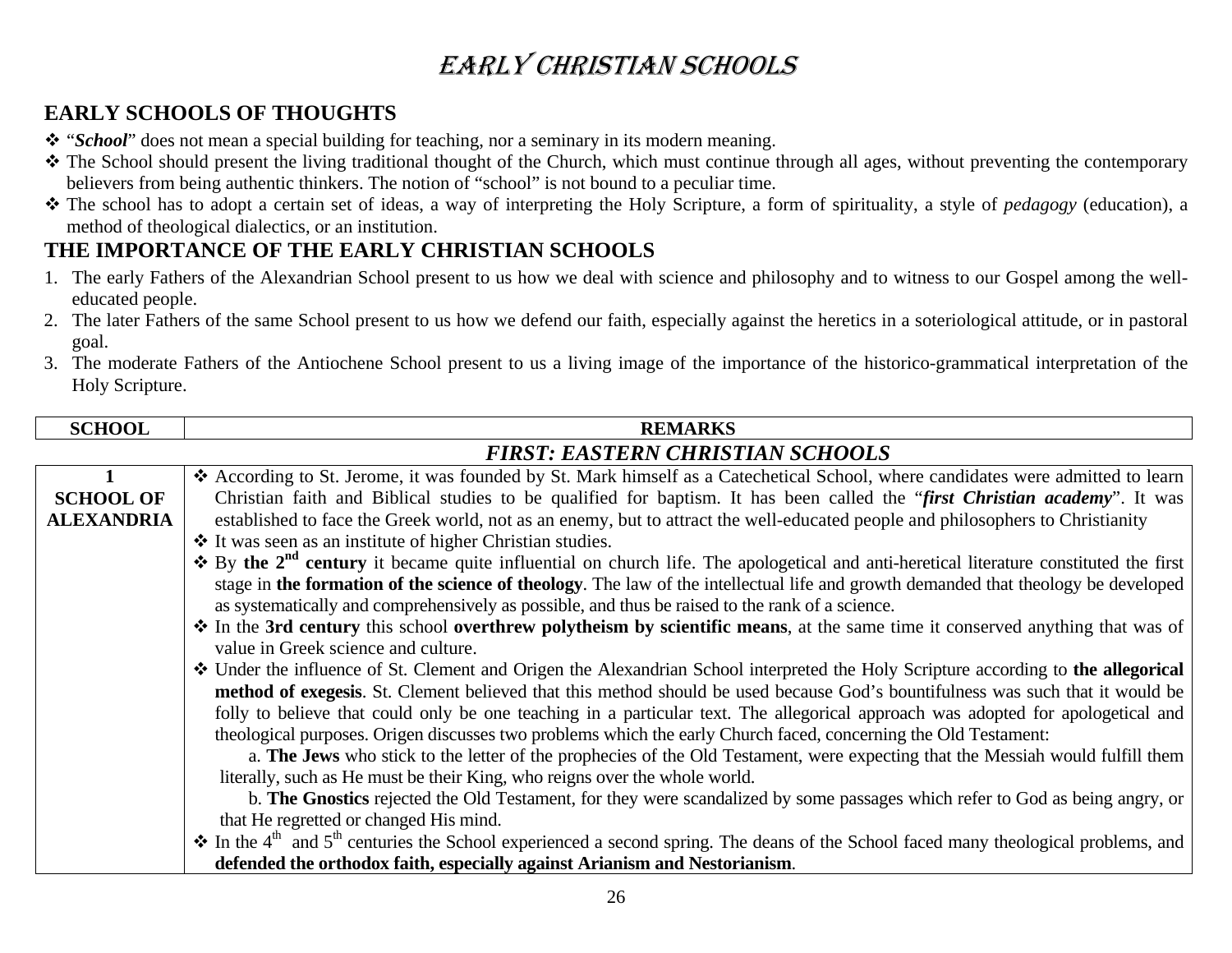| $\overline{2}$    | ❖ Origen founded a new school at Caesarea in Palestine (232 AD). Here a remarkable Christian library was soon established; it owed                                                                   |
|-------------------|------------------------------------------------------------------------------------------------------------------------------------------------------------------------------------------------------|
| <b>SCHOOL OF</b>  | its growth especially to the efforts of the later director of the school, the priest Pamphilus.                                                                                                      |
| <b>CAESAREA</b>   | * It was a center of scholarship and learning. Here St. Gregory Thaumaturgus and Eusebius of Caesarea received their theological                                                                     |
|                   | training.                                                                                                                                                                                            |
|                   | * Through Caesarea the Alexandrian tradition influenced the leading theologians of Cappadocia, especially St. Basil the Great and the                                                                |
|                   | two Gregorys, who sought to reconcile the spirit of Alexandria with that of Antioch.                                                                                                                 |
| $\mathbf{3}$      | * The allegorizing tendencies of the Alexandrian School were explicitly opposed by a group, which appeared towards the end of the                                                                    |
| <b>ANTIOCHIAN</b> | 3rd century. This was the Antiochian school, also called the "exegetical school." It explained the Scripture mainly according to their                                                               |
| <b>SCHOOL</b>     | historical and grammatical sense. Many scholars state that we are in need of the two schools. Dockery says, "The Alexandrian                                                                         |
|                   | allegoria led the soul into a realm of true knowledge where the vision of truth could be discovered. The Antiochene theoria led                                                                      |
|                   | humans into a truly moral life that developed in goodness and maturity that would continue into eternity."                                                                                           |
|                   | Lucian of Samosata (312) is held to be the founder of this school. Diodore of Tarsus. established the fame of this Exegetical                                                                        |
|                   | School. St. John Chrysostom and Theodore of Mopsuestia were his most renowned disciples.                                                                                                             |
|                   | * Theodore of Mopsuestia, the greatest exegete of the Antiochian school wrote commentaries on almost the whole Bible. The                                                                            |
|                   | Nestorian church appeals to his authority as "the exegete" par excellence. Like his master Diodore, he was considered orthodox                                                                       |
|                   | during his life; only after his death, during the Nestorian controversy, was he attacked as holding heretical Christological views,                                                                  |
|                   | Nestorius having been his pupil.                                                                                                                                                                     |
|                   | ❖ Nestorius and Theodoret of Cyrus also belong to this theological school. A one-sided use of the historico-grammatical method led                                                                   |
|                   | some of its representatives into errors that are partly to be explained by a rationalistic attitude (the desire to rid Christian doctrine as                                                         |
|                   | far as possible from all elements of mystery): into Arianism, Macedonianism, Appollinarianism, Pelagianism, and Nestorianism.                                                                        |
| $\overline{4}$    | Antioch influenced the School of Edessa which dated from the first half of the 3rd century. It was a seminary for the Persian clergy                                                                 |
| <b>NATIONAL</b>   | and the center of academic and literary activity in Syria.                                                                                                                                           |
| <b>SYRIAN</b>     | * It flourished in the 4th century in Mesopotamia; its greatest master was St. Ephraem the Syrian. He is styled "Lyre of the Holy                                                                    |
| <b>SCHOOL OF</b>  | Spirit," and his praises were sung by the whole East.                                                                                                                                                |
| <b>EDESSA</b>     | It was devoted to the literal interpretation of Scripture. The East-Syrian school is Oriental as compared with the West-Syrian. It is                                                                |
|                   | more poetical, mystical, and contemplative, averse to change. The Church of Syria was deeply and irreparably injured by the                                                                          |
|                   | Christological heresies, and Edessa was the last support of Nestorianism in the Empire. Zeno closed it in 489 for this reason, but from<br>its ruins rose the Nestorian School of Nisibis in Persia. |
| $5\overline{)}$   | * It is founded by Bishop Bar Sumas (450-95), produced its first famous teacher in Marses.                                                                                                           |
| <b>NESTORIAN</b>  | * Marses, one of the most important representatives of Nestorianism. He became head of the school of Edessa in 437 AD; after his                                                                     |
| <b>SCHOOL OF</b>  | expulsion (457 AD) he founded the School of Nisibus at the invitation of Bishop Bar Sauma. He died shortly after 503 AD, aged                                                                        |
| <b>NISIBUS</b>    | 103; he is important as a poet. Metrical homilies and dialogue songs as well as liturgical hymns are among his works besides his Old                                                                 |
|                   | Testament Scripture commentaries.                                                                                                                                                                    |
| 6                 | * Evagrius of Pontus, a disciple of the two Macarii, surnamed Ponticus, is the first monk to have written numerous and                                                                               |
| <b>SCHOOL OF</b>  | comprehensive works that were of great influence in the history of Christian piety. He is in fact the founder of monastic                                                                            |
| <b>EVAGRIAN</b>   | mysticism and the most fertile and interesting spiritual author of the Egyptian desert. The monks of the East and West alike                                                                         |
| <b>MYSTICISM</b>  | studied his writings as classical documents and invaluable text books.                                                                                                                               |
|                   | * His ideas live in Palladius, in the Byzantine writers, such as John Climacus, Hesychasts, Maximus Confessor, Nicetas                                                                               |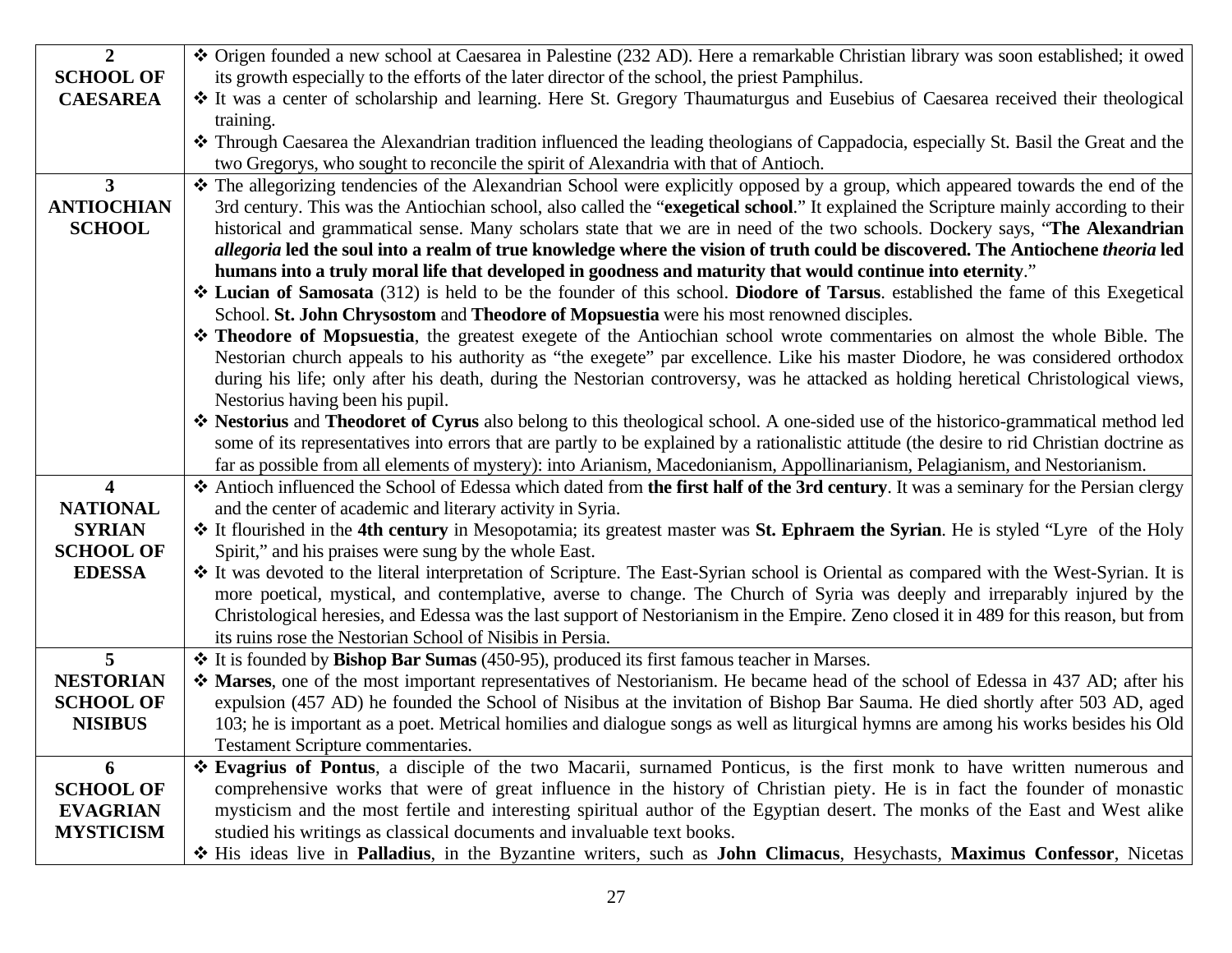|                     | Stethetos down to the Hesychasts; in the Syrian authors Philoxenus of Mabbug, Isaac of Nineveh, John Bar Caldun up to                   |  |
|---------------------|-----------------------------------------------------------------------------------------------------------------------------------------|--|
|                     | Barhraeus; and in the West in <b>John Cassian</b> . In fact, the great Oriental School of Evagrian mysticism reaches from the fourth to |  |
|                     | the fifteenth, nay to the twentieth century.                                                                                            |  |
|                     | ❖ His spirituality is definitely based on the mysticism of the great Alexandrian.                                                       |  |
| $\overline{7}$      | $\div$ St. Epiphanius of Salamis (c. 315-403), in Cyprus, is the earliest representative of this school. He was born in Palestine near  |  |
| <b>SCHOOL OF</b>    | Eleutheropolis. He mastered Greek, Syriac, Hebrew (Aramic), Coptic, and knew some Latin.                                                |  |
| <b>REALISTIC-</b>   | * Hilarion exercised considerable influence over him. Epiphanius visited Egypt to learn about the ascetic life. He returned home        |  |
| <b>TRADITIONAL-</b> | and founded, c. 335, a monastery whose head he remained for thirty years. In 367 he was ordained a metropolitan in Salamis.             |  |
| <b>ISTIC</b>        | Mortification in his life, sanctity, activity in the spread of monasticism, fiery zeal for the defense of orthodox doctrine - these     |  |
|                     | were the distinguishing marks of Epiphanius.                                                                                            |  |
|                     | ❖ St. Epiphanius of Salamis was against all metaphysic theory. This explains his complete inability to understand Origen, which         |  |
|                     | grew into a real hatred of him. He regarded his allegorical interpretation as the root of all heresies, and condemned                   |  |
|                     | Origenism as the most dangerous of them.                                                                                                |  |
|                     | ❖ In 392, he went to Jerusalem, the home of Origen's admirers, and in the presence of John the bishop of the city, and a great          |  |
|                     | multitude assembled in the Church of the Holy Sepulchre, he delivered a vehement sermon against Origen. John refused to                 |  |
|                     | condemn Origen and Epiphanius broke off communion with him. Rufinius took John's side, while St. Jerome was changed                     |  |
|                     | from an ardent admirer of Origen into an enemy of him. He attempted to obtain a condemnation of Origen from John, but the               |  |
|                     | bishop refused. Epiphanius then ordained Paulinian, St. Jerome's brother, in John's diocese, and against John's will.                   |  |
|                     | Theophilus of Alexandria finally reconciled them. In Egypt a quarrel occurred between Theophilus of Alexandria and the                  |  |
|                     | famous "Tall Brothers." The former had admired Origen at first, but under the pressure of a multitude of monks he declared              |  |
|                     | himself anti-Origenist about 399 and expelled Egyptian Origenist monks, called the "Tall Brothers," from the Nitrian desert. St.        |  |
|                     | Epiphanius, at a synod held in 402 in Cyprus condemned Origen and his writings. They went to Constantinople for refuge and St.          |  |
|                     | John Chrysostom was on their side. St. Epiphanius went to Constantinople in order to wage war in person against St. John                |  |
|                     | Chrysostom.                                                                                                                             |  |

#### *SECOND: WESTERN CHRISTIAN SCHOOL*

|                | * Under the title "Tertullian and the African School," Schaff writes: [The Western church in this period exhibits no such scientific             |
|----------------|--------------------------------------------------------------------------------------------------------------------------------------------------|
| <b>AFRICAN</b> | productiveness as the Eastern The Roman church itself was first predominantly Greek, and her earliest writers - Clement,                         |
| <b>SCHOOL</b>  | Hermas, Irenaeus, Hippolytus - wrote exclusively in Greek, Latin Christianity begins to appear in literature at the end of the second            |
|                | century, and then not in Italy, but in North Africa, not in Rome, but in Carthage, and very characteristically, not with converted               |
|                | speculative philosophers, but with practical lawyers and rhetoricians North Africa also gave to the Western church the                           |
|                | fundamental book - the Bible in its first Latin version, the so-called Itala, and this was the basis of Jerome's Vulgata which to this           |
|                | day is the recognized standard Bible of RomeQuintus Septimius Tertullianus is the father of the Latin theology and church                        |
|                | language.                                                                                                                                        |
|                | ❖ Patrick J. Hamell states, [The Western literature is in Latin, is Roman in spirit, sober, practical, with less idealism and less tendency      |
|                | to speculation than the Greek writings. Its purpose is generally <b>the necessary and the useful</b> . There is great variety and versatility in |
|                | writings and authors. The apologetic element is predominant - Tertullian and Hippolytus. Hippolytus and Victorinus of Pettau                     |
|                | represent exegesis. Commodian is the first of the Christian-Latin poets. The writers are few, and mainly from Africa. One great                  |
|                | confronting them was terminology. This is one of their great triumphs, the invention, the fashioning of technical language, and the              |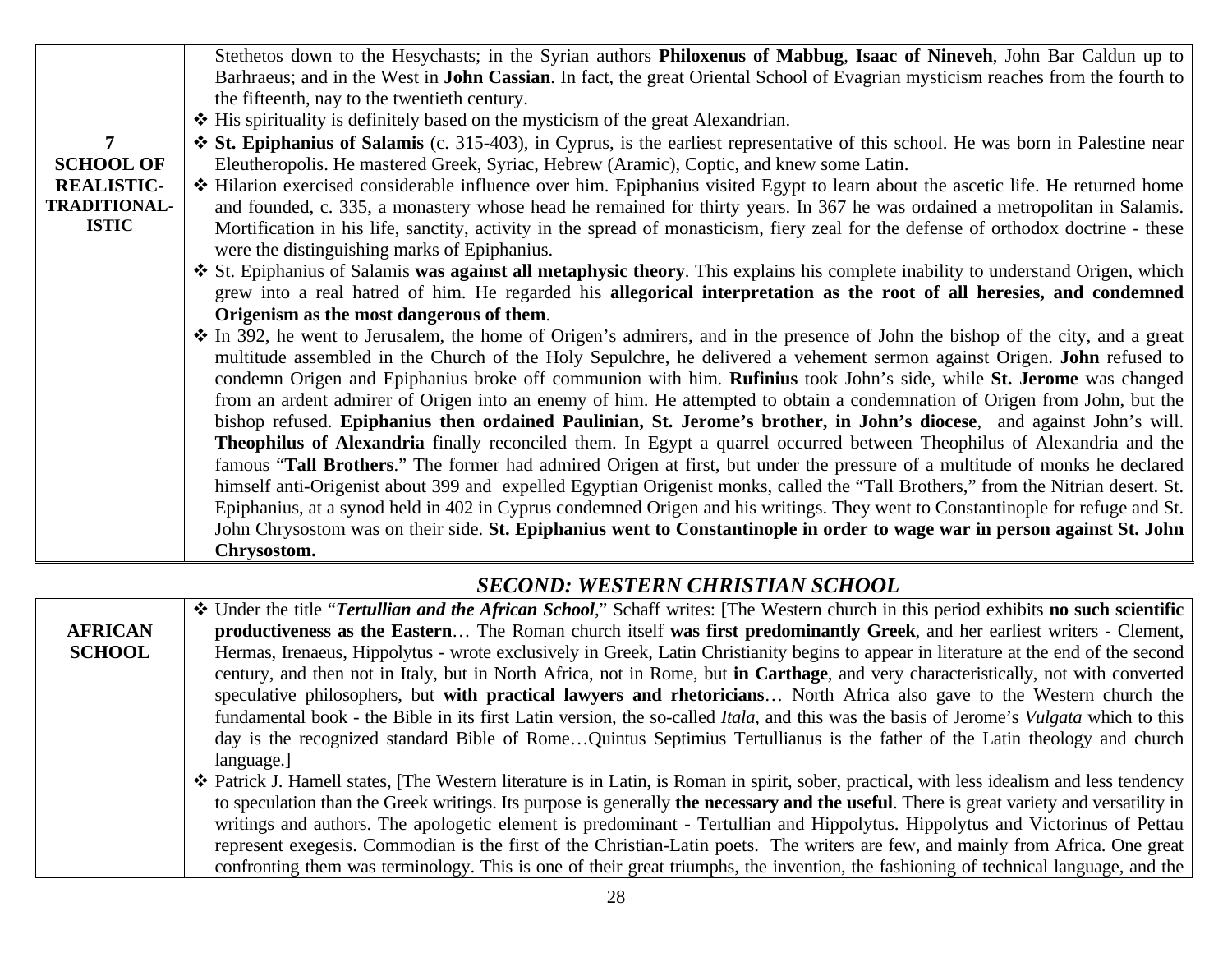| ry for it goes to Tertullian who exercised a tremendous influence on Western Theology.] For Tertullian see: The Apologists.<br>chief<br>glory |
|-----------------------------------------------------------------------------------------------------------------------------------------------|
|-----------------------------------------------------------------------------------------------------------------------------------------------|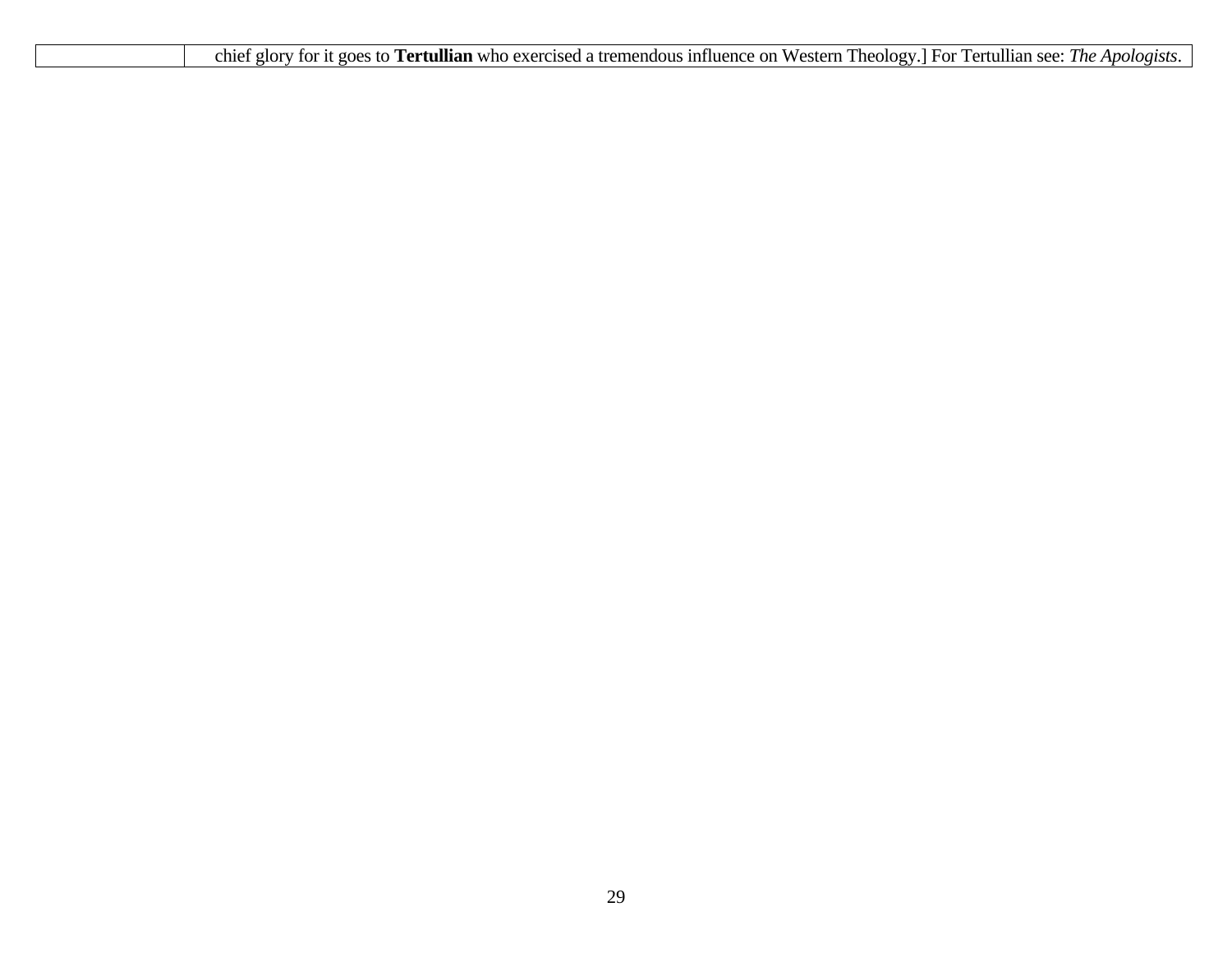# FATHERS OF THE SCHOOL OF ALEXANDRIA

### *Prepared by***: Bahaa Abou-El-Niel Guirguis**

- St. Mark, inspired by the Holy Spirit, established Catechism as the only way to give the new Religion a firm foundation in this city of multiple cultures, multiple philosophies, and many powerful schools. Thus Christianity penetrated the School of Alexandria turning it to Catechistical School.
- It became the oldest center for sacred sciences in the history of Christianity. In it, the first system of Christian Theology was formed and the Allegorical (symbolic) method of Biblical exegesis was devised.
- "The most renowned intellectual institution in the early Christian world was undoubtedly the Catechistic School (Didascaleion) of Alexandria. Its primary concern was the study of the Bible, giving its name to an influential tradition of spiritual interpretation. The preoccupation of this school of exegesis was to discover everywhere the spiritual sense underlying the written word of the Scripture." *Dom. D. Rees*
- Its program was not limited to theology, but was encyclopedic.
- Produced numerous spiritual and well known Church leaders along the years. Many of them were fit for the throne of St. Mark.

| <b>DEAN OF</b><br><b>SCHOOL</b>                  | <b>ACHIEVEMENT</b>                                                                                                                                                                                                                                                                                                                                  | <b>MAIN WRITINGS AND THEOLOGY</b>                                                                                                                                                                                                                                                                                                                                                                                                                             |
|--------------------------------------------------|-----------------------------------------------------------------------------------------------------------------------------------------------------------------------------------------------------------------------------------------------------------------------------------------------------------------------------------------------------|---------------------------------------------------------------------------------------------------------------------------------------------------------------------------------------------------------------------------------------------------------------------------------------------------------------------------------------------------------------------------------------------------------------------------------------------------------------|
| $\mathbf{1}$<br><b>Athenaghoras</b><br>Apologist | ❖ Converted to Christianity in 176.<br>* He read the Holy Scriptures to criticize Christianity, but<br>he was so powerfully seized by the Holy Spirit that he<br>became a defender of the faith.<br><b>☆</b> His treatise on the <i>resurrection of the dead</i> is the first<br>attempt made to prove this dogma using philosophical<br>arguments. | He wrote a plea (called " <i>Presvia</i> " or intercession) on behalf of<br>Christians in 177 A.D., defending Christians against the false<br>accusation of atheism, cannibalism and Oedipedean incest. He drew<br>the attention to their faith in God and to their peaceful and blameless<br>life<br>$\hat{\mathbf{\cdot}}$ A treatise on the resurrection of the dead. He states that the<br>resurrection of the dead is proved by God's omnipotence and is |
|                                                  |                                                                                                                                                                                                                                                                                                                                                     | based on: man as a rational being is destined for eternal survival;<br>necessity of retribution; eternal bliss cannot be found on earth.                                                                                                                                                                                                                                                                                                                      |
| 2<br><b>Pantaenus</b>                            | ❖ He embraced Christianity at the hands of Athenaghoras<br>and succeeded him as dean of the Theological School                                                                                                                                                                                                                                      | ❖ He introduced philosophy and sciences into the School to gain the<br>heretics and educated pagans.                                                                                                                                                                                                                                                                                                                                                          |
| Philosopher<br>Dean: in                          | ❖ In 190 A.D., Pope Demetrius sent him on a mission to<br>preach in India. He also preached in Ethiopia, Arabia and<br>Yemen. According to our tradition, he brought back the                                                                                                                                                                       | ❖ He interpreted the whole Bible, but nothing remained from his<br>writings except for the few excerpts mentioned in St. Clement's<br>books                                                                                                                                                                                                                                                                                                                   |
| 181                                              | Hebrew original of St. Matthew's Gospel.                                                                                                                                                                                                                                                                                                            | ❖ He introduced the Coptic Alphabet by using the Greek Alphabet and<br>adding 7 letters from the ancient Demotic language.<br>❖ Under his guidance the Bible was translated to Coptic.                                                                                                                                                                                                                                                                        |
| $\mathbf{3}$                                     | ❖ He traveled extensively to seek instructions from the most                                                                                                                                                                                                                                                                                        | His main work was the Trilogy:                                                                                                                                                                                                                                                                                                                                                                                                                                |
| <b>Clement of</b>                                | famous Christian teachers.                                                                                                                                                                                                                                                                                                                          | • <i>Protrepticus</i> – Exhortation to the Greeks (attack on paganism and                                                                                                                                                                                                                                                                                                                                                                                     |
| <b>Alexandria</b>                                | * Attracted by the lectures of Pantaenus, he settled in                                                                                                                                                                                                                                                                                             | invitation to salvation)                                                                                                                                                                                                                                                                                                                                                                                                                                      |
| <b>Gnosis</b>                                    | Alexandria and was ordained a priest, then a dean of the                                                                                                                                                                                                                                                                                            | $\triangle$ <b>Paedagogus</b> – The Tutor or Instructor (practical instructions for the                                                                                                                                                                                                                                                                                                                                                                       |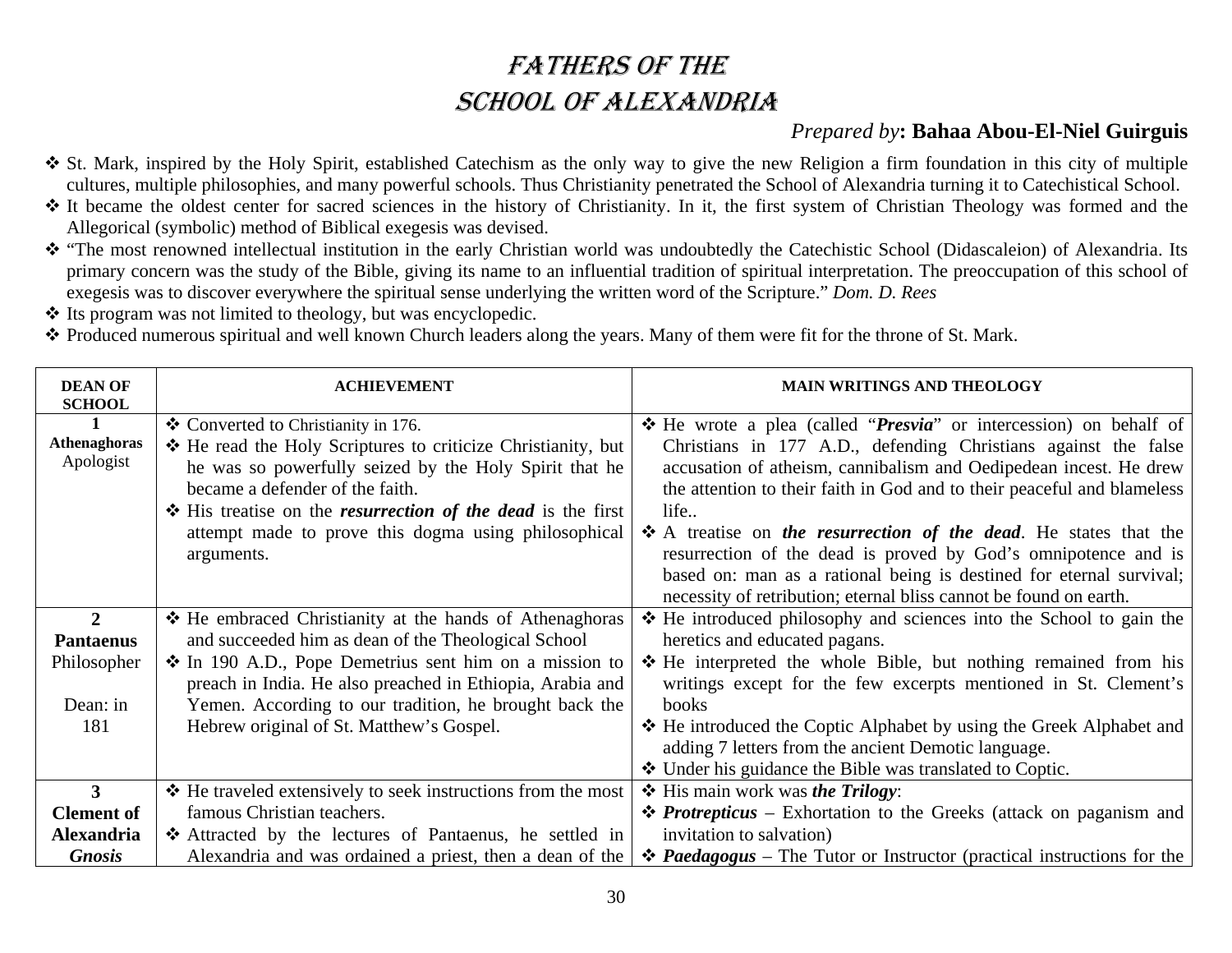| (Knowledge)                | School.                                                                                                                                                                                                                                                                                                                                                                                                                                                                                                                                                                                                                                                                                                                                                                                                                                                                                                                                                                                                                                           | Christian conduct)                                                                                                                                                                                                                                                                                                                                                                                                                                                                                                                                                                                                                                                                                                                                                                                                                                                                                                                                                         |
|----------------------------|---------------------------------------------------------------------------------------------------------------------------------------------------------------------------------------------------------------------------------------------------------------------------------------------------------------------------------------------------------------------------------------------------------------------------------------------------------------------------------------------------------------------------------------------------------------------------------------------------------------------------------------------------------------------------------------------------------------------------------------------------------------------------------------------------------------------------------------------------------------------------------------------------------------------------------------------------------------------------------------------------------------------------------------------------|----------------------------------------------------------------------------------------------------------------------------------------------------------------------------------------------------------------------------------------------------------------------------------------------------------------------------------------------------------------------------------------------------------------------------------------------------------------------------------------------------------------------------------------------------------------------------------------------------------------------------------------------------------------------------------------------------------------------------------------------------------------------------------------------------------------------------------------------------------------------------------------------------------------------------------------------------------------------------|
|                            | $\div$ He had to leave Egypt in 202 A.D. due to the persecution                                                                                                                                                                                                                                                                                                                                                                                                                                                                                                                                                                                                                                                                                                                                                                                                                                                                                                                                                                                   | <i><b>❖ Stromata</b></i> – Miscellaneous Studies (Christian faith vs. Greek                                                                                                                                                                                                                                                                                                                                                                                                                                                                                                                                                                                                                                                                                                                                                                                                                                                                                                |
| <b>Born: 150</b>           | by Septimius Severus, and died in 215 A.D. (probably in                                                                                                                                                                                                                                                                                                                                                                                                                                                                                                                                                                                                                                                                                                                                                                                                                                                                                                                                                                                           | philosophy)                                                                                                                                                                                                                                                                                                                                                                                                                                                                                                                                                                                                                                                                                                                                                                                                                                                                                                                                                                |
| Dean: 190                  | Palestine or Syria)                                                                                                                                                                                                                                                                                                                                                                                                                                                                                                                                                                                                                                                                                                                                                                                                                                                                                                                                                                                                                               | This Trilogy outlines his theological system that the Word of God,                                                                                                                                                                                                                                                                                                                                                                                                                                                                                                                                                                                                                                                                                                                                                                                                                                                                                                         |
| Died: 215                  | ❖ Confronted the ideas of his time with Christian doctrine.                                                                                                                                                                                                                                                                                                                                                                                                                                                                                                                                                                                                                                                                                                                                                                                                                                                                                                                                                                                       | the Logos, invites mankind to abandon paganism through faith, then                                                                                                                                                                                                                                                                                                                                                                                                                                                                                                                                                                                                                                                                                                                                                                                                                                                                                                         |
|                            | ❖ Christianity offers the perfect <i>Gnosis</i> and truth in Christ.                                                                                                                                                                                                                                                                                                                                                                                                                                                                                                                                                                                                                                                                                                                                                                                                                                                                                                                                                                              | He reforms their lives by the commandments, and finally, He elevate                                                                                                                                                                                                                                                                                                                                                                                                                                                                                                                                                                                                                                                                                                                                                                                                                                                                                                        |
|                            | ❖ He was the first Christian writer to confront the ideas of                                                                                                                                                                                                                                                                                                                                                                                                                                                                                                                                                                                                                                                                                                                                                                                                                                                                                                                                                                                      | them to the perfect knowledge of divine things. In short, the Logos                                                                                                                                                                                                                                                                                                                                                                                                                                                                                                                                                                                                                                                                                                                                                                                                                                                                                                        |
|                            | his time with Christian doctrine. He believed that there                                                                                                                                                                                                                                                                                                                                                                                                                                                                                                                                                                                                                                                                                                                                                                                                                                                                                                                                                                                          | converts, disciplines and instructs.                                                                                                                                                                                                                                                                                                                                                                                                                                                                                                                                                                                                                                                                                                                                                                                                                                                                                                                                       |
|                            | was no enmity between Christianity and philosophy. The                                                                                                                                                                                                                                                                                                                                                                                                                                                                                                                                                                                                                                                                                                                                                                                                                                                                                                                                                                                            | This concept of the Divine plan for our salvation influenced the                                                                                                                                                                                                                                                                                                                                                                                                                                                                                                                                                                                                                                                                                                                                                                                                                                                                                                           |
|                            | ancient philosophy, in his view, was unable to achieve                                                                                                                                                                                                                                                                                                                                                                                                                                                                                                                                                                                                                                                                                                                                                                                                                                                                                                                                                                                            | program in the School of Alexandria. It focused first on conversion                                                                                                                                                                                                                                                                                                                                                                                                                                                                                                                                                                                                                                                                                                                                                                                                                                                                                                        |
|                            | more than glimpses of the truth, while Christianity offers                                                                                                                                                                                                                                                                                                                                                                                                                                                                                                                                                                                                                                                                                                                                                                                                                                                                                                                                                                                        | to Christianity, then on practicing of the commandments, and finally                                                                                                                                                                                                                                                                                                                                                                                                                                                                                                                                                                                                                                                                                                                                                                                                                                                                                                       |
|                            | the perfect knowledge and truth in Christ.                                                                                                                                                                                                                                                                                                                                                                                                                                                                                                                                                                                                                                                                                                                                                                                                                                                                                                                                                                                                        | on instructing Christians to attain perfect knowledge of doctrine.                                                                                                                                                                                                                                                                                                                                                                                                                                                                                                                                                                                                                                                                                                                                                                                                                                                                                                         |
|                            | * Throughout the first two centuries, a heresy appeared                                                                                                                                                                                                                                                                                                                                                                                                                                                                                                                                                                                                                                                                                                                                                                                                                                                                                                                                                                                           | $\triangle$ A treatise on the salvation of the rich person.                                                                                                                                                                                                                                                                                                                                                                                                                                                                                                                                                                                                                                                                                                                                                                                                                                                                                                                |
|                            | under the title "Gnostics" in various forms. The word                                                                                                                                                                                                                                                                                                                                                                                                                                                                                                                                                                                                                                                                                                                                                                                                                                                                                                                                                                                             | * Commentaries on passages of the Old and New Testaments.                                                                                                                                                                                                                                                                                                                                                                                                                                                                                                                                                                                                                                                                                                                                                                                                                                                                                                                  |
|                            | "gnosis" in Greek means "knowledge". A fundamental                                                                                                                                                                                                                                                                                                                                                                                                                                                                                                                                                                                                                                                                                                                                                                                                                                                                                                                                                                                                |                                                                                                                                                                                                                                                                                                                                                                                                                                                                                                                                                                                                                                                                                                                                                                                                                                                                                                                                                                            |
|                            | Gnostic claim was that the soul can reach the Supreme                                                                                                                                                                                                                                                                                                                                                                                                                                                                                                                                                                                                                                                                                                                                                                                                                                                                                                                                                                                             |                                                                                                                                                                                                                                                                                                                                                                                                                                                                                                                                                                                                                                                                                                                                                                                                                                                                                                                                                                            |
|                            | God through knowledge rather than faith.                                                                                                                                                                                                                                                                                                                                                                                                                                                                                                                                                                                                                                                                                                                                                                                                                                                                                                                                                                                                          |                                                                                                                                                                                                                                                                                                                                                                                                                                                                                                                                                                                                                                                                                                                                                                                                                                                                                                                                                                            |
|                            | ❖ St. Clement showed the supremacy of Christian gnosis:                                                                                                                                                                                                                                                                                                                                                                                                                                                                                                                                                                                                                                                                                                                                                                                                                                                                                                                                                                                           |                                                                                                                                                                                                                                                                                                                                                                                                                                                                                                                                                                                                                                                                                                                                                                                                                                                                                                                                                                            |
|                            |                                                                                                                                                                                                                                                                                                                                                                                                                                                                                                                                                                                                                                                                                                                                                                                                                                                                                                                                                                                                                                                   |                                                                                                                                                                                                                                                                                                                                                                                                                                                                                                                                                                                                                                                                                                                                                                                                                                                                                                                                                                            |
|                            |                                                                                                                                                                                                                                                                                                                                                                                                                                                                                                                                                                                                                                                                                                                                                                                                                                                                                                                                                                                                                                                   |                                                                                                                                                                                                                                                                                                                                                                                                                                                                                                                                                                                                                                                                                                                                                                                                                                                                                                                                                                            |
|                            |                                                                                                                                                                                                                                                                                                                                                                                                                                                                                                                                                                                                                                                                                                                                                                                                                                                                                                                                                                                                                                                   |                                                                                                                                                                                                                                                                                                                                                                                                                                                                                                                                                                                                                                                                                                                                                                                                                                                                                                                                                                            |
|                            |                                                                                                                                                                                                                                                                                                                                                                                                                                                                                                                                                                                                                                                                                                                                                                                                                                                                                                                                                                                                                                                   |                                                                                                                                                                                                                                                                                                                                                                                                                                                                                                                                                                                                                                                                                                                                                                                                                                                                                                                                                                            |
|                            |                                                                                                                                                                                                                                                                                                                                                                                                                                                                                                                                                                                                                                                                                                                                                                                                                                                                                                                                                                                                                                                   |                                                                                                                                                                                                                                                                                                                                                                                                                                                                                                                                                                                                                                                                                                                                                                                                                                                                                                                                                                            |
|                            |                                                                                                                                                                                                                                                                                                                                                                                                                                                                                                                                                                                                                                                                                                                                                                                                                                                                                                                                                                                                                                                   |                                                                                                                                                                                                                                                                                                                                                                                                                                                                                                                                                                                                                                                                                                                                                                                                                                                                                                                                                                            |
|                            |                                                                                                                                                                                                                                                                                                                                                                                                                                                                                                                                                                                                                                                                                                                                                                                                                                                                                                                                                                                                                                                   |                                                                                                                                                                                                                                                                                                                                                                                                                                                                                                                                                                                                                                                                                                                                                                                                                                                                                                                                                                            |
|                            |                                                                                                                                                                                                                                                                                                                                                                                                                                                                                                                                                                                                                                                                                                                                                                                                                                                                                                                                                                                                                                                   |                                                                                                                                                                                                                                                                                                                                                                                                                                                                                                                                                                                                                                                                                                                                                                                                                                                                                                                                                                            |
|                            |                                                                                                                                                                                                                                                                                                                                                                                                                                                                                                                                                                                                                                                                                                                                                                                                                                                                                                                                                                                                                                                   |                                                                                                                                                                                                                                                                                                                                                                                                                                                                                                                                                                                                                                                                                                                                                                                                                                                                                                                                                                            |
|                            |                                                                                                                                                                                                                                                                                                                                                                                                                                                                                                                                                                                                                                                                                                                                                                                                                                                                                                                                                                                                                                                   |                                                                                                                                                                                                                                                                                                                                                                                                                                                                                                                                                                                                                                                                                                                                                                                                                                                                                                                                                                            |
|                            |                                                                                                                                                                                                                                                                                                                                                                                                                                                                                                                                                                                                                                                                                                                                                                                                                                                                                                                                                                                                                                                   |                                                                                                                                                                                                                                                                                                                                                                                                                                                                                                                                                                                                                                                                                                                                                                                                                                                                                                                                                                            |
|                            |                                                                                                                                                                                                                                                                                                                                                                                                                                                                                                                                                                                                                                                                                                                                                                                                                                                                                                                                                                                                                                                   |                                                                                                                                                                                                                                                                                                                                                                                                                                                                                                                                                                                                                                                                                                                                                                                                                                                                                                                                                                            |
|                            |                                                                                                                                                                                                                                                                                                                                                                                                                                                                                                                                                                                                                                                                                                                                                                                                                                                                                                                                                                                                                                                   |                                                                                                                                                                                                                                                                                                                                                                                                                                                                                                                                                                                                                                                                                                                                                                                                                                                                                                                                                                            |
|                            |                                                                                                                                                                                                                                                                                                                                                                                                                                                                                                                                                                                                                                                                                                                                                                                                                                                                                                                                                                                                                                                   |                                                                                                                                                                                                                                                                                                                                                                                                                                                                                                                                                                                                                                                                                                                                                                                                                                                                                                                                                                            |
|                            |                                                                                                                                                                                                                                                                                                                                                                                                                                                                                                                                                                                                                                                                                                                                                                                                                                                                                                                                                                                                                                                   |                                                                                                                                                                                                                                                                                                                                                                                                                                                                                                                                                                                                                                                                                                                                                                                                                                                                                                                                                                            |
|                            |                                                                                                                                                                                                                                                                                                                                                                                                                                                                                                                                                                                                                                                                                                                                                                                                                                                                                                                                                                                                                                                   |                                                                                                                                                                                                                                                                                                                                                                                                                                                                                                                                                                                                                                                                                                                                                                                                                                                                                                                                                                            |
|                            |                                                                                                                                                                                                                                                                                                                                                                                                                                                                                                                                                                                                                                                                                                                                                                                                                                                                                                                                                                                                                                                   |                                                                                                                                                                                                                                                                                                                                                                                                                                                                                                                                                                                                                                                                                                                                                                                                                                                                                                                                                                            |
|                            |                                                                                                                                                                                                                                                                                                                                                                                                                                                                                                                                                                                                                                                                                                                                                                                                                                                                                                                                                                                                                                                   |                                                                                                                                                                                                                                                                                                                                                                                                                                                                                                                                                                                                                                                                                                                                                                                                                                                                                                                                                                            |
|                            |                                                                                                                                                                                                                                                                                                                                                                                                                                                                                                                                                                                                                                                                                                                                                                                                                                                                                                                                                                                                                                                   |                                                                                                                                                                                                                                                                                                                                                                                                                                                                                                                                                                                                                                                                                                                                                                                                                                                                                                                                                                            |
|                            |                                                                                                                                                                                                                                                                                                                                                                                                                                                                                                                                                                                                                                                                                                                                                                                                                                                                                                                                                                                                                                                   |                                                                                                                                                                                                                                                                                                                                                                                                                                                                                                                                                                                                                                                                                                                                                                                                                                                                                                                                                                            |
| 4<br>Origen<br>$185 - 254$ | contemplation; carrying out the commandments;<br>instructions by righteous men.<br>❖ His friends and admirers described him as:<br>- The Prince of the Bible Interpreters.<br>- The Prince of Christian Philosophy.<br>- The Teacher of Bishops.<br>- There is no human mind that can absorb all what he<br>wrote.<br>❖ He was born to a righteous Christian family. His father,<br>Leonides, was a righteous, scholar and saintly man who<br>was martyred for his Christian faith during the<br>persecution of Septimius Severus, 202 AD. While his<br>father was in jail, Origen wrote encouraging him to face<br>martyrdom.<br>❖ He used to rent libraries overnight to read their books. St.<br>Jerome praised his love of reading and said that Origen<br>read while eating, walking, resting, etc. Thus his<br>knowledge extended beyond measures and his intellectual<br>superiority was undisputed. He worked in teaching.<br>$\div$ When Pope Demetrius (12) heard of his fame, he<br>appointed him dean of the School of Alexandria. He | St. Epiphanius (315-403) stated that Origen had 6,000 manuscripts.<br>He wrote in Greek. Some of his writings were translated to Latin<br>during his life and some were translated after his death; e.g. Rufinus'<br>translation which contained many flaws.<br>* Mainly intellectual: textual criticism, exegetic, apologetic, dogmatic,<br>practical.<br>* "Hexapla": 28-year study of the Bible manuscripts and translations.<br>1. The Hebrew text of the Bible.<br>2. The Greek pronunciation of the Hebrew text.<br>3. The Septuagint (c. 250 AD).<br>4. Simachos' translation (end of 2nd century).<br>5. Aquilla's translation (c. 128 AD).<br>6. Theodore's translation (c. 180 AD).<br>❖ Interpretations of the Five Books of Moses, the Song of Songs, Job,<br>the Major and Minor Prophets, Joshua and Psalms.<br>* Against Celsus the heretic: "Contra Celsus".<br><i><b>❖ "The Principles"</b></i> contained the majority of the flaws attributed to<br>him. |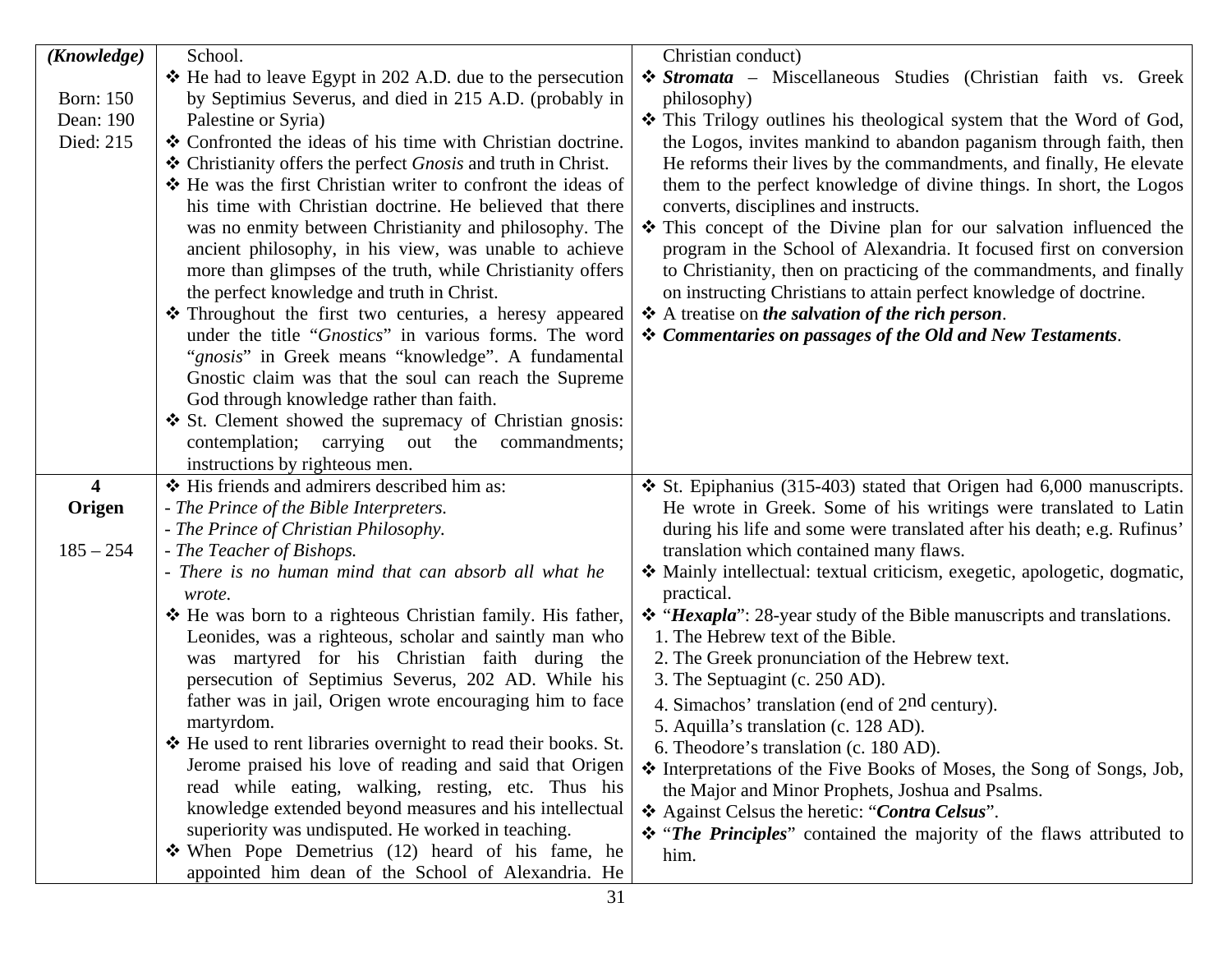|                      | increased its fame and thinking and became a teacher of<br>many bishops and priests, as well as many men, women,<br>young and old. First, he rented halls to hold the school,<br>but when he was chased from one place to another, he<br>held his lectures outdoors (in the open or beside the river).<br>He was famous in <i>allegorical interpretation</i> . Example,<br>his interpretation of the Song of Songs. (Differentiate<br>from St. Basil's school of literal interpretation.)<br>❖ He was imprisoned and tortured for his Christian faith. He<br>was courageous, ascetic and a man of fasting and prayer.<br>He exaggerated in his asceticism by castrating himself<br>(defending his action by saying that he was protecting his<br>chastity.)<br><b>DISPUTE WITH THE CHURCH</b><br>❖ Pope Demetrius held a council that excommunicated<br>Origen due to his theological mistakes and because he<br>accepted ordination in Palestine by other than his bishop.<br>He spent the rest of his life in Palestine where he<br>established a famous and significant theological school.<br>He led a Gnostic man named Ambrose to the correct faith.<br><b>HIS PROPONENTS</b><br>❖ SS. Gregory the Wonder Worker, John Chrysostom,<br>Gregory of Nyssa, Pamphilus, priest and martyr (309<br>A.D.), Rufinus – Translated some of Origen's works, and<br>Dionysius of Alexandria) $-$ It was said that he requested<br>that he return to the Church of Alexandria. | $\triangle$ On Prayer: part on the prayer in general; part on the Lord's Prayer<br>(Ancient Christian Writers).<br>❖ On the Resurrection (Easter).<br>* Exhortation to Martyrdom.<br>THEOLOGICAL MISTAKES (ORIGENISM)<br>❖ He was affected by the Greek philosophy; e.g. Plato in some of his<br>mistakes.<br>❖ Exaggerating the allegorical interpretation; e.g. Adam's sin.<br>❖ The salvation of Satan. The salvation of evil doers after their death.<br>❖ Spirits created before the bodies then sent down to unite with the<br>bodies (Plato).<br>❖ Christ's soul united with His Divinity before uniting with the body in<br>St. Mary's womb.<br>❖ Redemption was made to satisfy the devil.<br>* Resurrection: in new spiritual bodies, not the original earthly body.<br>❖ The righteous people will turn to stars.<br>❖ God created other worlds before and after our own.<br>DEFENSE BY HIS PROPONENTS<br>❖ Mistakes were due to dictation / transcription.<br>❖ He had other writings contrary to the sited flaws.<br><b>HIS OPPONENTS</b><br>❖ Pope Demetrius of Alexandria, and Pope Theophilus - Dispute with<br>John Chrysostom; "The Tall Brothers."<br><b>❖</b> St. Epiphanius of Selamis - End of $4th$ and beginning of $5th$ century:<br>managed to convince Jerome but could not convince Cyril of<br>Jerusalem.<br>❖ St. Jerome - Dispute with Cyril (book against Cyril) and Rufinus<br>• Mephopius (Bishop of Olympa, Cilicia) - beginning of the $4th$ |
|----------------------|-------------------------------------------------------------------------------------------------------------------------------------------------------------------------------------------------------------------------------------------------------------------------------------------------------------------------------------------------------------------------------------------------------------------------------------------------------------------------------------------------------------------------------------------------------------------------------------------------------------------------------------------------------------------------------------------------------------------------------------------------------------------------------------------------------------------------------------------------------------------------------------------------------------------------------------------------------------------------------------------------------------------------------------------------------------------------------------------------------------------------------------------------------------------------------------------------------------------------------------------------------------------------------------------------------------------------------------------------------------------------------------------------------------------------------------------------------------------------|----------------------------------------------------------------------------------------------------------------------------------------------------------------------------------------------------------------------------------------------------------------------------------------------------------------------------------------------------------------------------------------------------------------------------------------------------------------------------------------------------------------------------------------------------------------------------------------------------------------------------------------------------------------------------------------------------------------------------------------------------------------------------------------------------------------------------------------------------------------------------------------------------------------------------------------------------------------------------------------------------------------------------------------------------------------------------------------------------------------------------------------------------------------------------------------------------------------------------------------------------------------------------------------------------------------------------------------------------------------------------------------------------------------------------------------------------------------------------------|
|                      |                                                                                                                                                                                                                                                                                                                                                                                                                                                                                                                                                                                                                                                                                                                                                                                                                                                                                                                                                                                                                                                                                                                                                                                                                                                                                                                                                                                                                                                                         | century, book against Origen                                                                                                                                                                                                                                                                                                                                                                                                                                                                                                                                                                                                                                                                                                                                                                                                                                                                                                                                                                                                                                                                                                                                                                                                                                                                                                                                                                                                                                                     |
|                      |                                                                                                                                                                                                                                                                                                                                                                                                                                                                                                                                                                                                                                                                                                                                                                                                                                                                                                                                                                                                                                                                                                                                                                                                                                                                                                                                                                                                                                                                         | $\div$ St. Augustine in the 5 <sup>th</sup> century.                                                                                                                                                                                                                                                                                                                                                                                                                                                                                                                                                                                                                                                                                                                                                                                                                                                                                                                                                                                                                                                                                                                                                                                                                                                                                                                                                                                                                             |
| 5<br><b>Heraclas</b> | ❖ He was a student of Origen and succeeded him as the<br>dean of the School of Alexandria.<br>* He loved philosophy and studied the Greek books as                                                                                                                                                                                                                                                                                                                                                                                                                                                                                                                                                                                                                                                                                                                                                                                                                                                                                                                                                                                                                                                                                                                                                                                                                                                                                                                      |                                                                                                                                                                                                                                                                                                                                                                                                                                                                                                                                                                                                                                                                                                                                                                                                                                                                                                                                                                                                                                                                                                                                                                                                                                                                                                                                                                                                                                                                                  |
| Pope: 232-           | much as he could.                                                                                                                                                                                                                                                                                                                                                                                                                                                                                                                                                                                                                                                                                                                                                                                                                                                                                                                                                                                                                                                                                                                                                                                                                                                                                                                                                                                                                                                       |                                                                                                                                                                                                                                                                                                                                                                                                                                                                                                                                                                                                                                                                                                                                                                                                                                                                                                                                                                                                                                                                                                                                                                                                                                                                                                                                                                                                                                                                                  |
| 249                  | When St. Demetrius discovered his spiritual abilities and                                                                                                                                                                                                                                                                                                                                                                                                                                                                                                                                                                                                                                                                                                                                                                                                                                                                                                                                                                                                                                                                                                                                                                                                                                                                                                                                                                                                               |                                                                                                                                                                                                                                                                                                                                                                                                                                                                                                                                                                                                                                                                                                                                                                                                                                                                                                                                                                                                                                                                                                                                                                                                                                                                                                                                                                                                                                                                                  |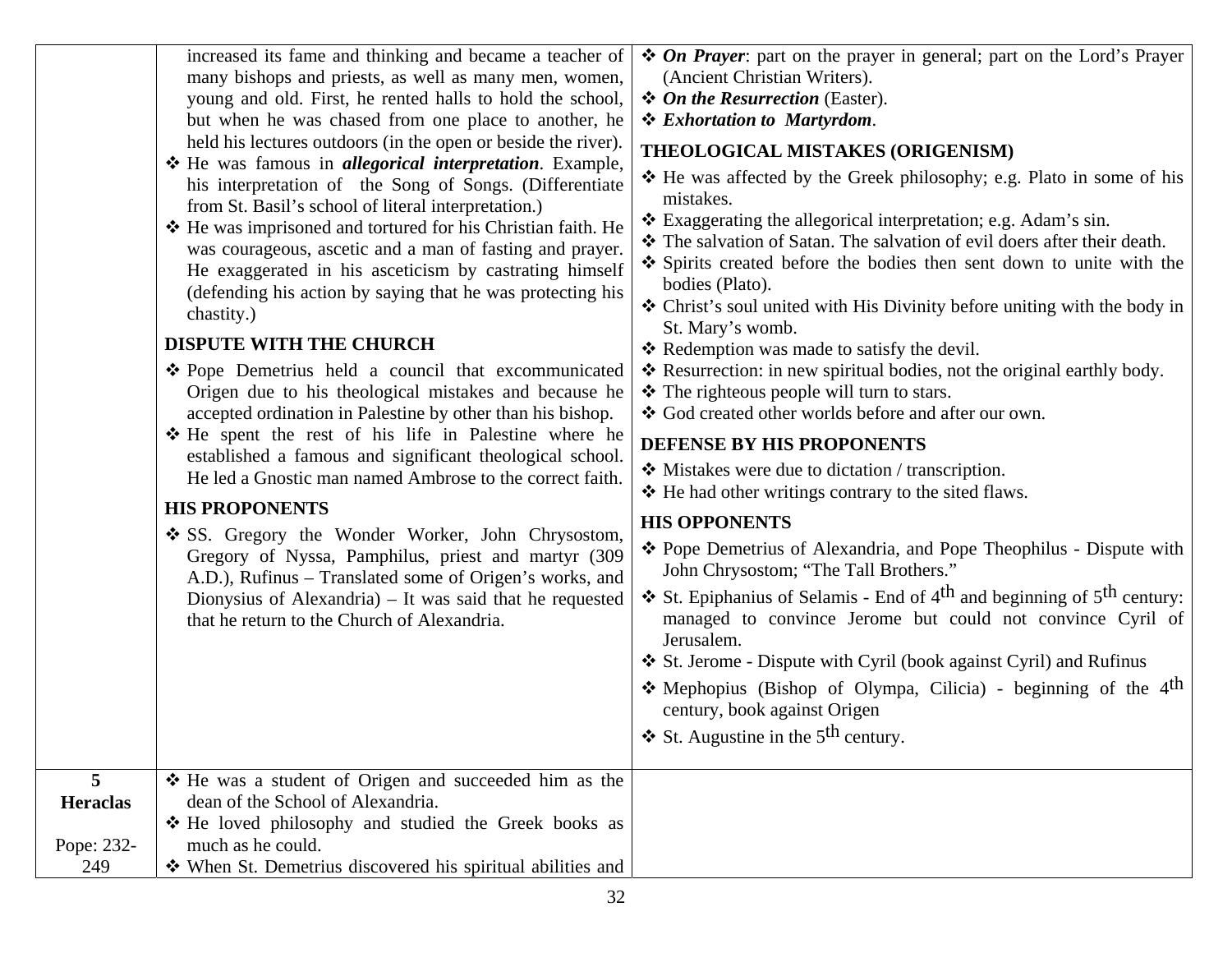|                    | knowledge, he ordained him as priest and used him for              |                                                                             |
|--------------------|--------------------------------------------------------------------|-----------------------------------------------------------------------------|
|                    | preaching. He attracted many unbelievers to the faith.             |                                                                             |
|                    | * His people loved him so much and called "Papa" in                |                                                                             |
|                    | Coptic, or Pope, which means "Father".                             |                                                                             |
| 6                  | St. Athanasius called him "Teacher of the Universal                | ❖ On Nature: refutes the Epicurean materialism view of the universe.        |
| St.                | Church".                                                           | ❖ Apology: on the Trinitarian doctrine                                      |
| Dionysius of       | ❖ He was born in Alexandria in about 190 from pagan                | ❖ Letters: quoted frequently by Eusebius                                    |
| Alexandria         | parents. He was not Christian until an old Christian               |                                                                             |
|                    | woman sold him some scripts of St. Paul's letters. After           |                                                                             |
| Dean: 231-         | reading them, he came back for more and she led him to             |                                                                             |
| 246                | the Church where he learned about and converted to                 |                                                                             |
| Pope: 246-         | Christianity.                                                      |                                                                             |
| 270                |                                                                    |                                                                             |
|                    | ❖ He faced the challenge of preserving his Church in the           |                                                                             |
|                    | midst of persecutions: Decian 250 and Valrian in 257. He           |                                                                             |
|                    | showed leniency to heretics or apostates who repented.             |                                                                             |
|                    | Solution State of those who were baptized by heretics - Cyprian of |                                                                             |
|                    | Corthage vs. Stephen of Rome.                                      |                                                                             |
|                    | State of earthly kingdom (millennium) - Nepos, Bishop of           |                                                                             |
|                    | Arsinoe (in Fayoum).                                               |                                                                             |
| 7                  | ❖ Athanasius appealed to his writings in the struggle against      | ❖ Dogmatic work " <i>Hypotyposes</i> " in seven books followed the doctrine |
| <b>Theognostus</b> | Arianism.                                                          | of Origen.                                                                  |
| 8                  | * Jerome called him "Origen Junior".                               | <b>❖</b> On the Prophet Hosea                                               |
| <b>Pierius</b>     | ❖ He suffered during the persecution of Diocletian.                | $\triangle$ <i>Logio</i> (concerning the Logos)                             |
|                    |                                                                    | ❖ On the Gospel of St. Luke                                                 |
|                    |                                                                    | ❖ On the Mother of God                                                      |
|                    |                                                                    | <b>❖</b> The Life of St. Pamphilus, martyred 309                            |
| 9 <sup>°</sup>     | His father (Theodosius) was a priest in Alexandria, and            | FIRST: LETTERS: The Paschal Epistle: St. Peter's chief work                 |
| St. Peter, the     | his mother (Sofia) was a pious Christian. She had a vision         | known as the "Canonical Epistle," for it contains fourteen penitential      |
| Last of            | of St. Peter and St. Paul, on their feast day, promising her       | canons governing the future of the lapsed brothers.                         |
| <b>Martyrs</b>     | a son. On the same day the following year, she had the             | Another Paschal Letter.                                                     |
|                    | baby and named him Peter.                                          | ❖ A Letter Concerning Melitius. St. Peter addressed it to his clergy,       |
| Pope: 293-         | ❖ He grew very close to the Church and was ordained priest         | attacking Melitius for invading his diocese and performing illegal          |
| 303                | at age 16; then was selected to become the dean of the             | ordinations.                                                                |
|                    | School of Alexandria.                                              | ❖ A Letter Concerning Persecution And The Celebration Of The                |
|                    | * He faced persecution as well as heresies (Arius) and             | Eucharist.                                                                  |
|                    | divisions within the Church.                                       | * A Letter Written During Persecution.                                      |
|                    | ❖ He had a dispute with Meletius, Bishop of Asyut, who             | ❖ A Letter To Diocletian.                                                   |
|                    | took a hard-line with repenting Christians who denied the          | ❖ A Letter To Bishop Apollonius Of Lycopolis.                               |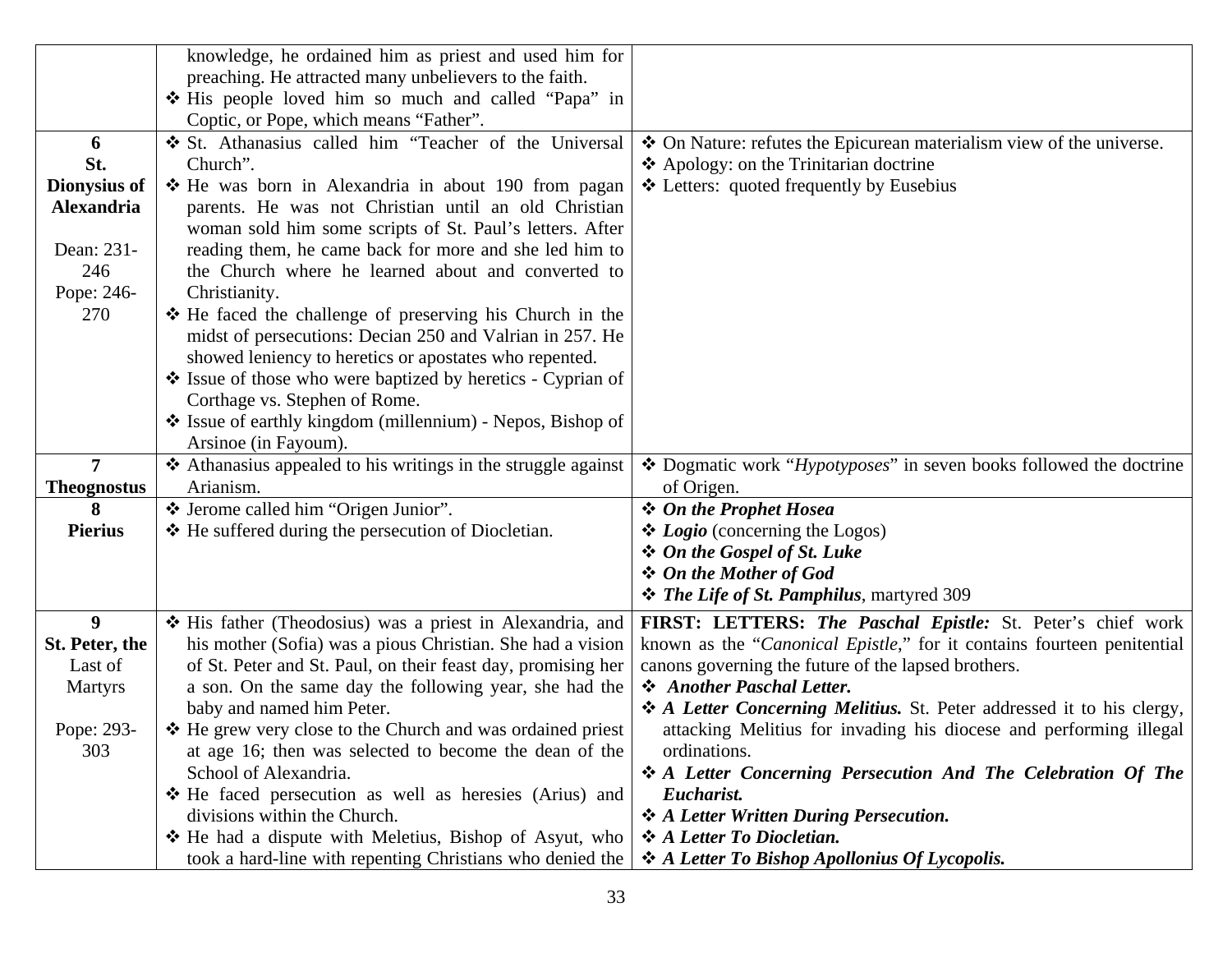|                   | faith, as well as ordaining priests outside his jurisdiction.   | ❖ A Letter During Persecution Concerning Heretics.                           |
|-------------------|-----------------------------------------------------------------|------------------------------------------------------------------------------|
|                   | ❖ Finally, he offered himself to martyrdom in secret to spare   | ❖ A Letter About A Visit To Oxyrhynchus.                                     |
|                   |                                                                 | SECOND: HOMILIES:"The Teaching "Didaskalia".                                 |
|                   | his people who gathered at the jail to save him. After a        |                                                                              |
|                   | prayer requesting the persecution to end, he was                | ❖ A Homily On Riches.                                                        |
|                   | beheaded.                                                       | $\div$ On The Epiphany.                                                      |
|                   | The acts of The Martyrdom of St. Peter is extant in             | THIRD: THEOLOGICAL WORKS: On The Godhead.                                    |
|                   | Coptic, Greek, Latin and Syriac versions.                       | ❖ On The Advent Of Our Savior.                                               |
|                   |                                                                 | ❖ On The Soul.                                                               |
|                   |                                                                 | ❖ On The Resurrection.                                                       |
|                   |                                                                 | <b>FOURTH: MISCELLANEOUS FRAGMENTS</b>                                       |
| <b>10</b>         | $\div$ One of the key figures at the Council of Nicea (325) who | <b>EPISTLES</b>                                                              |
| St.               | succeeded Achillas of Alexandria about 312.                     | St. Epiphanius states that a collection of 70 letters by Alexander           |
| <b>Alexander</b>  | ❖ During his papacy the Arian controversy arose and the         | existed. All of them were lost except for two very important                 |
| of                | Meletian schism continued.                                      | encyclicals concerned with the Arian controversy.                            |
| <b>Alexandria</b> | ❖ He first tried to win Arius and his adherents through         | <b>SERMONS</b>                                                               |
|                   | kindness, but as they insisted to preach their heresy, a        | ❖ Of his sermons one is preserved in a Syriac and a Coptic translation:      |
|                   | synod in Alexandria under the presidency of the Pope            | De anima et corpore deque passione Domini. The introduction deals            |
|                   | together with 100 bishops censured the false teaching and       | with the relation between soul and body, the main part with the              |
|                   | excommunicated Arius and his adherents.                         | necessity and the fruit of the Lord's Passion. Strongly rhetorical in        |
|                   | ❖ In the Ecumenical Council of Nicea Arius and Meletius         | character, the sermon is influenced both in thought and in language          |
|                   | were condemned.                                                 | by Melito's newly discovered Homily on the Passion.                          |
|                   | * In 328 the pope died after enduring many trials in            |                                                                              |
|                   | combating Arianism.                                             |                                                                              |
| 11                | ❖ He was born in Upper (Southern) Egypt in about 297.           |                                                                              |
| St.               |                                                                 | It is astonishing that despite such privations and amidst all his activities |
|                   | ❖ According to Rufinus, Pope Alexandros was impressed by        | he found time for a number of literary production. An eighth-century         |
| Athanasius,       | the child Athanasius when he was acting the baptismal           | monk wrote: "If you find a book by Athanasius and have no paper on           |
| the               | rites with other children. Pope Alexandros ordained him a       | which to copy it, write it on your shirts".                                  |
| <b>Apostolic</b>  | reader in 312, then a priest in 318 and appointed him as        | <b>DOGMATIC:</b>                                                             |
|                   | his personal secretary.                                         | ❖ On the Incarnation.                                                        |
|                   | $\div$ He lived through the period of severe persecution (303 - | ❖ Doctrinal Letters.                                                         |
|                   | 311) and knew many of the martyrs and confessors in             | <b>APOLOGETIC:</b>                                                           |
|                   | Alexandria. He learned from them the true meaning of            | ❖ Apology Against the Arians.                                                |
|                   | fighting for the faith.                                         | ❖ Apology against Constantius.                                               |
|                   | * He lived in the desert practicing an ascetic life under the   | * Defense of the Nicene Council and of His Flight.                           |
|                   | guidance of St. Anthony.                                        | ❖ History of the Arians.                                                     |
|                   | * He accompanied Pope Alexandros to the Council of Nicea        | <b>LETTERS:</b>                                                              |
|                   | in 325. His courage, zeal and logic earned him the              | ❖ Festal or Easter letters.                                                  |
|                   | admiration of the 318 bishops in attendance and the envy        | <i><b>❖ Four letters to Separion.</b></i>                                    |
|                   | of the heretics.                                                | ❖ Doctrinal letters on the "Teaching of Dionysius, on the decrees of         |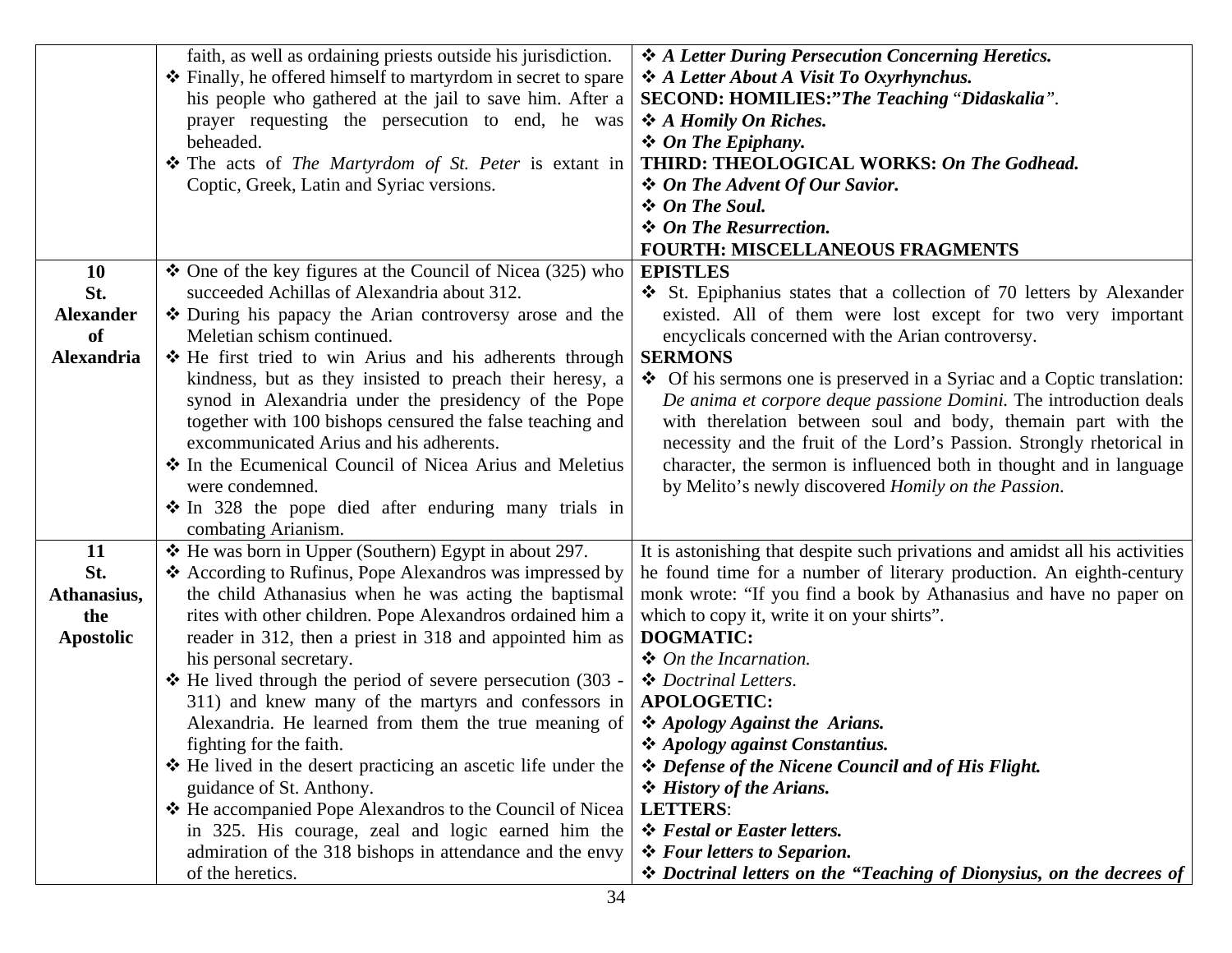|                     | ❖ He was chosen to succeed Pope Alexandors in 328            | Nicea and several other dealing with Incarnation.                               |
|---------------------|--------------------------------------------------------------|---------------------------------------------------------------------------------|
|                     | becoming the 20th Pope.                                      | ❖ Official Episcopal letters.                                                   |
|                     | * He ordained Frumentius (Abbot Salama) as the first         | <b>ASCETIC:</b>                                                                 |
|                     | bishop of Ethiopia in 330.                                   | $\div$ The life of Anthony.                                                     |
|                     | ❖ He presided over the Church for 46 years, of which over    | ❖ A number of Treatises on Virginity etc.                                       |
|                     | 17 years were passed in exile because of his opposition to   | <b>❖</b> The pseudo-Athanasius Life of Synctetica.                              |
|                     | Arianism which had the support of some emperors:             | <i><b>❖ Fragments of other treatises on virginity in Coptic, Syrian and</b></i> |
|                     | - Under Constantine (335 - 337) to Treve.                    | Armenian translations.                                                          |
|                     | - Under Constantius (339 - 346) visited Rome; and (356 -     | <b>EXEGETICAL</b>                                                               |
|                     | 362) in the Egyptian desert.                                 | $\div$ On the interpretation of the Psalms.                                     |
|                     | - Under Julian $(362 - 363)$ in the Egyptian desert; and     | * Commentary on Psalms, Ecclesiastes, Song of Songs, Genesis and                |
|                     | Valens (365 - 366) in the Egyptian desert.                   | Luke.                                                                           |
| 12                  | ❖ He was an abbot of a colony of monks, afterwards he was    | 1. AGAINST THE MANICHAEANS                                                      |
| <b>St. Serapion</b> | ordained bishop of Thmius, a town in Lower Egypt.            | St. Jerome tells us that Serapion wrote an excellent treatise against           |
| of                  | ❖ He was distinguished by the wonderful sanctity of his life | the Manichaeans (cf. below, p.356), another on the titles of the                |
| <b>Thmius</b>       | and the power of his eloquence.                              | Psalms and useful Epistles to various persons. The work on the                  |
|                     | He was called <i>Scholasticus</i> on account of his great    | Psalms is lost, but that against the Manichaeans has only recently              |
|                     | learning.                                                    | been recovered entire.                                                          |
|                     | ❖ He was an intimate friend of St. Anthony the great and     | ❖ It became clear why St. Jerome calls it an <i>egregious liber</i> and why     |
|                     | made him the confident of his visions.                       | its author was surnamed <i>Scholasticus</i> . There is sufficient evidence of   |
|                     | As early as 339 St. Athanasius sent one of his Festal        | his rhetorical, philosophical and theological learning.                         |
|                     | Letters 'to the beloved brother and fellow minister,'        | THE EUCHOLOGION<br>2.                                                           |
|                     | which indicates that Serapion must have been consecrated     | A unique $11th$ century manuscript of the Lura Monastery of Mount               |
|                     | before this date. In another missive St. Athanasius, by      | Athos contains an <i>euchologion</i> or sacramentary, which is ascribed to      |
|                     | describing the death of Arius, refutes the notion that the   | St. Serapion of Thmuis. Consisting of 30 prayers, the collection is             |
|                     | heretic had been reconciled to the Church. The details       | certainly Egyptian and dates in its present form the $4th$ century. It is       |
|                     | were furnished him by his presbyter Macarius, who was at     | true that certain sentences in the preface agree woed for word with             |
|                     | Constantinople when Arius passed away while St.              | the Liturgy known as that of St. Mark.                                          |
|                     | Athanasius was himself in exile at Treves. It was written    | 3. LETTERS                                                                      |
|                     | evidently in 358. But, most important of all, St.            | ❖ Of the 'useful epistles to various persons', which Serapion wrote             |
|                     | Athanasius addressed to him four letters concerning the      | according to St. Jerome, only few are extant.                                   |
|                     | Holy Spirit, which present the first formal treatise ever    |                                                                                 |
|                     | written upon this subject and bear witness to their mutual   |                                                                                 |
|                     | regard and frequent intercourse. Moreover, in 356 St.        |                                                                                 |
|                     | Athanasius sent St. Serapion with four other Egyptian        |                                                                                 |
|                     | bishops and three presbyters to the court of Constantius in  |                                                                                 |
|                     | order to refute the calumnies of the Arian party and         |                                                                                 |
|                     | conciliate the ruler.                                        |                                                                                 |
| 13                  | ❖ Lost his sight at age 4. Invented the engraved writing.    | $\div$ Exegetical work: he interpreted many books of the Bible; a large         |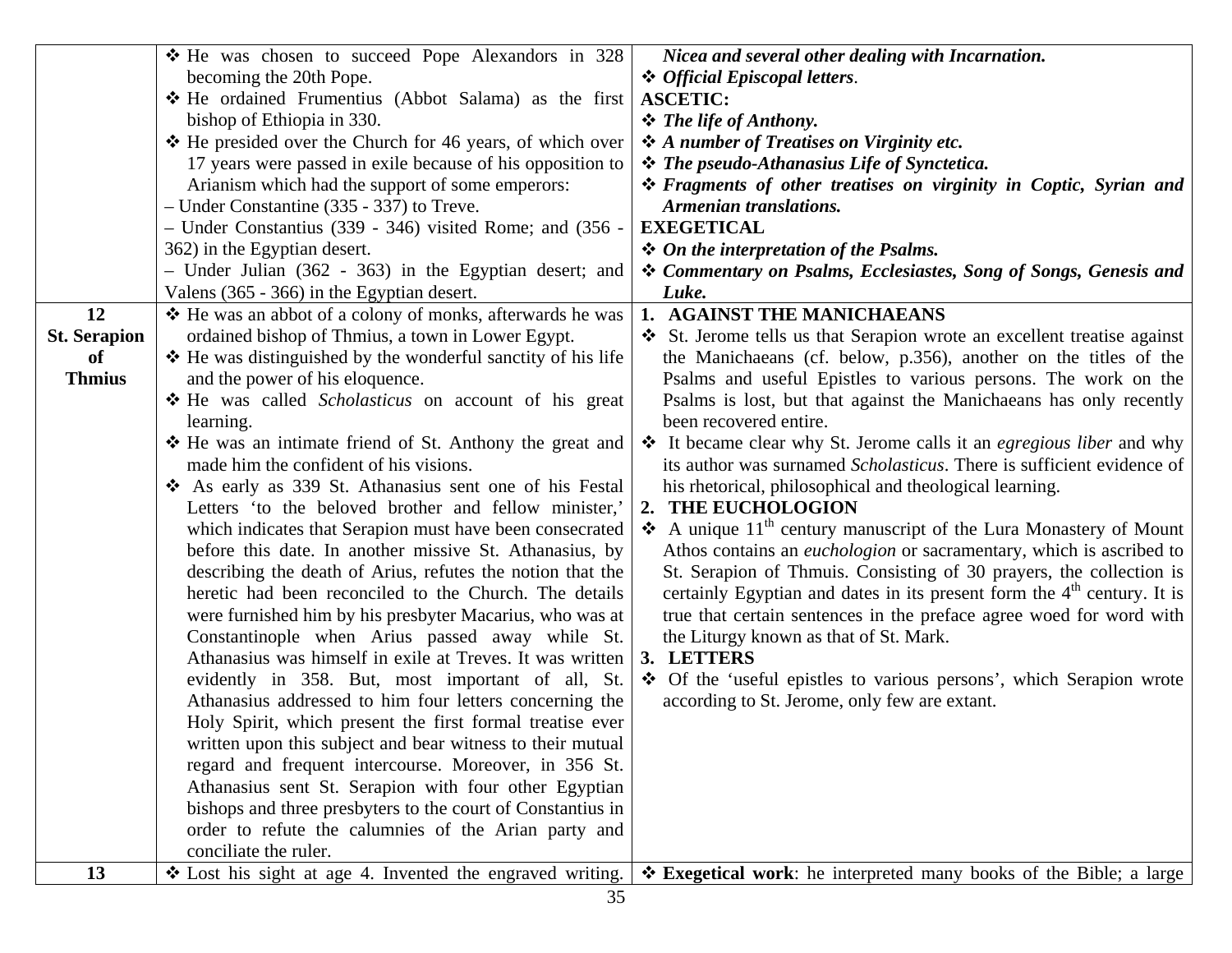| <b>St. Didymius</b> | Attracted people not only by his teachings but also by his    | number of quotations from his work still existing. He followed                    |
|---------------------|---------------------------------------------------------------|-----------------------------------------------------------------------------------|
| the Blind           | asceticism.                                                   | Origen in the allegorical method of interpretation and textual                    |
|                     | ❖ Visited by St. Anthony several times and by Palladius       | criticism.                                                                        |
|                     | four times.                                                   | $\triangle$ On the Trinity: 3 books written between 381 and 392; still existing.  |
|                     | ❖ He attracted people not only by his teachings but also by   | <i>❖ On the Holy Spirit:</i> the Greek original lost; the Latin translation still |
|                     | his asceticism.                                               | existing.                                                                         |
|                     | Among his students / friends were SS. Gregory                 | ❖ Contra Manie: still existing in 18 short articles.                              |
|                     | Nazainzen, Jerome, Rufinus, Palladius.                        | ❖ Other works: quoted in his and other's writings.                                |
|                     | $\bullet^{\bullet}_{\bullet} \bullet$                         |                                                                                   |
| 14                  | * He ruled the Church of Egypt for 28 years (385-412),        | He must have been a prominent churchl author; his literary bequest was            |
| St.                 | fully conscious of the important role that his see had        | of considerable volume (cf. Theodoret, Ep. 83; Leo M., Ep. 75;                    |
| <b>Theophilus</b>   | played in the history of both Church and Empire.              | Gelasius, Ep. 42, 3, 3; Gennadius, De vir. ill. 34). Unfortunately, very          |
| of                  | • Undoubtedly a man of great intellectual ability, he too     | little remains.                                                                   |
| <b>Alexandria</b>   | often devoted his gifts to the consolidation and increase of  | 1. Paschal Canon                                                                  |
| third               | his power by very dubious means. He made his                  | He composed a Table showing the Easter cycle for the years 380 to 479,            |
| successor to        | tremendous influence felt in all the political questions that | which he sent to the victorious Emperor Theodosius about 388 or a little          |
| St.                 | in his day affected either Church or State.                   | later.                                                                            |
| Athanasius          | Three important events are especially connected with his      | 2. Epistles                                                                       |
|                     | name- the decay of paganism in Egypt, the controversy         | Several letters were translated into Latin by St. Jerome and are                  |
|                     | over Origen, and the deposition and exile of St. John         | preserved among his collected epistles. Ep. 92. Two others were                   |
|                     | Chrysostom.                                                   | addressed in the summer of 400 to Jerome himself Ep. 97, asking his aid           |
|                     | An ardent admirer of Origen until 399 and a friend of his     | in hunting out the Origenists, and Ep. 89 introducing the monk                    |
|                     | adherents like John of Jerusalem, he later condemned          | Theodore, who was on his way to Rome. The last sent to Epiphanius in              |
|                     | him. It seems that Theophilus in one of his Paschal           | 401, admonishes that prelate to call a synod to condemn the Origenists.           |
|                     | Letters had expressed himself in favor of God's               | A communication to Abbot Horsiesi and another to the Pachomian                    |
|                     | incorporeity. Thereupon some monks conceived grave            | monks in Pbau. We know of many more of his letters. Of some                       |
|                     | doubts regarding his orthodoxy and sent a commission to       | fragments remain, of others nothing.                                              |
|                     | examine him. To forestall a riot<br>by<br>these               | <b>3. Paschal Letters</b>                                                         |
|                     | anthropomorphists and, at the same time, anxious for          | He composed a great number of Paschal Letters: twenty-six at least, that          |
|                     | political reasons to come to terms with them he said to       | we know of. Three, preserved in translation of Jerome's were issued in            |
|                     | them, that as he saw them he beheld the face of God. Thus     | 401, 402 and 404 and have an anti-Origenistic tendency, although they             |
|                     | they imagined that he was anthropomorphist like them.         | also polemize against Apollinaris of Laodicea.                                    |
|                     | The 4 Tall Brothers in Nitria Desert, Dioscurus, Ammon,       | <b>4. Facundus of Hermiane</b>                                                    |
|                     | Eusebius and Euthymus, who were admirer of Origen             | It testifies that Theophilus composed a violent pamphlet against St. John         |
|                     | stirred against him. They went to St. Chrysostom to           | Chrysostom for giving shelter to some of the Origenist monks driven               |
|                     | complain him before the emperor.                              | out of Egypt by the Alexandrian. Facundus gives a detailed account                |
|                     | * He condemned Origenism at a Synod of Alexandria in          | together with a number of citations of his work, which he calls                   |
|                     | 401.                                                          | 'enormem librum, non solum contumeliis, sed ispa quoquw saepe                     |
|                     | • The empress misused this problem and arranged for the       | repetita maledictorum recapitulatione nimis borribilem.'                          |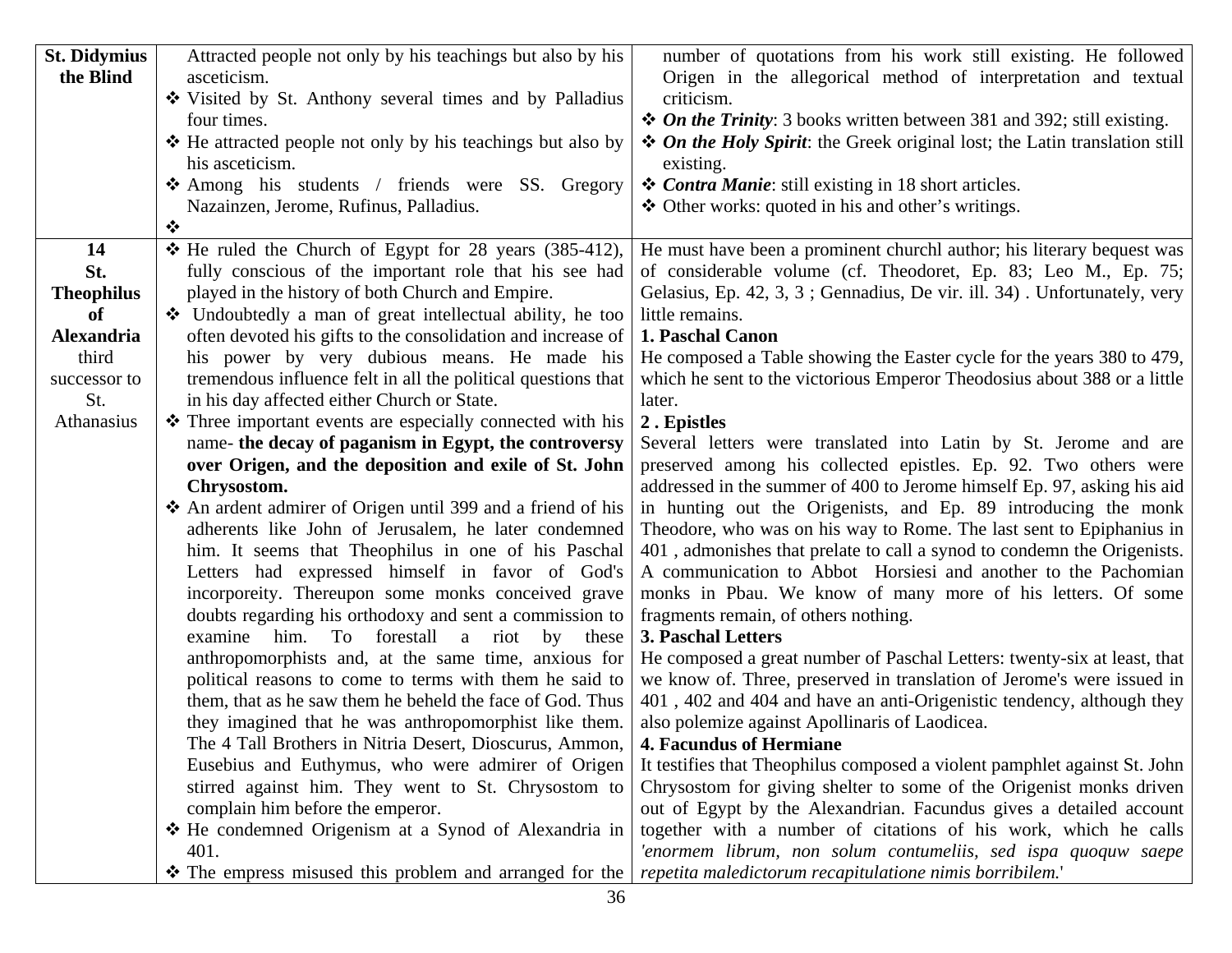|                                        | holding of the Synod of the Oak under the presidency of<br>Theophilus that deposed St. John Chrysostom and sent<br>him into exile.<br>❖ In all justice, however, we must remember that most of<br>our in-formation comes from the enemies of Theophilus,<br>especially Palladius, Dialogus de vita Joh. Chrusostomi<br>Arnobius (Conflictus 2,18), Theodoret (Ep. 170), Leo the<br>Great (EP. 53.63.74), Vigilius Taps. (C. Eut. I, 15) and<br>others.<br>The Apophthegmata Patrum prove the reputation he<br>enjoyed in monastic circles. He was on excellent terms<br>with the two famous abbots Horsiesi and Ammon, whom<br>he always venerated as his spiritual fathers. The Coptic<br>Church celebrates his feast on October 15, the Syriac,<br>October 17.                                                                                                                                                                                                                                                                                                                                                                     | 5. Against Origen<br>Most probably this was merely a collection of the anti-Origenistic<br>synodical and Paschal Letters.<br><b>6. Homilies</b><br>A Homily on the judgment is preserved in its Greek text in the<br>Apophthegmata Patrum<br>A Homily on Contrition and Abstinence is extant in a Coptic translation.<br>A Homily on the Cross and the Thief survives also in Coptic.<br>A homily on the Institution of the Eucharist is really a discourse of<br>Theophilus directed against the Origeniest monks.<br>Several homilies extant in Coptic and Ethiopic have not been edited as<br>yet. Of others only fragments remain.<br>The number of fragments preserved in Catenae indicate that Thebphllus<br>had a name as an exegete as well.<br><b>SPURIOUS WRITINGS</b><br>A large number of writings are of doubtful authenticity.                                                                                                                                                                                                                                                                                                                                                                                                                                                                                                                                                                                                                    |
|----------------------------------------|--------------------------------------------------------------------------------------------------------------------------------------------------------------------------------------------------------------------------------------------------------------------------------------------------------------------------------------------------------------------------------------------------------------------------------------------------------------------------------------------------------------------------------------------------------------------------------------------------------------------------------------------------------------------------------------------------------------------------------------------------------------------------------------------------------------------------------------------------------------------------------------------------------------------------------------------------------------------------------------------------------------------------------------------------------------------------------------------------------------------------------------|-----------------------------------------------------------------------------------------------------------------------------------------------------------------------------------------------------------------------------------------------------------------------------------------------------------------------------------------------------------------------------------------------------------------------------------------------------------------------------------------------------------------------------------------------------------------------------------------------------------------------------------------------------------------------------------------------------------------------------------------------------------------------------------------------------------------------------------------------------------------------------------------------------------------------------------------------------------------------------------------------------------------------------------------------------------------------------------------------------------------------------------------------------------------------------------------------------------------------------------------------------------------------------------------------------------------------------------------------------------------------------------------------------------------------------------------------------------------|
| 15<br><b>St. Synesius</b><br>of Cyrene | ❖ Born at Cyrene in Libya between 370 and 375 of a noble<br>pagan family, he received his early schooling in his native<br>town For his higher studies he betook himself to<br>Alexandria, where the famous Hypatia initiated him into<br>the mysteries of Neo-platonism philosophy. He kept a<br>lifelong, unbounded enthusiasm for he whom he calls his<br>'masters', 'mothers' and 'the philosopher'.<br>❖ He visited Athens and was deeply disappointed because<br>'philosophy had departed from the city'.<br>$\cdot \cdot$ In 399 the citizens of the Pentapolis sent him as their<br>ambassador to the Imperial court at Constantinople.<br>He returned in 402 after he had obtained a remittal of the<br>excessive taxes levied on his country.<br>Soon afterwards he went to Alexandria to be married. His<br>words 'God and the law and the sacred hand of<br>Theophilus gave me my wife' (Ep. 105) indicate that it<br>was a Christian wedding ceremony, performed by the<br>Pope of Alexandria.<br>The patriarch of Alexandria did not hesitate to consecrate<br>him.<br>As a bishop, Synesius governed his diocese very | 1. The Discourse on royal is a courageous speech made in 400 at<br>Constantinople, in the presence of the Emperor Arcadius, in which he<br>describes duty of a young ruler to be the image of God. His criticism<br>of the existing conditions at the imperial court is of astonishing<br>frankness.<br>2. The Egyptian Discourses or on Providence: a strange treatise: Its<br>content is mostly supplied by events at the imperial capital, disguised<br>as the native myth of Osiris and Typhos, the one the image of virtue,<br>the other of crime. He was a true disciple of Plato who believes in the<br>return of all things and the unlimited succession of worlds.<br>3. Dion or His Mode of Life was written in his own defense about 405.<br>It consists of 3 parts. The first deals with Dion of Prusa and his<br>writings; the second justifies his preoccupation with philosophy and<br>rhetoric; in the third he gives his own philosophy of life as Dion's<br>follower. He criticizes the monks who despise literary work, and<br>prefers the Greek way of life to 'the other', the Christian (Dion 9, 13).<br>He attacks the sophists for their ambition, because they look only for<br>honor and reputation, not for truth.<br>4. The Praise of Baldness: A humorous sophistic on the advantages of<br>being bald. He uses arguments from nature, history and mythology,<br>looking at baldness as a sign of wisdom and a stamp of similarity |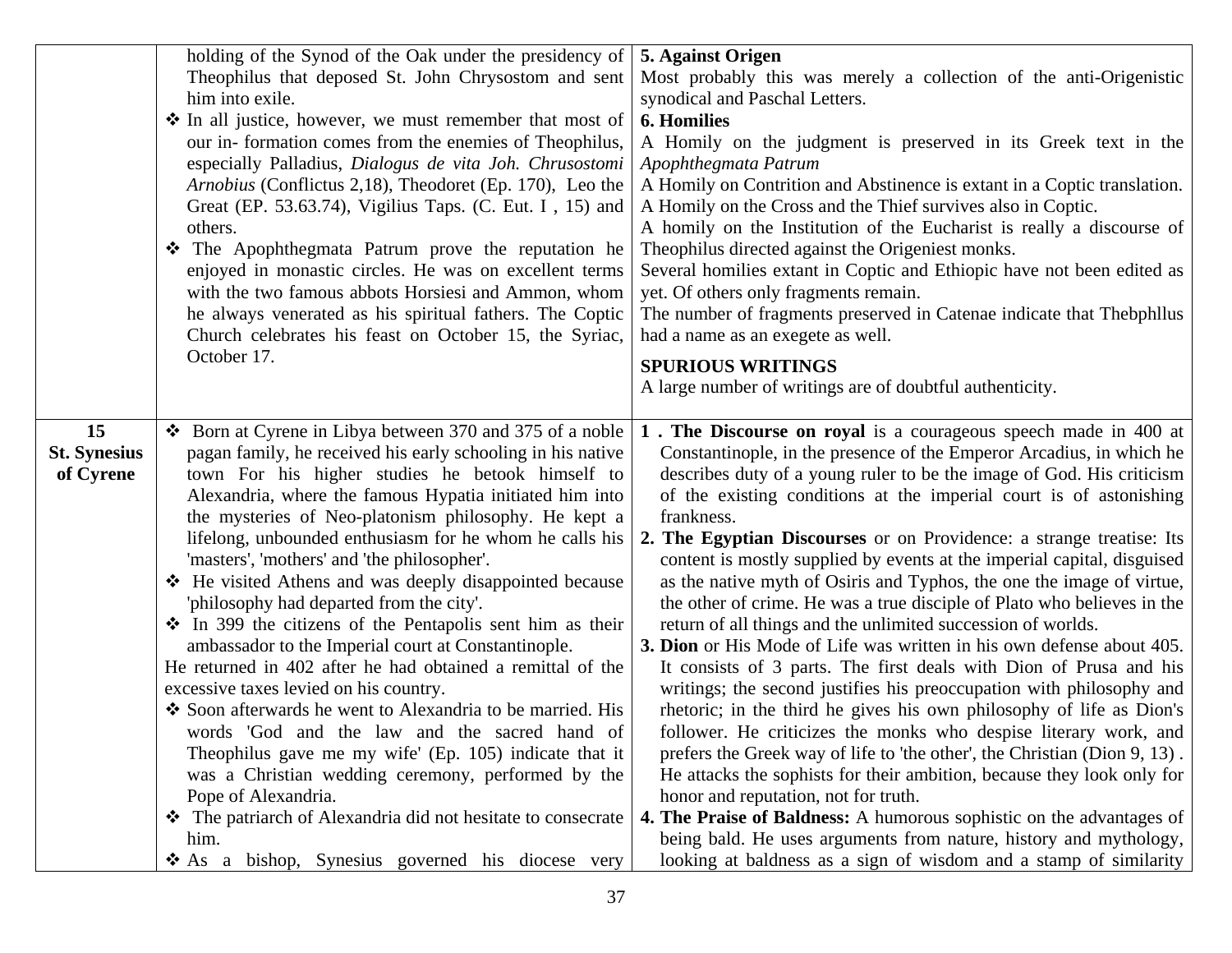|                              | successfully with strong sentiment for justice and peace.<br>Nevertheless in his heart he remained more of a Platonist<br>than a Christian, as his writings betray. He must have died<br>shortly afterwards because none of his letters exhibit a<br>date later than 413.<br>❖ He belongs to those historical figures between dying<br>Hellenism and rising Christianity which attract our<br>attention at once He has been called 'the Platonist in the<br>mitre', and not without reason. | with God. He refutes a treatise of Dio Chrysostom: "The Praise of<br>Hair."<br>5. On Dreams composed night is a tractate on the causing and the<br>author regards as divine revelations.<br><b>6. The Gift:</b> dedicated to a certain Paeonius at Constantinople, to whom<br>he sent it with a fine astronomical instrument<br><b>7. Letters:</b> consist of 156 items. Some of them were written to Hypatia,<br>his teacher.<br>8. Hymns.<br>9. Two Orations: Both of them are masterpieces of rhetoric.<br>10. Homilies: Only two fragments remain give us an impression of him<br>as a preacher. |
|------------------------------|---------------------------------------------------------------------------------------------------------------------------------------------------------------------------------------------------------------------------------------------------------------------------------------------------------------------------------------------------------------------------------------------------------------------------------------------------------------------------------------------|------------------------------------------------------------------------------------------------------------------------------------------------------------------------------------------------------------------------------------------------------------------------------------------------------------------------------------------------------------------------------------------------------------------------------------------------------------------------------------------------------------------------------------------------------------------------------------------------------|
| <b>16</b>                    | A pagan poet of Egypt who seems to have embraced the                                                                                                                                                                                                                                                                                                                                                                                                                                        | The author of the longest extant Greek epic, the Dionysiaca which                                                                                                                                                                                                                                                                                                                                                                                                                                                                                                                                    |
| <b>Nonnus</b>                | Christian faith after he had won great fame. Hardly any                                                                                                                                                                                                                                                                                                                                                                                                                                     | describes in 48 books the legendary journey of the pagan god                                                                                                                                                                                                                                                                                                                                                                                                                                                                                                                                         |
| <sub>of</sub>                | biographical details are available, except that he was born                                                                                                                                                                                                                                                                                                                                                                                                                                 | Dionysus to India. Composed at Alexandria, it gives no indication                                                                                                                                                                                                                                                                                                                                                                                                                                                                                                                                    |
| <b>Panopolis</b>             | at Panopolis in Upper Egypt, most probably about the                                                                                                                                                                                                                                                                                                                                                                                                                                        | that the author was a Christian at that time, despite some allusions                                                                                                                                                                                                                                                                                                                                                                                                                                                                                                                                 |
|                              | year 400.                                                                                                                                                                                                                                                                                                                                                                                                                                                                                   | that have been interpreted as references to Christian doctrine.<br>❖ Baroque in language and style, this creation is at any rate totally                                                                                                                                                                                                                                                                                                                                                                                                                                                             |
|                              |                                                                                                                                                                                                                                                                                                                                                                                                                                                                                             | pagan in its contents.                                                                                                                                                                                                                                                                                                                                                                                                                                                                                                                                                                               |
| 17<br>St. Cyril<br>the Great | St. Cyril's name is for ever connected with the second<br>great Christological controversy, which led to the Council<br>of Ephesus (431 A.D) and the condemnation of Nestorius.<br>❖ He was born, in Alexandria, between 375 and 380 A.D,<br>and received his classical and theological training besides                                                                                                                                                                                    | * In 433 A.D St. Cyril refuted the charges of the impious Julian<br>mentioned in his three books: "Against the Gallilians" (362 A.D).<br>Ten of the thirty books of Cyril survive.<br>❖ He came into conflict with the Novatians who refused the repentance<br>of those who denied their faith through persecution.                                                                                                                                                                                                                                                                                  |
|                              | the instruction he had received from his uncle, Pope<br>Theophilus. He studied the works of Origen, St.<br>Athanasius and St. Didymius the Blind, and read the<br>works of St. basil the Great and St. Gregory of Nazianzus.<br>Also he studied Hebrew and Syrian Languages, but he                                                                                                                                                                                                         | <b>HIS WRITINGS</b><br>* His literature was devoted to exegesis and polemics against the<br>Arians until 428, then was almost completely taken up by his<br>refutation of the Nestorian heresy.                                                                                                                                                                                                                                                                                                                                                                                                      |
|                              | wrote almost his works in Greek, and perhaps little in<br>Coptic.                                                                                                                                                                                                                                                                                                                                                                                                                           | 1 - COMMENTARIES ON THE O.T.                                                                                                                                                                                                                                                                                                                                                                                                                                                                                                                                                                         |
|                              | ❖ by his uncle sent, him to St. Makarius' Monastery, where<br>he became a disciple of St. Serapion for 5 years.<br>$\div$ his uncle appointed him deacon, then a priest. He<br>accompanied him in the "Synod of the Oak," where St.<br>John Chrysostom was condemned in 403 A.D.<br>❖ He succeeded Pope Theophilus.<br>Stormy relations were established between him and<br>Orestes, the prefect of Alexandria.                                                                             | ❖ Before his episcopate he wrote 17 books titled: "The Adoration and<br>Worship of God in Spirit and in Truth" (De adoratione et cultu in<br><i>spiritu et veritate</i> ). It is written in the form of a dialogue between<br>Cyril and Palladius, an allegorical and typological exegesis of<br>specifically chosen passages of the Pentateuch which do not follow<br>the order of the Old Testament text.<br>* Glaphyra (Selections): 13 Books contain expositions of select<br>Pentateuch passages. Seven books are devoted to Genesis, three to                                                  |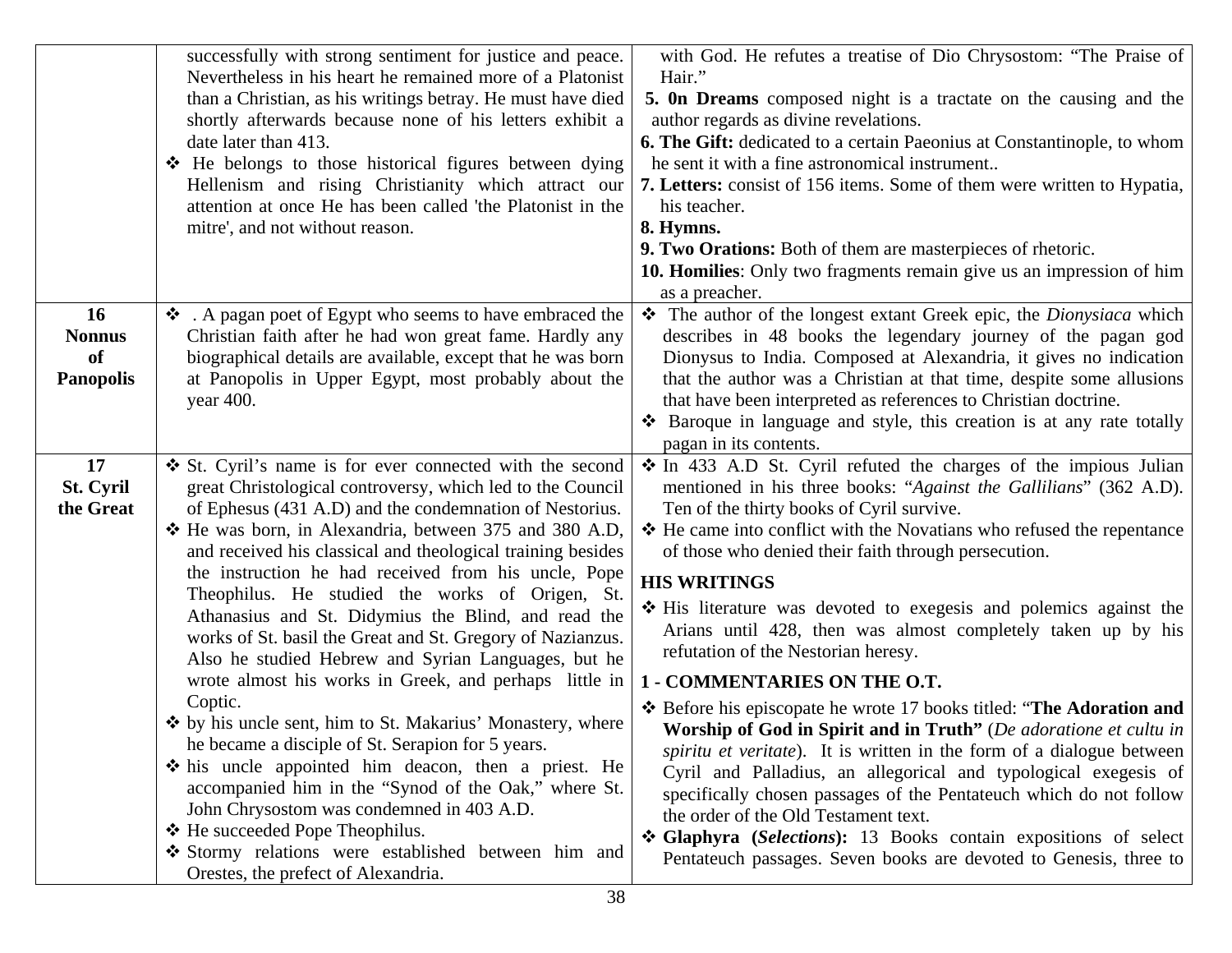| the first years of his episcopate.<br>❖ He fulfilled his uncle's advice, he admitted the name of<br>St. John Chrysostom to the diptychs.<br>ST. CYRIL AND NESTORIANISM<br>❖ Nestorius publicly drew a plain distinction between the<br>man Jesus, born of Mary, and the Son of God who dwelt<br>in Him. There were two distinct persons in Christ, the Son<br>of Mary and the Son of God, who were united not<br>hypostatically but only morally. Christ should be called<br>not God but "God-bearer (Theoporon)." Subsequently,<br>Mary was not the mother of God, but of the man Jesus in<br>whom the Godhead dwelt.<br>* Nestorius and his followers criticized the Wisemen for<br>their kneeling to the Child Jesus, and preached that the<br>divinity was separated from the humanity at the moment<br>of Crucifixion.<br>St. Cyril sent letters to Nestorius in which he explains the<br>nature of Christ, as the Incarnate Son of God, one Person,<br>and declared St. Mary's right to be called "Theotokos."<br>Nestorius received this interference from the "Egyptian"<br>in his affairs with irritation and exasperation.<br>❖ Afterwards a local council was held in Alexandria, and a<br>synodical letter was sent to Nestorius, clarifying the same<br>doctrines mentioned in St. Cyril's letters, and concluding<br>with "The Twelve Articles or Anathemas."<br>$\div$ In early 430 he addressed a second dogmatic epistle to<br>Nestorius in which he elucidated the mystery of the<br>Incarnation on the basis of tradition and the in alterable<br>faith of the Church. This epistle was subsequently<br>approved at the Council of Ephesus.<br>❖ Finally, St. Cyril releases his Five Tomes Against<br><i>Nestorius</i> , which he composed in the spring of 430. | * Commentary on the Gospel of St. John: This Commentary the<br>longest of Cyril's biblical commentaries, is the most important<br>source for the Christology of Cyril's biblical exegesis. This<br>commentary has more of a dogmatico-polemical tendency. Cyril's<br>Christology is more developed in this commentary than in his Old<br>Testament commentaries.<br>❖ Commentary on the Gospel of St. Luke: It is of a different nature,<br>being in reality a series of Homilies on the text with practical rather<br>than dogmatic purposes.<br>❖ Commentary on the Gospel of St. Matthew.<br>* The Chains contain in addition a number of fragments of Cyril's lost<br>commentaries on the Epistle to the Romans, on First and Second<br>Corinthians and on the Epistle to the Hebrews.<br>3 - DOGMATIC WRITINGS AGAINST THE ARIANS.<br>* Thesaurus de sancta et consubstantiali Trinitate. A Trinitarian<br>summa comprising the Arian objections, their refutation and the<br>lasting results of the controversies of the fourth century. St. Cyril,<br>relying particularly on St. Athanasius, plainly and succinctly<br>summarizes the entire anti Arian polemic.<br>❖ De Sancta et consubstantiali Trinitate (On the Holy and<br>Consubstantial Trinity).<br><b>4 - DOGMATIC WRITINGS AGAINST THE NESTORIANS</b><br>Adversus Nestorii balsphenias. The first of the anti-Nestorian<br>treatises is the Five Tomes against Nestorius composed in the spring<br>of 430.<br>❖ De recta fide (On the True Faith). On the True Faith was<br>written shortly after the outbreak of the Nestorian controversy.<br>❖ The twelve Anathemas or "Chapters" against Nestorius. Were<br>written in the same year 430 (cf. below, p.134). Cyril found it |
|--------------------------------------------------------------------------------------------------------------------------------------------------------------------------------------------------------------------------------------------------------------------------------------------------------------------------------------------------------------------------------------------------------------------------------------------------------------------------------------------------------------------------------------------------------------------------------------------------------------------------------------------------------------------------------------------------------------------------------------------------------------------------------------------------------------------------------------------------------------------------------------------------------------------------------------------------------------------------------------------------------------------------------------------------------------------------------------------------------------------------------------------------------------------------------------------------------------------------------------------------------------------------------------------------------------------------------------------------------------------------------------------------------------------------------------------------------------------------------------------------------------------------------------------------------------------------------------------------------------------------------------------------------------------------------------------------------------------------------------------------------------------------------------|----------------------------------------------------------------------------------------------------------------------------------------------------------------------------------------------------------------------------------------------------------------------------------------------------------------------------------------------------------------------------------------------------------------------------------------------------------------------------------------------------------------------------------------------------------------------------------------------------------------------------------------------------------------------------------------------------------------------------------------------------------------------------------------------------------------------------------------------------------------------------------------------------------------------------------------------------------------------------------------------------------------------------------------------------------------------------------------------------------------------------------------------------------------------------------------------------------------------------------------------------------------------------------------------------------------------------------------------------------------------------------------------------------------------------------------------------------------------------------------------------------------------------------------------------------------------------------------------------------------------------------------------------------------------------------------------------------------------------------------------------|
| THE COUNCIL OF EPHESUS                                                                                                                                                                                                                                                                                                                                                                                                                                                                                                                                                                                                                                                                                                                                                                                                                                                                                                                                                                                                                                                                                                                                                                                                                                                                                                                                                                                                                                                                                                                                                                                                                                                                                                                                                               | necessary to defend them in three apologies. In the first two he<br>refutes two attacks which accused him of Apollinarianism and                                                                                                                                                                                                                                                                                                                                                                                                                                                                                                                                                                                                                                                                                                                                                                                                                                                                                                                                                                                                                                                                                                                                                                                                                                                                                                                                                                                                                                                                                                                                                                                                                   |
| ❖ In June 22, 431 A.D, the Third Ecumenical Council was<br>39                                                                                                                                                                                                                                                                                                                                                                                                                                                                                                                                                                                                                                                                                                                                                                                                                                                                                                                                                                                                                                                                                                                                                                                                                                                                                                                                                                                                                                                                                                                                                                                                                                                                                                                        | Monophysitism, one by Andrew of Samosata, the other by<br>Theodoret of Cyrus. thus Cyril's first apology Against the                                                                                                                                                                                                                                                                                                                                                                                                                                                                                                                                                                                                                                                                                                                                                                                                                                                                                                                                                                                                                                                                                                                                                                                                                                                                                                                                                                                                                                                                                                                                                                                                                               |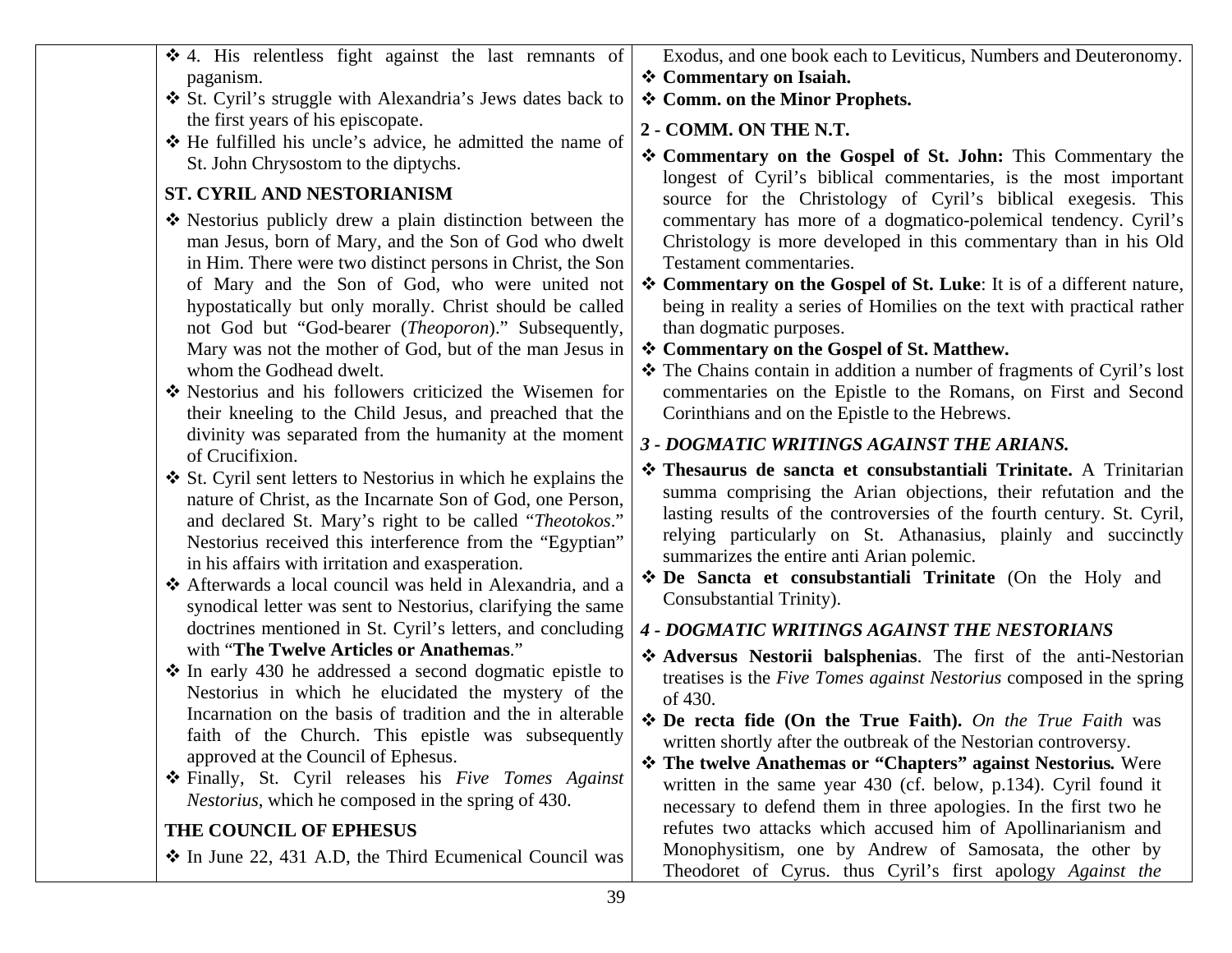held at Ephesus, over which St. Cyril presided. ❖ Nestorius was deposed from his See and excommunicated, his doctrines condemned, the creed of Nicea reaffirmed, and formal approval was given to the title "*Theotokos*." The council discussed the Pelagianism which holds that man can take the initial and fundamental steps towards salvation through his own efforts, independent of divine grace. The Antiochene side attacked the decisions the third Ecumenical Council in Ephesus in the year 341 A.D **AN OPPOSITE COUNCIL**  On the arrival of John of Antioch, joined by Theodoret of Cyrhus and other bishops, a rival meeting was held at which St. Cyril and Memnon of Ephesus were excommunicated and deposed as guilty of violence and heresy.  $\triangle$  St. Cyril was put into jail for two months and was *Oriental Bishops* answers the charges of Andrew, who represented the Syrian bishops, and the second, the *Letter to Euoptius*, those of Theodoret. **Apologeticus aimperatorem**. This is an apology to the Emperor Theodosius II immediately after Cyril's release and his return to Alexandria. He justifies therein his actions, both before and during the Council of Ephesus. **Scholia de incarnation Unigeniti** (The Scholia on the Incarnation of the Only-Begotten): Composed after 431, gives first an explanation of the names of Christ, Emmanuel and Jesus, and then defines the hypostatic union as opposed to a mixture or external association only. **Adversus nolentes confilterie sanctam Virginem esse Deiparam** It was composed after the Council of Ephesus. **Contra Diodorum et Theodorum**: This tractate was written against Diodore of Tarsus and Theodore of Mopsuestia, the teachers of Nestorius. It consists of three books. Numerous fragments are extant in Greek and Syriac. It was most probably composed about 438.

into Egypt where he died in Upper Egypt.

the Council of Chalcedon in 451 A.D.

Alexandrian and the Antiochene sides.

The emperor himself exerted his influence to re-establish peace between St. Cyril and John of Antioch, for each represented a different theological point of view. John sent Paul of Emesa to Alexandria with credentials for Cyril, and a profession of faith that was to serve as the basis of an agreement. St. Cyril accepted it and sent back to Antioch his famous letter "Laetentur caeli," i.e. the "Formulary of Reunion of 433." The problem was externally solved, but the "Reunion" itself was being taken in a different way by the

**REUNION OF 433** 

permitted to return to his see, but Nestorius was exiled A reconciliation between John and Cyril was finally effected in 433 A.D, but the dispute between the Antiochene and the Alexandrian theology was temporarily stopped to reappear in an extreme degree in **Quod unus Sit Christus:** This dialogue on the unity of person in Christ is a thorough refutation of the false doctrine that the Word or Logos of God did not become flesh but was united only to a man, with the result that there is the true and natural Son of God and 'another one,' an adopted son of God, who does not share the dignity and honor of the first.

#### **5 - APOLOGY AGAINST THE BOOKS OF THE IMPIOUS JULIAN DEDICATED TO THEODOSIUS II.**

 After more than twenty-five years of his Episcopal career, Cyril found it necessary to write a large apologetic book *For the Holy Religion of the Christians Against the Books of the Impious Julian*. Dedicated to Theodosius II, it refutes Julian the Apostate's three books *Against the Galilaeans* of the year 363.

#### **6 - LETTERS.**

 Cyril's large correspondence is extremely important for the history of the relationship between the Church and the Empire

#### **7 - PASCHAL LETTERS.**

 Cyril continued the custom of the bishops of Alexandria of sending every year to all the Churches of Egypt an announcement in the form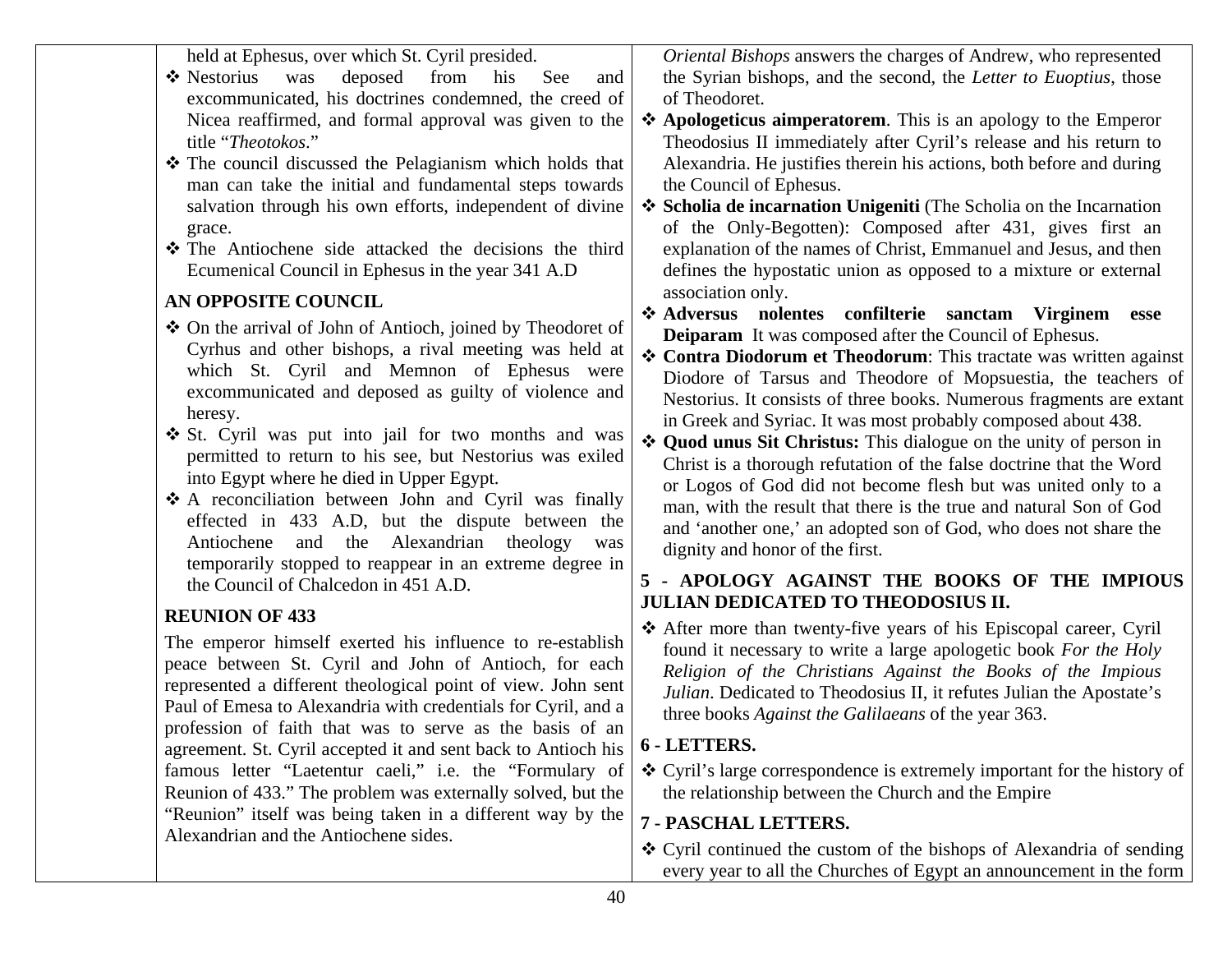|                                      |                                                                                                                                                                                                                                                                                                                                                                                                                                                                                                                                                                                                                                                                                                                                                                                                                                                                                                                                                                                                                                                                                                                                                                                                                                                                                                                                           | of a pastoral epistle on the date of Easter and the preceding fast.                                                                                                                                                                                                                                                                                                                                                                                                                                                                                                                                                                                                                                                                                                                                                                                                                                                                                                                                                                                                                                                                                                                                                                                                                                                                                                                                                                                                              |
|--------------------------------------|-------------------------------------------------------------------------------------------------------------------------------------------------------------------------------------------------------------------------------------------------------------------------------------------------------------------------------------------------------------------------------------------------------------------------------------------------------------------------------------------------------------------------------------------------------------------------------------------------------------------------------------------------------------------------------------------------------------------------------------------------------------------------------------------------------------------------------------------------------------------------------------------------------------------------------------------------------------------------------------------------------------------------------------------------------------------------------------------------------------------------------------------------------------------------------------------------------------------------------------------------------------------------------------------------------------------------------------------|----------------------------------------------------------------------------------------------------------------------------------------------------------------------------------------------------------------------------------------------------------------------------------------------------------------------------------------------------------------------------------------------------------------------------------------------------------------------------------------------------------------------------------------------------------------------------------------------------------------------------------------------------------------------------------------------------------------------------------------------------------------------------------------------------------------------------------------------------------------------------------------------------------------------------------------------------------------------------------------------------------------------------------------------------------------------------------------------------------------------------------------------------------------------------------------------------------------------------------------------------------------------------------------------------------------------------------------------------------------------------------------------------------------------------------------------------------------------------------|
|                                      |                                                                                                                                                                                                                                                                                                                                                                                                                                                                                                                                                                                                                                                                                                                                                                                                                                                                                                                                                                                                                                                                                                                                                                                                                                                                                                                                           | 8 - SERMONS.                                                                                                                                                                                                                                                                                                                                                                                                                                                                                                                                                                                                                                                                                                                                                                                                                                                                                                                                                                                                                                                                                                                                                                                                                                                                                                                                                                                                                                                                     |
|                                      |                                                                                                                                                                                                                                                                                                                                                                                                                                                                                                                                                                                                                                                                                                                                                                                                                                                                                                                                                                                                                                                                                                                                                                                                                                                                                                                                           | • Not more than 22 sermons remain of all the homilies which Cyril<br>delivered during his long pontificate, and even they are sometimes in<br>only fragmentary condition.                                                                                                                                                                                                                                                                                                                                                                                                                                                                                                                                                                                                                                                                                                                                                                                                                                                                                                                                                                                                                                                                                                                                                                                                                                                                                                        |
| <b>18</b><br>St.<br><b>Dioscorus</b> | ❖ At Edessa, in A. D 435 a newly elected bishop Ibas turned<br>out to be a zealous disciple of Theodore of Mospuestia<br>(an Antiochene leader), and the dogmatic controversy<br>now began to concentrate on Theodore's writings. John of<br>Antioch was replaced in A. D 443 by his nephew Dom-<br>nus, who had unstable character, a man only capable of<br>sensible decisions when he had Theodoret of Cyrus at<br>hand to advise him. In the year 444 St. Cyril died and<br>was succeeded by Dioscorus. At Constantinople Proclus<br>was succeeded (A. D 446) by Flavian. He seemed to<br>believe in "one incarnate nature of the Word of God out<br>of the two," but Theodoret of Cyrus changed his mind.<br>❖ According to church tradition St. Dioscorus sent letters to<br>his brothers the bishops. Theodoret of Cyrus replied with<br>a kind letter. Theodoret declared his enmity to St.<br>Dioscorus, for the latter sent a letter to Domnus of<br>Antioch, blaming him kindly and openly for his<br>encouragement to Theodoret to preach the people with the<br>Nestorian dualism of the Person of Christ, despising the<br>Council of Ephesus and declaring that Nestorius was not a<br>heretic. Domnus sent a kind reply to St. Dioscorus, telling<br>him that he enjoyed his letter.<br><b>ST. DIOSCORUS AND EUTYCHES</b> | <b>WAS ST. DIOSCORUS VIOLENT?</b><br>1. The Council was not held on the demand of Pope Dioscorus, and<br>there were no previous letters between the Alexandrian Pope and the<br>emperors. This means that St. Dioscorus demanded no personal benefit.<br>2. The imperial letters did not describe St. Dioscorus with titles more<br>honorable than others. This means that there was no previous agreement<br>between the emperor and St. Dioscorus.<br>3. The imperial letters revealed the increased theological troubles that<br>spread in the See of Constantinople.<br>4. Decisions were accepted through voting, and we do not hear that<br>one of the bishops who were present resented or withdrew from the<br>Council, except Flavian and Eusebius on giving a statement against<br>them.<br>5. In the opening word which Juvenal of Jerusalem addressed, he<br>described Leo of Rome as a "saint" and "lover of God." These titles<br>revealed the council's spirit.<br>6. When Leo of Rome asked the emperor of the West, Valentinus, his<br>mother and his sister Pulcheria to intercede before Theodosius II, to<br>summon another council, the latter sent them a letter praising the<br>Council of Ephesus, starting that it was controlled by the fear of God.<br>7. In the imperial message at the opening of the Council, the emperor<br>revealed the violence of Theodoret of Cyrus.<br>8. Until the last moment of this council, St. Dioscorus did not speak |
|                                      | Eutyches accepted the Alexandrian Christological<br>formula "one incarnate nature of the Word of God" In<br>his eager opposition to Nestorianism, he defended the<br>formula "one nature" against that of the "two natures,"                                                                                                                                                                                                                                                                                                                                                                                                                                                                                                                                                                                                                                                                                                                                                                                                                                                                                                                                                                                                                                                                                                              | an evil word against Rome, while Leo in his epistles referred to our<br>Pope as "that Egyptian plunderer," and "preacher of the devil's errors,"<br>who tried to force his "villainous blasphemies" on his brethren.                                                                                                                                                                                                                                                                                                                                                                                                                                                                                                                                                                                                                                                                                                                                                                                                                                                                                                                                                                                                                                                                                                                                                                                                                                                             |
|                                      | but without sound theological basis, as he inferred that the                                                                                                                                                                                                                                                                                                                                                                                                                                                                                                                                                                                                                                                                                                                                                                                                                                                                                                                                                                                                                                                                                                                                                                                                                                                                              | THE COUNCIL OF CHALCEDON                                                                                                                                                                                                                                                                                                                                                                                                                                                                                                                                                                                                                                                                                                                                                                                                                                                                                                                                                                                                                                                                                                                                                                                                                                                                                                                                                                                                                                                         |
|                                      | Godhead absorbed the manhood of Christ.<br>* The Council of Constantinople was held in A.D 448, but<br>Eutyches refused to appear before the council till the<br>seventh session. He denied ever having said that Jesus'                                                                                                                                                                                                                                                                                                                                                                                                                                                                                                                                                                                                                                                                                                                                                                                                                                                                                                                                                                                                                                                                                                                  | Although the Council of Chalcedon is believed to have condemned<br>Eutyches, the man whom it really dealt with was not the old monk,<br>but Pope Dioscorus of Alexandria, for Eutyches was not present at<br>the council but he was away in north Syria, where he had been exiled<br>even before the council was held.                                                                                                                                                                                                                                                                                                                                                                                                                                                                                                                                                                                                                                                                                                                                                                                                                                                                                                                                                                                                                                                                                                                                                           |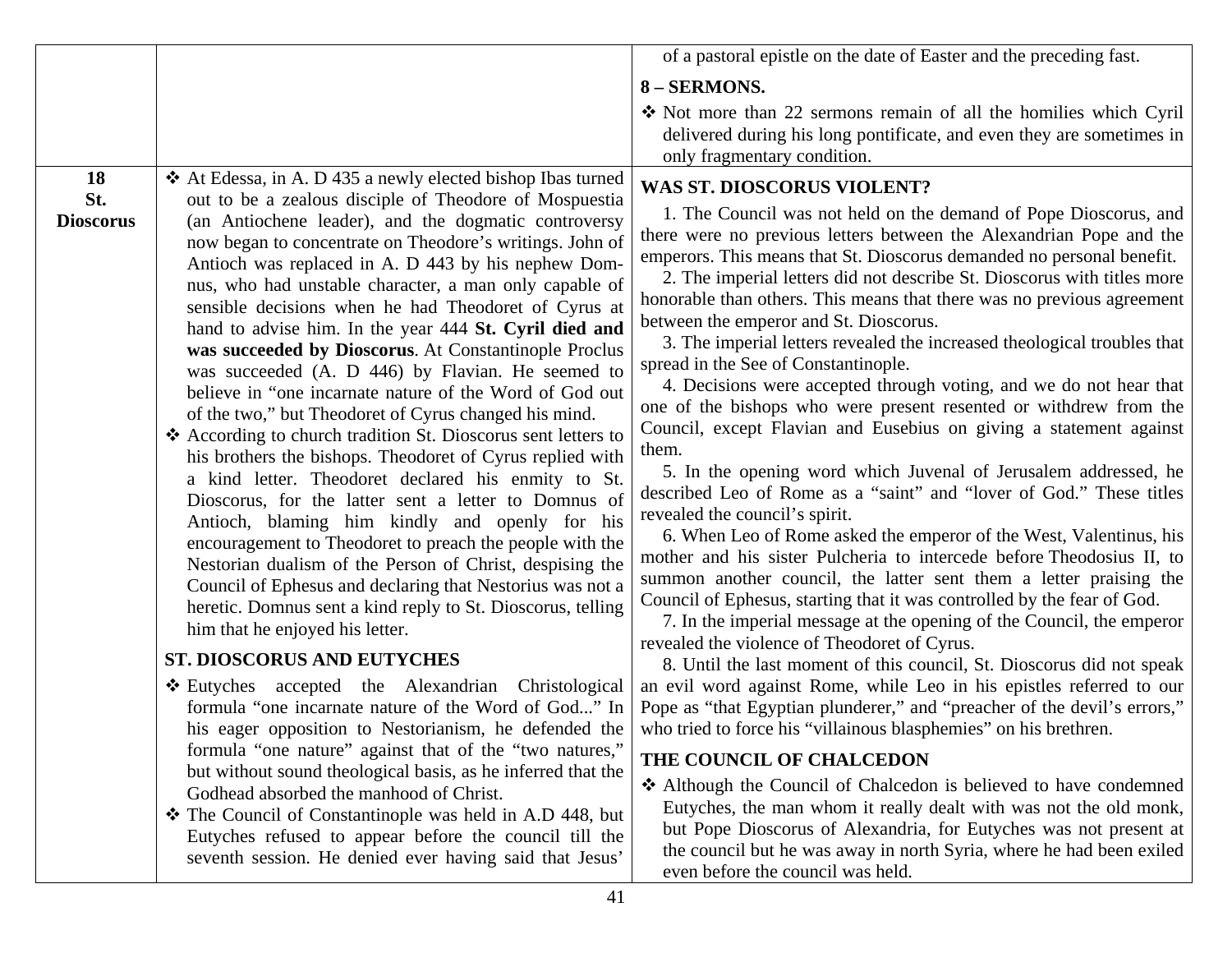|                                                       | flesh came from heaven. He repeated that Christ took<br>flesh of the Virgin Mary, and added that it was a complete<br>incarnation, but he refused to conclude that His flesh was<br>consubstantial with us.<br>THE SECOND COUNCIL OF EPHESUS IN A.D 449<br>❖ Leo of Rome wrote to Eutyches, praising his zeal in<br>opposing the Nestorian dualism, and at the same time<br>wrote to Flavian to be kind to Eutyches<br>❖ But he changed his mind perhaps when he heard that the<br>emperor wrote to St. Dioscorus, Pope of Alexandria,<br>summoning him to a council to be held to discuss this<br>matter.<br>❖ . Eutyches declared orthodox statements.<br>• Many Chalcedonians state that the schism which occurred<br>through the council of Chalcedon was a reaction of what<br>happened in the Second Council of Ephesus; first because<br>Dioscorus omitted the Tome of Leo, and second because<br>he was violent. But we shall argue these two charges.<br>$\bullet^{\bullet}_{\bullet} \bullet$                                                                                | ❖ St. Dioscorus was condemned not because of theological heresy but<br>due to political circumstances which played the principal role in this<br>council. Some of the leaders of this council, such as Anatolius of<br>Constantinople considered him quite Orthodox. Many of the scholars<br>confirm his orthodoxy.<br>* It was the emperor's favor that the council had to draw out Alex-<br>andria and declare a new formula to bring the entire church in the<br>east under the leadership of Constantinople. Emperors - for political<br>reasons - wished to bring down Alexandria from the hegemony<br>which it enjoyed in the east and to set up Constantinople in its place.<br>They used Leo as a tool to realize their desire exploring his enmity to<br>Alexandria, that seemed to him an obstacle in spreading his papal su-<br>preme authority over the church world-wide.                                                                                                                                                                                                                                                                                                                          |
|-------------------------------------------------------|----------------------------------------------------------------------------------------------------------------------------------------------------------------------------------------------------------------------------------------------------------------------------------------------------------------------------------------------------------------------------------------------------------------------------------------------------------------------------------------------------------------------------------------------------------------------------------------------------------------------------------------------------------------------------------------------------------------------------------------------------------------------------------------------------------------------------------------------------------------------------------------------------------------------------------------------------------------------------------------------------------------------------------------------------------------------------------------|-----------------------------------------------------------------------------------------------------------------------------------------------------------------------------------------------------------------------------------------------------------------------------------------------------------------------------------------------------------------------------------------------------------------------------------------------------------------------------------------------------------------------------------------------------------------------------------------------------------------------------------------------------------------------------------------------------------------------------------------------------------------------------------------------------------------------------------------------------------------------------------------------------------------------------------------------------------------------------------------------------------------------------------------------------------------------------------------------------------------------------------------------------------------------------------------------------------------|
| 19<br><b>St. Timothy</b><br><b>Aelurus</b><br>457-477 | ❖ In the absence of the ruler of Alexandria, when the Copts<br>heard that their pope Dioscorus had been departed to the<br>Lord while he was in exile, the people met with the<br>clergymen and had his disciple Timothy ordained<br>patriarch.<br>❖ He was a monk from the monastery of Qalamon who had<br>been ordained a priest in Alexandria by Pope Cyril the<br>Great. Timothy was an ascetic zealous man, known for<br>his theological knowledge.<br>• When the ruler returned to Alexandria he considered their<br>rebellion<br>behavior<br>against<br><b>Byzantium</b><br>as<br>a<br>(Constantinople). Therefore, he took the side of Proterius<br>the alien, keenly persecuting the Egyptians. In spite of se-<br>vere violence he only won to his side four bishops who<br>followed the alien Patriarch. When Pope Timothy left<br>Alexandria on a pastoral trip, Count Dionysius arrived at<br>Alexandria to commit atrocities against the Egyptian<br>Church causing it to be wounded by Christian hands.<br>❖ Upon the return of the Pope, the Count closed the gates of | When Prof. Meyendorff wrote about him, and about Severus of<br>Antioch and Philoxenus of Mabbogh he said that the non-Chal-<br>cedonians had at that time strong theologians contrary to the<br>Chalcedonians.<br>In his exile, Pope Timothy was careful to send <i>letters of faith</i> to his<br>people.<br>$\div$ He explained in these letters the faith of the church cautioning the<br>people from the Eutychian thought, giving reference to the writings<br>of St. Dioscorus.<br>* The treatise of St. Timothy, the Pope of Alexandria, written during<br>the sixties of the $5th$ century, when he was in his exile reveals that St.<br>Dioscorus – his predecessor – was fighting against Nestorianism. We<br>quote here: [(Dioscorus says): " I know full well, having been<br>brought up in the faith, that the Lord has been begotten of the Father<br>as God and that the same has been begotten of Mary as man. See<br>Him walking on the earth as Man and creator of the heavenly hosts<br>as God; see Him sleeping in the boat as a man and walking on the<br>seas as God; see Him hungry as man and giving food as God; see<br>Him thirsty as man and giving drink as God; see Him tempted as |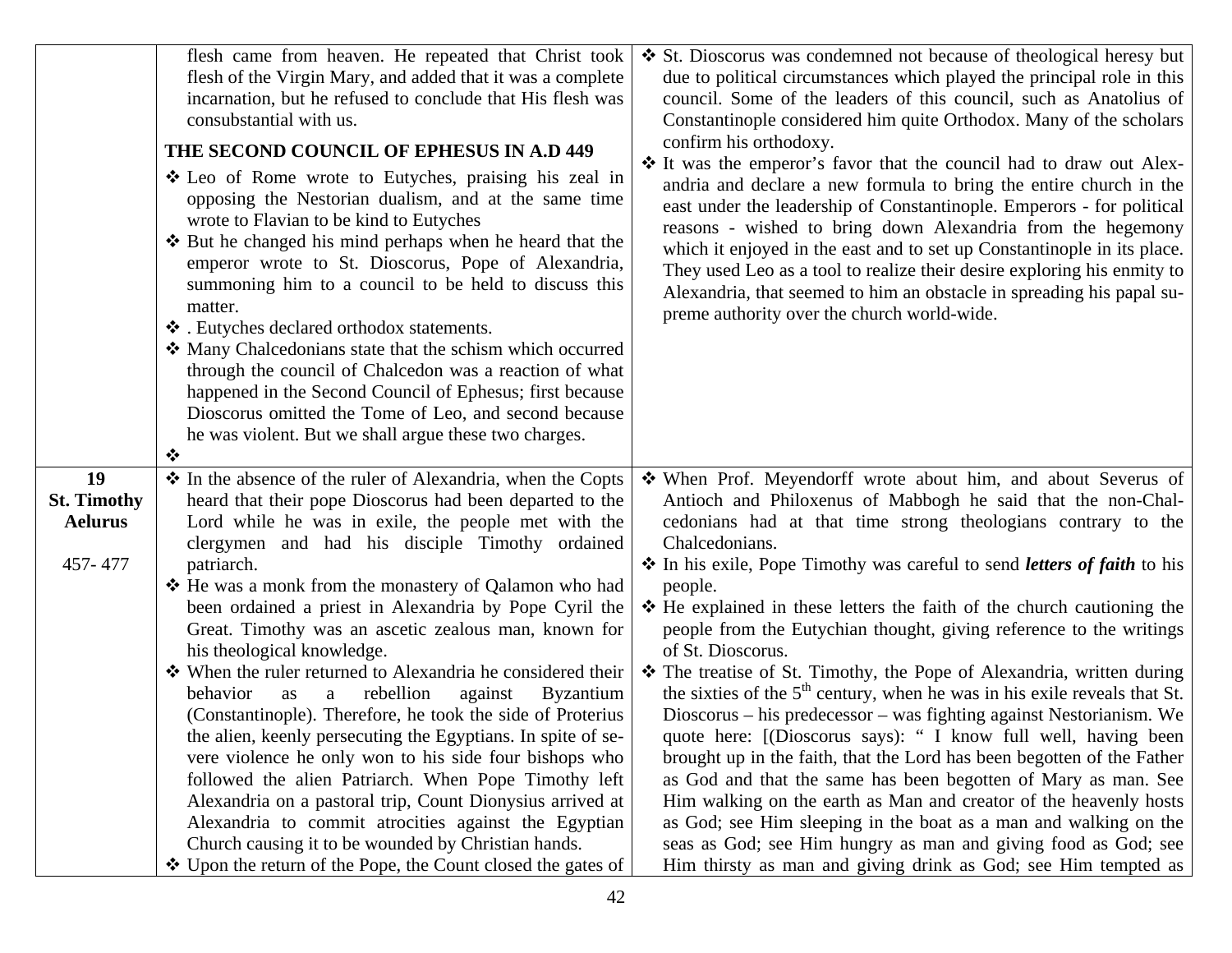| the city to prevent him from entering it. The people<br>assembled and nothing could control their feelings. They<br>had a clash with the army and fought a battle in which<br>there were many casualties. A crowd of people entered<br>the church and killed Proterius the alien and burned his<br>corpse in the street.<br>❖ Pope Timothy and his brother were exiled to Gangra.<br>* The people of Gangra island loved him and called him<br>"the miracle-performer" and "the charitable."<br>❖ The ruler then appointed "Salophaciolus" as patriarch, the<br>people boycotted him for seven years. In the year A.D<br>474, Marcian the emperor died and was succeeded by<br>Basiliscus. His physician who was from Alexandria inter-<br>ceded to the emperor to set the pope free. The pope then<br>left his exile and went to Constantinople to thank the<br>emperor. There he was welcomed by both the Church and<br>state. He requested from the emperor the return of the<br>exiled bishops. He called for a council that was attended<br>by 500 bishops. In the council he confirmed the anathema<br>against the Eutychian heresy and the rejection of the | man and driving demons away as God and similarly of many other<br>instances".] He says also: ["God the Logos consubstantial with the<br>Father eternally became consubstantial with man in the flesh for our<br>redemption, remaining what He was before."<br>$\triangle$ If then, He who is born of the Virgin is named Jesus, He is the same<br>by whom all things came into being. One is the nature, because, one<br>is the person, who cannot be separated into two; for, in the<br>incarnation, the nature of the body does not exist by itself and the<br>nature of the Godhead separately.<br>• In the flesh He really suffered passion for us. Like us, He was<br>fatigued of traveling- it was not an illusion. Like us, He slept. He felt<br>the pain of the wounds, inflicted on Him by Pilate We also confess<br>that He had the rational soul which endured for us suffering like this.<br>He endured the reality of the passions of' the soul, namely sorrow,<br>anguish and grief.<br>$\hat{\mathbf{\cdot}}$ There is no nature (substantio) which has not (its) hypostasis, and<br>there is no hypostasis which exists without its prosopon; if then there<br>are two natures, there are of necessity two prosopa; but if there are<br>two prosopa, there are also two Christs, as these new teachers<br>preach. |
|--------------------------------------------------------------------------------------------------------------------------------------------------------------------------------------------------------------------------------------------------------------------------------------------------------------------------------------------------------------------------------------------------------------------------------------------------------------------------------------------------------------------------------------------------------------------------------------------------------------------------------------------------------------------------------------------------------------------------------------------------------------------------------------------------------------------------------------------------------------------------------------------------------------------------------------------------------------------------------------------------------------------------------------------------------------------------------------------------------------------------------------------------------------------|-----------------------------------------------------------------------------------------------------------------------------------------------------------------------------------------------------------------------------------------------------------------------------------------------------------------------------------------------------------------------------------------------------------------------------------------------------------------------------------------------------------------------------------------------------------------------------------------------------------------------------------------------------------------------------------------------------------------------------------------------------------------------------------------------------------------------------------------------------------------------------------------------------------------------------------------------------------------------------------------------------------------------------------------------------------------------------------------------------------------------------------------------------------------------------------------------------------------------------------------------------------------------------------------------------------------------------------|
|                                                                                                                                                                                                                                                                                                                                                                                                                                                                                                                                                                                                                                                                                                                                                                                                                                                                                                                                                                                                                                                                                                                                                                    |                                                                                                                                                                                                                                                                                                                                                                                                                                                                                                                                                                                                                                                                                                                                                                                                                                                                                                                                                                                                                                                                                                                                                                                                                                                                                                                                   |
| Tome of Leo. Reconciliation among the churches of                                                                                                                                                                                                                                                                                                                                                                                                                                                                                                                                                                                                                                                                                                                                                                                                                                                                                                                                                                                                                                                                                                                  |                                                                                                                                                                                                                                                                                                                                                                                                                                                                                                                                                                                                                                                                                                                                                                                                                                                                                                                                                                                                                                                                                                                                                                                                                                                                                                                                   |
| Jerusalem, Constantinople, Antioch and Alexandria was                                                                                                                                                                                                                                                                                                                                                                                                                                                                                                                                                                                                                                                                                                                                                                                                                                                                                                                                                                                                                                                                                                              |                                                                                                                                                                                                                                                                                                                                                                                                                                                                                                                                                                                                                                                                                                                                                                                                                                                                                                                                                                                                                                                                                                                                                                                                                                                                                                                                   |
| established and lasted for a number of years.                                                                                                                                                                                                                                                                                                                                                                                                                                                                                                                                                                                                                                                                                                                                                                                                                                                                                                                                                                                                                                                                                                                      |                                                                                                                                                                                                                                                                                                                                                                                                                                                                                                                                                                                                                                                                                                                                                                                                                                                                                                                                                                                                                                                                                                                                                                                                                                                                                                                                   |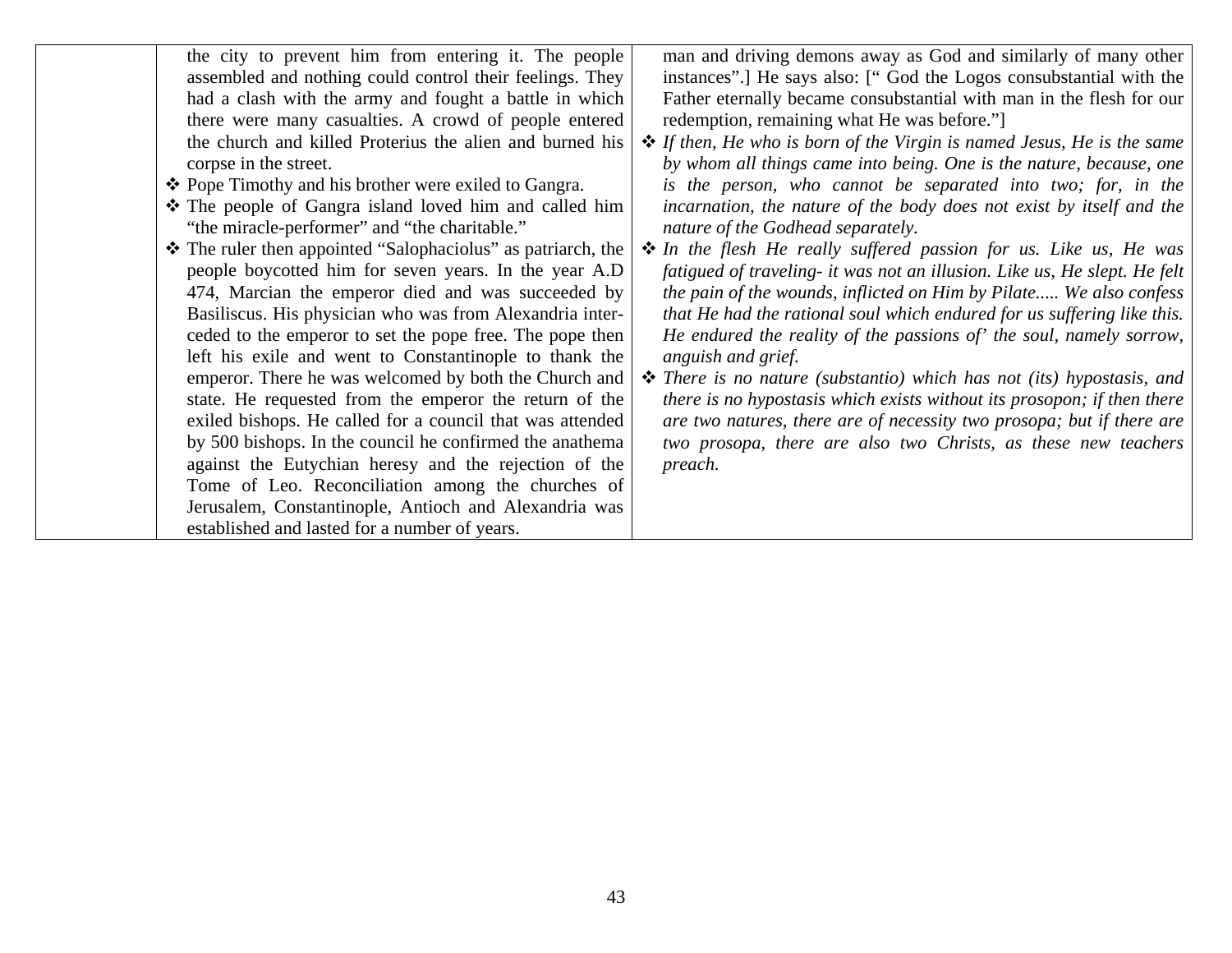# THE SCHOOL OF ANTIOCH

### **ANTIOCH**

- Antioch was the center of Christendom outside Palestine.
- The community strongly supported St. Paul's anti-Judaizing policy. According to tradition, the first bishop of the city was St. Peter, and by the beginning of the 2<sup>nd</sup> century, the Church had a well-established organization, with the celebrated St. Ignatius as its bishop.
- By the 4th century, the see ranked after Rome and Alexandria as the third patriarchal see of Christendom, reaching its greatest extent of jurisdiction at the end of that century.
- Gradually, however, the rise in power of the see of Constantinople, and to a lesser extent the erection of Jerusalem into a Patriarchate, reduced the importance of Antioch, and its influence also suffered later the Nestorians.
- Antioch was captured temporarily by the Persians in 540 and 611, and was absorbed into the Arab caliphate in 637. The Byzantine empire recaptured the city in 969, and it served as a frontier fortification until taken by the Seljuq Turks in 1084. In 1084 it was captured by the crusades and was taken by the Mamluks in 1268.
- Antioch was captured by the Ottoman Turks in 1516 and it remained a part of the Ottoman Empire until shortly after World War I, when it was conveyed to Syria under a French mandate. The province of Hatay, of which *Antakya* is the capital, became autonomous in 1938, and the following year was ceded to Turkey.

### **THE SCHOOL OF ANTIOCH**

- Modern scholars normally consider **Lucian of Antioch** as its founder. The real beginning of the school as such was with **Diodore of Tarsus** in the final decades of the 4th century.
- Schaff says, "The Antiochian School was not a regular institution with a continuous succession of teachers, like the Catechetical School of Alexandria, but rather a theological tendency, more particularly a peculiar type of hermeneutics and exegesis which had its center in Antioch."
- Quasten writes, "Arius received his theological training in the School of Antioch… He won many adherents among his former schoolmasters… A great number of bishops of the patriarchate belonged to the different Arian parties. Yet it would be unjust to assume that the teaching of the School of Antioch had to end up in Arianism."

### **ITS PROGRAM**

- The students as well as the ordained teachers lived in the *Asketerion*, and special rules regulated the daily program of this cenobite.
- The students joined the *Asketerion* for ascetic-theological training and promised to remain unmarried.
- Study hours were long. The principal subject of the curriculum was the Bible. In addition questions of dogmatic, apologetics, and ethics were studied. Philosophy was taught.
- Diodore, in contrasting the exegetical methodology of the school of Alexandria declared, "We demand them to know that we prefer much more the historical comprehension of the text than the allegorical."

### **STAGES OF THE ANTIOCHIAN SCHOOL**

- 1. **Its establishment** (260-360). It is founded by Lucian and Dorotheus, who were prominent.
- 2. Its great period or **the golden stage** (360-430). It reached its peak under Diodore. The Fathers of this period Flavian, Diodore of Tarsus, Theodore of Mopsuestia, Theodert of Cyrus, and above all St. John Chrysostom.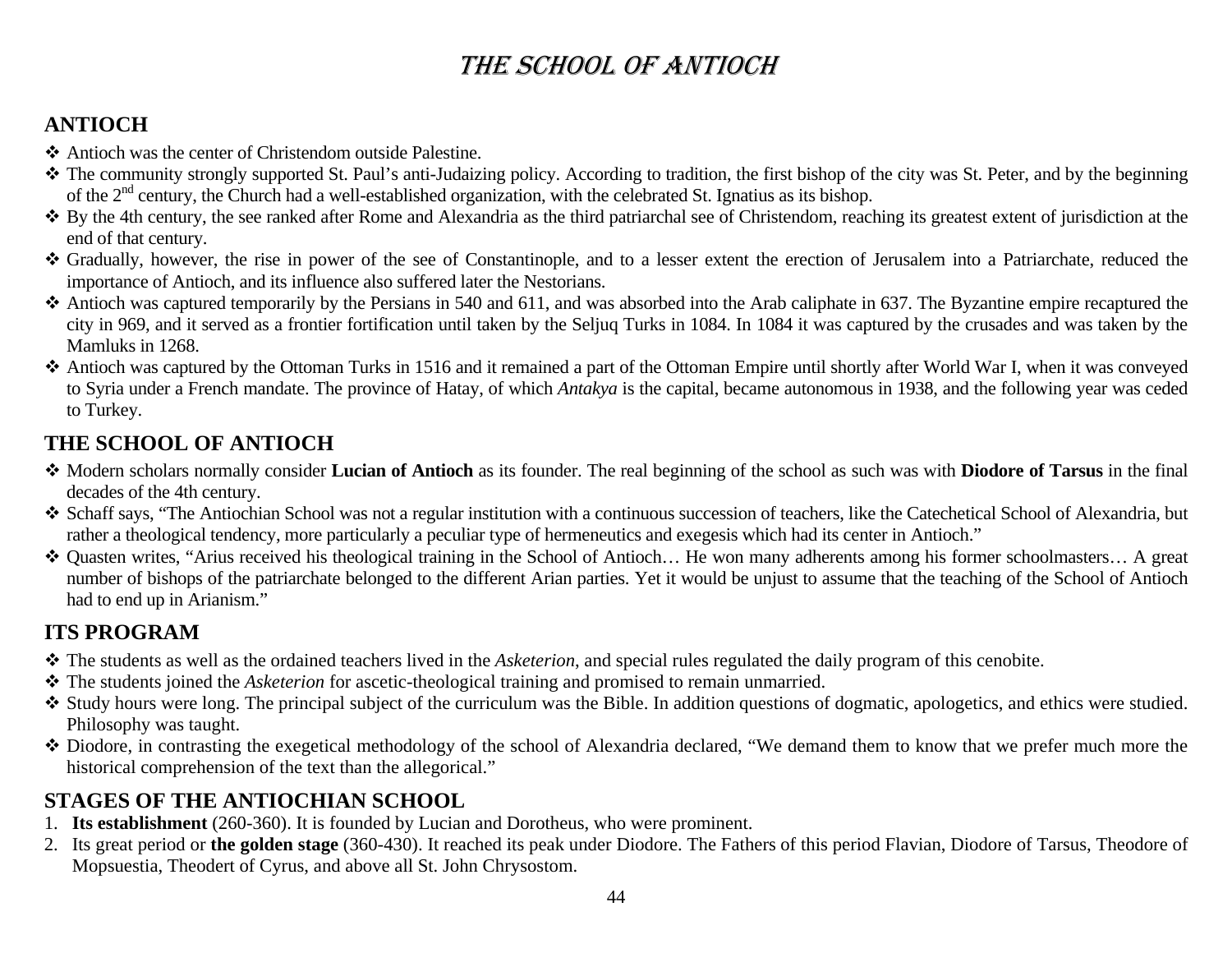3. The period of decadence (after 430). It started to decline by the appearance of Nestorianism. Its followers were admitted to the School of Edessa, until it was ruined. Then they went to Nisibin in 489.

### **THE MAIN CHARACTERISTICS OF THE ANTIOCHIAN THEOLOGY**

#### **1. Man's creatureliness**.

- The School stressed the *humanity* of Jesus Christ in its Christology. Many scholars see the core of Alexandrian theology as "*Deification,*" or the grace of renewal. By deification the Alexandrians mean the *renewal of human nature* as a whole, to attain sharing in the characteristics of our Lord Jesus Christ in place of the corrupt human nature, or as the apostles state that the believer may enjoy "the partaking in the divine nature" (2 Pet. 1:4), or the new man in the image of His Creator (Col. 3:10). The core of the Alexandrian theology can be revealed through St. Athanasius' statement that the Word of God became man (*enethraposen*) so that we might be made gods (*theopiethomen*). Arianism and Nestorianism are correlated with the fathers of this School, because of its concentration on "man's creatureliness." Nestorius was combating the loss of human will in Christ, and held there were two persons in Christ.
- Some scholars state that this theology is a natural result of practicing severe asceticism by the Alexandrian theologians. They ignored actual life on earth to participate in divine life. In other words, they abolished the boundaries between God and man, concentrating on what is divine even in their daily life. Although the Alexandrian theologians were ascetics, they did not despise their own bodies, nor deny our Lord's manhood, but they concentrated on the soteriological aspect. Their asceticism was biblical; it did not deny human free-will, nor despised earthly life with its properties. It is noteworthy that even the Egyptian hermits considered extreme ascetic practices evil, in the same way as luxury.
- The Antiochians, as Sellers states, are supremely interested in *man the moral being*, and in particular concentrated on *his power of self-determination*. Sellers also says: "They may be called *anthropologists*, but their anthropology is intimately associated with their ethical and soteriological ideas."
- The Antiochians' emphasis on the human element of the text allowed for a critical reading of the Holy Scripture that accounted for doctrinal development within the text itself. This human emphasis scarred the School's reputation.

**2. The** *Dyophyseis* **(Two natures) of Christ**. In theology the Antiochians affirmed clearly the distinction of the three *Hypostaseis,* to ensure the realty of their existence, the risk of the possibility of being accused of holding the theory that the *Hypostasieis* are not only a substance but differ from one another by a substance. For this reason, many of them opposed *homo-ousios*, and the misuse of the word by Paul of Samosata in the previous century helped them to this.

**3. The historico - grammatical method of exegesis of the Holy Scriptures**. The School opposed to the allegorical interpretation of Alexandria as a prudent, literal sense, either proper or metaphorical, insisting on the helps afforded by language-study. Occasionally the spirit was neglected for the letter. For the mystical they substituted a moral teaching (especially St. John Chrysostom). They cultivated Aristotelian philosophy.

## **PROBLEMS OF THE SCHOOL OF ANTIOCH**

- 1. **Arius** received his theological training in the School of Antioch, whose teaching led to the great "Trinity controversy." Lucian is often called the father of Arianism. The fact is that the most famous writers of this ecclesiastical province, Diodore of Tarsus, Theodore, John Chrysostom, and Theodoret of Cyrus, defended the Nicene faith against the Arians, though they must be regarded as the main representatives of the school of Antioch.
- 2. **Nestorius** and **Theodoret of Cyrus** also belong to this theological school. A one-sided use of the historico-grammatical method led some of its representatives into errors that are partly to be explained by a rationalistic attitude (the desire to rid Christian doctrine as far as possible from all elements of mystery): into Arianism, Macedonianism, Appollinarianism, Pelagianism and Nestorianism.
- 3. **Apollinaris of Laodicea** belonged to this exegetical school. About the year 373 Apollinaris was lecturing there.

# **THE ALEXANDRIAN AND ANTIOCHIAN CHRISTOLOGICAL THOUGHTS**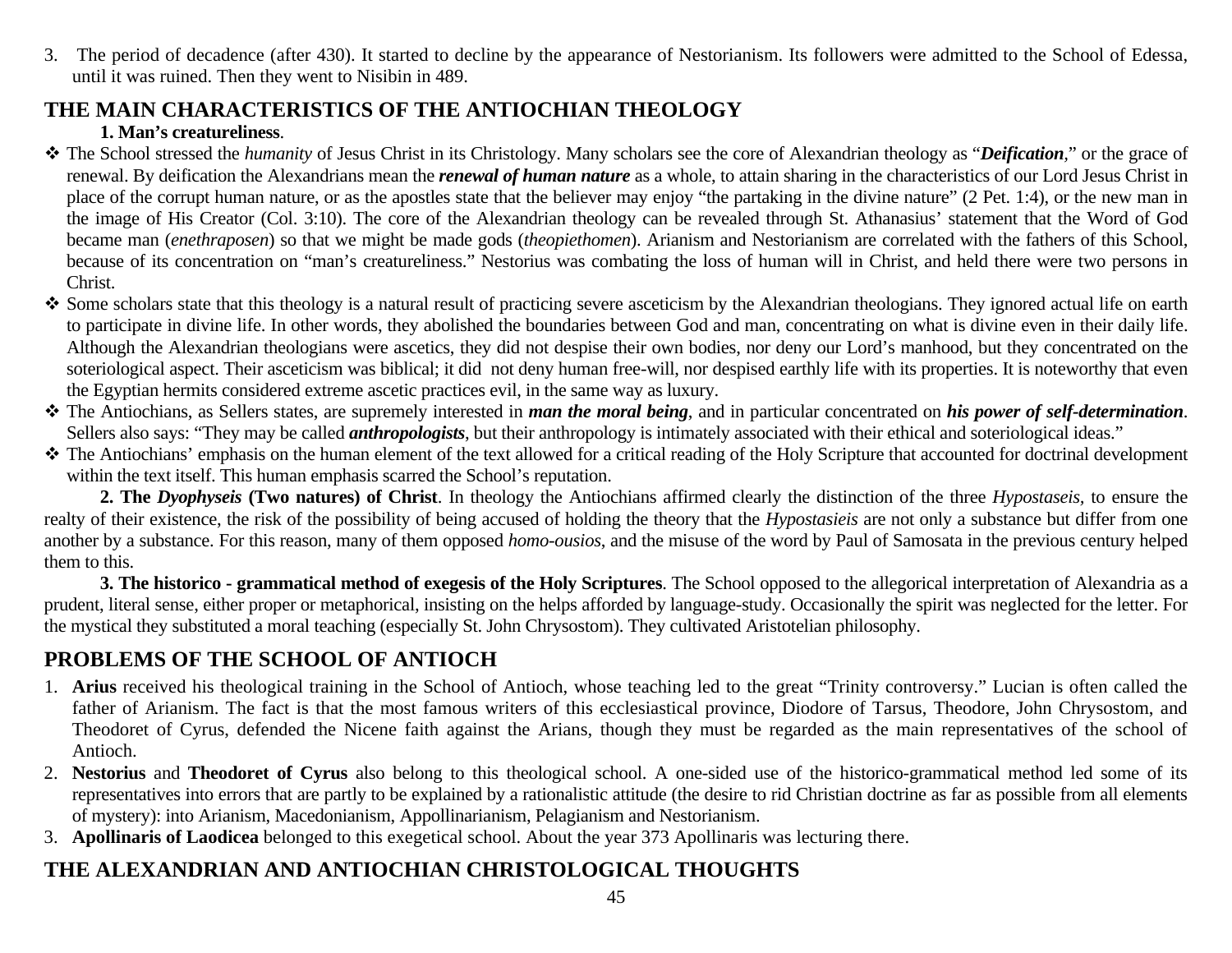While the Alexandrian school adopted the "*hypostasis union*" or the "*nature union*" of the Godhead and manhood to assert the oneness of Jesus Christ, the Antiochian School accepted the "*indwelling theology*," that is, the Godhead dwells in manhood, as if Jesus Christ were two persons in one, to assert that no confusion had occurred between the Godhead and manhood, and to avoid attributing human weakness to His divinity. The starting point of the Alexandrian School was John 1:14 "And the Word became flesh," while that of the Antiochian was Colossians 2:9 "For in Him dwells the fullness of the Godhead bodily."

❖ Sellers states that we are in need of these two ancient Christologies.

The problem issued from those who misinterpreted these Schools' concepts or formulas.

The imperial and church politics played their role in this controversy to create a huge gap between the leaders of these schools.

= *Alexandrians*: This very God of very God unites to Himself our nature.

= *Antiochians*: Jesus is the Perfect Man, who obeyed with his own free will the will of the Logos who assumed Him as Adam the Second in the renewal of the human race. [The Man whom the Logos took to himself, they insist, is altogether unique among men.]

*Alexandrians*: The Logos has so entered into human experiences that the passion has real meaning for Him as the Incarnate Logos, he has become the Suffering One.

= *Antiochians*: They insist that it was Christ and not the Logos who suffered.

 They were fearful lest possibility should be attributed to the Logos in His divine nature. The Alexandrians and the Antiochians maintain that all the actions and sayings reported of Jesus Christ in Scripture are those of the one Person, the Logos as he has become man.

### **THE ALEXANDRIAN** *HYPOSTATIC* **UNION**

St. Cyril, in his struggle against Nestorius explained the "*hypostatic union*" as a "personal union," "natural union" and "real unification." The Word of God united our nature to Himself and made it His own, that is, in Him is effected a real unification of Godhead and manhood. In other words this theory does not ignore the difference of natures, but it insisted on the oneness of Christ by declaring His one incarnate nature of two, without confusion of natures or separation. It conserves at least two ideas:

- 1. Manhood was not an independent *hypostasis* over and against the Logos, it is *hypostatic* in the union.
- 2. The union of the natures was inward and real. For "*hypostasis*" is the entire "*ousia*" which has come into concrete existence, while "*prosopic union*" signifies the external aspect of the object or person, whereby one hypostasis of a class is distinguished from another. St. Cyril rejected the Antiochian theory of "*indwelling,*" that is, the Godhead of Christ dwelt in His manhood, or the theory of "*conjunction*" or "*close participation*" as insufficient to reveal the real unification, but permits the division of natures of Christ as Nestorius taught.

### **THE ANTIOCHIAN** *DYOPHYSEIS* **(TWO NATURES)**

 The Antiochian leaders treated the "*hypostatic*" union of Cyril with suspicion, as if it were Apollinarian. They adopted their theory to assert Christ's manhood and to confirm Him as a real and perfect man.

 Apollinaris of Laodicea states that Christ has no human soul, believing that thus he asserts the hypostatic union. He believed that the manhood of Christ is incomplete.

The reaction is their adoption to the "*Dyophyses*" theory to assert three facts in the incarnation:

- 1. The manhood of Christ was real and perfect. The Antiochians stress on the genuine and complete humanity of Jesus Christ.
- 2. There was no confusion between the natures of Christ.
	- 3. The Godhead is impassible, God did not suffer, nor did He die.

These facts are assured by the true Alexandrian fathers, but not by Eutyches and Apollinaris who were truly not Alexandrian.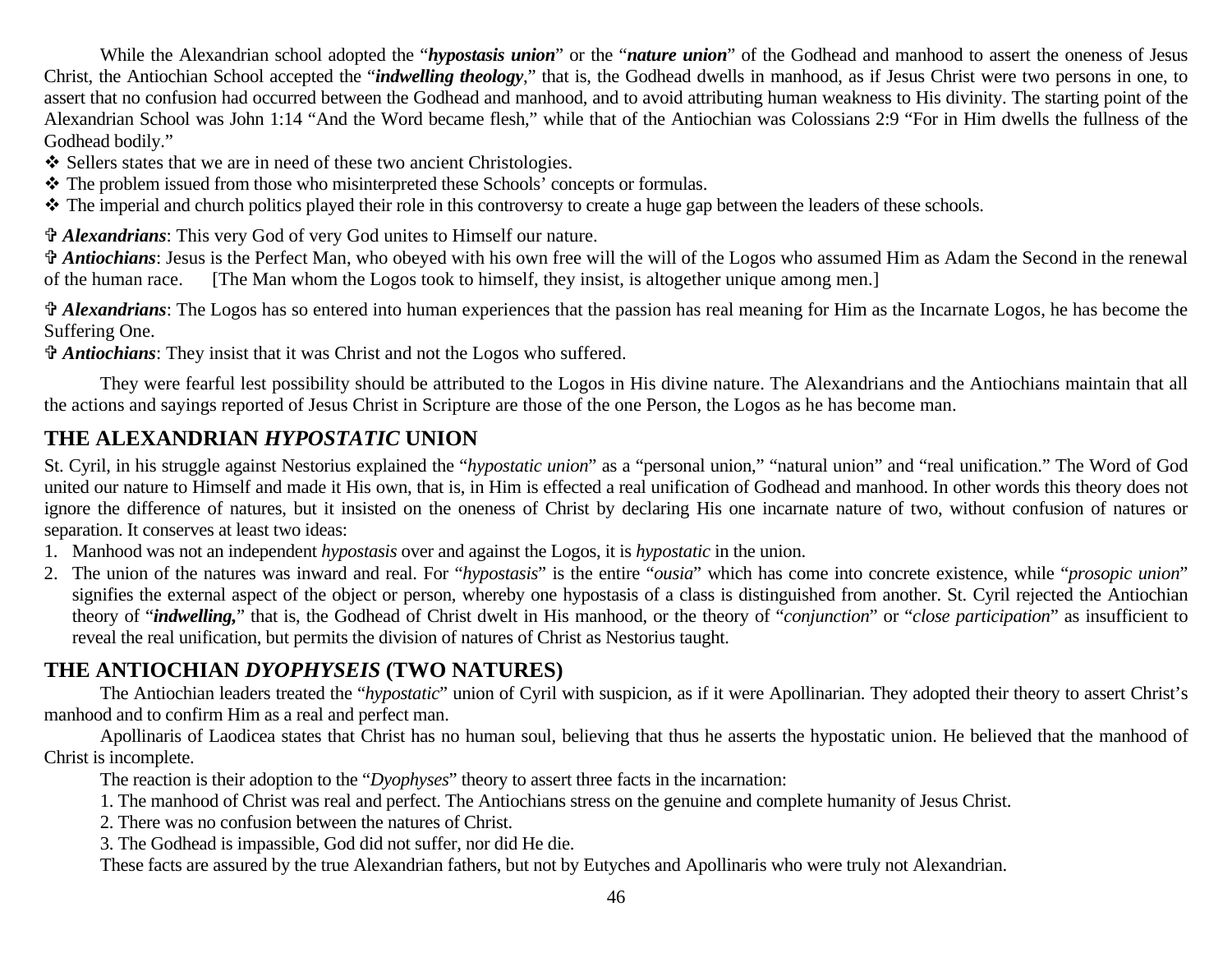### **THE "INDWELLING" THEORY AND THE HISTORIC-GRAMMATICAL METHOD OF EXEGESIS**

 The Antiochians adopted the theory of "*indwelling*" not just as a contrast to the Alexandrian theology of the *hypostatic union*, but in harmony with their interest in the historic grammatical method of the exegesis of the Holy Scriptures. Meyedorff says: "The rigorist critical approach of men like Diodore of Tarsus, Theodore of Mopsuestia, and Theodoret led them to study the Gospel text literally in order to describe the history of our salvation rather than to explain it. Since they maintained a literal interpretation of the Old Testament, the Antiochians tended, in their exegesis of the Gospels and Epistles to take chiefly into consideration the historical Jesus, the aim and the end of the history of Israel, in the full reality of his human nature."

### **THE ANTIOCHIANS' THEORY AND OUR REDEMPTION**

- **Nestorius** believed that St. Cyril, by introducing his "*hypostatic union*," speaks as if the divine Logos were deprived of His nature in the Incarnation.
- **Paul of Samosata** states that the Logos in the human Jesus was different from the divine indwelling in the saints.
- $\triangle$  **Theodoret** states: [Those who believe that after the union there was one nature of Godhead and manhood destroy by this reasoning the peculiarities of the nature; and their destruction involves the denial of either nature. For the confusion of the united (natures prevents us from recognizing either that the flesh is flesh or that God is God).]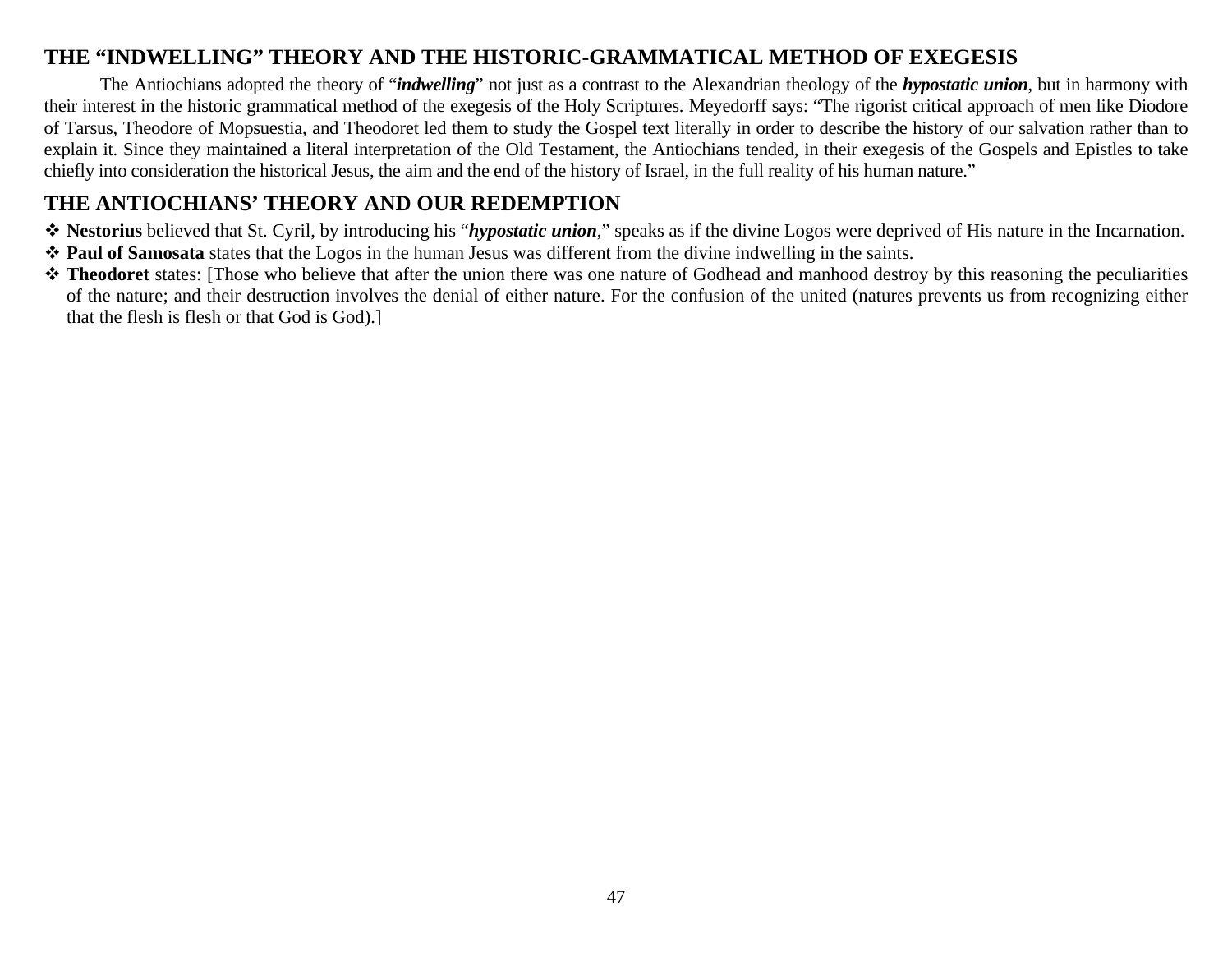# FATHERS OF ANTIOCH AND SYRIA

Because of the continuous struggle between the Persian empire and the Roman empire this area or part of it sometimes subjected to one of these empires. This struggle had its effect on the churches and schools. Sometimes the deans were Orthodox and others Nestorians. The Churches there from very early centuries were divided into the Assyrian Church which are still Nestorian and very zeal of Nestorianism and the Orthodox Church. Here I will mention to the Fathers of this area**, the Orthodox and the Nestorian**.

The most ancient documents of Syriac authorship we know of are the *Diatessaron*, *Melito's discourse*, *works (Gnostic) of Bardesanes*, *Acts of Thomas* and the *Teaching of Addaeus* From the second century the theological **School of Edessa** was a seminary for the Persian clergy and the centre of academic and literary activity in Syria. Ephraem (4th century) is one of its best representatives. The school was related closely to that of Antioch and devoted to the literal interpretation of Scripture. The East-Syrian school is Oriental as compared with the West-Syrian. It is more poetical, mystical and contemplative, averse to change or evolution, or speculative thought. The Church of Syria was deeply and irreparably injured by the Christological heresies, and Edessa was the last prop of Nestorianism in the Empire. Zeno closed it in 489 for this reason, but from its ruins rose the Nestorian school of Nisibis in Persia.

| <b>FATHER</b>         | <b>ACHIEVEMENTS</b>                                                                   | <b>MAIN WRITINGS</b>                   |
|-----------------------|---------------------------------------------------------------------------------------|----------------------------------------|
|                       | Some scholars believe that St. Theophilus of Antioch was the most                     | ❖ Letters to <i>Autolycus</i> .        |
| <b>ST. THEOPHILUS</b> | widely-known representative of the early Antiochian School.                           | $\div$ The origins of mankind.         |
| <b>OF ANTIOCH</b>     | He emphasized the historical meaning of the Biblical text. He placed great            | * Controversial and pastoral writings; |
| ca. 169               | stress on the Old Testament as a historical book containing the authentic             | commentaries on the Holy Scripture.    |
|                       | history of God's dealing with his people. He went so far as to establish a            |                                        |
|                       | biblical chronology from the creation to his own day.                                 |                                        |
| 2                     | Modern scholars normally consider Lucian of Antioch as its founder.                   |                                        |
| <b>LUCIAN OF</b>      | ❖ He was transported from Antioch to Nicomedia, where the emperor then                |                                        |
| <b>ANTIOCH</b>        | resided, made a noble confession of his faith before the judge and died               |                                        |
| 4th century           | under the tortures in prison (312).                                                   |                                        |
| (d. 312)              | $\triangle$ Evidently his strictly theological perspectives were heterodox, for Arius |                                        |
|                       | and Eusebius of Nicomedia claimed to be his students, even calling                    |                                        |
|                       | themselves Lucianists. The association of Lucian with Paul of Samosata                |                                        |
|                       | and later with his disciple Aruis kept him under suspicion for his                    |                                        |
|                       | adoptionist Christology. He accepted the pre-existence of Christ, but                 |                                        |
|                       | insisted that this had not been from all eternity.                                    |                                        |
|                       | * Chrysostom preached an eulogy on him Jan. 1. 387. Baronius defends his              |                                        |
|                       | orthodoxy, other Catholics deny it.                                                   |                                        |
|                       | $\cdot$ The creed which goes by his name and was found after his death, is quite      |                                        |
|                       | orthodox as far as it goes, and was laid with three similar creeds before             |                                        |
|                       | the Synod of Antioch held A.D. 341, with the intention of being                       |                                        |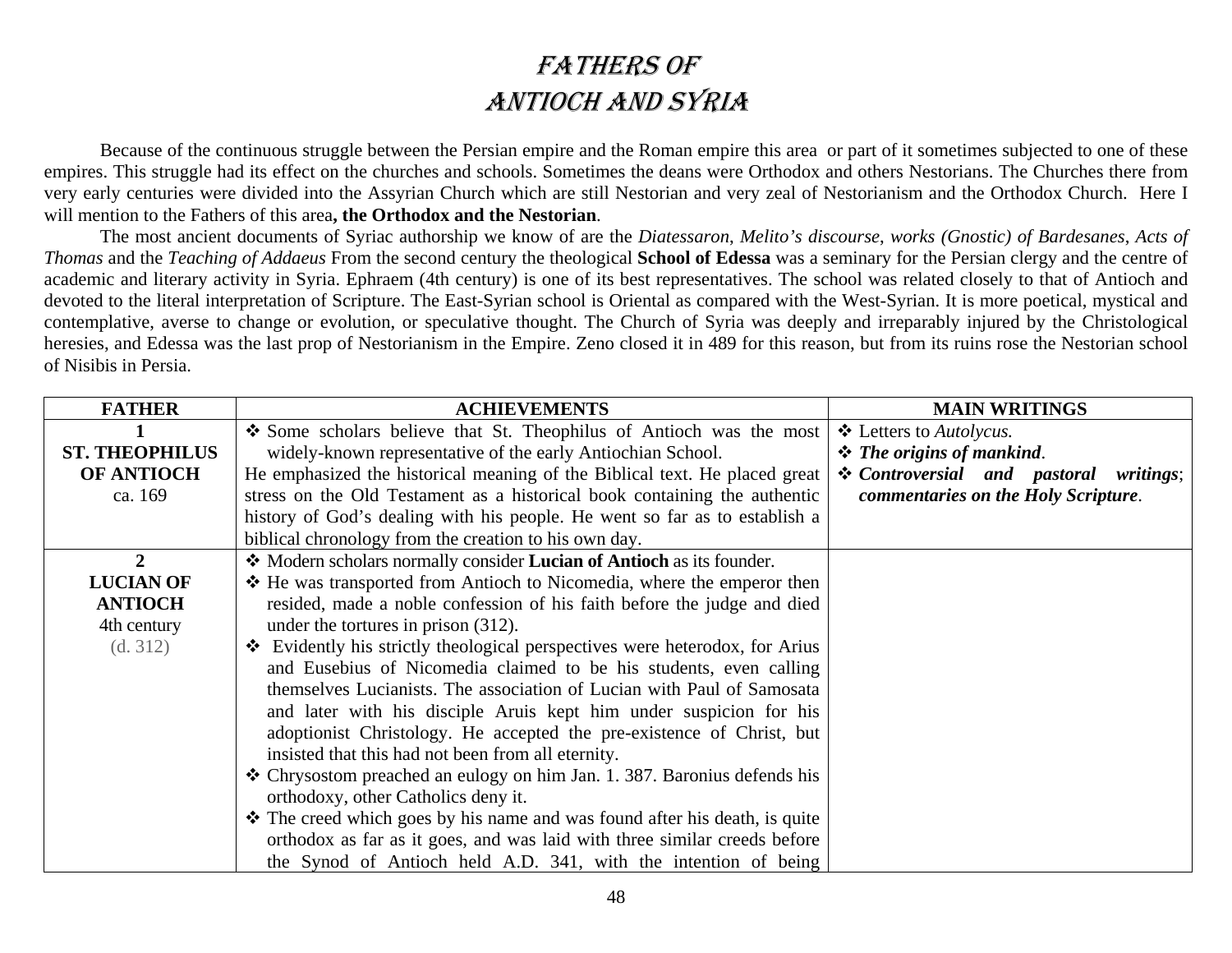|                      | substituted for the Creed of Nicea.                                                                                  |                                                     |
|----------------------|----------------------------------------------------------------------------------------------------------------------|-----------------------------------------------------|
|                      | ❖ Lucian is known also by his critical revision of the text of the Septuagint                                        |                                                     |
|                      | and the Greek Testament. Jerome mentions that copies were known in his                                               |                                                     |
|                      | days as "exemplaria Lucianea," but in other places he speaks rather                                                  |                                                     |
|                      | disparagingly of the texts of Lucian.                                                                                |                                                     |
| 3                    | * Born at Side in Pamphylia, he was the bishop of Berea in Syria, then                                               | He wrote many treatises against the Arians          |
| <b>EUSTATHIUS OF</b> | bishop of Antioch toward the end of 324                                                                              | 1. De Anima.                                        |
| <b>ANTIOCH</b>       | $\div$ He was the first to speak at the Council of Nicea in 325, and when the                                        | 2. De Engastrmytho Adversum Origenem.               |
| $4th$ century        | Emperor Constantine entered the assembly of the assembled bishops, he                                                | 3. On The Witch Of Endor Against Origen.            |
|                      |                                                                                                                      |                                                     |
|                      | greeted him with an welcome address. It was the same emperor who in                                                  | (1 Kings 28) He attacks Origen's allegorical        |
|                      | 330 drove him into exile to Trajanopolis in Tierce after the Arian synod                                             | exegesis.                                           |
|                      | at Antioch had deposed him, in 326, He must have died before the year                                                | 4. Adversus Arianos.                                |
|                      | 337, when Constantine recalled the banished bishops.                                                                 | Fragments of his dogmatic writings show that        |
|                      | * Eustathius has been accused of being in his Christology to be a successor                                          | his theology foreshadows the Antiochene             |
|                      | of Paul of Samosata, and a forerunner to Nestorius.                                                                  | Christology.                                        |
| 4                    | Antioch became a center of Arianism after Eustathius whad been exiled.                                               | 1. Syntgmation, defends in 47 theses the            |
| <b>AËTIUS</b>        | Among the literary defenders of the heresy was Aëtius, a native of the                                               | watch-word of the Arians <i>aomoios</i> .           |
| <b>OF ANTIOCH</b>    | city. He was little acquainted with the Holy Bible, and had never                                                    | 2. Letters.                                         |
|                      | carefully studied the writings of the ancient Fathers.                                                               |                                                     |
| 5                    | When elasius was banished, the Arian Euzoius became bishop of                                                        | St. Jerome states that many of his <i>treatises</i> |
| <b>EUZOIUS</b>       | Caesarea.                                                                                                            | were in circulation. All have disappeared, and      |
| OF CAESAREA          | * He was educated with St. Gregory of Nazianzus at Caesarea by Thespius                                              | their titles are unknown.                           |
| in Palestine         | the rhetorician.                                                                                                     |                                                     |
|                      | * He made every effort to restore the library of Origen and Pamphilus.                                               |                                                     |
|                      | ❖ He was expelled when Theodosius became emperor.                                                                    |                                                     |
| 6                    | $\bullet$ The disciple of Eusebius and his successor.                                                                | 1.17 volumes On Ecclesiastes.                       |
| <b>ACACIUS</b>       | ❖ St. Jerome describes him as follows: "Acacius, whom, because he was                                                | 2.6 of Miscellaneous Questions.                     |
| OF CAESAREA          | blind in one eye, they nicknamed 'the one-eyed' and and many                                                         |                                                     |
| <b>Bis. 340</b>      | treatises besides on various subjects. He was so influential in the reign of                                         |                                                     |
| d. ca. 566           | the Emperor Constantius that he made Felix bishop of Rome in the place                                               |                                                     |
|                      | of Liberius.                                                                                                         |                                                     |
| 7                    | The second successor to Eusebius was Gelasius, Cyril of Jerusalem's   1. Ecclesiastical History as a continuation of |                                                     |
| <b>GELASIUS</b>      | nephew. Theodoret calls him 'a man distinguished by the purity of his                                                | Eusebius' Ecclesiastical History.                   |
| OF CAESAREA          | doctrine, and the sanctity of his life'.                                                                             | 2. Expositio Symboli. Only<br>fragments             |
| <b>Bis. 367</b>      | A staunch defender of the faith of Nicaea, he was elected to the see of                                              | survive, which suggest that it might have been      |
|                      | Caesarea but ousted during the reign of Valens. He returned, however, on                                             | a series of Cateechetical instructions akin to      |
|                      | the accession of Theodosius in 379.                                                                                  | his uncle St. Cyril, based on the Creed, and        |
|                      | ❖ St Jerome mentions that he wrote in a more or less carefully polished                                              | dealing with the principal doctrines of the         |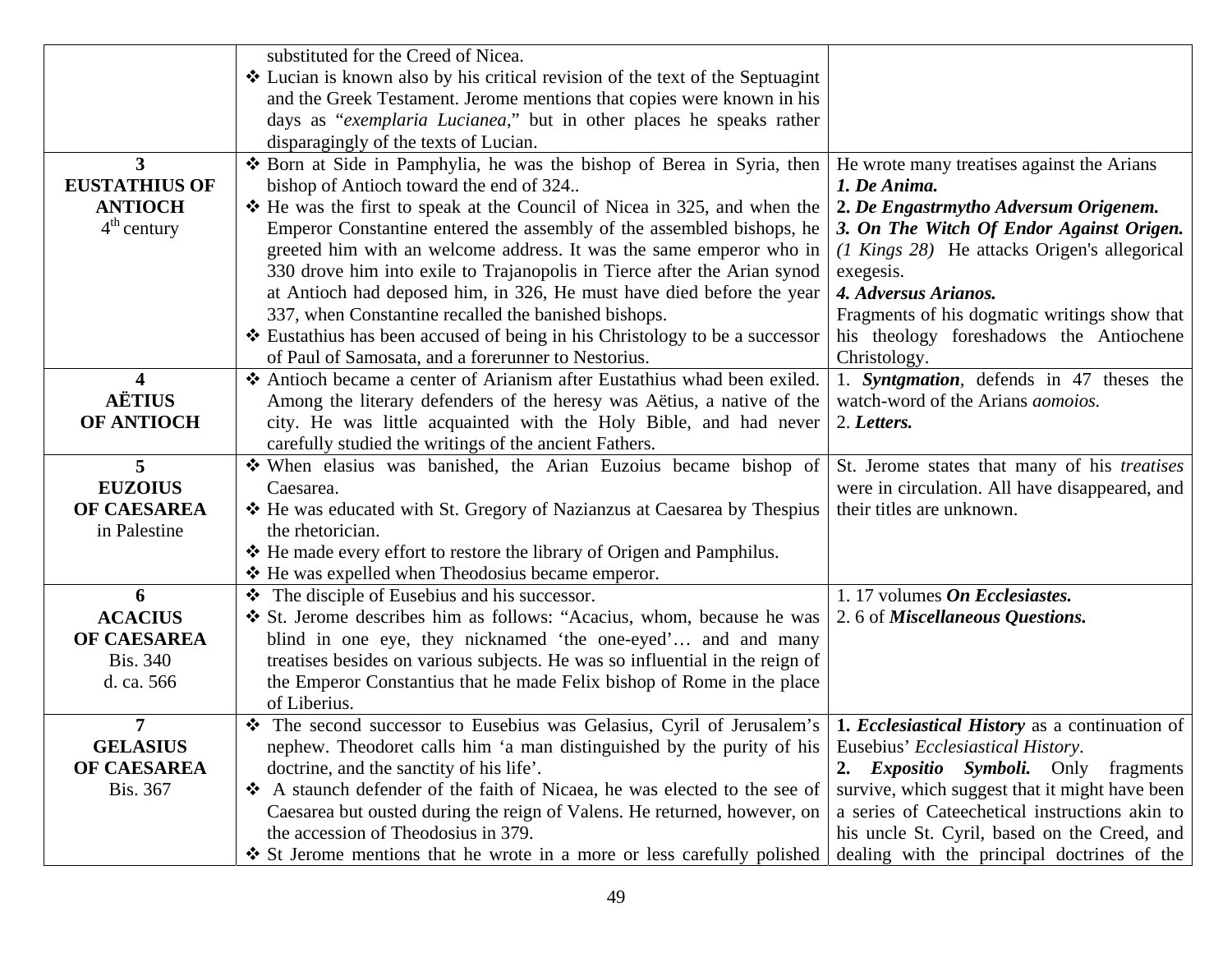|                    | style but did not publish his works. Some of them, however, must have         | Church.                                       |
|--------------------|-------------------------------------------------------------------------------|-----------------------------------------------|
|                    | been circulated, because quotations can be found in a number of authors,      | 3. Against the Anomoeans.                     |
|                    | e.g. Theodoret, leontius of Byzantium and the compiler of the <i>Doctrina</i> |                                               |
|                    | Patrum                                                                        |                                               |
| 8                  | ❖ When Gelasius was banished, Euzoius replaced him.                           | Although Jerome states, 'Many and             |
| <b>EUZOIUS</b>     | ❖ Jerome informs us that he, together with St. Gregory of Nazianzus, was      | various treatises of his are in circulation,  |
| OF CAESAREA        | educated at Caesarea by Thespius the rhetorician, and that when he later      | and one may easily become acquainted          |
| Arian bishop       | became Bishop, he made every effort to restore the library of Origen and      | with them', all have disappeared and even     |
|                    | Pamphilus, which had already suffered considerable damage.                    | their titles are unknown.                     |
|                    | ❖ He was expelled when Theodosius became emperor.                             |                                               |
| 9                  | ❖ He is a disciple of Eusebius of Caesarea. Born about 300nA.D., he was       | ❖ Against the Jews, Gentiles and Novatians.   |
| <b>EUSEBIUS</b>    | early attracted to biblical studies. His mother-tongue was Syriac, and he     | ❖ Homilies on the Gospels.                    |
| <b>OF EMESA</b>    | learned Greek.                                                                | ❖ Commentary on Galatians in 10 books.        |
|                    | ❖ He went to Antioch for further exegetical training. Then he went to         | $\div$ Treatises<br>against<br>Marcionetes,   |
|                    | Alexandria to take courses in philosophy. There he became the intimate        | Manicheans and Sabellianus.                   |
|                    | friend of the Arian George of Laodicea.                                       | ❖ Sermons.                                    |
|                    | When the Arian Synod of Antioch in 340 elected him to replace St.             |                                               |
|                    | Athanasius of Alexandria, he declined. Shortly he became bishop of            |                                               |
|                    | Emesa (Homs). The people didn't want a scholarly bishop. He fled to           |                                               |
|                    | George of Laodicea who helped him to return to Emesa.                         |                                               |
|                    | * He was Anti-Nicene, but he strongly attacked pure Arianism in his           |                                               |
|                    | writings.                                                                     |                                               |
|                    | ❖ He was very successful author.                                              |                                               |
| <b>10</b>          | • One of the successors of Eusebius in the see of Emesa. Beyond this fact     | $\div$ On the Nature of Man: The author       |
| <b>NEMESIUS</b>    | nothing is known of his life. Nevertheless, he remains an interesting         | attempts to construct on a mainly Platonic    |
| OF EMESA           | personality on account of the treatise On the Nature of Man which he          | basis a doctrine of the soul and its union    |
|                    | wrote during the last decade of the fourth century. He emerges from this      | with the body which would be in               |
|                    | work as a man of liberal Greek education, widely read in philosophy and       | agreement with revelation. Thus he deals      |
|                    | medicine, and with a good deal of knowledge of psychology and                 | in the introduction (ch.1) with the nature of |
|                    | physiology. Valuable as a quarry to the classical philologist and historian   | man, who consists of soul and body. He        |
|                    | of philosophy, it yields less to the theologian, though it is essentially a   | was created to be the link between two        |
|                    | piece of Christian apologetic.                                                | worlds,<br>the phenomenal<br>and<br>the       |
|                    |                                                                               | intelligible. The world was made for man      |
|                    |                                                                               | and lower creatures exist for his sake. The   |
|                    |                                                                               | first chapter ends with a panegyric on man.   |
| 11                 | ❖ He is the first well read defender and leader of Neo-Arianism.              | 1. First Apology.                             |
| <b>EUNOMIUS OF</b> | ❖ The people, unable to endure his empty and arrogant parade of language,     | 2. Second Apology.                            |
| <b>CYZICUS</b>     | drove him out of their city. He withdrew to Constantinople, and taking up     | 3. Confessions of Faith.                      |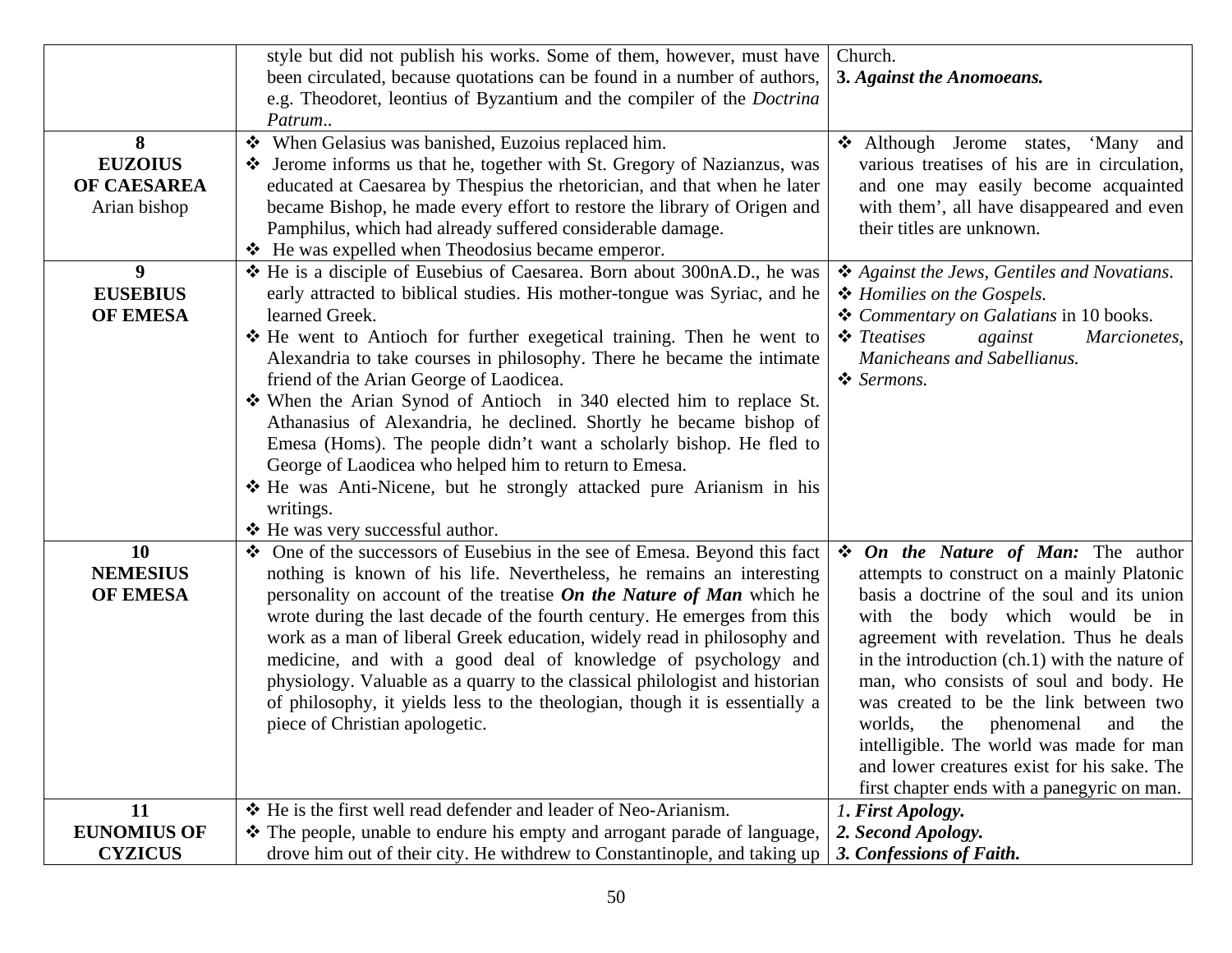| ca. 325 - 394            | his abode with Eudoxius, and was regarded as a titular bishop.                             | 4. Commentary on the Epistle to the            |
|--------------------------|--------------------------------------------------------------------------------------------|------------------------------------------------|
|                          | ❖ In 383, he attended a synod at Constantinople, and was shortly afterwards                | Romans.                                        |
|                          | exiled by the Emperor Theodosius.                                                          | 5. Letters.                                    |
| 12                       | ❖ Apollinaris' father (of the same name) was a native of Alexandria. As a                  | 1. Exegetical Works                            |
| <b>APOLLINARIS OF</b>    | priest and rhetor, Apollinaris the Elder taught grammar in Beirut before                   | Innumerable volumes on Scripture.              |
| <b>LAODICEA</b>          | settling down in Laodicea (in Syria). His son, born in Laodicea, became a                  | 2. Apologetic Works                            |
| <b>Bishop and Writer</b> | lector in his local church.                                                                | a. The Truth: The two Apollinarises reacted    |
|                          | * Because of Apollinaris and his father's friendship with St. Athanasius,                  | against Julian. The father composed poems      |
|                          | they were excommunicated in 342 by George, the Arian bishop. In 346,                       | inspired by the O.T.; and the son wrote gospel |
|                          | welcomed in their home St. Athanasius, on his return from exile, and                       | dialogues in a style proper to contemporary    |
|                          | about 361 became bishop of the Nicene community of Laodicea.                               | rhetors.                                       |
|                          | ❖ He was a very successful teacher who combined classical erudition with                   | b. 30 books against Porphyry.                  |
|                          | rhetorical ability, so that even St. Jerome was among his pupils at                        | 3. Polemic Works                               |
|                          | Antioch in 374.                                                                            | a. Against the Arian Eunomius of Cuzicus.      |
|                          | ❖ St. Gregory of Nyssa wrote his "Antirrheticus" in 385 against him.                       | b. Against Marcellus of Ancra (accused him     |
|                          | * He believes that in Christ were to be found the human body and the                       | of Sabelllianism).                             |
|                          | irrational soul, but he had not the spirit or <i>mondo</i> as <b>the rational soul</b> and | c. Against Diodore and Flavian defending the   |
|                          | the controlling and determining principal. It was replaced by the Divine                   | unity of Godhood and manhood in Christ.        |
|                          | Logos. Thus, He possessed perfect Godhead but not complete manhood.                        | d. Against Origen and Didumius.                |
|                          | He gave for this two reasons:                                                              | <b>4. Dogmatic Works</b>                       |
|                          | 1. The metaphysical reason is that two beings already perfect, God and                     | a. Proof of the Incarnation of Go according to |
|                          | man, cannot produce unity, but only a hybrid nature.                                       | the Image of man.                              |
|                          | 2. The psychological reason is that the rational soul constitutes the seat                 | b. Detailed Confession of Faith.               |
|                          | and center of the power of self-determination for good or evil, which                      | c. Recapitulatio.                              |
|                          | would attribute the possibility of sin to Christ. But the Savior must be                   | d. 3 works detected under the name of Julius   |
|                          | without sin, if redemption is to be accomplished.                                          | I bishop of Rome.                              |
|                          | Although St. Athanasius refuted his heresy without mentioning his name,                    | 5. Poetry                                      |
|                          | some Antiochians accused him and St. Cyril of of Apollirianism. In fact                    | Together with his father rewrote much of the   |
|                          | Apollinaris defends the Alexandrian term of the <i>mia-physis</i> of the                   | biblical materials in comedies, tragedies and  |
|                          | Alexandrians, but he had no knowledge of the Alexandrian theology. He                      | epics.                                         |
|                          | was not learned in the School of Alexandria.                                               | 6. Letters to St. Basil the Great.             |
| 13                       | ❖ Melitius was translated from the see of Sebasate to Antioch in 360, and                  |                                                |
| <b>MELITIUS OF</b>       | both Arians and Nicenes looked for his support.                                            |                                                |
| <b>ANTIOCH</b>           | $\triangle$ An orthodox inaugural sermon on Prov. 8:22 led to his immediate exile          |                                                |
| 360-381                  | by the emperor Constantius; but when he returned in 362 under Julian, he                   |                                                |
|                          | failed to secure the support of Athanasius for his claim to the see.                       |                                                |
|                          | * He was twice banished under Valens, from 365 to 366 and from 371 to                      |                                                |
|                          | 378, St. Basil being unswerving in support of his claims, but Alexandria                   |                                                |
|                          | wavering and Rome hostile. He was finally restored in 378 and presided                     |                                                |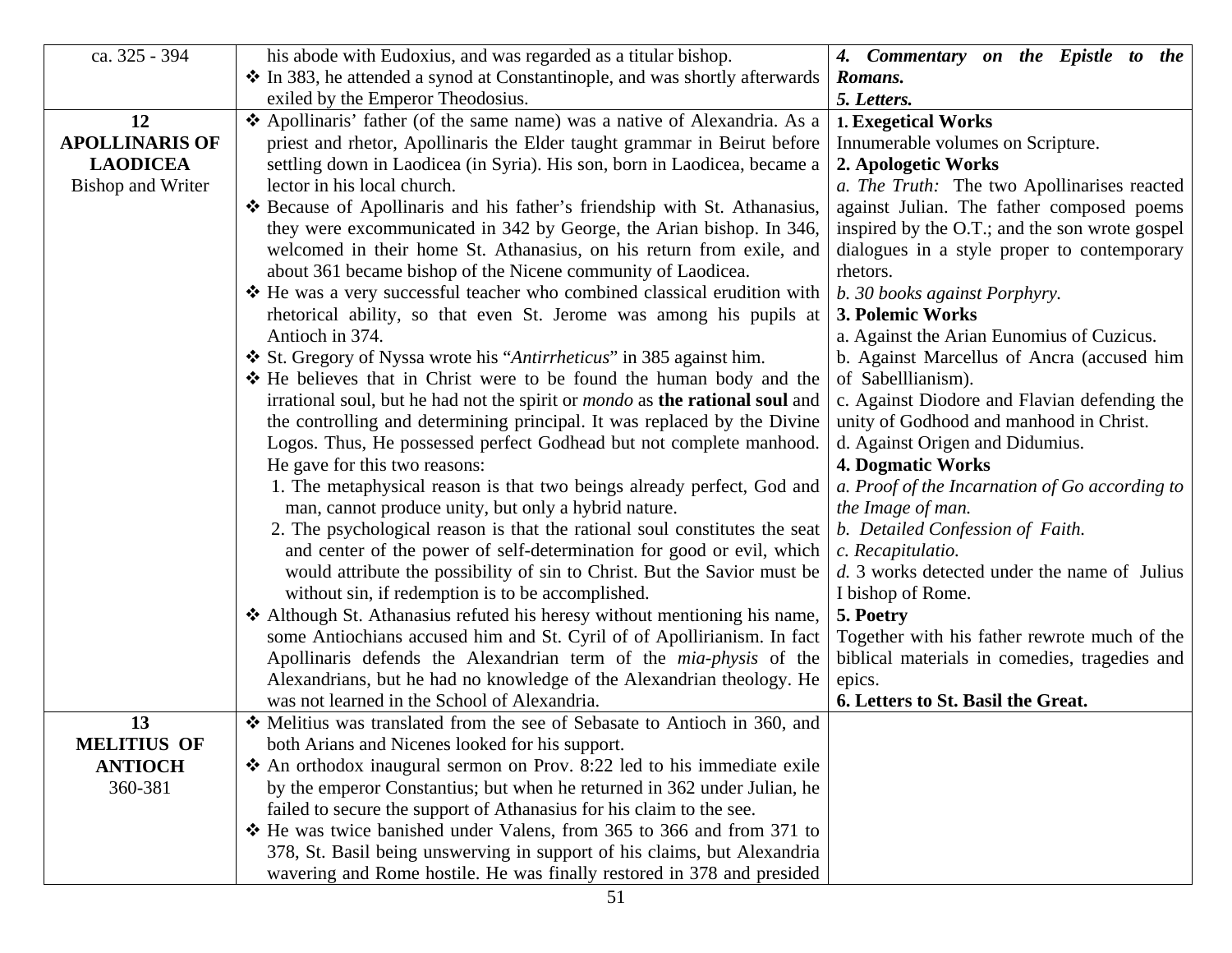|                                                        | at the Council of Constantinople of 381, during which he died. The<br>schism at Antioch called by his name (not be confused with the Melitian<br>Schism in Egypt half a century earlier) arose from the presence of two<br>rival orthodox parties at Antioch which failed to co-operate. The<br>supporters of Eustathius (bishop of Antioch c, 324-330) suspected the<br>theology of Melitius and created the schism by securing the consecration<br>of one Paulinus in 362. Though it lasted until after the death of Melitius,<br>canonical right was on his side.                                                                                                                                                                                                                                                                                                                                                                                                                                                                                                                                                                                                                                                        |                                                                                                                                                                                                                                                                                                                                                                                                                                                                                                                                                                                                                                          |
|--------------------------------------------------------|-----------------------------------------------------------------------------------------------------------------------------------------------------------------------------------------------------------------------------------------------------------------------------------------------------------------------------------------------------------------------------------------------------------------------------------------------------------------------------------------------------------------------------------------------------------------------------------------------------------------------------------------------------------------------------------------------------------------------------------------------------------------------------------------------------------------------------------------------------------------------------------------------------------------------------------------------------------------------------------------------------------------------------------------------------------------------------------------------------------------------------------------------------------------------------------------------------------------------------|------------------------------------------------------------------------------------------------------------------------------------------------------------------------------------------------------------------------------------------------------------------------------------------------------------------------------------------------------------------------------------------------------------------------------------------------------------------------------------------------------------------------------------------------------------------------------------------------------------------------------------------|
| 14<br><b>DIODORE</b><br><b>OF TARSUS</b><br>d. ca. 394 | The real beginning of the school was as such with <b>Diodore of Tarsus</b> .<br>All the surviving texts present him as strongly literalist.<br>❖<br>❖ His disciples were Meletius of Antioch, John Chrysostom and Theodore of<br>Mopsuestia. Nestorius and Theodoret of Cyrus also belong to this<br>theological school.<br>Circumstances made Diodore an apologetic and polemic in character. In<br>Antioch the conflict between the Church and the Arians was very bitter,<br>and especially under the Arian emperors Constantius (337-361), and<br>Valens (364-378).<br>Against the Apollinarians he had he had resolutely defended the full<br>divinity and humanity of Christ, and had been singled out in Theodosius I'<br>letter ratifying the Council of Constantinople of 381 as the Antiochian<br>orthodox model for other bishops.                                                                                                                                                                                                                                                                                                                                                                               | 1. Commentaries on the whole Bible opposing<br>the Alexandrian allegorical interpretation.<br>2. "On the difference between Theory and<br>Allegory."<br>3. Apologetic and Dogmatic works.<br>"Contra Astronomos astrologos, et<br>4.<br>Fatum," consists of eight books.<br>5. Contra Manichaeos.                                                                                                                                                                                                                                                                                                                                        |
| 15<br><b>THEODORE</b><br>OF MOPSUESTIA<br>ca. 350-428  | * According to his friend St. John Chrysostom, he was a man of noble birth<br>and an heir to large estates. Probably his parents were Christians.<br>* He studied literature and rhetoric under the guidance of the famous<br>rhetorician and philosopher Libanius.<br>* Theodore left the Museum and the Forum and following the example and<br>advice of his former fellow student, John Chrysostom, retired with<br>Maximus to the monastic school of Diodore and Carterius in the vicinity<br>of Antioch.<br>❖ A sudden reaction happened. He left the monastic school and life, and<br>returned to the Forum, and assumed his juristic studies. Theodore was<br>seduced by a beautiful lady, called Hermoine. St. Chrysostom dealt with<br>this problem as an excellent physician of souls. He did not rebuke him on<br>his fall, but through love and kindness he helped him in his weakness and<br>revealed the divine love to him. He sent to him two eloquent epistles<br>"Paraereses ad Theodorum lapsum," asking him to repent and return to<br>the monastic life.<br>• In 383 Flavian of Antioch ordained Theodore presbyter while he was<br>about 33 years old. He fervently opposed the errors of the Arians, | 1. On Genesis<br>2. On Exodus<br>3. On The Psalms.<br>4. On The Twelve Prophets<br>5. On 1 And 2 Samuel<br><b>6. On The Book Of Job</b><br>7. On The Book Of Ecclesiastes<br>8. On The Song Of Songs<br>9. On The Major Prophets<br>10. The Gospels<br>11. The Pauline Epistles<br>12. Other Works: The Sacrament; On Faith;<br>Priesthood; the Holy Spirit; on the Incarnation,<br>Against Eunomius; Against those who affirm<br>that sin is innate in the human nature; against<br>Magic; on Monasticism; against Allegorists, a<br>book defending Basil, and another on the<br>Assemente and Assumpts, the a sermon on<br>Legislatio. |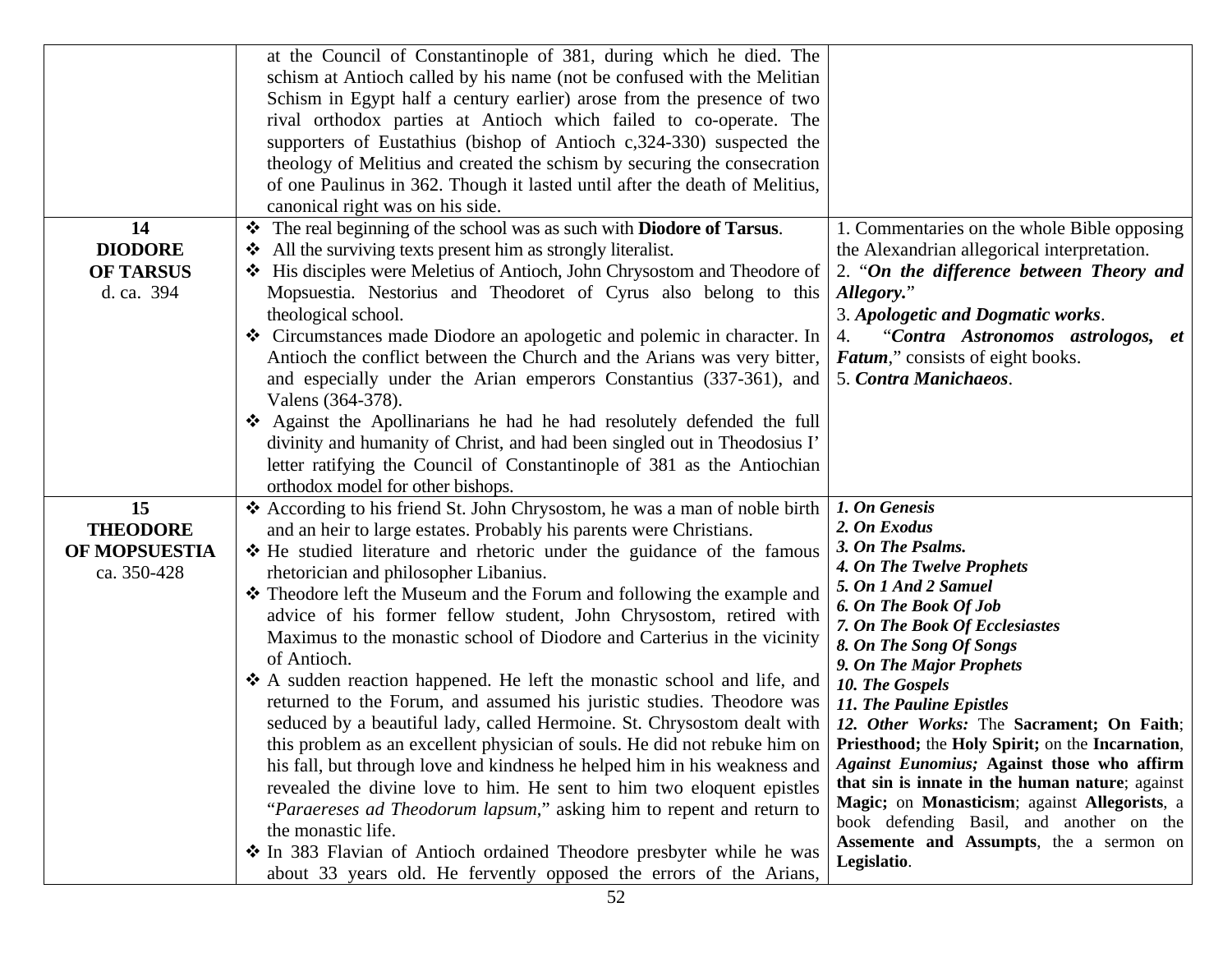|                                               | Eunomians, Apollinarists, Origenists, and Persian magic, and he<br>dedicated in the Antiochian schism, which threw the church into<br>confusion for a whole century.<br>* In 392 he was promoted, after the death of Bishop Olympios, to the see of<br>Mopsuestia, "the heart of Mopsuestia," in Cilicia Secunda.<br>❖ He alone among early exegetes does not accept the traditional interpretation<br>of the couple in the Song of Songs as Christ and the Church and reads the<br>work as a simple love song, for which reason he rejects its full canonicity.                                                                                                                                                                                                                                                                                                                                                                                         |                                                                                                                                                                                                                                                                                                                                                                                                                                                                                                                                                                                                                                                                                                                                                                                                                                          |
|-----------------------------------------------|----------------------------------------------------------------------------------------------------------------------------------------------------------------------------------------------------------------------------------------------------------------------------------------------------------------------------------------------------------------------------------------------------------------------------------------------------------------------------------------------------------------------------------------------------------------------------------------------------------------------------------------------------------------------------------------------------------------------------------------------------------------------------------------------------------------------------------------------------------------------------------------------------------------------------------------------------------|------------------------------------------------------------------------------------------------------------------------------------------------------------------------------------------------------------------------------------------------------------------------------------------------------------------------------------------------------------------------------------------------------------------------------------------------------------------------------------------------------------------------------------------------------------------------------------------------------------------------------------------------------------------------------------------------------------------------------------------------------------------------------------------------------------------------------------------|
| 16<br><b>POLYCHRONIUS</b><br><b>OF APAMEA</b> |                                                                                                                                                                                                                                                                                                                                                                                                                                                                                                                                                                                                                                                                                                                                                                                                                                                                                                                                                          |                                                                                                                                                                                                                                                                                                                                                                                                                                                                                                                                                                                                                                                                                                                                                                                                                                          |
| 17<br><b>MARCELLUS OF</b><br><b>ANCRA</b>     | A strong supporter of the <i>Homoousion</i> at the Council of Nicaea. In 336 he was<br>deposed from his see on the ground of certain statements in his work against<br>the Arian Asterius.                                                                                                                                                                                                                                                                                                                                                                                                                                                                                                                                                                                                                                                                                                                                                               |                                                                                                                                                                                                                                                                                                                                                                                                                                                                                                                                                                                                                                                                                                                                                                                                                                          |
| 18<br><b>ST. JOHN</b><br><b>CHRYSOSTOM</b>    | ❖ Among the Eastern Fathers none has left so extensive a literary legacy as<br>St. John Chrysostom. His writings are almost entirely preserved.<br>* Chrysostom, referring to allegorical exegesis, argued, "I disdain this<br>exegesis, and consider the literal to be more accurate."<br>While remaining loyal to the principles of the Antiochian school,<br>Chrysostom was not averse on occasion to citing the figurative meaning<br>of a passage, thus demonstrating more flexibility than Theodore.<br>* His printed treatises and six hundred sermons contain about eighteen<br>thousand Scripture references, about seven thousand from the Old<br>Testament and eleven thousand from the New.<br>❖ For Chrysostom, theology is not theoretical exercise, but practical and<br>pastoral. He believed the biblical message made changes in people's<br>lives. He declared that the Scriptures' divine message prepared people<br>for good works. | 1. SERMONS:<br>Exegetical Homilies on the New and Old<br>Testaments (Genesis, psalms, Isaiah, Matthew,<br>John, Acts of the Apostles, all the epistles of St.<br>Paul including the Hebrews.)<br>Dogmatic and Polemical Homilies (on the<br>Incomprehensible Nature of God, Baptismal<br>Catecheses, Homilies against the Jews.)<br><b>Moral Discourses:</b> (In Kalandas – celebrating the<br>New Yea, Against the Circus and the Theatre etc.)<br><b>Sermons for Liturgical Feasts.</b><br>Occasional Discourses: (The First Sermon,<br>Homilies on the Statues, Two Homilies on<br>Eutropius)<br>2. TREATISES<br>On Sacerdotio (Priesthood), On Monastic Life, On<br>Virginity and Widowhood, Concerning The<br>Education of Children, On Suffering, Against<br>Pagans and Jews.<br>3. LETTERS<br>There are about 236 letters extant. |
| 19<br><b>ACACIUS OF</b>                       | ❖ He was for a time a trusted friend of St. John Chrysostom but became<br>one of his bitterest opponents.                                                                                                                                                                                                                                                                                                                                                                                                                                                                                                                                                                                                                                                                                                                                                                                                                                                | $\triangleleft$ Of his extensive correspondence, only six<br>letters remain. One is addressed to St.                                                                                                                                                                                                                                                                                                                                                                                                                                                                                                                                                                                                                                                                                                                                     |
| <b>BEROEA</b><br>(Aleppo)<br>c.332            | ❖ He was admitted to the monastic life at an early age and gained a<br>reputation for sanctity. During this period he corresponded with SS. Cyril<br>the Great and Epiphanius of Salamis. The latter composed the <i>Panarion</i>                                                                                                                                                                                                                                                                                                                                                                                                                                                                                                                                                                                                                                                                                                                        | Cyril in favor of Nestorius and which<br>recommended peace. Two letters were sent<br>to the Nestorian Alexander of Hierapolis                                                                                                                                                                                                                                                                                                                                                                                                                                                                                                                                                                                                                                                                                                            |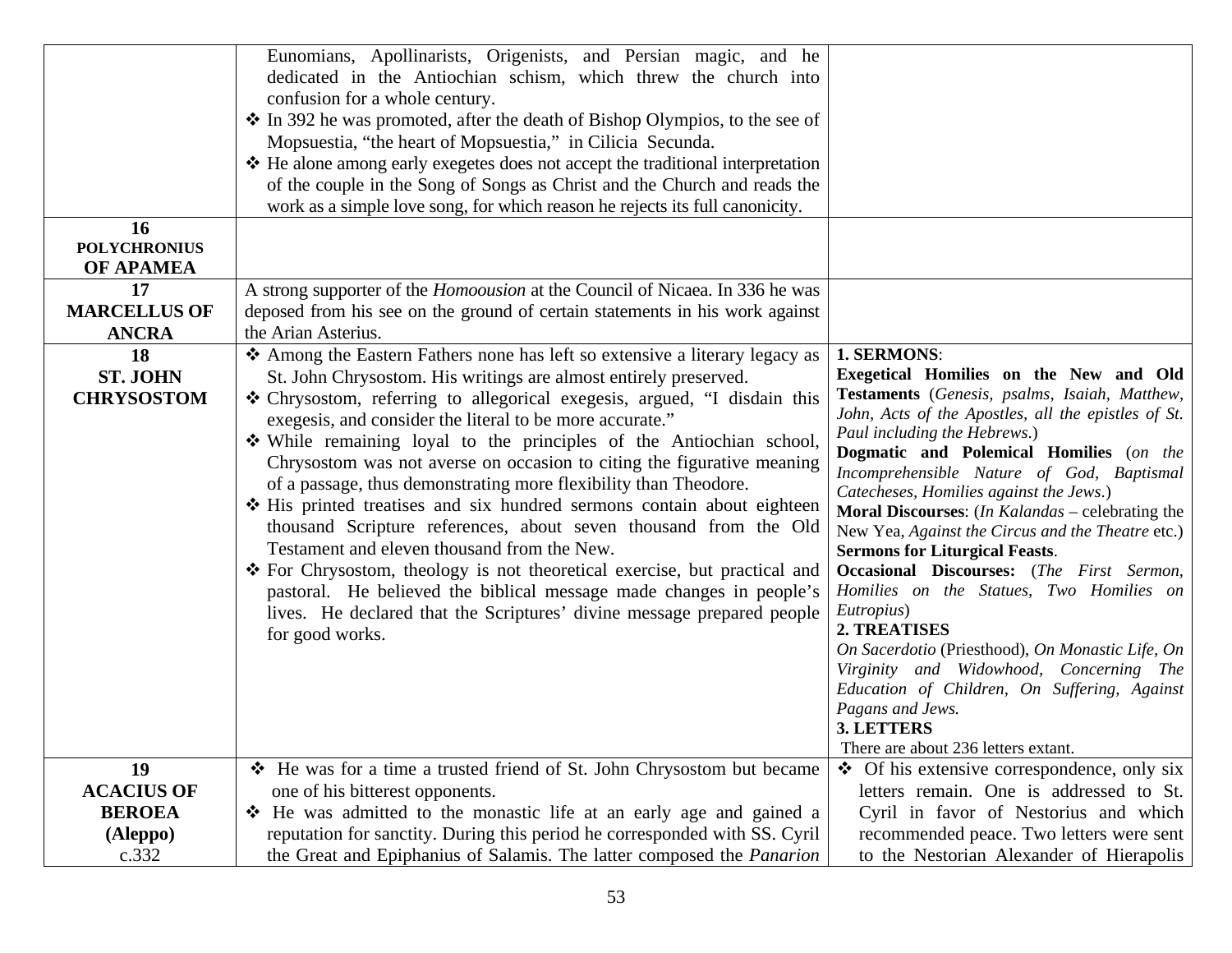|                                                                 | at his request.<br>In 378 he was consecrated Bishop of Beroea by Meletius of Antioch.<br>And he participated in the Synod of the Oak in which St. John<br>Chrysostom was condemned.<br>❖ His old age prevented him from attending the Council of Ephesus, but he<br>had a decisive influence in the negotiations which lead to the Union<br>formula of 433.                                                                                                                                                                                                                              | dealing with the agreement to be reached<br>between Cyril and the bishops of Antioch.<br>The Confessio Fidei attributed to him<br>seems to be spurious.                                                                                                                                                                                                                                                                                                                                                                                                                                                                                                                                                                                                                                                                                                                                                                                                                                                                                                |
|-----------------------------------------------------------------|------------------------------------------------------------------------------------------------------------------------------------------------------------------------------------------------------------------------------------------------------------------------------------------------------------------------------------------------------------------------------------------------------------------------------------------------------------------------------------------------------------------------------------------------------------------------------------------|--------------------------------------------------------------------------------------------------------------------------------------------------------------------------------------------------------------------------------------------------------------------------------------------------------------------------------------------------------------------------------------------------------------------------------------------------------------------------------------------------------------------------------------------------------------------------------------------------------------------------------------------------------------------------------------------------------------------------------------------------------------------------------------------------------------------------------------------------------------------------------------------------------------------------------------------------------------------------------------------------------------------------------------------------------|
| 20<br><b>ANTIOCHUS OF</b><br><b>PTOLEMAIS</b><br>(in Phoenicia) | ❖ He participated in the Synod of the Oak against St. Chrysostom and<br>frequently preached at Constantinople. He had so fine a voice and<br>delivery of speech that he was nicknamed by some 'Chrysostom.'                                                                                                                                                                                                                                                                                                                                                                              | Gennadius says that he wrote one great<br>volume <i>Against Avarice</i> and a homily, full of<br>godly patience and humility On the Healing<br>of the Blind man and another On the<br>Creation of the soul of Adam and on the<br><b>Passion of Christ.</b> There are also two<br>Christmas sermons.                                                                                                                                                                                                                                                                                                                                                                                                                                                                                                                                                                                                                                                                                                                                                    |
| 21<br><b>SEVERIAN</b><br><b>OF GABALA</b><br>d. after 408       | ❖ He was very proud of his talents as an orator.<br>• He won popularity by his occasional preaching in Constantinople,<br>especially with the Empress Eudoxia.<br>His friendly relations with St. John Chrysostom soon turned into intense<br>hostility.<br>❖ He played a leading part at Constantinople in the events leading up to the<br>Synod of the Oak in 403. He was responsible for the transfer of the exiled<br>Patriarch from Cucusus to Pityus.<br>❖ He is an exegete of the strict Antiochene School. A fervent defender of<br>the faith of Nicea against heretics and Jews | ❖ Exposition of the Ep. to the Galatians.<br>$\div$ On Baptism and the Feast of Epiphany.<br>$\div$ 14 sermons, among them <i>Orationes sex in</i><br><i>mundi creationem</i> , 6 homilies on the<br>Hexaemeron, 2 hom. on the Haxeemeron.<br>❖ Other sermons: Hom in illud Abrahae<br>dictum Genesis; Hom. De serpente quem<br>Moyses in cruce suspendit; Hom. In<br>dictum illud Matth.21,23; Hom. De fieu<br>arefacta; Hom. De Sigillis liborum.<br><i><b>❖</b> Homilia de pace</i> , delivered after Eudoxia<br>had brought a temporary reconciliation<br>between him and St. Chrysostom. (in 401)<br>Sermo in dedicatione pretiosae et<br><i>vivificae cruces</i> , 2 homilies.<br>$\div$ 12 additional homilies among the works<br>of St. Chrysostom, ascribed by B. Marx.<br>❖ Old<br>Armenian<br>version<br>of<br>15<br>homilies. Others are extant in Syriac,<br>Coptic and Arabic; their genuineness has<br>not been established.<br>$\div$ Large fragments are extant of a <i>Comm. of</i><br>the Epistles of St. Paul in Biblical catenae. |
| 22<br><b>MACARIUS</b>                                           | * He was an apologist. It seems that Macarius of Magnesia, who Photius<br>informs us that he stood forth as the accuser of Heraclides whom St.                                                                                                                                                                                                                                                                                                                                                                                                                                           | $\triangleleft$ 'Apocritus.': 5 books and containing<br>dialogue between himself and a pagan                                                                                                                                                                                                                                                                                                                                                                                                                                                                                                                                                                                                                                                                                                                                                                                                                                                                                                                                                           |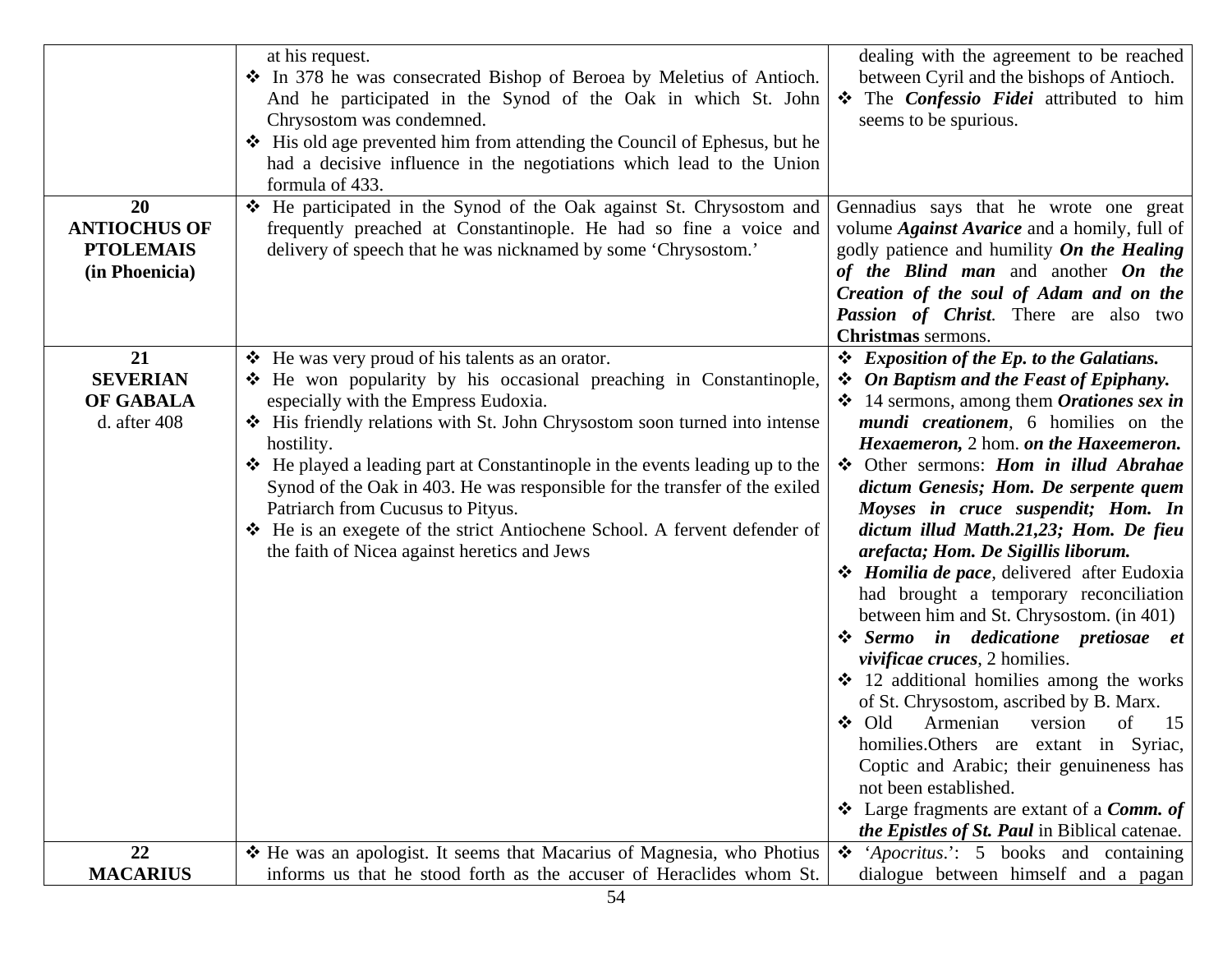| <b>MAGNES</b>                                               | Chrysostom had ordained bishop of Ephesus.                                                                                                                                                                                                                                                                                                                                                                                                                                                                                                                                                                                                                                                                                                                                                                                                                                                                                                                                                                                                                             | philosopher, perhaps Prophery.                                                                                                                                                                                                                                                                                                                                                                                                                                                                                                                                                                                                                                                                                                                                                                                                                                                           |
|-------------------------------------------------------------|------------------------------------------------------------------------------------------------------------------------------------------------------------------------------------------------------------------------------------------------------------------------------------------------------------------------------------------------------------------------------------------------------------------------------------------------------------------------------------------------------------------------------------------------------------------------------------------------------------------------------------------------------------------------------------------------------------------------------------------------------------------------------------------------------------------------------------------------------------------------------------------------------------------------------------------------------------------------------------------------------------------------------------------------------------------------|------------------------------------------------------------------------------------------------------------------------------------------------------------------------------------------------------------------------------------------------------------------------------------------------------------------------------------------------------------------------------------------------------------------------------------------------------------------------------------------------------------------------------------------------------------------------------------------------------------------------------------------------------------------------------------------------------------------------------------------------------------------------------------------------------------------------------------------------------------------------------------------|
| 400<br>23<br><b>HESYCHIUS</b><br>OF JERUSALEM<br>d. ca. 450 | $\cdot$ In 412 he was held in high repute as a priest and preacher of the Church<br>at Jerusalem. The Greek church venerates him as a saint and highly gifted<br>interpreter of Holy Scriptures.<br>❖ He commented on the entire Bible<br>❖ He generally follows the Alexandrian method of allegorical exegesis. He<br>denied the literal meaning of almost all the passages of Scripture.<br>* He was an enemy of Philosophy, which he called 'spientia exterior,'<br>because the heretics used it to falsify the teaching of the Church,<br>especially the Christological philosophy. The basis of his Christological<br>views is Alexandrian. He defends Orthodoxy against Arians,<br>Apollinarians and the Antiochene doctrine of separation. He assures the<br>one incarnate nature of Christ without falling into Eutechianism.                                                                                                                                                                                                                                  | Comm. on Leviticus, Comm. on Job,<br>Glossary on Isaiah, Glossary on the<br>Minor Prophets, Glossaries on Psalms,<br>Great Commentary on the Psalms, a<br>second Commentary on Psalms and<br><b>Glossary on Biblical Canticles</b><br>Sermons: Only a few of his authentic<br>sermons have been published so far.<br>❖ Church History: An important chapter on<br>Theodore of Mopsuestia, read at the 5 <sup>th</sup><br>Ecumenical council in 553. It proves that<br>he was s strong opposer to Nestorianism.<br>❖ Collection of Objections and Solutions,<br>contains questions and solutions on 61<br>Gospel problems.<br>Spurious works: Ad Theodulum de<br><i>temperantia et virtu</i> '(composed by Abbot<br>Hesychius of Mt. Sinica in $6^{th}$ or $7^{th}$<br>century); The Kephalia on the minor<br>Prophets; the <i>Martyrium S. Longini</i> and<br>Laudatis S. Pocopu Persae. |
| 24<br><b>NILUS</b><br><b>OF ANCYRA</b><br>d. ca. 430        | ❖ Abbot or archimandrite of a monastery near Ancyra (Ankara).<br>He was a disciple of St. John Chrysostom and a contemporary of<br>Proclus, Mark the hermit and Isidore of Pelsium.<br>$\div$ When the Emperor Arcadius in 407 begged him to pray for<br>Constantinople which was seriously afflicted by earthquakes and fires,<br>Nilus answered in a letter that he could not comply with his wish since<br>these trials were caused by the crimes committed against the bishop of<br>the capital St. John Chrysostom.<br>$\cdot$ Its is said that he was the prefect of Constantinople at the time of<br>Theodosius the Great (379-395). He and his son, Theodulus became<br>hermits in Mt. Sinai. Theodulus was captured by barbarian robbers but<br>his father escaped. Finally the son succeeded in returning to his father<br>and the two were ordained priests by the bishop of Eleusa in Palestine,<br>who sent them back to Mt. Sinai.<br>❖ His literary heritage confronts us with numerous problems and there is a<br>need for critical study of his works | 1. Letters: Some scholars believe that some<br>letters, in whole or in part, are merely<br>excerpts from treatises from Nilus or others.<br>2. Treatises: Deal mainly with ascetic and<br>moral subjects. De monastica exercitatione<br>(to cenobites), <i>De voluntaria paupertate</i> (On<br>Voluntary poverty) to Deaconess Magna of<br>Ancyra, De Albianum oratio: Albiano was<br>born in Ancyra, lived in a monastic<br>and died in Nitra, De<br>community<br><i>monachorum paupertate</i> (On the Advantage<br>to Monks of living far from the Cities in the<br>Deserts), De magistris etdiscipulis (On the<br>Teachers and Pupils), and De octo spiritibus<br><i>malitiae</i> , deals with the eight capital sins.<br>They are capital for they give rise to other                                                                                                                |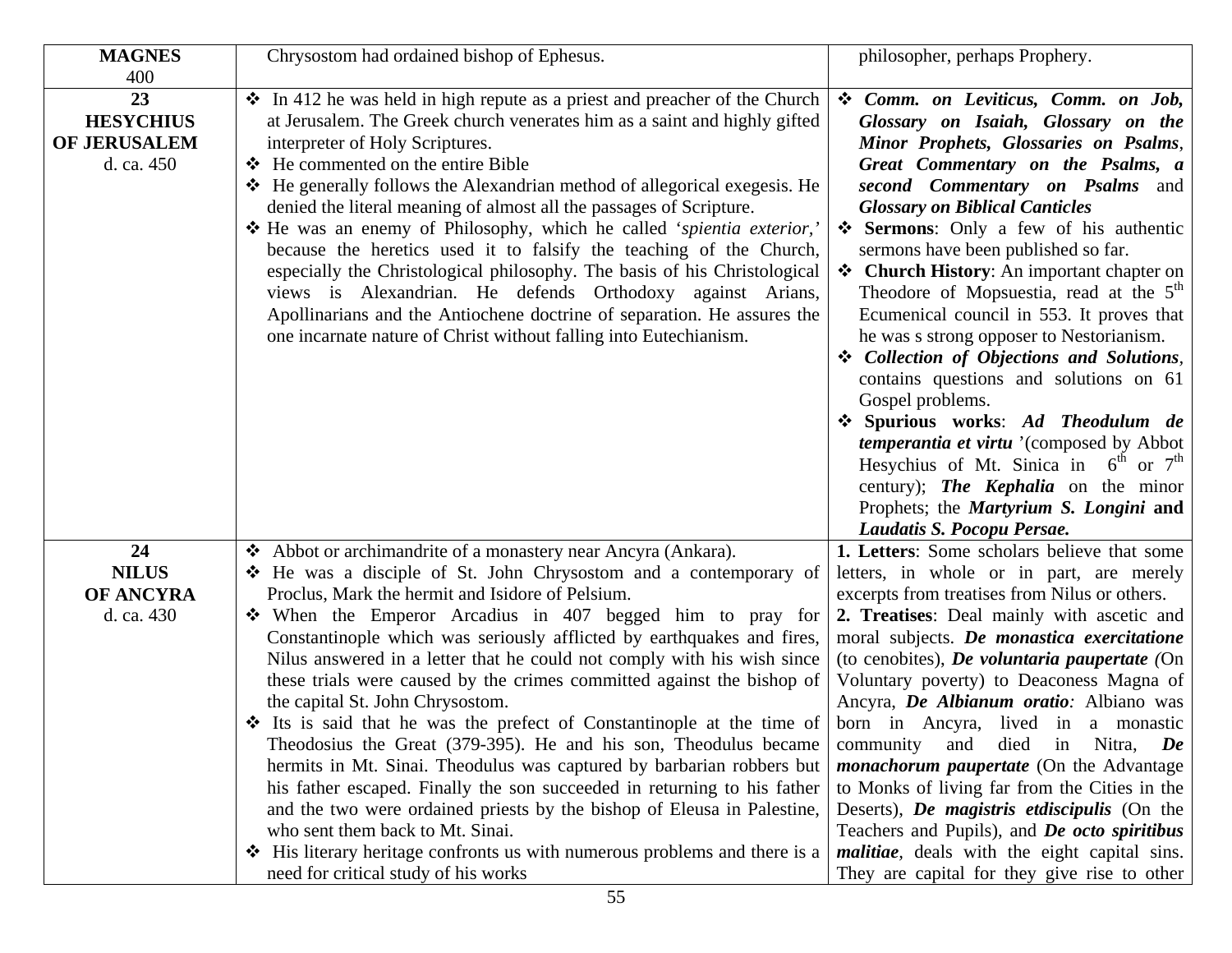|                      |                                                                                   | sins.                                              |
|----------------------|-----------------------------------------------------------------------------------|----------------------------------------------------|
|                      |                                                                                   | 3. Lost works: Commentary on Songs of              |
|                      |                                                                                   | Songs, Sermons, Adversus gentiles (Against         |
|                      |                                                                                   | Pagans), Ad Eucarpium monarchum.                   |
|                      |                                                                                   | 4. Spurious works.                                 |
| 25                   | ❖ He was a disciple of St John Chrysostom and a contemporary of St Nilus          | 1. Ascetic treatises: De lege spirituali (On       |
| <b>ST MARK</b>       | the Ascetic and St. Isidore of Pelusium.                                          | the Law of the Spirit, De his qui putant se ex     |
| <b>THE HERMIT</b>    | ❖ It seems that he was abbot of a monastery at Ancyra in Gatalia in the first     | <i>operibus instificari</i> (On Those who suppose  |
|                      | half of the fifth century but in his old age lived as a hermit in the desert,     | Justification is From Works'). It seems to be a    |
|                      | most probably the desert of Juda.                                                 | part of the abovementioned treatise, De            |
|                      | Since he took part in the controversy with the Nestorians, he must have           | <i>poenitentia</i> (13 chapters on penance), De    |
|                      | died after 430.                                                                   | leilinio (On fasting), De Nicolaum praecepta       |
|                      | ❖ He wrote at least 40 ascetic treatises, nine have survived.                     | <i>animae salutaria, De baptisms</i> (On baptism), |
|                      |                                                                                   | Consultatic intellectus cum sua ipsius             |
|                      |                                                                                   | anima, Disputatio cum qudam causidico: A           |
|                      |                                                                                   | dispute between an advocate and an aged            |
|                      |                                                                                   | ascetic (probably Mark himself, deals with the     |
|                      |                                                                                   | question of whether Christians should take         |
|                      |                                                                                   | anyone to court.                                   |
|                      |                                                                                   | 2. De Melchisedek: Against those who               |
|                      |                                                                                   | believed that Melchizedek was an incarnation       |
|                      |                                                                                   | of the Logos.                                      |
|                      |                                                                                   | 3. Adversus Nestorianus: In agreement with         |
|                      |                                                                                   | St. Cyril's Anathemas.                             |
| 26                   | $\div$ Bishop of Photica in Epirus and an ascetic of the 5 <sup>th</sup> century. | • One hundred chapters on Spiritual                |
| <b>DIDACHUS</b>      | ❖ He attacked the Alexandrian formula of Christology in the Council of            | Perfection, Homily on the Ascension, The           |
| <b>OF PHOTICE</b>    | Chalcedon                                                                         | Vision and The Catechesis.                         |
| 27                   | He was one of the first to side with Nestorius.                                   | * Refutations of Various Propositions. He          |
| <b>EUTHERIUS</b>     | $\div$ The Council of Ephesus (431) excommunicated him without being able         | criticized mainly the propositions with the        |
| <b>ARCHBISHOP OF</b> | to silence him.                                                                   | one person in Christ and the Communicato           |
| <b>TYANA</b>         | ❖ He warned John of Antioch against negotiations for a union with Cyril           | idiomatum.                                         |
| (of Cappadocia)      | and the Oriental bishops and called him Judas when he made peace with             | Letters: 5 letters are preserved in a poor Latin   |
|                      | Cyril. He was disposed in 434 and exiled to Scythopolis in Palestine,             | translation. In the first he refuted the views of  |
|                      | finally to Tyre in Phoenicia.                                                     | Cyril and his friends.                             |
| 28                   | $\div$ Theodoret of Cyrus (ca. A.D. 393-466) was the last of the major            |                                                    |
| <b>THEODORET OF</b>  | representatives of the Antiochian School. He has been generally regarded          |                                                    |
| <b>CYRUS</b>         | as one of the great exegetes of the Greek Church.                                 |                                                    |
| ca. 393-466          | * He takes pains to moderate the rigid literalism of Diodore and Theodore,        |                                                    |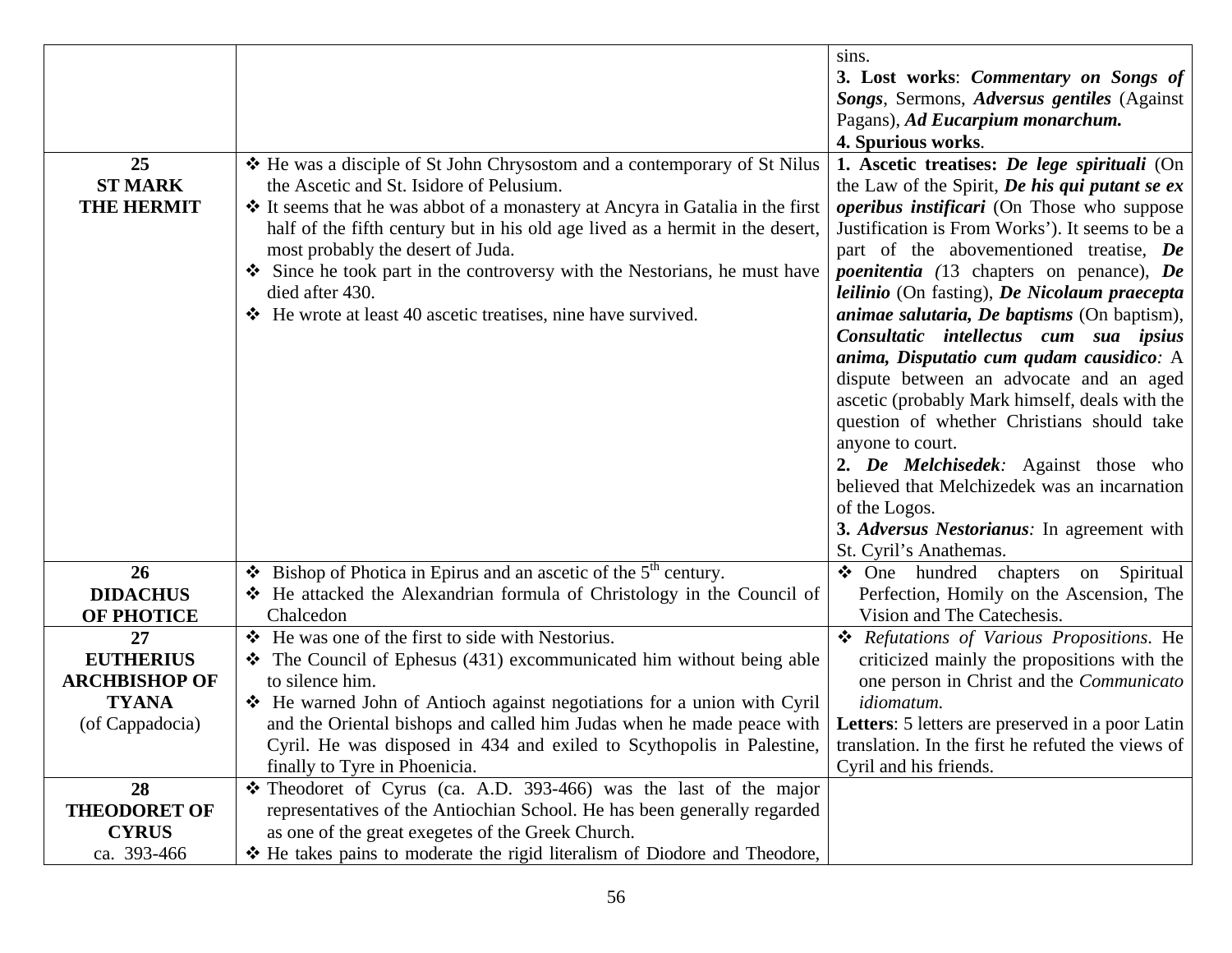|                | making room for the traditional Christological interpretation of the Old      |    |                                                      |           |              |  |
|----------------|-------------------------------------------------------------------------------|----|------------------------------------------------------|-----------|--------------|--|
|                | Testament.                                                                    |    |                                                      |           |              |  |
|                | The Commentary on the Song of Songs represents the high point of              |    |                                                      |           |              |  |
|                | Theodoret's divergence from Theodore and thus likewise the greatest           |    |                                                      |           |              |  |
|                | rapprochement to Alexandrian hermeneutics.                                    |    |                                                      |           |              |  |
|                | ❖ His writings evidence classical training and a familiarity with a wide      |    |                                                      |           |              |  |
|                | spectrum of classical Greek poets, philosophers, and orators. Theodoret       |    |                                                      |           |              |  |
|                | himself, while Bishop of Cyrus, encouraged the children of the wealthy        |    |                                                      |           |              |  |
|                | in Cyrus to attend the schools of the rhetoricians.                           |    |                                                      |           |              |  |
|                | * Theodoret was educated in Antioch, where he spent his initial twenty-       |    |                                                      |           |              |  |
|                | three years of life. His education also included training in Christian        |    |                                                      |           |              |  |
|                | theology through the church, his family, and particularly through the         |    |                                                      |           |              |  |
|                | writings of Diodore, Chrysostom, and Theodore of Mopsuestia.                  |    |                                                      |           |              |  |
|                | $\cdot$ In 423, much against his own will, he was raised to the episcopate of |    |                                                      |           |              |  |
|                | Cyrus, a town in the province of Euphratensis in Syria, and he ruled this     |    |                                                      |           |              |  |
|                | see of eight hundred churches with great diligence and ability. Not the       |    |                                                      |           |              |  |
|                | least of his pastoral cares was the eradication of heresy, for Cyrus was a    |    |                                                      |           |              |  |
|                | stronghold of Arians, Eunomians, Marcionites, and Encratites, as well as      |    |                                                      |           |              |  |
|                | of Jews and pagans. By 449 he could claim that not a single heretic was       |    |                                                      |           |              |  |
|                | to be found in his diocese.                                                   |    |                                                      |           |              |  |
|                | * Theodoret's Christological opinions have been a matter of controversy, but  |    |                                                      |           |              |  |
|                | it seems to be conceded by many scholars that he held Nestorian views at      |    |                                                      |           |              |  |
|                | least till 434-5 and possibly until Chalcedon, but abandoned them at the      |    |                                                      |           |              |  |
|                | latest after 451.                                                             |    |                                                      |           |              |  |
|                | * Theodoret's loyal love for Nestorius led him to give his friend credit for  |    |                                                      |           |              |  |
|                | meaning what he himself meant.                                                |    |                                                      |           |              |  |
|                | ❖ At the Council of Chalcedon, in 451, he met at first with great opposition. |    |                                                      |           |              |  |
|                | A special session considered the case and insisted on his pronouncing         |    |                                                      |           |              |  |
|                | anathema against Nestorius, With great reluctance he finally did so:          |    |                                                      |           |              |  |
|                | "Anathema to Nestorius and to all who not confess that the Blessed            |    |                                                      |           |              |  |
|                | Virgin Mary is the Mother of God and divide into two the only Son, the        |    |                                                      |           |              |  |
|                | only-Begotten."                                                               |    |                                                      |           |              |  |
|                | * In the (second) Council of Constantinople the writings of Theodoret were    |    |                                                      |           |              |  |
|                | condemned. The Council condemned the "Three Chapters," viz.,                  |    |                                                      |           |              |  |
|                | 1. The person and works of Theodore of Mopsuestia.                            |    |                                                      |           |              |  |
|                | 2. The writings of Theodoret against Cyril of Alexandria.                     |    |                                                      |           |              |  |
|                | 3. The letter of Ibas of Edessa to Maris the Persian.                         |    |                                                      |           |              |  |
| 29             | The second successor to Nestorius in 434.<br>$\mathbf{v}$                     | 1. | <b>Sermons:</b>                                      | Most were | delivered on |  |
| <b>PROCHUS</b> | In 438 he transferred the body of St John Chrysostom to Constantinople.       |    | Liturgical feasts as <i>De nativitate</i> (Serm. 4); |           |              |  |